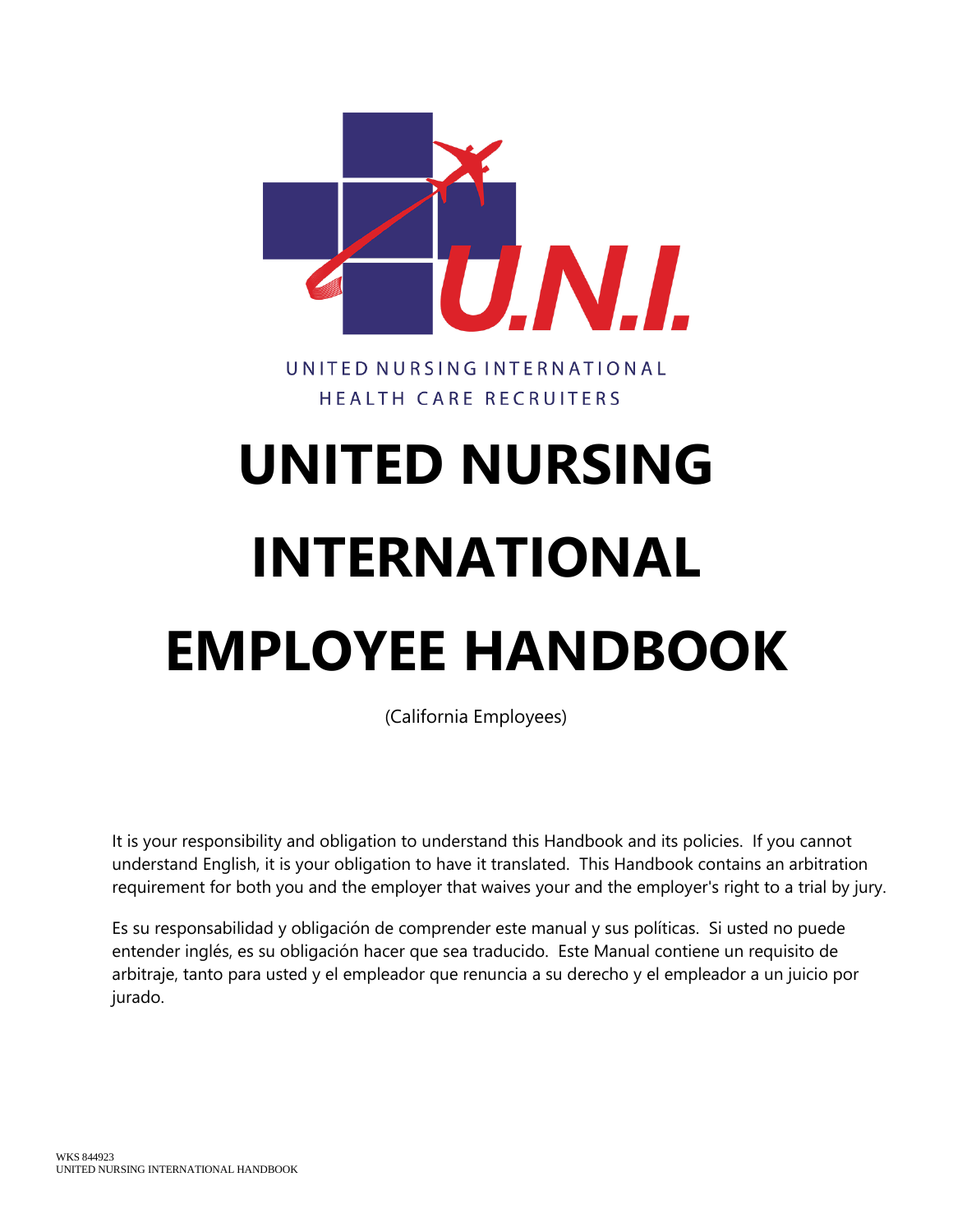#### **TABLE OF CONTENTS**

#### Page

| NO SOLICITATION POLICY | 16 |
|------------------------|----|
|                        |    |
|                        |    |
|                        |    |
|                        |    |
|                        |    |
|                        |    |
|                        |    |
|                        |    |
|                        |    |
|                        |    |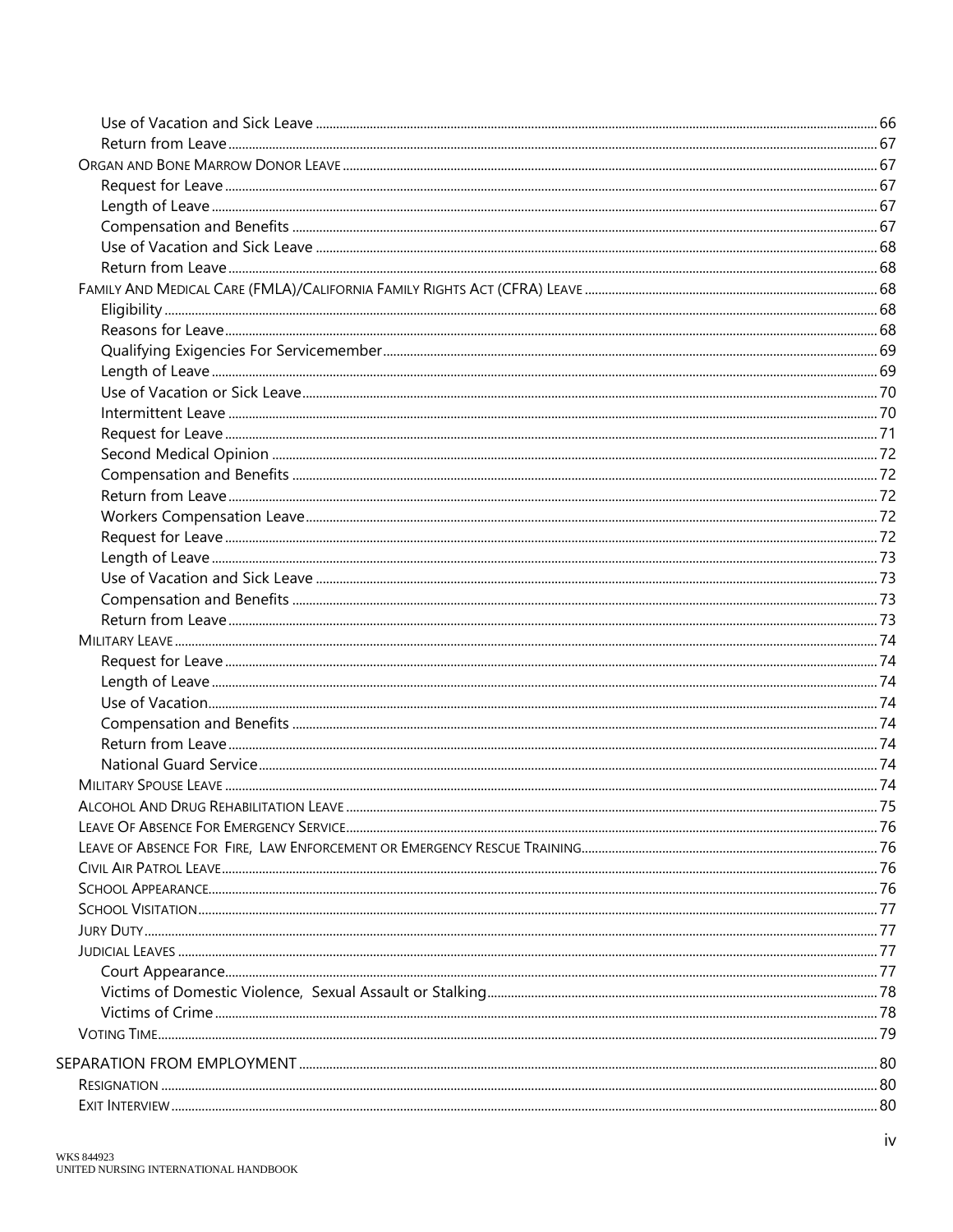| <b>FINAL PAY CHECK</b>      | 80 |
|-----------------------------|----|
| <b>SEVERANCE PAY.</b>       | 80 |
| RECEIPT AND ACKNOWLEDGMENT. |    |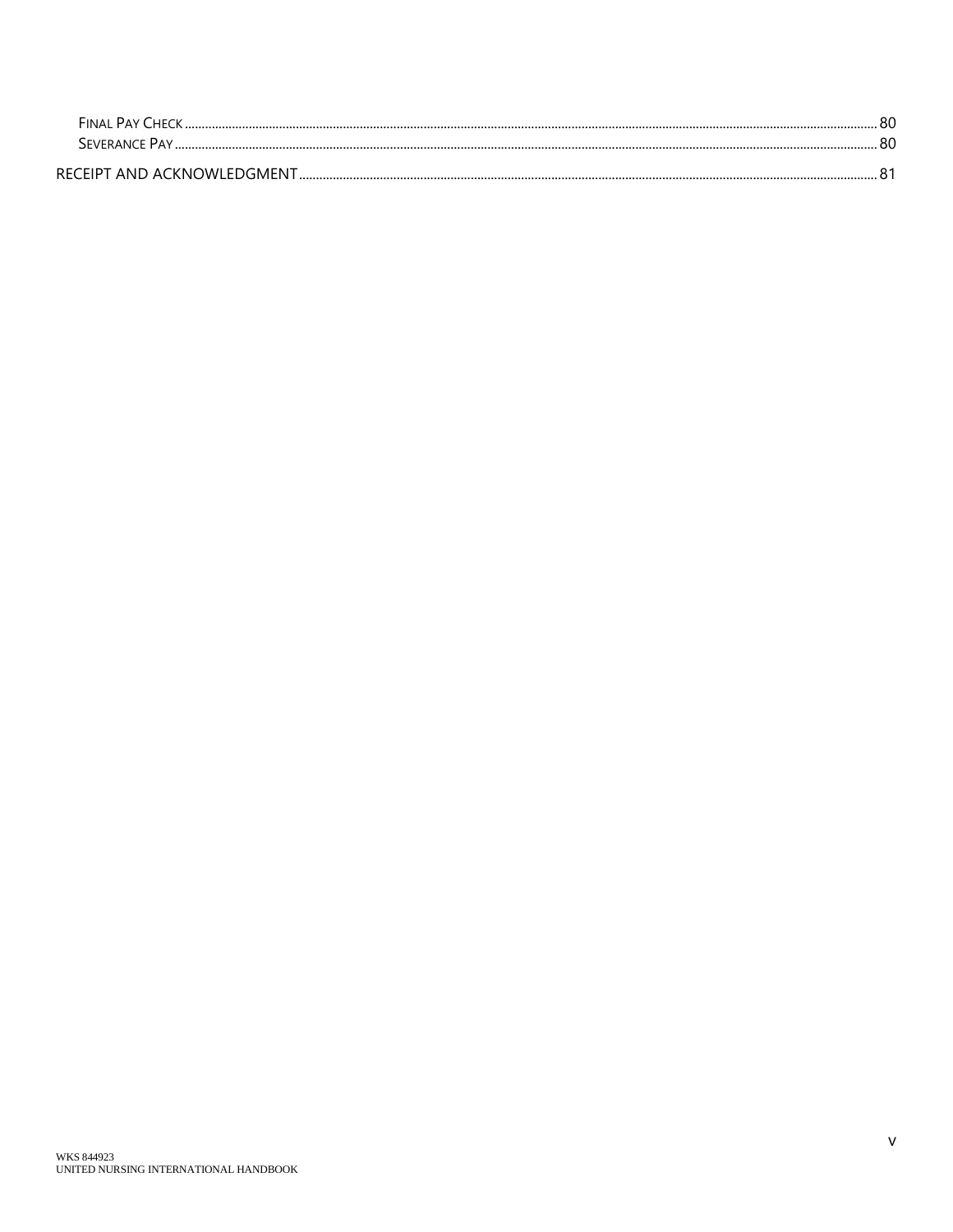#### **Introduction**

Welcome to the United Nursing International ("UNI" or the "Company") team! We look forward to working with you and assisting you in achieving exciting and rewarding career opportunities with UNI.

In any organization, it is necessary to have written policies, procedures and general rules of behavior to serve as guidelines for all. It is also important to know what the Company does for you. This Handbook explains what you may expect from the Company, as well as what will be expected of you. This Handbook replaces any and all earlier personnel handbooks, policies, procedures, benefit statements, rules, regulations, commitments, and Company practices, whether written, oral or established by practice. Individual written employment contracts may supersede some of the provisions of this Handbook.

This Handbook is designed to familiarize you with the Company's major policies and to answer common questions posed by employees. It cannot, however, anticipate every situation or answer every question about your employment. It is a summary of the Company's personnel policies, benefits and work rules. If you have any questions about the Company's policies and practices that are not answered by this Handbook, you should ask your Branch Manager.

Circumstances will obviously require that the policies, practices and benefits described in the Handbook change from time to time. The Company has the right to amend, modify, rescind, delete, supplement or add to the provisions of this Handbook as it deems appropriate from time to time in its sole and absolute discretion. The Company, however, may only make changes to this Handbook's Arbitration policy as are necessary to make the Arbitration policy enforceable under any federal, state, or local law or other applicable case law effective after this Handbook's initial dissemination to its workforce. Any such changes can be made only by way of official updates to this Handbook and/or by a writing signed by the Kal Brar.

In consideration for your employment with the Company and your eligibility for future increases in salary and benefits, you must agree (a) to become familiar with this Handbook's terms; and (b) if you do not understand any provision of the Handbook, you must discuss the provision with your Branch Manager within five (5) days from signing the Receipt and Acknowledgment.

#### **Mission Statement**

UNI provides top quality healthcare professionals to all our client facilities and communities in a manner that ensures the delivery of safe, competent, efficient and effective patient care.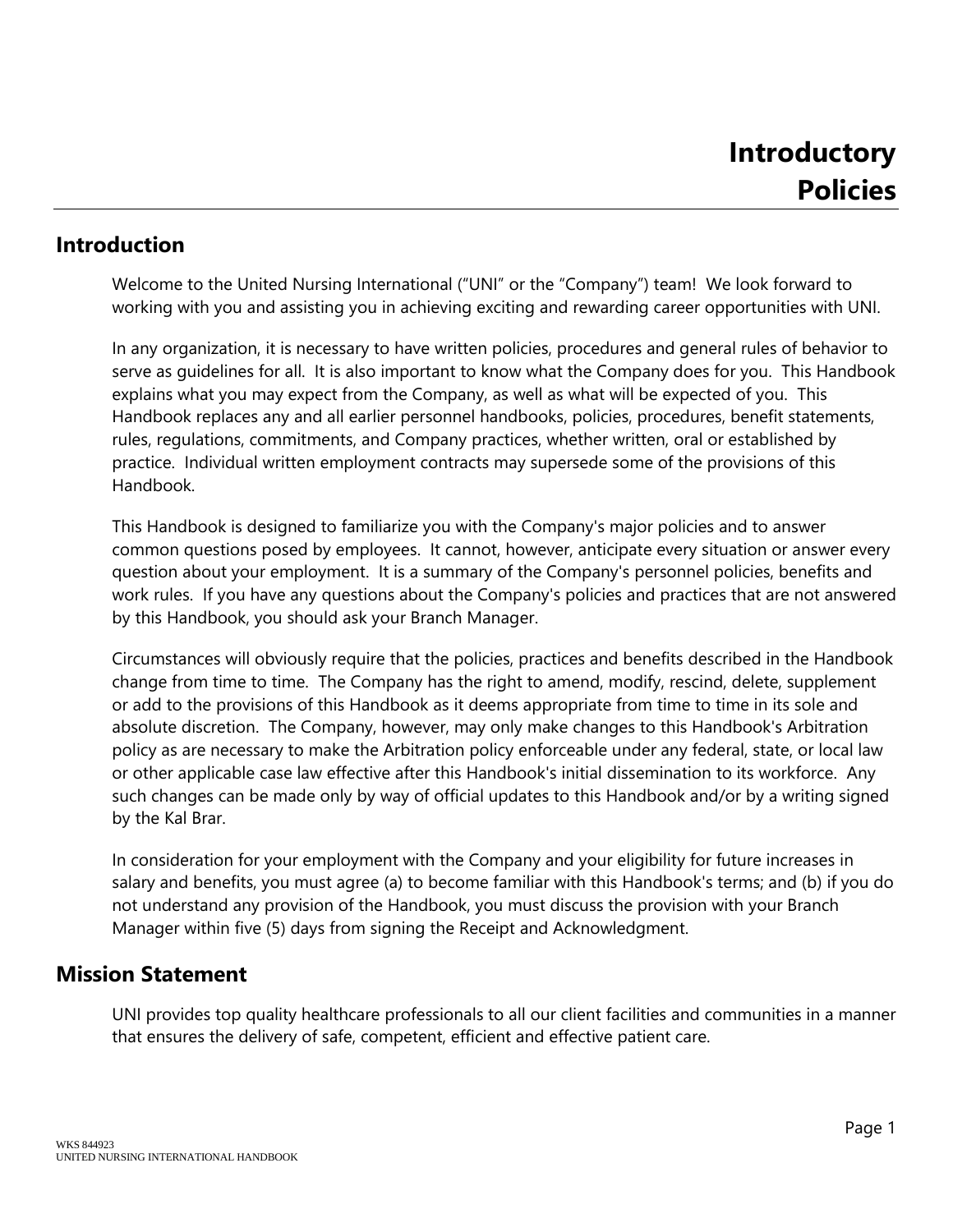# **Terms Of Employment**

Due to the nature of the Company's business, its customers and other needs, the employment relationship is, and is intended to be, at will. This Handbook contains the entire agreement between you and the Company as to the duration of your employment and the circumstances under which your employment may be terminated. Nothing contained in this or any other materials generated by the Company or its employees, or any statement made by any employee of the Company, shall require the Company to have "just" or "good cause" to terminate the employment relationship or to change the terms and conditions of your employment. Notwithstanding any disciplinary procedures or Company rules or regulations, either you or the Company may terminate the employment relationship at any time, for any reason, with or without cause or prior notice. Further, the Company can demote, transfer, suspend or otherwise discipline an employee in its sole and absolute discretion. Nothing in this Handbook, or any other personnel document, including benefit plan descriptions, creates or is intended to create a promise or representation of continued or indefinite employment or employment for a specific term, in a specific position, or at a specific rate of pay.

Even if another provision in this Employee Handbook or any other document seems to provide for continued employment or an exception to this at-will rule, this provision for at-will employment shall control. Indeed, if necessary to ensure that at-will employment, without exception, controls the employment relationship, this provision will be considered to invalidate any such contrary term, provision or agreement. As such, there will be no agreement, express or implied, between you and the Company for any specific period of employment, for continuing or long-term employment, or for employment under certain conditions, unless it is in writing, signed by Kal Brar.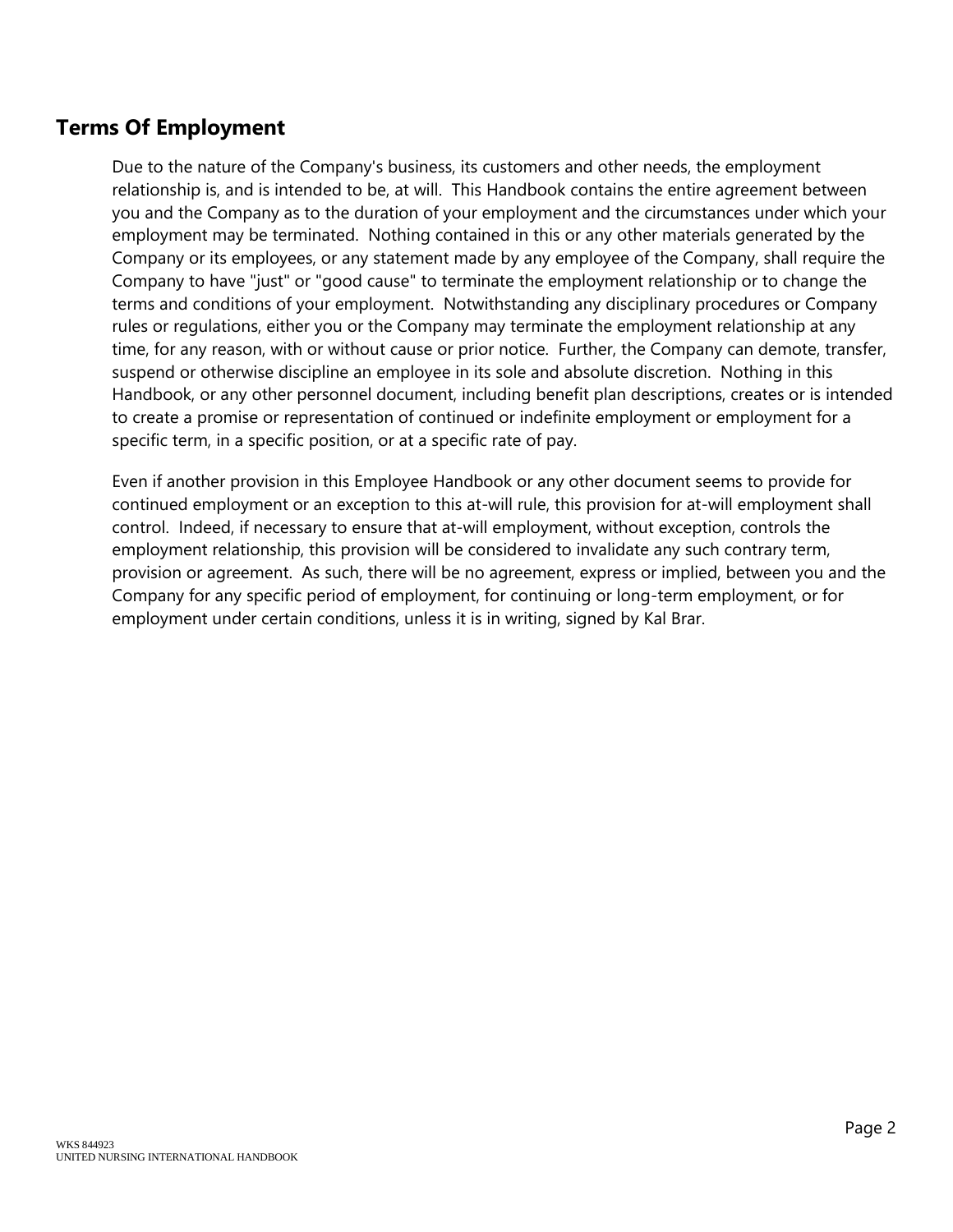#### **Employment Applications**

The Company relies upon the accuracy of information contained in the employment application, as well as the accuracy of other data presented and gathered during the employment process. Any misrepresentation, falsification or material omission may result in the Company's exclusion of the applicant from further consideration for employment or, if the person has been hired, termination of employment.

#### **Physical Examinations**

An applicant for employment may be required to take a job-related, pre-employment physical examination after receiving an offer of employment and before beginning his or her first day of work. In such a case, the offer of employment is contingent upon the applicant's successful completion of the physical examination.

The Company may require a blood test, urinalysis, or other drug/alcohol screening as part of the preemployment physical examination. Although marijuana is now legal in California for personal use, it is still prohibited under federal law. Therefore, an applicant who tests positive for marijuana will not be hired. Consent to submit to such a test is required as a condition of employment and an applicant's refusal to consent shall result in the denial of employment.

Any physical examination required by the Company is provided by the Company at no cost to an applicant after an applicant has received a conditional offer of employment and all other terms of the conditional offer have been met.

#### **Reference Checks**

To ensure that individuals joining the Company are well qualified and have the potential to be productive and successful, the Company will check the employment references of all applicants. Every offer of employment is contingent upon the appropriate completion of a reference check.

No references will be given concerning any present or past employee of the Company unless the Company has received a written request for such a reference. Only a Branch Manager may respond to a request for a reference. Such response will only confirm the dates of employment and position held, and will be in writing. If an employee has given written authorization, the Company will also provide information on the amount of salary or wages earned by the employee.

#### **Background Checks**

The Company may require your consent to obtain criminal history (excluding juvenile criminal history), consumer credit and/or an investigative consumer reports ("consumer reports") after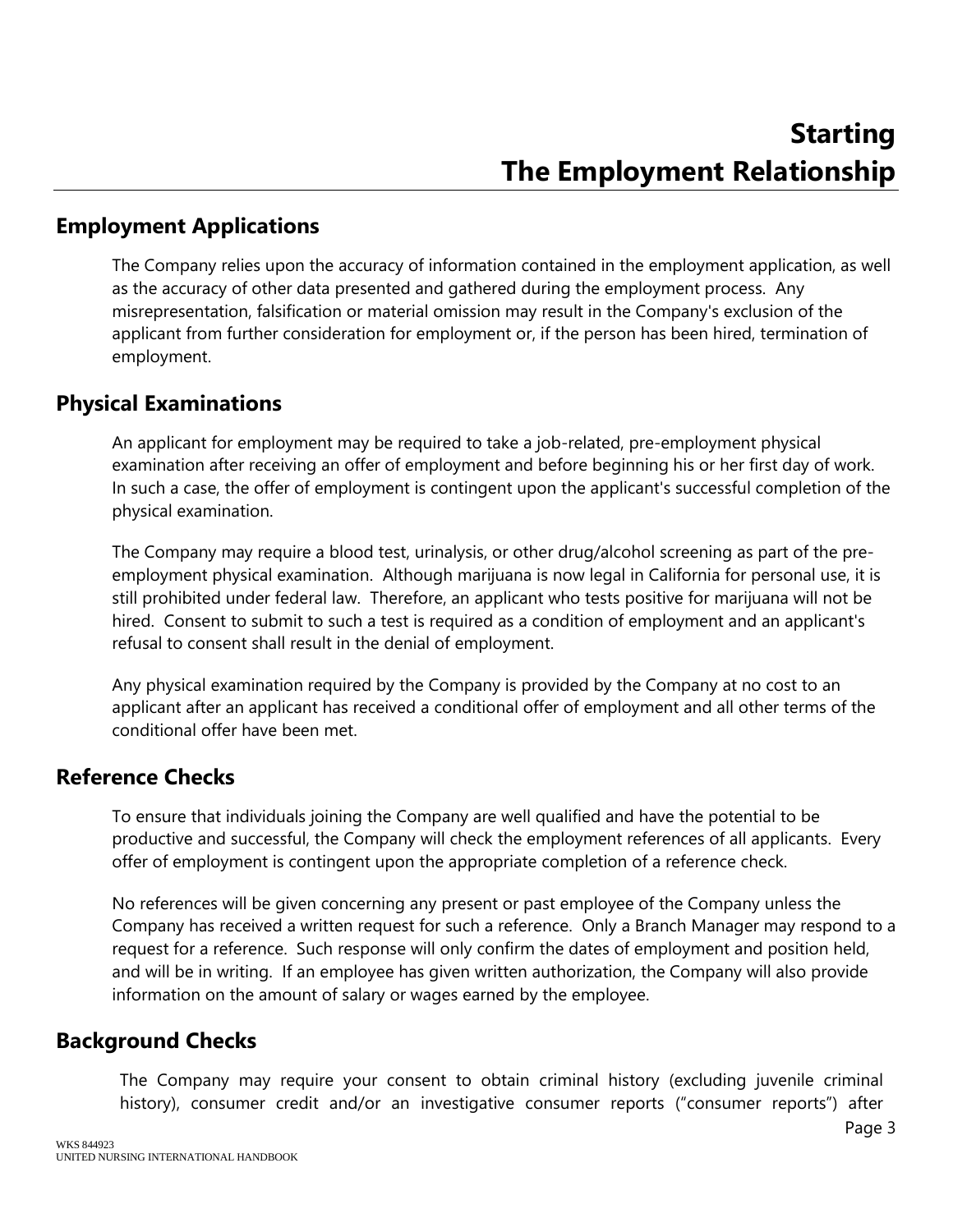receiving an offer of employment and before beginning your first day of work. An investigative consumer report may contain information regarding your character, general reputation, personal characteristics, or mode of living. In such a case, the offer of employment is contingent upon the content of the consumer report(s). The Company will use this information for employment purposes only and will not discriminate against you as provided by applicable federal or state laws.

Refusal to authorize the obtaining of consumer report(s) by the Company may be the basis for denial of employment. The contents of consumer report(s) may be the basis for denial of employment. You will be advised if the Company elects to take adverse employment action against you based in whole or in part on consumer report(s).

In addition, the Company verifies that applicants are not included in the Office of Inspector General's ("OIG") or the Excluded Parties List System (EPLS) databases of excluded providers.

# **License/Certification/Education Verification**

Applicants may be required to provide valid, original professional licenses to practice their profession in the state of assignment, Basic Cardiac Life Support ("BCLS") certification and any other professional certifications required for the practice of their specialty when specified in the written agreement between the Company and its clients. UNI conducts primary source verification of professional licenses in all states where the Company is employing the provider or offering placement for the provider, with the appropriate licensing bodies to verify issue date, expiration date, active status of a license, and to determine if a license has ever been suspended, revoked, restricted, reprimanded, sanctioned or disciplined. Any disciplinary action on a professional license can be terms for non-employment with the Company and falsification of any documentation will render an applicant completely ineligible for employment with the Company.

Positions that require a specific educational requirement and/or certification much have verification of such. Where education and licensure are required, but the license may not be obtained without meeting the education requirements, it is not necessary to confirm education, but only to verify the license. (Specific example would be an RN may not obtain state licensure or renewal without completion of an approved program or continuing education units, therefore only license verification would be required. If the position requires state licensure as an RN and a Master's degree, then both the licensure and education would need to be verified).

It is the employee's responsibility to maintain a current valid license. Failure to do so will result from removal from duties and discipline up to and including termination. Employees are required to immediately notify UNI is a license/certification is suspended or revoked prior to education.

# **Pre-Employment Skills and Competency Assessment**

To ensure that work is performed safely and efficiently in the hospital setting, all applicants are required to complete a competency self-assessment for every unit and specialty to which they will be assigned. All current competency assessment tools are maintained in your personnel file.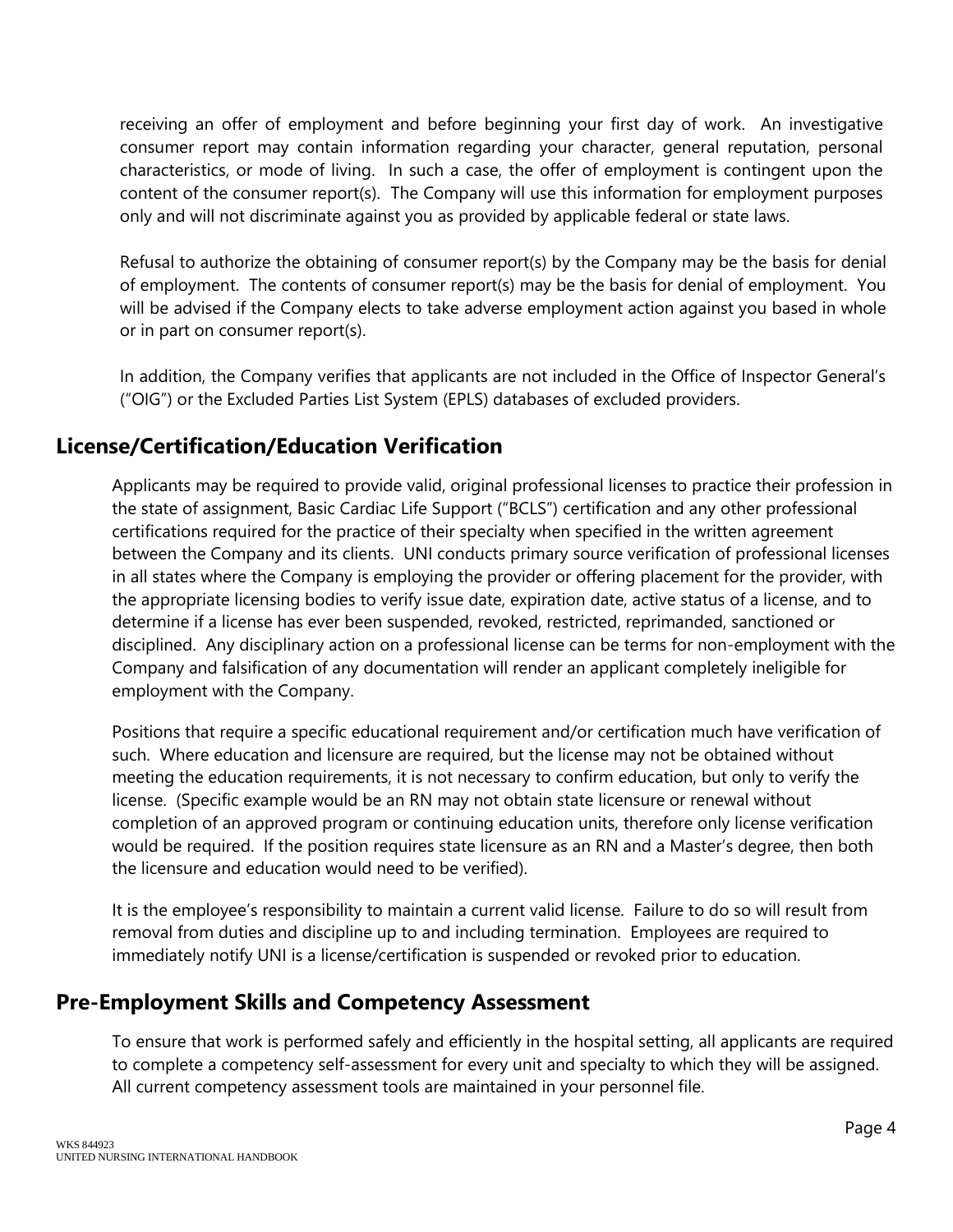All applicants must also complete a competency examination for every specialty to which they would like to be assigned and receive a passing score of at least 80%.

#### **Conviction Records**

To ensure that individuals joining the Company are suitable for the position that they will be filling, the Company may conduct a targeted screening of an applicant's record of criminal convictions after a conditional offer of employment has been made. Such a targeted screening will include, at least, a consideration of the nature and gravity of the crime, the time elapsed since the crime, and the nature of the job that the applicant will be filling. If the Company conducts a targeting screening and concludes that the applicant is not fit for a particular position, the applicant will be given notice that he or she has been screened out from consideration for the position because of past criminal convictions. The applicant will then be given an opportunity to demonstrate that he or she should not be excluded from consideration for the position due to the particular circumstances. The Company will consider the additional information provided by the applicant and make a determination as to whether the information warrants an exception to the exclusion and shows that the exclusion of the applicant is not job related and consistent with business necessity.

# **Social Security Verification**

The Company wants to ensure that all employees' Social Security contributions are properly being reported, so that employees can use that benefit in the future. To that end, the Company subscribes to the Social Security Number Verification Service provided by the United States Social Security Administration.

Consistent with that service, the Company will electronically verify with the government the Social Security numbers of all applicants who have received an offer of employment.

If, for some reason, the information you provided the Company does not match the Social Security Administration's records, the Company will provide you with the Social Security information that you provided the Company. The Company will also provide you with any notification issued by the Social Security Administration or the United States Department of Homeland Security containing any information specific to your E-Verify case or any tentative non-confirmation notice. You should check to see if this information matches the name and Social Security number on your Social Security card. If it does not match, please provide the Company with the exact information as it is shown on your Social Security card.

If the information above matches your card, please check with any local Social Security office to resolve the issue. You may go to www.ssa.gov or call 1-800-772-1213 to find the office nearest you. In this circumstance, the Company will provide you with a reasonable amount of time to resolve the discrepancy. Failure to resolve the discrepancy may result in discipline, up to and including termination.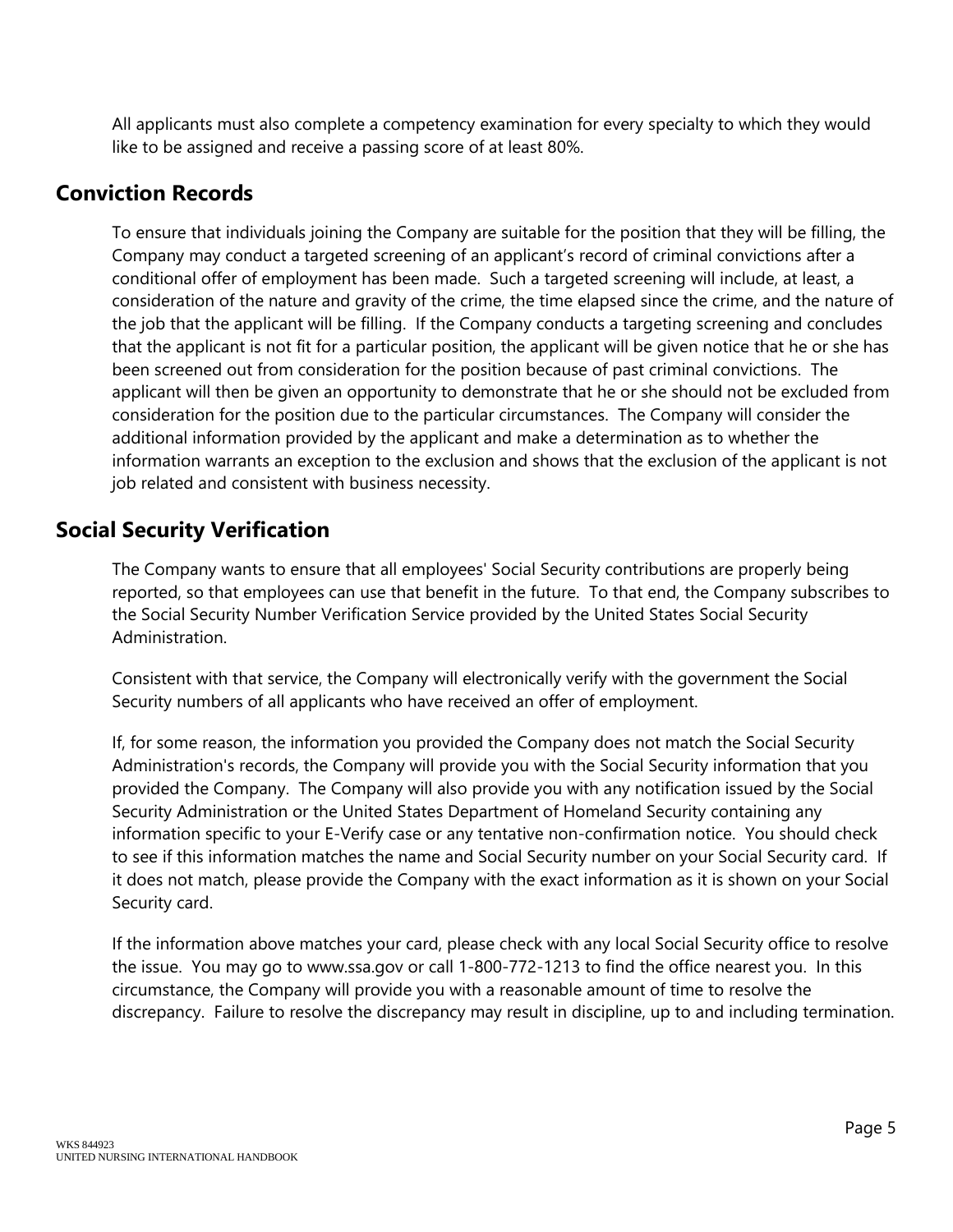# **Immigration Law Compliance**

The Company is committed to full compliance with the federal immigration laws. Therefore, the Company is required to verify the identity and legal ability to work of all individuals before they can begin work. In keeping with this obligation, each applicant must produce documentation that shows his or her identity and legal authority to work. Each applicant must also attest to his or her legal authority to work and identity on an I-9 Form provided by the federal government. This verification form will be distributed by the Company and must be completed as soon as possible after an offer of employment is made. In no event can the form be completed and returned to the Company more than three (3) business days after an individual is hired.

If an employee has provided right-to-work documentation that has an expiration date, updated documentation must be given to the Company before this expiration date.

All offers of hire and continued employment are conditioned on furnishing satisfactory evidence of identity and legal authority to work in the United States.

The Company will not discriminate against or retaliate against a person who updates his or her personal information based on a lawful change of name, Social Security number or federal employment authorization document.

#### **No Match Letters**

The Company has taken reasonable steps to ensure that it is only employing persons authorized to work in the United States. To that end, if the Company receives a "No Match" letter – a letter from the Social Security Administration advising the Company that an employee's name does not match their Social Security Number – the Company will take the following reasonable steps to ensure that this discrepancy is corrected.

Recognizing that mistakes are sometimes made, such as data entry errors or that employee names may change due to marriage, divorce, or other legal name change, the first step in this policy shall be for the Company to provide an affected employee with a copy of the Social Security Administration's "No Match" letter. The Company will request that the affected employee(s) verify that the name and number on the document matches his/her Social Security number and legal name. The Company will not and does not ask the employee to again produce his/her documents authorizing him/her to work in the United States. If a data entry error occurred, then the Company will correct the error.

However, if the issue is not a data entry error, the Company will provide the affected employee with 30 days to resolve any inaccuracy or discrepancy with the Social Security Administration.

The affected employee(s) will be required to present proof from the Social Security Administration that he/she has resolved the inaccuracy or discrepancy ("Proof"). The Company shall have the sole discretion to determine whether the Proof resolved the issue.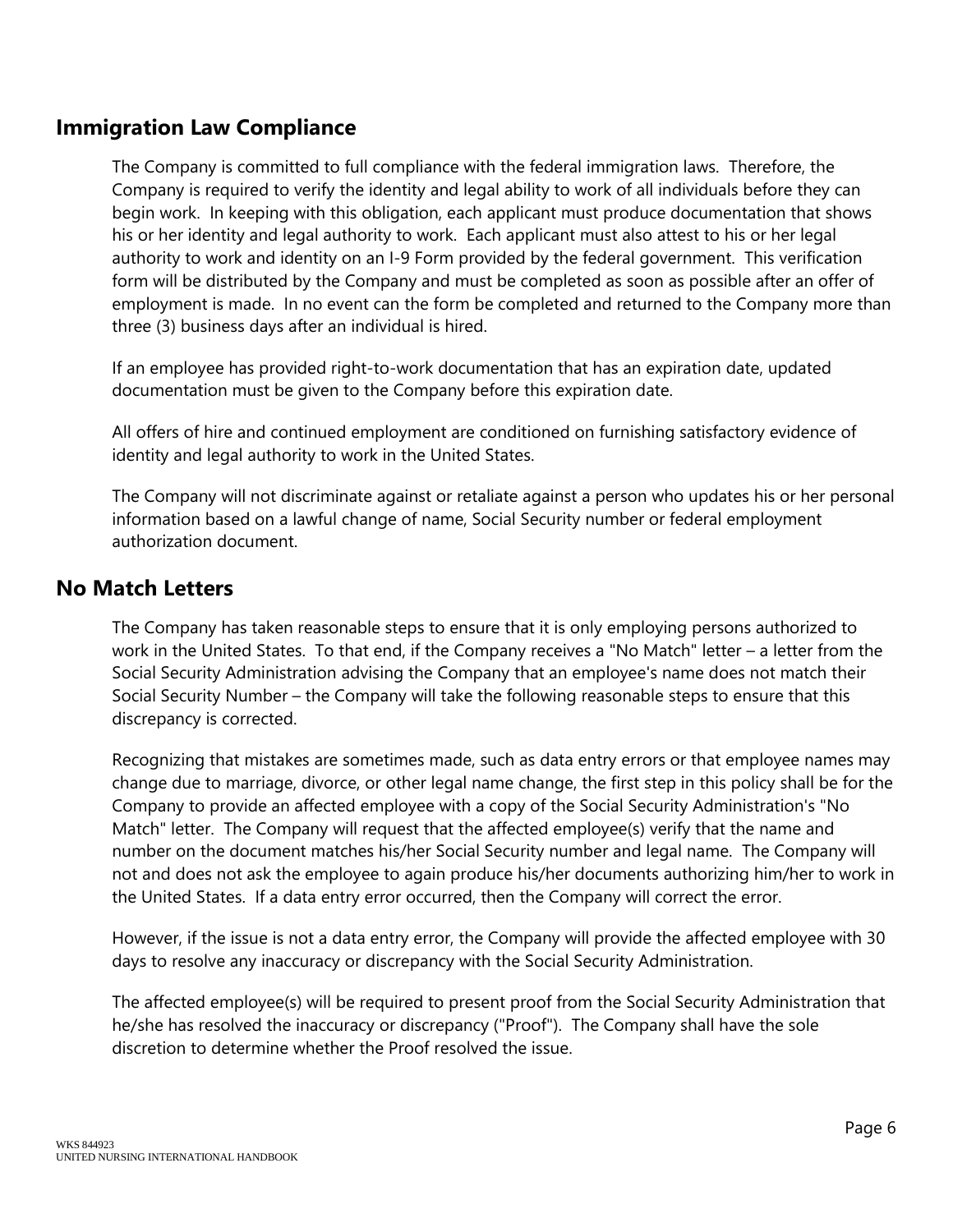If an employee requires more than 30 days to obtain Proof that he/she has resolved the inaccuracy or discrepancy, the Company may – in its sole discretion – provide the employee with additional time. However, in no event will any employee be provided more than 60 total days from the date the employee receives the "No Match" letter to obtain Proof.

If an employee fails to provide Proof within the applicable time period, the Company will consider that it has constructive notice of the employee's failure to have a proper, matching Social Security number and is currently subjecting the Company to possible fines by the Internal Revenue Service because of the employee's failure to provide a matching Social Security number. The Company reserves the right to terminate any employee who cannot timely provide Proof.

Of course, nothing in this policy shall alter an employee's "at-will" status – even if the employee is currently attempting to obtain Proof.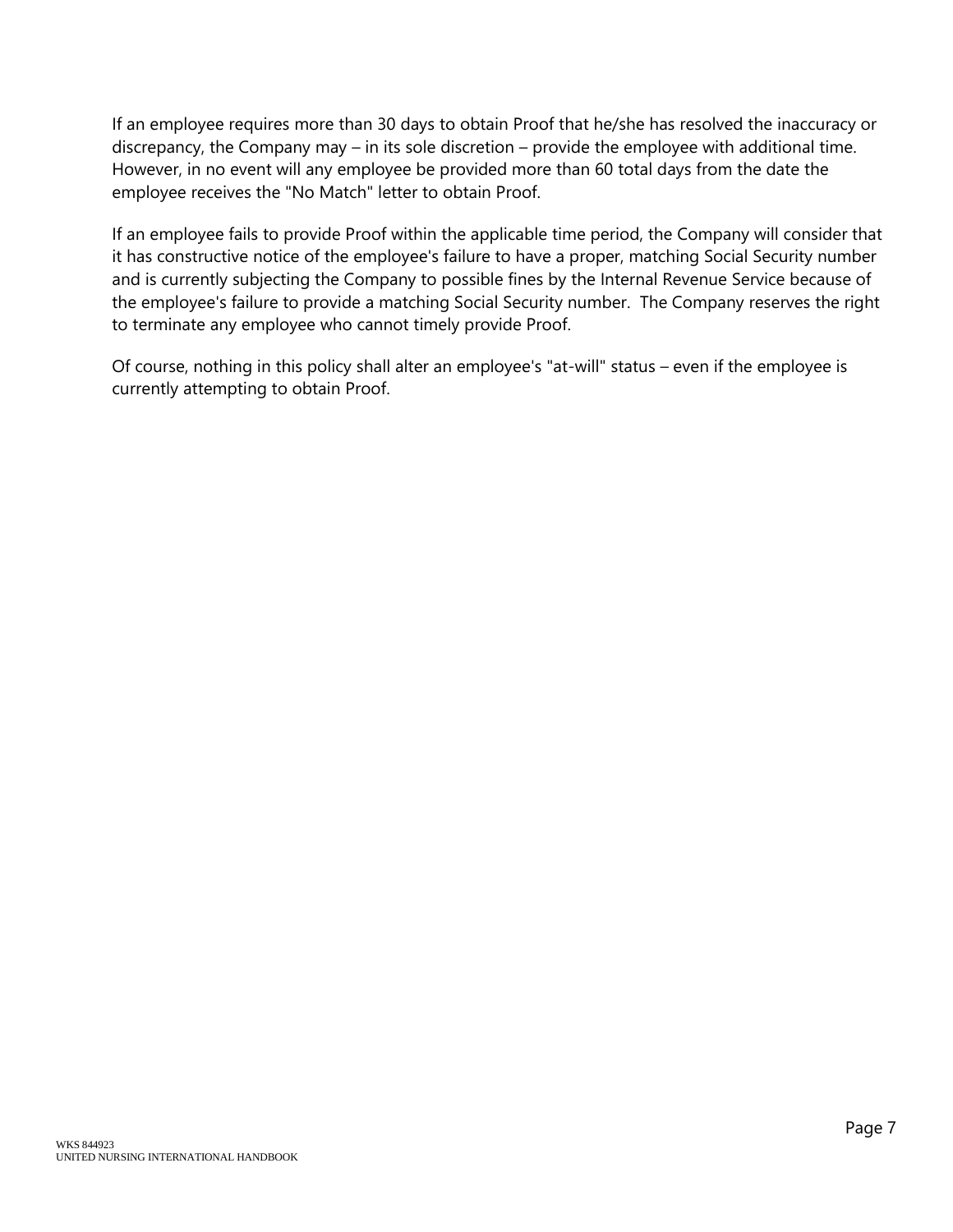# **Equal Employment Policy**

The Company is an equal opportunity employer and makes employment decisions on the basis of merit. We want to have the best available people in every job. Therefore, the Company does not discriminate, and does not permit its employees to discriminate against other employees, applicants or independent contractors because of race, color, religion, sex (including conditions related to pregnancy, childbirth or breastfeeding), sexual orientation, gender identity or expression, transgenderism, pregnancy, marital status, national origin, citizenship (including an individual who holds or presents a driver's license granted to a person unable to prove his or her presence in the United States as authorized under federal law, pursuant to Section 12801.9 of the California Vehicle Code), military and veteran status, ancestry, age (40 or over), physical or mental disability (an impairment that limits a major life activity), association with a disabled person, medical condition (cancer-related or genetic characteristic), genetic information (including, but not limited to information about an individual's genetic tests and the genetic tests of an individual's family members, information about the manifestation of a disease or disorder in an individual's family members, an individual's request for, or receipt of, genetic services, or the participation in clinical research that includes genetic services by the individual or a family member of the individual, and the genetic information of a fetus carried by an individual or by a pregnant woman who is a family member of the individual and the genetic information of any embryo legally held by the individual or family member using an assisted reproductive technology) or any other consideration made unlawful by applicable laws. Equal employment opportunity will be extended to all persons in all aspects of the employer-employee relationship, including recruitment, hiring, upgrading, training, promotion, transfer, compensation, benefits, discipline, layoff, recall and termination.

# **Non-Harassment Policy**

Harassment in employment, including sexual, racial and ethnic harassment, as well as any other harassment forbidden by law, including third party harassment, is strictly prohibited by the Company. Employees who violate this policy are subject to discipline, including possible termination.

Racial, ethnic and other forms of prohibited harassment include, but are not limited to:

- 1) Visual conduct, including displaying of derogatory objects or pictures, cartoons, or posters; or
- 2) Verbal conduct, including making or using derogatory comments, epithets, slurs, and jokes.

In addition, sexual harassment is defined by the regulations of the Fair Employment and Housing Commission as unwanted sexual advances, or visual, verbal or physical conduct of a sexual nature. However, sexually harassing conduct need not be motivated by sexual desire. Sexual harassment includes gender harassment and harassment on the basis of pregnancy, childbirth or related medical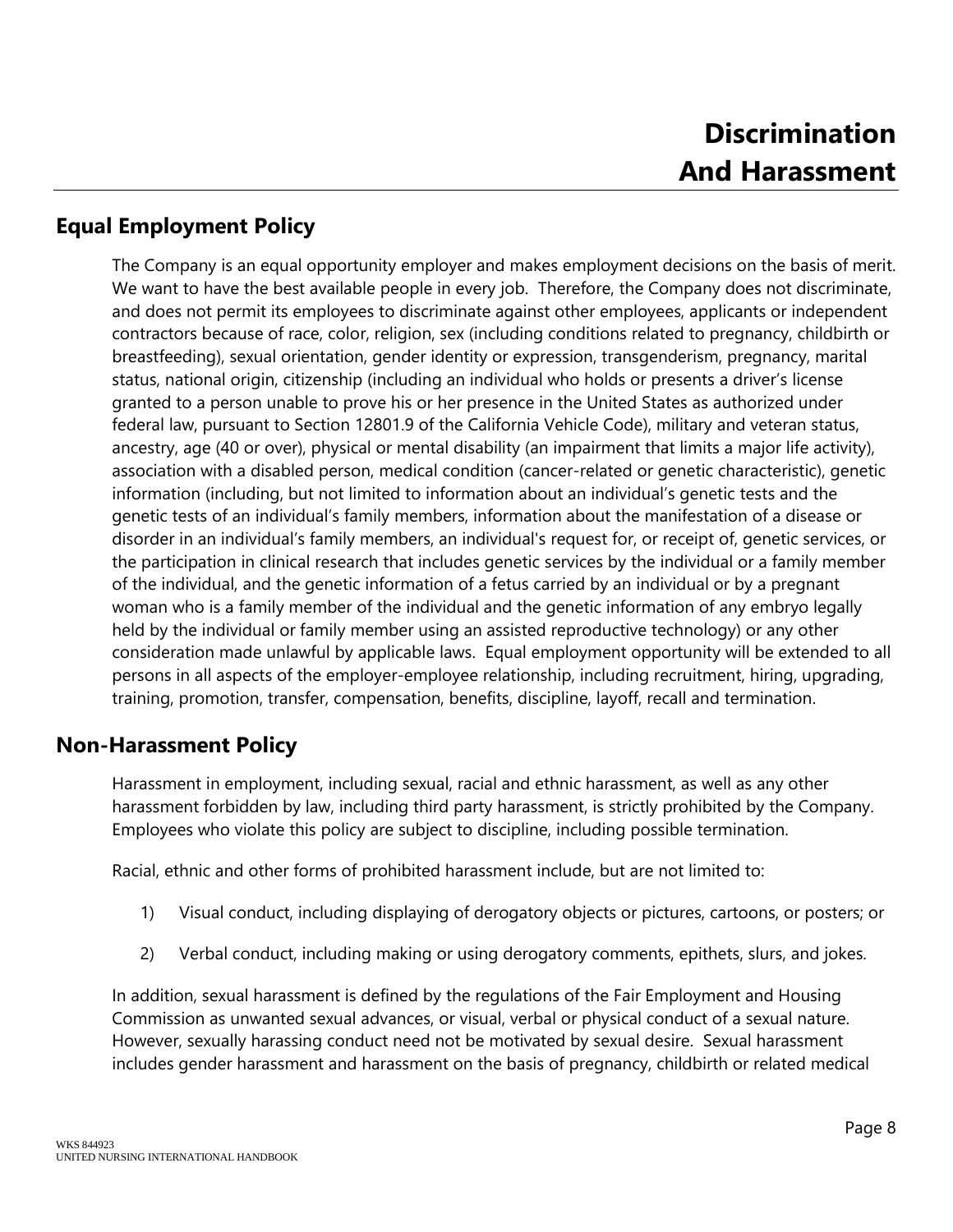conditions, and also includes sexual harassment of an employee of the same gender as the harasser. This includes, but is not limited to, the following types of offensive behavior:

- 1) Unwanted sexual advances;
- 2) Offering employment benefits in exchange for sexual favors;
- 3) Making or threatening reprisals after a negative response to sexual advances;
- 4) Visual conduct, including leering, making sexual gestures, displaying of sexually suggestive objects or pictures, cartoons or posters;
- 5) Verbal conduct, including making or using derogatory comments, epithets, slurs, and jokes;
- 6) Verbal sexual advances or propositions;
- 7) Verbal abuse of a sexual nature, graphic verbal commentaries about an individual's body, sexually degrading words used to describe an individual, suggestive or obscene letters, notes or invitations;
- 8) Physical conduct, including touching, assault, impeding or blocking movements; and
- 9) Using nicknames or terms of endearment with a racial or sexual connotation.

Examples of sexual harassment include (a) an employee being fired or denied a job or an employment benefit because the employee refused to grant sexual favors or because he or she complained about the harassment; (b) an employee reasonably quitting his or her job to escape harassment; or (c) an employee being exposed to a hostile work environment.

Managers and supervisors are prohibited from providing favorable treatment to employees with whom they are involved in a consensual sexual relationship.

#### **Manager Training**

As part of the Company's commitment to provide a harassment free workplace, the Company provides and requires training for all managers and supervisors on sexual and all other forms of prohibited harassment. The training will also include the prevention of abusive conduct in the workplace. Training will take place at least every two (2) years. While it is nearly impossible to prevent all employee conflict in any business, we believe that training our management staff how to recognize and prevent harassment goes a long way to eliminating it in our workplace altogether.

#### **Violations Of Law**

The Company is strongly committed to the concept of good business citizenship. We want to obey the law, and we expect our employees to do the same.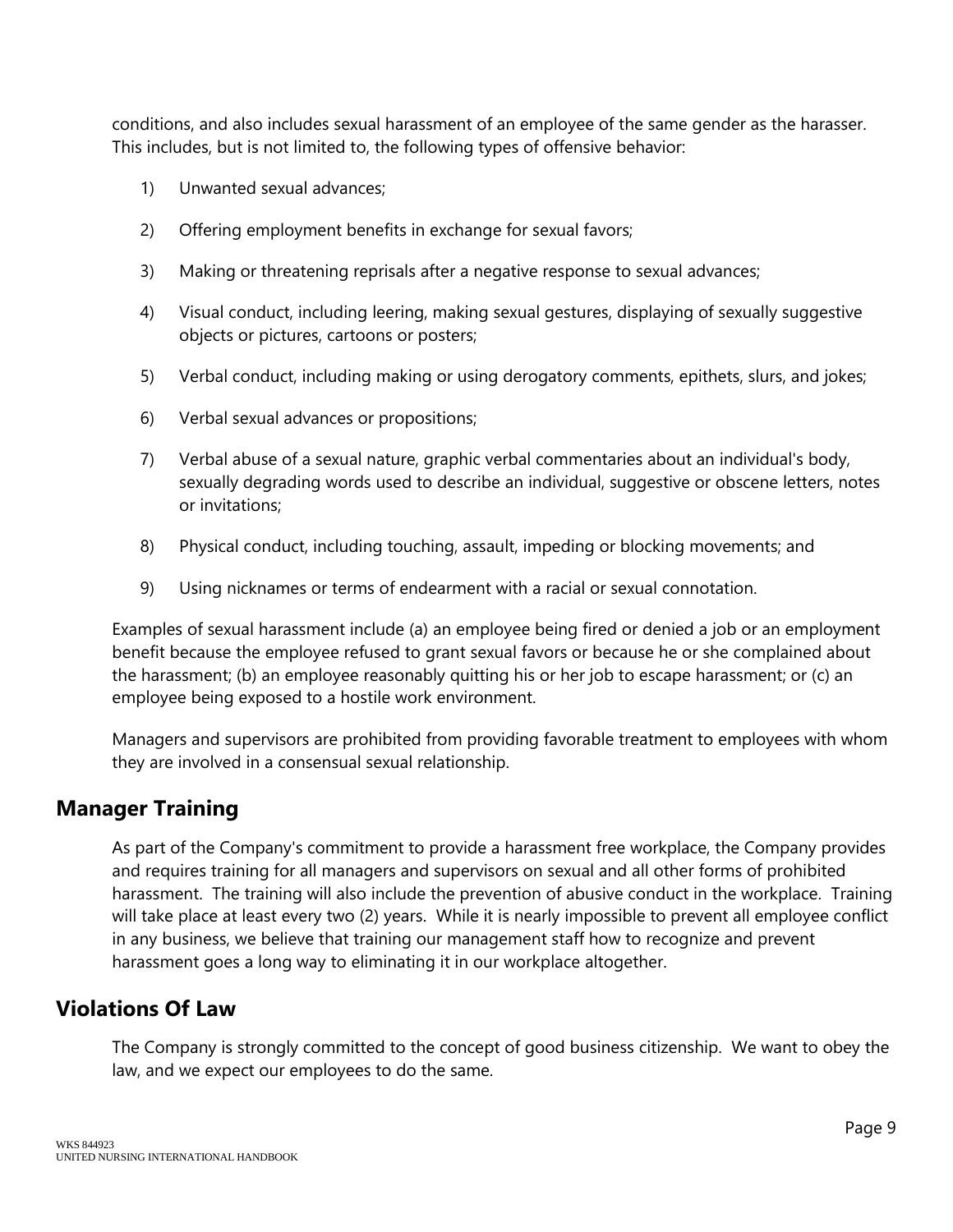The Company will not retaliate against an employee who discloses, to any government or law enforcement agency, or to any person within the Company who has authority over the employee or who has the authority to investigate or correct the alleged violation, any conduct of the Company that the employee reasonably believes to be in violation of any federal, state or local law or regulation.

The Company will not retaliate against an employee who reports a violation of law committed by a fellow employee, whether or not related to the operations of the Company.

The Company will not retaliate against an employee who refuses to participate in an activity that would result in a violation of federal, state or local law or regulation (including, but not limited to disclosure of the Company's confidential trade secrets for the purpose reporting illegal conduct to government agencies).

The Company will not retaliate against an employee who is a family member of an employee who has or is perceived to have engaged in protected conduct or made a protected complaint.

# **Domestic Violence, Sexual Assault or Stalking**

The Company does not discriminate, and does not permit its employees to discriminate, against an employee because the employee is a victim of domestic violence, sexual assault, or stalking.

#### **Investigation Procedure**

Regardless of whether the action occurred on or off Company premises, if you believe that you have been discriminated against or you have been harassed by a co-worker, supervisor, agent, vendor or customer; have witnessed possible discrimination and/or harassment; or if you believe that the Company or another employee has violated any applicable law in the conduct of the Company's business, you have a duty to immediately bring the incident(s) to the attention of your Branch Manager. Any supervisory or managerial employee who receives such a complaint must promptly report it to a Branch Manager.

The description of the incident(s) can be given verbally or in writing.

The matter will be thoroughly and timely investigated by impartial and qualified personnel, with confidentiality maintained to the extent possible. After reviewing the evidence, a determination will be made concerning whether reasonable grounds exist to believe that discrimination, harassment, retaliation, and/or a violation of law has occurred. It is the obligation of all employees to cooperate fully in the investigation process. The persons involved will be advised of the determination if appropriate.

The Company will take action to deter any future discrimination, harassment, retaliation and/or violation of law. The Company considers any discrimination, harassment, retaliation, and/or violation of law to be a serious offense which can result in disciplinary action for the offender, up to and including discharge. In addition, disciplinary action will be taken against any employee who attempts to discourage or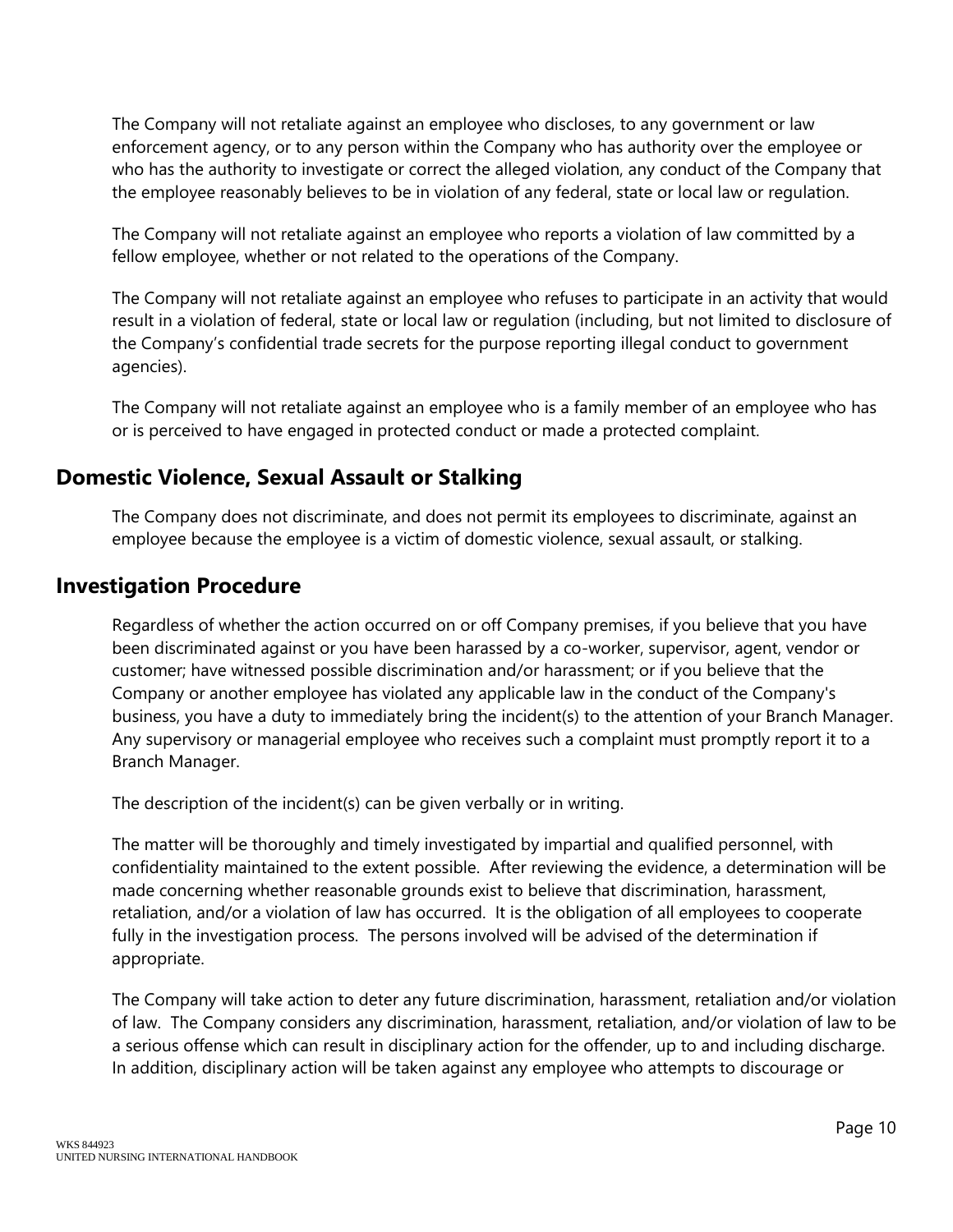prevent another employee from bringing discrimination, harassment, retaliation and/or a violation of law to the attention of management.

The Company wants to assure all of its employees that measures will be undertaken to protect those who complain about discrimination, harassment, retaliation and/or a violation of law from any coercion, intimidation, or retaliation due to their reporting an incident or participating in an investigation or proceeding concerning such an incident. However, an employee who fabricates a claim of discrimination, harassment, retaliation, and/or a violation of law is subject to discipline, up to and including termination of employment.

If any employee believes that the above procedure has not resolved a complaint of discrimination, harassment, and/or retaliation, that employee may contact the California Department of Fair Employment and Housing (DFEH) at (800) 884-1684 to determine the location of the branch of the DFEH that is nearest to the employee to file a claim within one (1) year of the date that the discrimination, harassment, and/or retaliation occurred. The DFEH serves as a neutral fact-finder and will attempt to assist the parties to voluntarily resolve their dispute. In the event that the DFEH is unable to obtain voluntary resolution and finds that discrimination, harassment, and or retaliation has occurred, the DFEH may file a lawsuit on your behalf in Superior Court.

No action will be taken against any employee in any manner for filing a complaint with, or otherwise participating in an investigation or proceeding conducted by the DFEH with respect to discrimination, harassment, and/or retaliation.

# **Life-Threatening Diseases**

The Company is committed to keeping your work environment healthy and safe. Therefore, if you or another employee has or contracts a life-threatening disease:

The Company will treat life-threatening diseases the same as any other disease in terms of all employee policies and benefits;

If you have or contract a life-threatening disease, you will be allowed to keep working as long as: (a) you can meet the Company's performance standards, with or without reasonable accommodation, and (b) your illness does not actually endanger the health or safety of other employees; and

You may not refuse to work because you are afraid of contracting a non-contagious lifethreatening disease from a co-worker. Harassment or discrimination directed at an employee with a life-threatening disease is strictly prohibited. Employees who refuse to work with or who harass or discriminate against any employee with a life-threatening disease are subject to discipline, up to and including termination.

For purposes of this policy, "life-threatening disease" includes, but is not limited to, cancer, heart disease, AIDS, and other diseases of a severely degenerative nature.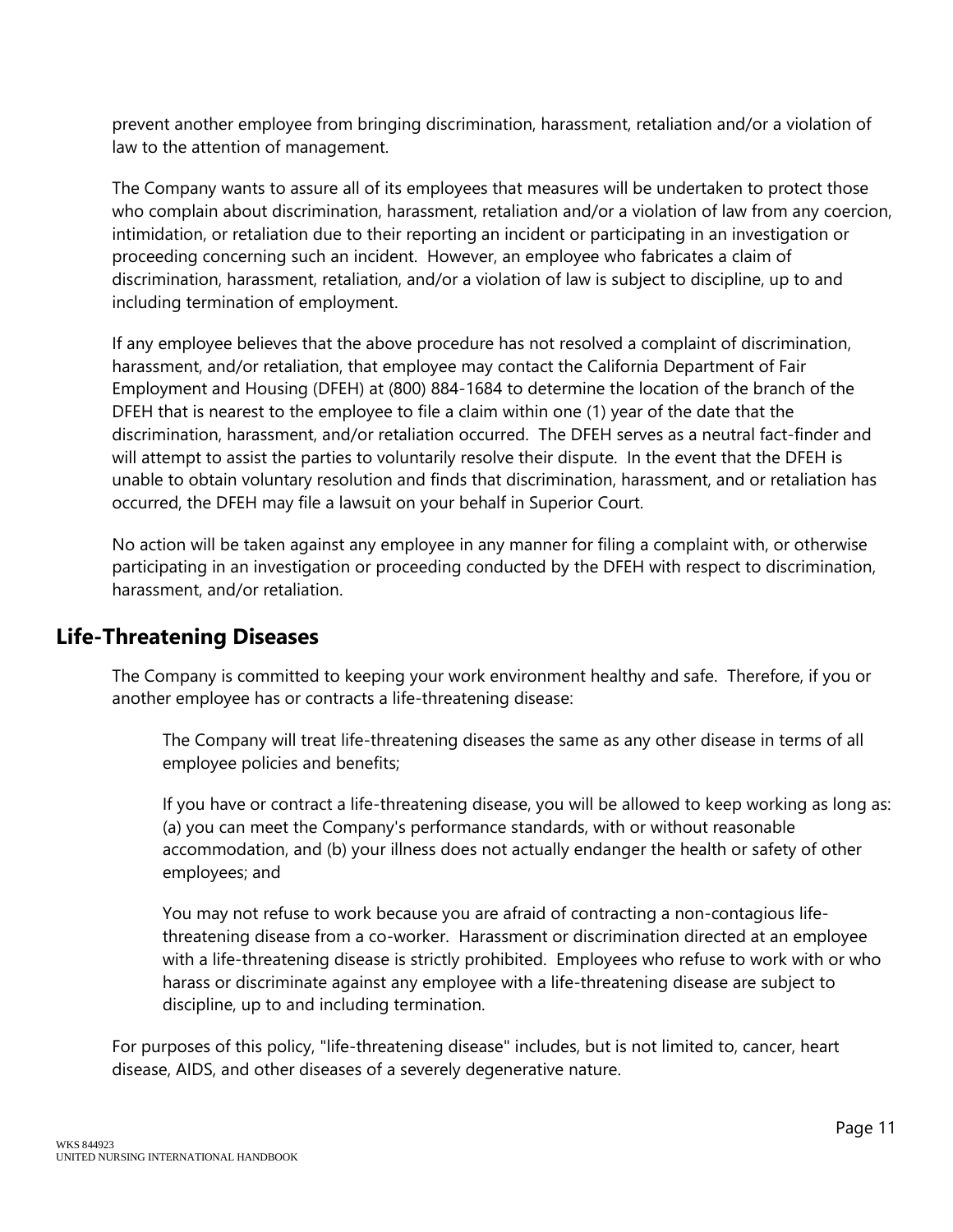An employee's medical history and other medical information are confidential. Disclosure of employee medical information is restricted to those situations where a manager or supervisor has a job-related reason to know it. Any employee who discloses another employee's medical information without proper authorization or who utilizes such information for an improper purpose will be subject to discipline, up to and including termination.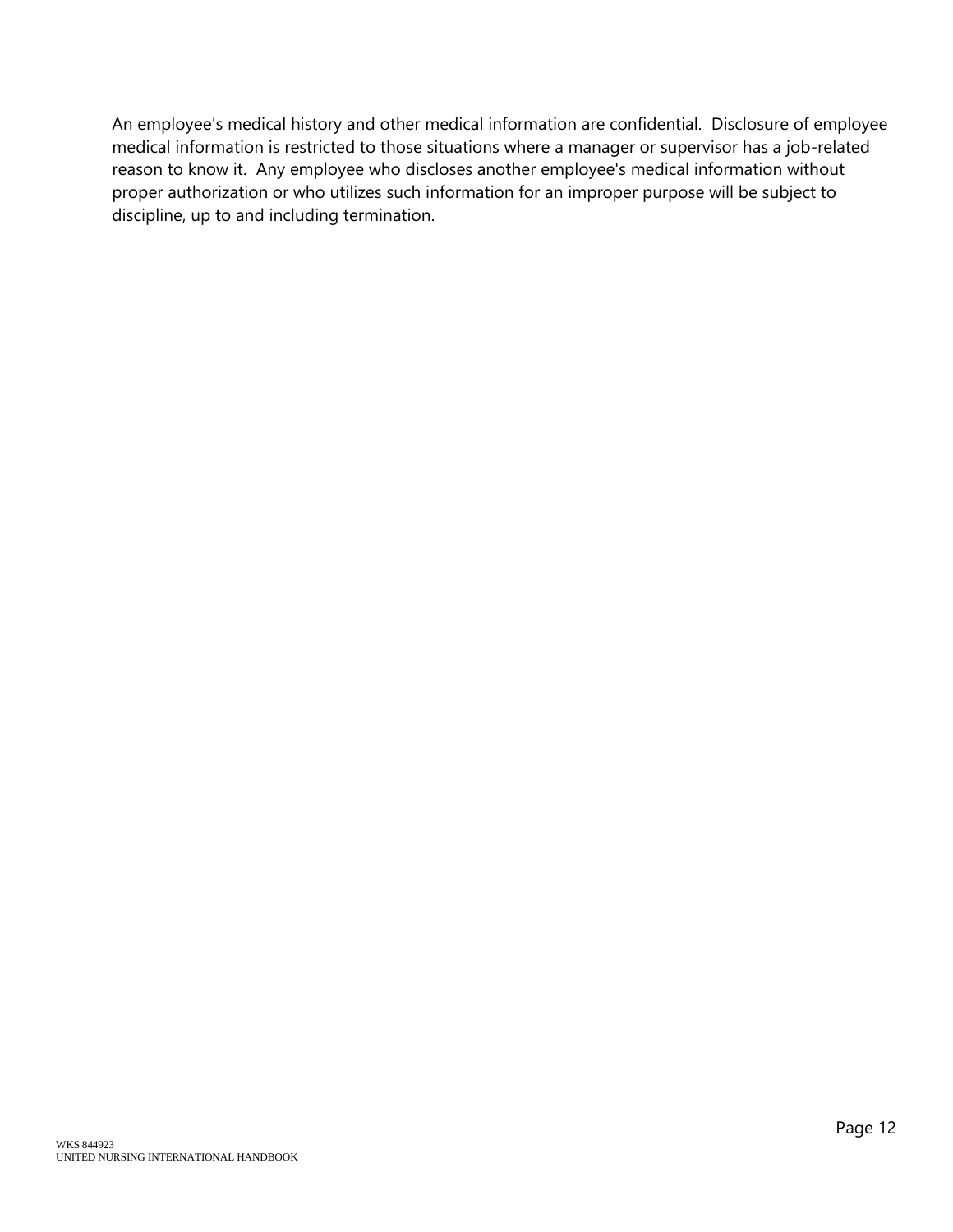The Company will not discriminate or retaliate against an employee for requesting an accommodation as set forth in this Section of the Handbook, even if the employee is ultimately deemed to be ineligible for the request for accommodation or the request for accommodation is denied.

# **Disability Accommodation**

The Company will make reasonable accommodations for the known physical or mental disabilities of an otherwise qualified applicant for employment or employee, unless undue hardship would result. Any applicant or employee who requires accommodation in order to perform the essential functions of a job should contact Kal Brar. The applicant or employee should advise the Company what accommodations he or she believes are needed in order to perform the job. Together with the applicant or employee, the Company will engage in an interactive process to determine effective, reasonable accommodations, if any. If such an accommodation is possible and will not impose undue hardship upon the Company, the Company will make the accommodation. The Company will not accommodate an employee if the accommodation would constitute a direct threat to the employee's safety or the safety of other employees. The Company is not required to accommodate an employee if the requested accommodation requires the use of medicinal marijuana.

The Company also reserves its right to require an employee to undergo a fitness-for-duty medical examination, at the Company's expense, if the Company believes or suspects that the employee may not be able to perform the essential duties of the job or may not be able to perform the essential duties of the job without risk of harm to him/herself or others. In such an instance, the Company will so advise the employee, in writing, of the need for the examination. Depending on the situation, the Company reserves the right to place the employee on administrative leave pending the results of the examination.

#### **Pregnancy Accommodation**

A pregnant employee may request a reasonable accommodation upon presentation of a doctor's written certification attesting that the accommodation request is upon the doctor's advice. Such an accommodation may include, but is not limited to, a transfer to a less strenuous or hazardous position. If such a transfer can be reasonably accommodated, a pregnant employee will be transferred for the duration of the pregnancy. However, the Company will not undertake to create additional employment that the Company would not otherwise have created to meet its own business needs, nor will the Company be required to discharge any employee, transfer any employee with more seniority than the pregnant employee, or to promote any employee who is not qualified to perform the job. Upon transfer, an employee will receive the salary and benefits which are regularly provided to employees in the position to which the employee has transferred. Reasonable accommodation may also include an unpaid leave of absence beyond the 17 1/3 weeks of leave required by law.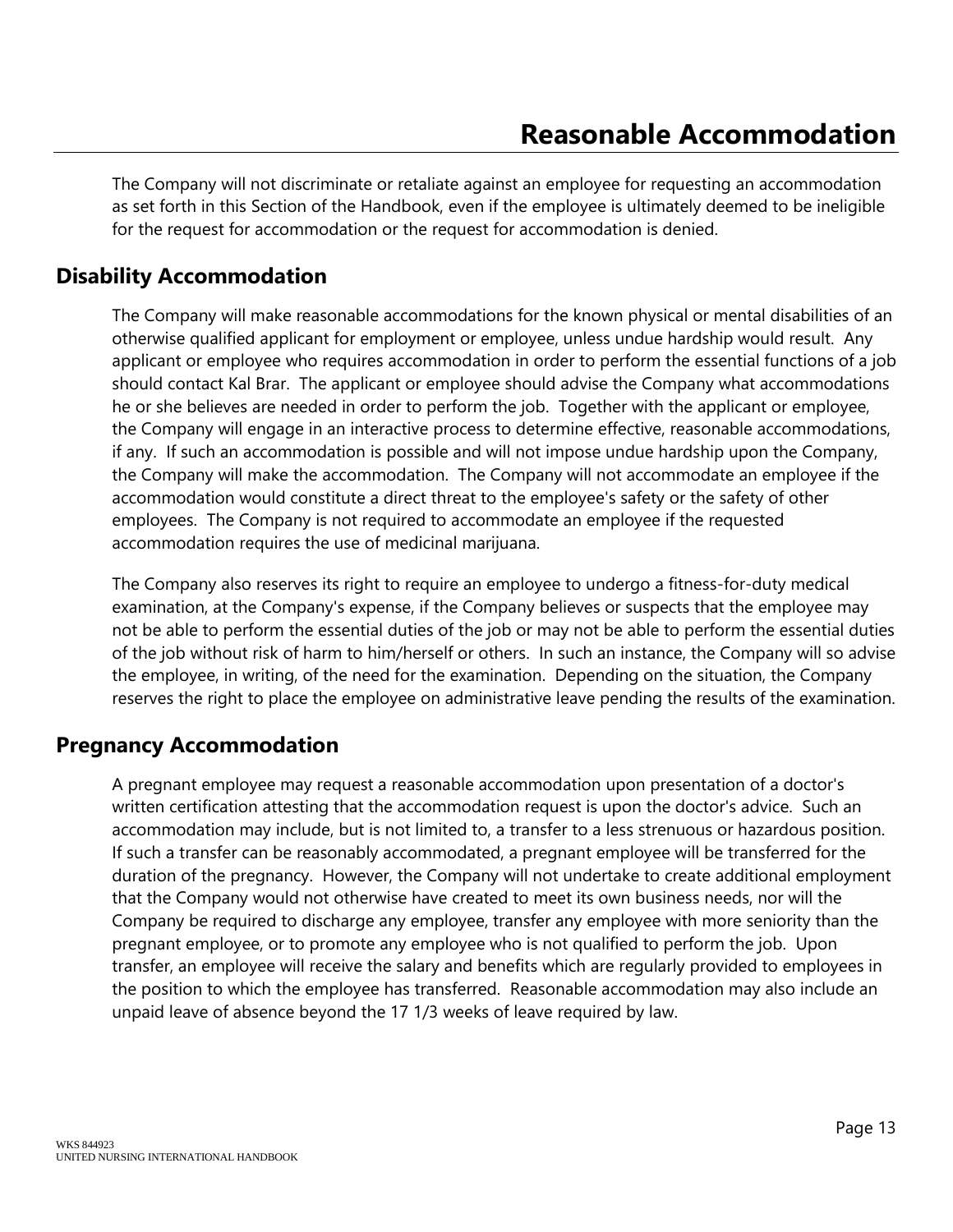# **Lactation Accommodation**

Employees who wish to express breast milk at work may request a reasonable accommodation to do so, which may include increased break time and privacy.

# **Victims of Domestic Violence, Sexual Assault or Stalking**

Upon presentation of appropriate documentation, an employee who is the victim of domestic violence, sexual assault or stalking may request a reasonable accommodation of his or her condition. Such an accommodation may include, but is not limited to, the implementation of safety measures, transfer or reassignment, modified schedule, or adjustment to the workplace.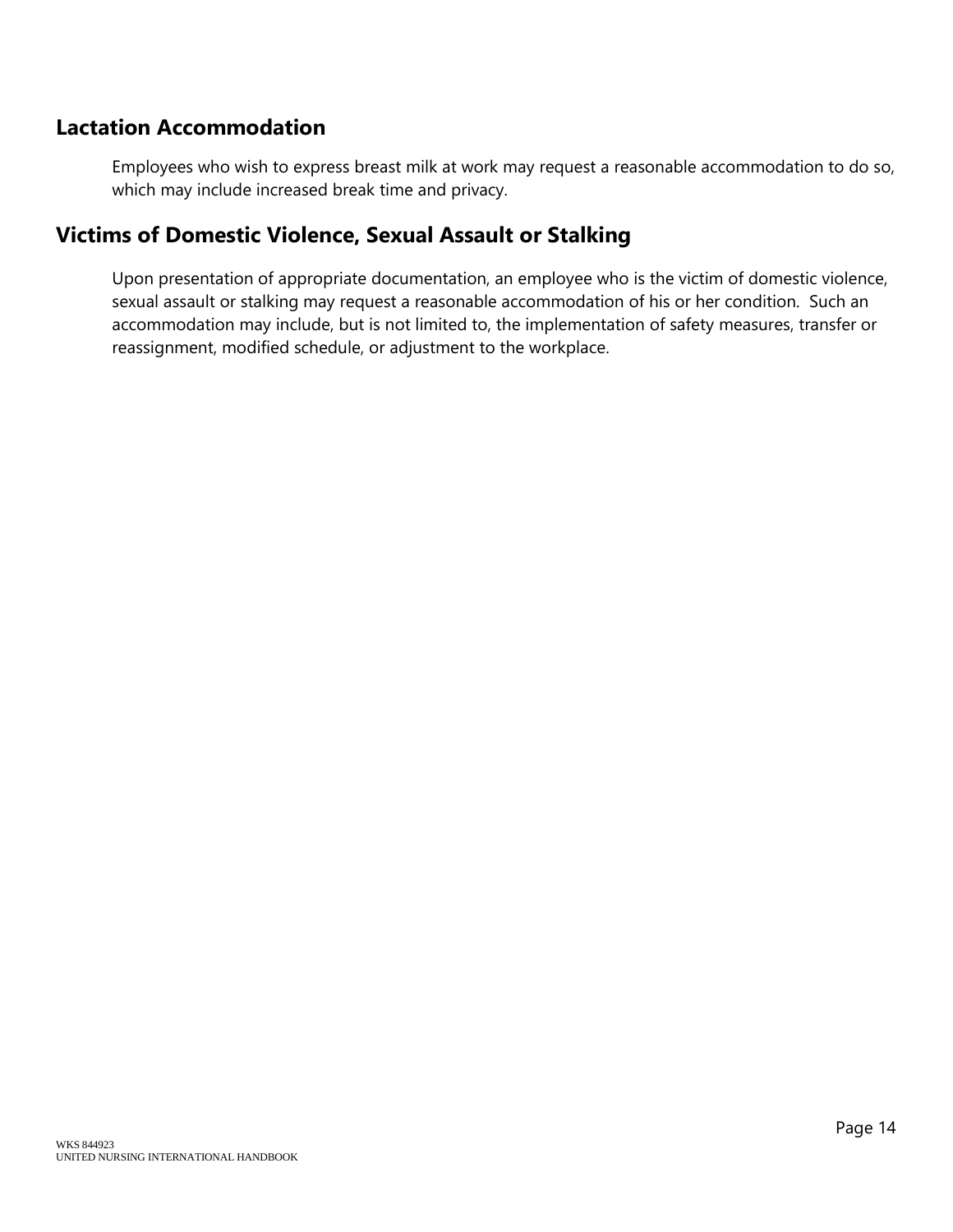#### **Orientation**

Each new employee will receive an introduction to the Company and an orientation to their particular job and department from their supervisor. Employees should pay close attention to the instructions they receive and ask questions if they do not understand something.

Different facilities require different forms of orientation. The Recruiter will explain required orientation to all employees prior to scheduling their first shift with a facility.

The following guidelines should be followed the first time you visit a facility:

- Arrive at least 5 minutes early for orientation (this may vary at each facility)
- Carry your photo ID as proof of identity when reporting for assignment
- Take your original nursing license and certifications with you
- Report to the appropriate supervisor
- It is expected that you will locate and comply with the facility policy and procedures manual, locate fire pulls, crash cart, med. room, linen cart and appropriate exists before your shift starts.
- Always dress in proper attire when working at a facility.

If you show up early and no one is available for orientation, take it upon yourself to utilize this time to become familiar with the floor layout and the location of vital items you may need in order to function effectively on your shift.

UNI attempts to provide a comprehensive and thorough pre-employment orientation and in-service training that reflects current compliance and promotes safe healthcare delivery.

# **Discussion or Disclosure of Working Conditions**

The Company will not discipline or retaliate against employees for disclosing their own wages, discussing their own wages, discussing the wages of other employees, asking about another employee's wages, or engaging in discussions regarding any other working conditions.

#### **Non-Fraternization**

The Company desires to avoid misunderstandings, complaints of favoritism, possible claims of sexual harassment and the employee morale and dissension problems that can result from certain personal relationships between employees.

Accordingly, employees are prohibited from fraternizing or becoming romantically involved with each other when their personal relationships create an actual conflict of interest, cause disruption, create a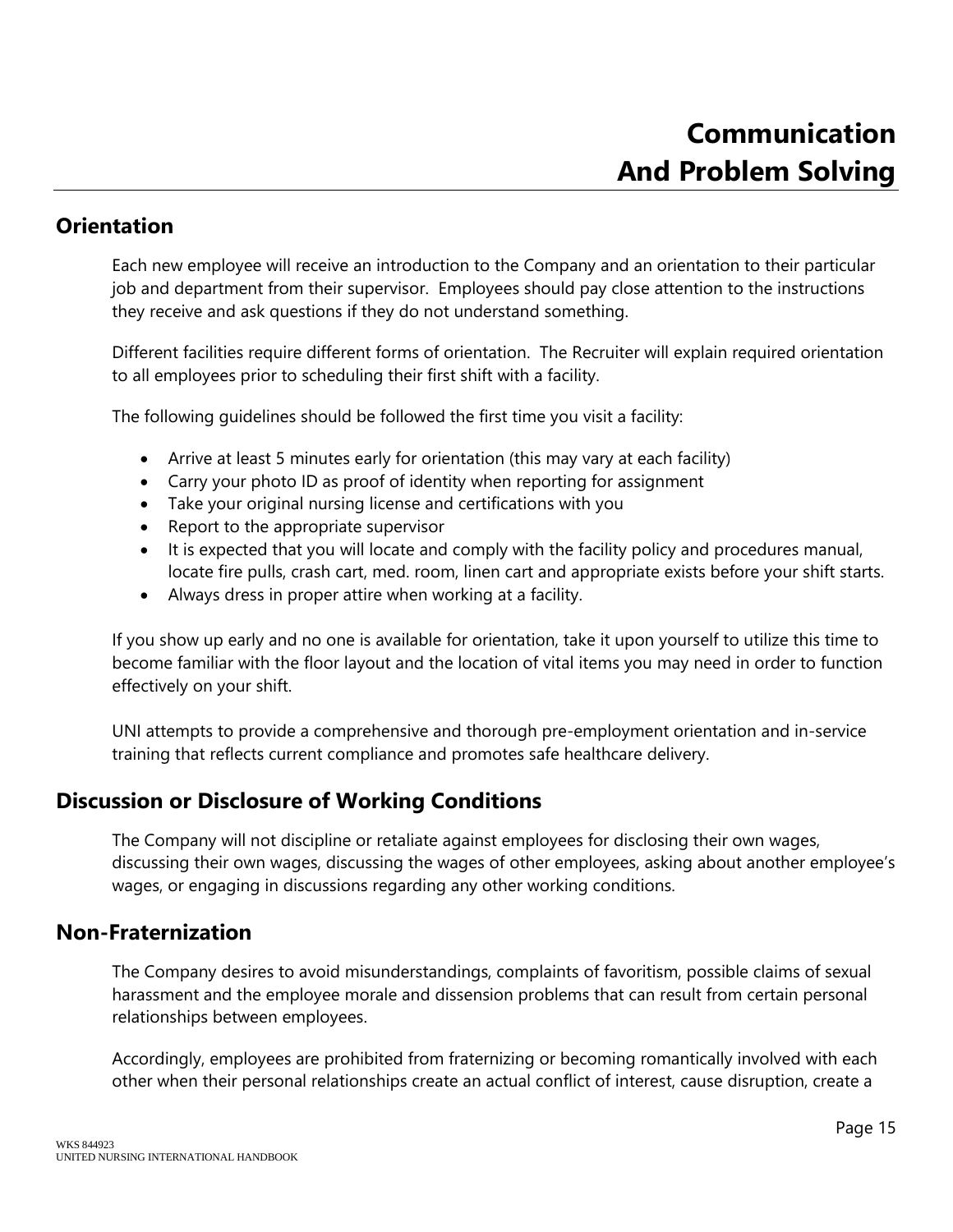negative or unprofessional work environment, present problems regarding supervision, work performance, attitude, safety, security or morale, or cause other work-related problems.

All employees are strictly prohibited from becoming romantically involved with persons who report to them. If you become concerned about such a situation occurring, you should bring the circumstances to the attention of Human Resources immediately.

All employees should remember that the Company maintains a strict policy against unlawful harassment of any kind, including sexual harassment.

# **No Solicitation Policy**

To avoid interruption of your work and protect you from unnecessary annoyance, employees are not permitted to solicit other employees on working time for any purpose. Distribution of literature during working time is not permitted. Distribution of literature in working areas is prohibited at all times.

Working time does not include breaks and meal periods or other periods during the work day when employees are properly not engaged in performing their work tasks. Working time includes the working time of both the employee doing the soliciting or distributing and the employee to whom the solicitation or distribution is being directed.

Persons who are not employed by the Company may not solicit or distribute literature on Company property at any time for any purpose.

#### **Bulletin Board**

The Company maintains a bulletin board for the posting of legally required posters and notices, as well as information of general interest to employees. Employees are responsible for regularly reviewing the material on the bulletin board. Employees may not post personal notices on the bulletin board, nor should they remove any notice posted by the Company.

# **Open-Door Policy**

The Company is constantly striving to improve its policies, the services and products that it provides to its customers, and its relations with employees. You are encouraged to bring suggestions for improvements in any of these areas to the attention of your supervisor.

The Company is committed to maintaining a positive and pleasant environment in which to work, and believes in an open-door policy. You should see your supervisor with questions or problems relating to your job. You can also meet with any management representative without regard to his or her position in the Company.

While these procedures cannot result in every problem being resolved to your satisfaction, the Company values your input and you should feel free to raise issues of concern. The Company will listen to your concerns with respect and do its best to solve your problems.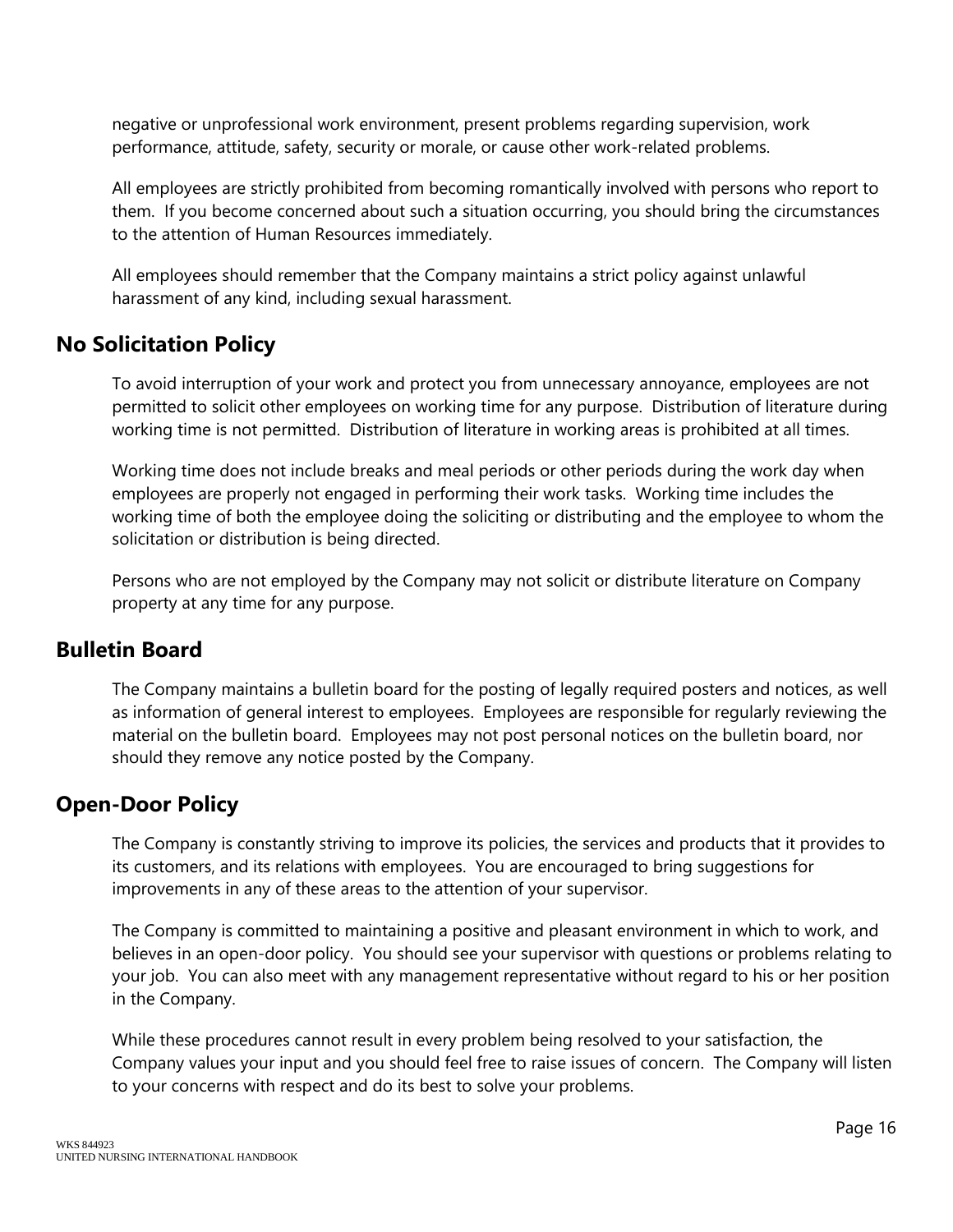# **Availability of UNI Office Staff**

The UNI offices are open Monday through Friday from 7:00 a.m. to 10:00 p.m. and Saturday and Sunday from 9:00 a.m. to 5:30 p.m., local standard time. On-call is Monday through Friday 10:00 p.m. to 7:00 a.m. and Saturday and Sunday from 5:30 p.m. to 9:00 a.m., local standard time, except Monday is back to regular 7:00 a.m. schedule. Outside of normal business hours and in the event of an emergency, please contact your local after-hours office. UNI's on-call staff will be available to assist you.

In the event of an emergency, natural disaster or other uncontrollable event, UNI will continue to provide service to you through our network from a location where phones and computers are functional. UNI will do everything possible to support you in meeting your needs during crisis situation(s). A copy of our Emergency Management Plan is available upon request.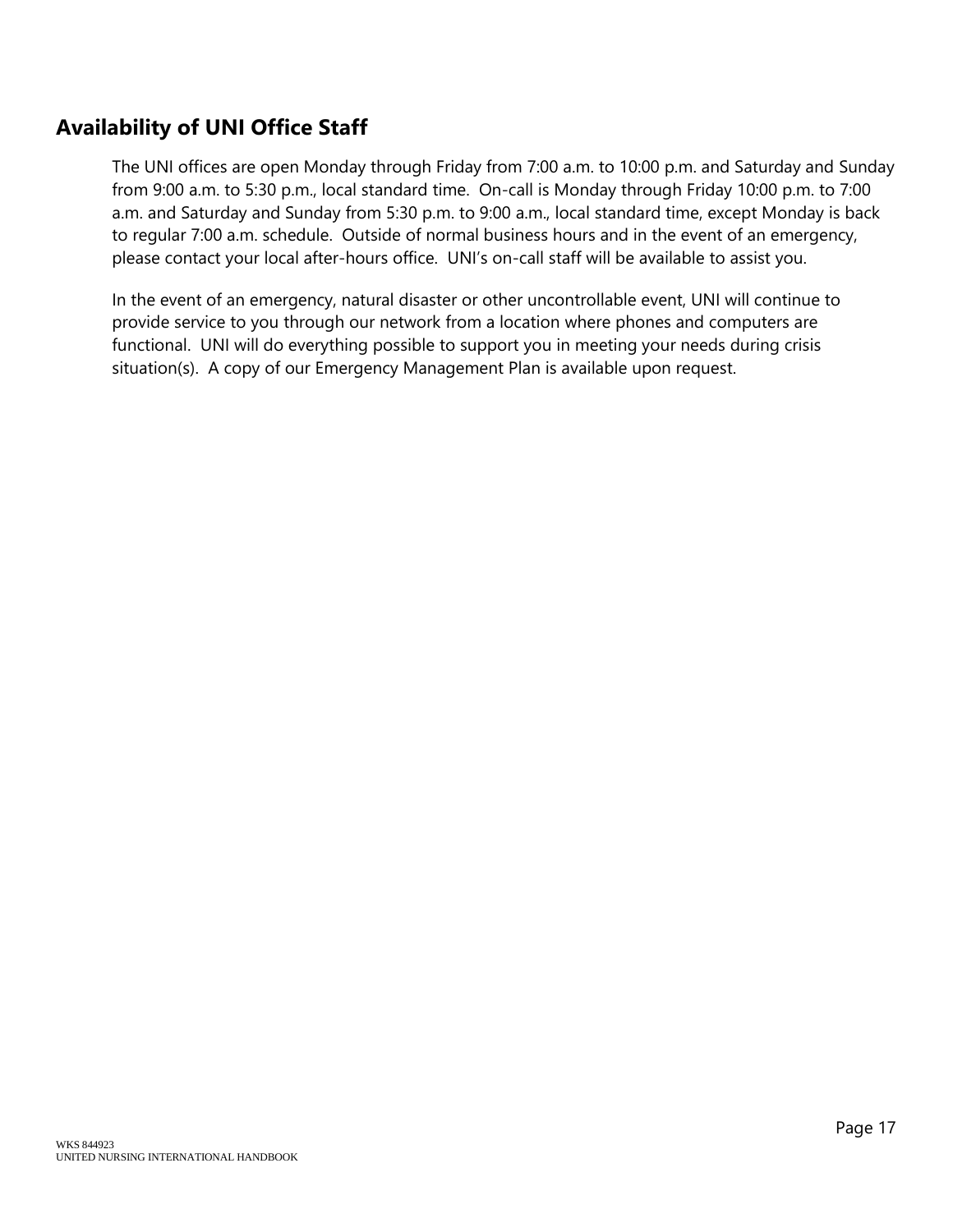# **Arbitration**

**Any controversy, dispute or claim between any employee and the Company, or its officers, agents or other employees, with the exception of any claim made pursuant to the California Private Attorney General Act, shall be settled by binding arbitration, at the request of either party, provided however that employees and the Company may only bring claims against each other in their individual capacity and not as a class representative or class member in any purported class or representative proceeding. Arbitration shall be the exclusive method for resolving any dispute or claim covered by this section of the Handbook**, provided, however, that either party may request provisional relief from a court of competent jurisdiction, as provided in California Code of Civil Procedure Section 1281.8. The arbitrability of any controversy, dispute or claim under this policy shall be determined by application of the substantive provisions of the Federal Arbitration Act (9 U.S.C. Sections 1 and 2) and by application of the procedural provisions of the California Arbitration Act. Even if the Company does not sign for its receipt or acknowledgement of this policy, the Company, like the employee, agrees to be bound by this policy and agrees to arbitrate all disputes with its employees or former employees.

The claims which are to be arbitrated under this policy include, but are not limited to, claims for breach of trade secret law, claims regarding breaches of confidentiality, violation of non-disclosure/nonsolicitation provisions, embezzlement/conversion, employee theft, claims for wages and other compensation, claims for breach of contract (express or implied), claims for violation of public policy, wrongful termination, tort claims, claims for unlawful discrimination and/or harassment (including, but not limited to, race, religious creed, color, national origin, ancestry, physical disability, mental disability, gender identity or expression, medical condition, marital status, age, pregnancy, sex or sexual orientation ) to the extent allowed by law, and claims for violation of any of the federal, state, or other government law, statute, regulation, or ordinance, except for claims for workers' compensation, unemployment insurance benefits and petitions or charges that could be brought before the National Labor Relations Board.

The employee and the Company will select an arbitrator by mutual agreement. If the employee and the Company are unable to agree on a neutral arbitrator, either party may elect to obtain a list of arbitrators from the Judicial Arbitration and Mediation Service ("JAMS"). The rules for JAMS may be found online at http://www.jamsadr.com/.

The demand for arbitration must be in writing and must be made by the aggrieved party within the statute of limitations period provided under applicable California and/or federal law for the particular claim. Failure to make a written demand within the applicable statutory period constitutes a waiver to raise that claim in any forum. Arbitration proceedings will be held in the county where the employee primarily works.

The arbitrator shall apply applicable California and/or federal substantive law to determine issues of liability and damages regarding all claims to be arbitrated, and shall apply the California Evidence Code to the proceeding. The parties shall be entitled to conduct all discovery to which they would have been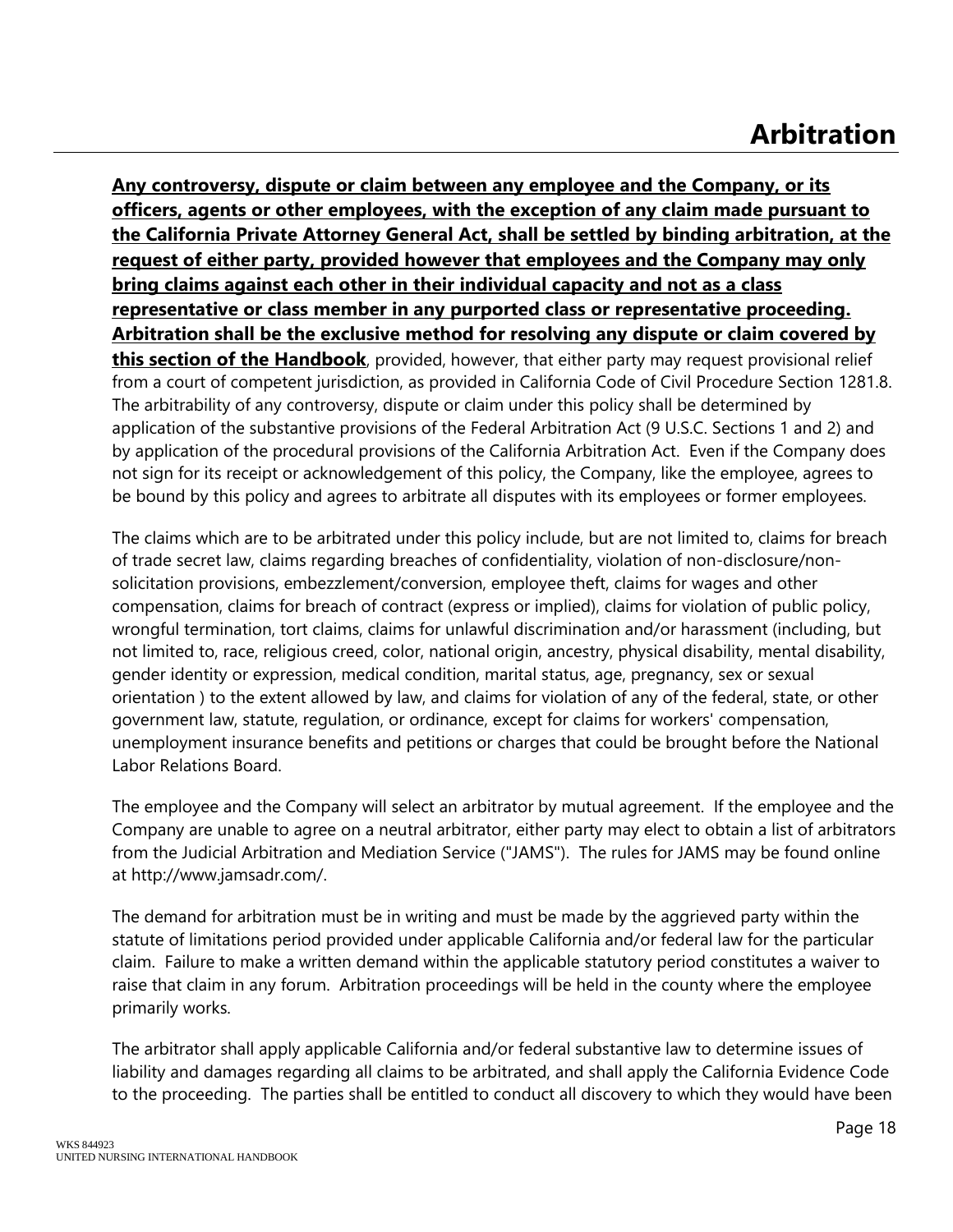entitled to had the parties' controversy been filed in a California Superior Court and the arbitrator shall have the power to limit such discovery pursuant to motions and protective orders under the same rules and limitations as if he/she were a California Superior Court judge. The arbitrator shall hear motions for summary disposition as provided in the California Code of Civil Procedure.

Unless otherwise specified in this arbitration policy, the arbitrator shall rely on the California Arbitration Act, Cal. Civ. Proc. Code § 1282 et seq., to conduct the arbitration and any pre-arbitration activities.

Within thirty (30) days following the hearing and the submission of the matter to the arbitrator, the arbitrator shall issue a written opinion and award which shall be signed and dated. The arbitrator's award shall decide all issues submitted by the parties, and the arbitrator may not decide any issue not submitted. The arbitrator shall prepare in writing and provide to the parties a decision and award which includes factual findings and the reasons upon which the decision is based. The arbitrator shall be permitted to award only those remedies in law or equity which are requested by the parties and allowed by law.

The decision of the arbitrator shall be binding and conclusive on the parties and cannot be reviewed for error of law or legal reasoning of any kind. Judgment upon the award rendered by the arbitrator may be entered in any court having proper jurisdiction.

The cost of the arbitrator and other incidental costs of arbitration that would not be incurred in a court proceeding shall be borne by the Company. The parties shall each bear their own costs and attorneys' fees in any arbitration proceeding, provided, however, that the arbitrator shall have the authority to require either party to pay the costs and attorneys' fees of the other party, as is permitted under federal or state law, as a part of any remedy that may be ordered.

#### **BOTH THE COMPANY AND EMPLOYEES UNDERSTAND THAT BY USING ARBITRATION TO RESOLVE DISPUTES THEY ARE GIVING UP ANY RIGHT THAT THEY MAY HAVE TO A JUDGE OR JURY TRIAL WITH REGARD TO ALL ISSUES CONCERNING EMPLOYMENT.**

If either party to this arbitration agreement files a lawsuit against the other in a court or administrative agency instead of requesting arbitration of the dispute, the party seeking to enforce this arbitration agreement can serve the suit-filing party with written notice of this arbitration agreement. If the party seeking to enforce the arbitration agreement provides this written notice, the party filing suit has five (5) days from the date of service (not extended for any time period, regardless of the manner of service) to personally serve a writing on the party seeking to enforce the arbitration agreement, agreeing to arbitrate the dispute. If the suit-filing party does not timely serve his/her/their agreement to arbitrate and the party seeking to enforce the arbitration agreement successfully compels the suit-filing party to arbitration, the party seeking to enforce this arbitration agreement shall be entitled to the reasonable attorneys' fees it incurred in enforcing this arbitration agreement.

Only Kal Brar may modify this policy in a signed writing and only as is necessary to make this policy enforceable under any federal, state, or local law or other applicable case law effective after this policy's initial dissemination to its workforce. Otherwise, no employee can modify this policy in any manner or enter into any agreement that is contrary to this policy. If any term, provision, covenant or condition of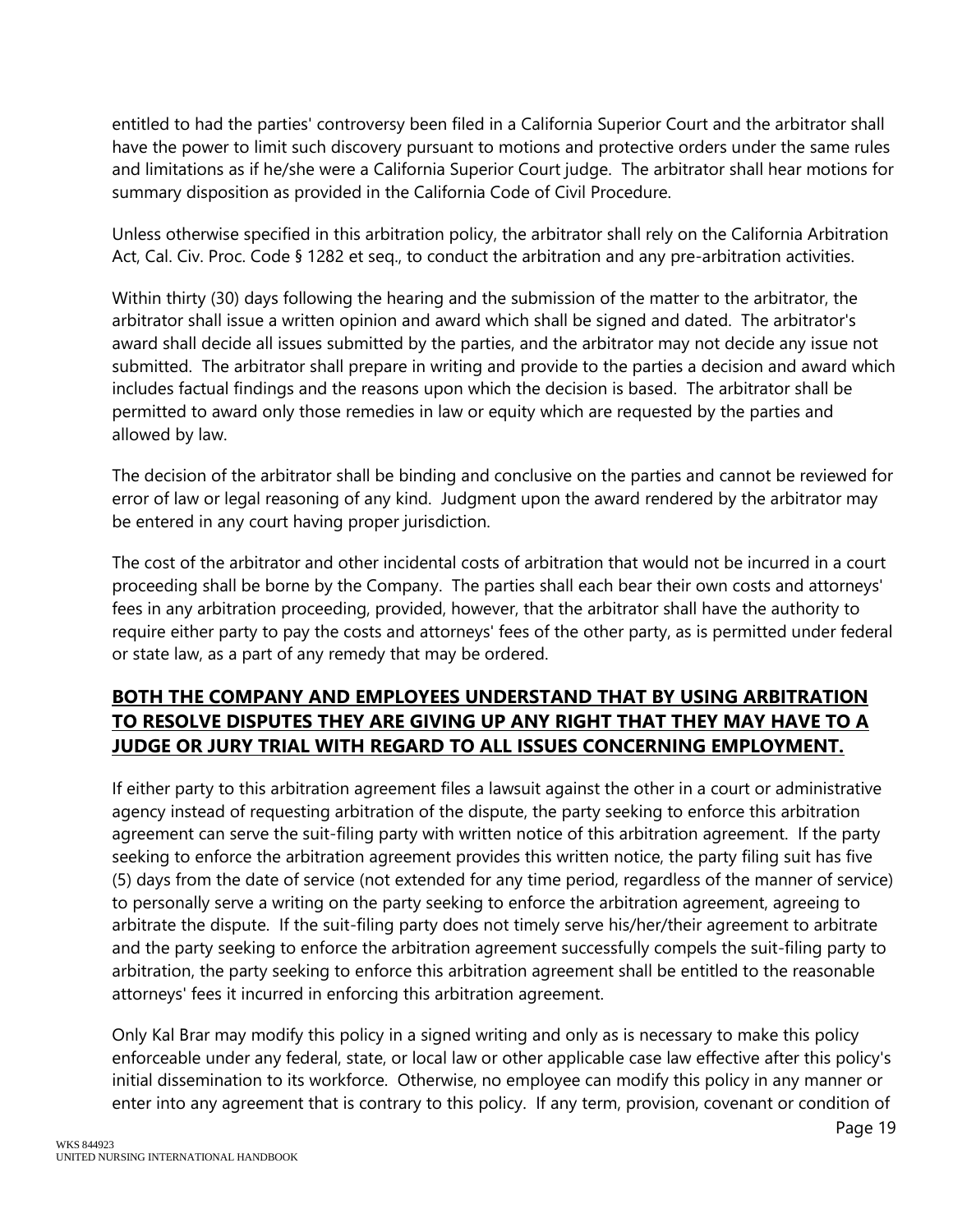this policy is held by a court of competent jurisdiction or an arbitrator to be invalid, void, or unenforceable, the remaining terms and provisions of this policy will remain in full force and effect and shall in no way be affected, impaired or invalidated.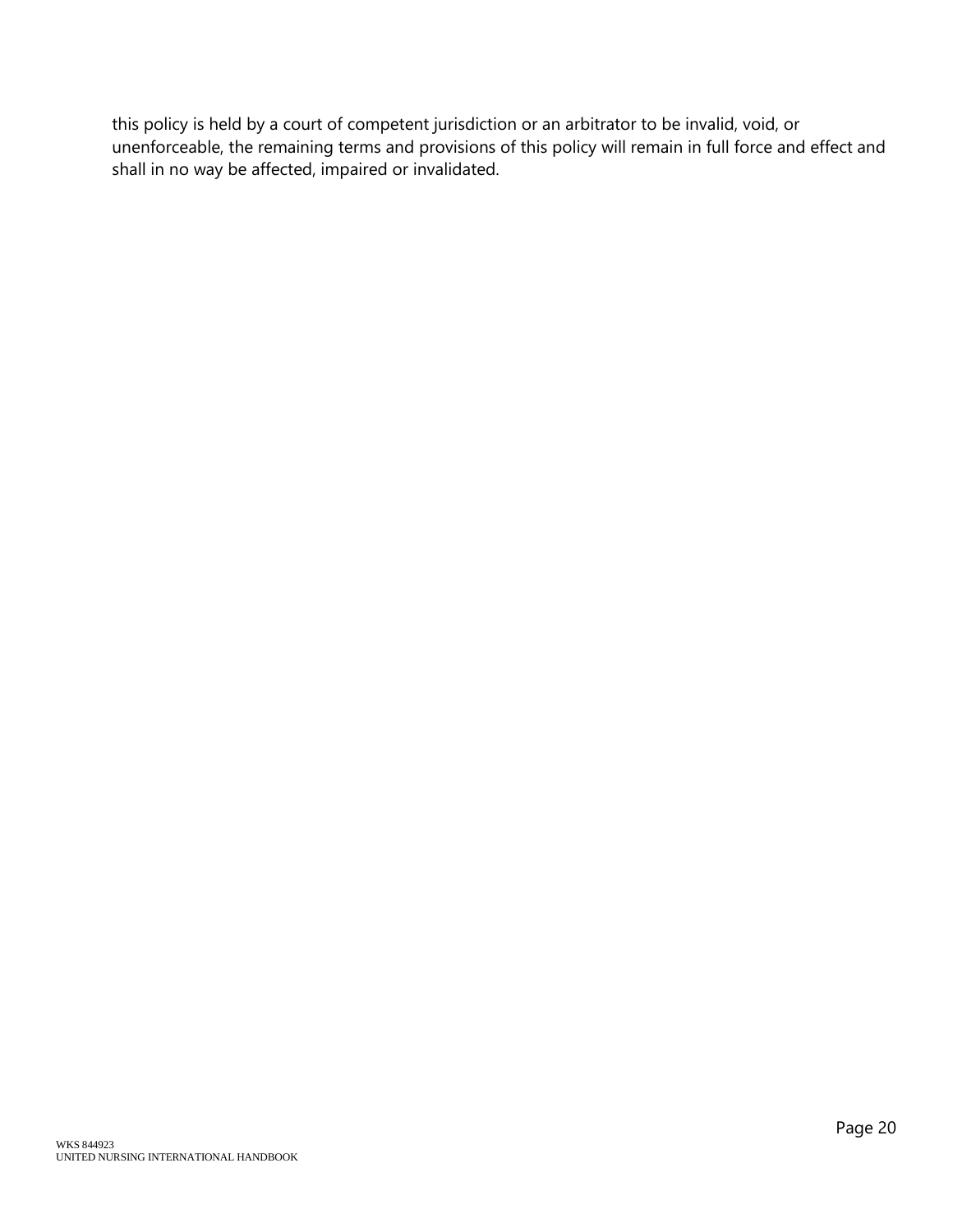#### **Confidentiality And Non-Disclosure**

The Company may provide and make available to you certain information regarding our business and our clients'/customers' business, including without limitation:

- various sales and marketing information;
- actual and potential customer and lead names, addresses, telephone numbers, and specific characteristics;
- mailing labels;
- franchise materials
- sales report forms;
- pending projects or proposals;
- methods of production (including quality control and packaging);
- business plans and projections, including new product, facility or expansion plans;
- pricing information (such as price lists, quotation guides, previous or outstanding quotations, equipment prices, or billing information);
- estimating programs and methodology;
- the techniques used in, approaches to, or results of any market research;
- advertising sources;
- salary information or employment contract language or terms relating to other employees (except for the employee's own salary information or employment contract language or terms);
- financial information of the Company or of our clients'/customers' companies;
- customer information reports; and
- mailing plans and programs;

Whether written or verbal, or contained on computer hardware or software, disk, tape, microfiche or other media ("Information"). This Information is of substantial value and highly confidential, is not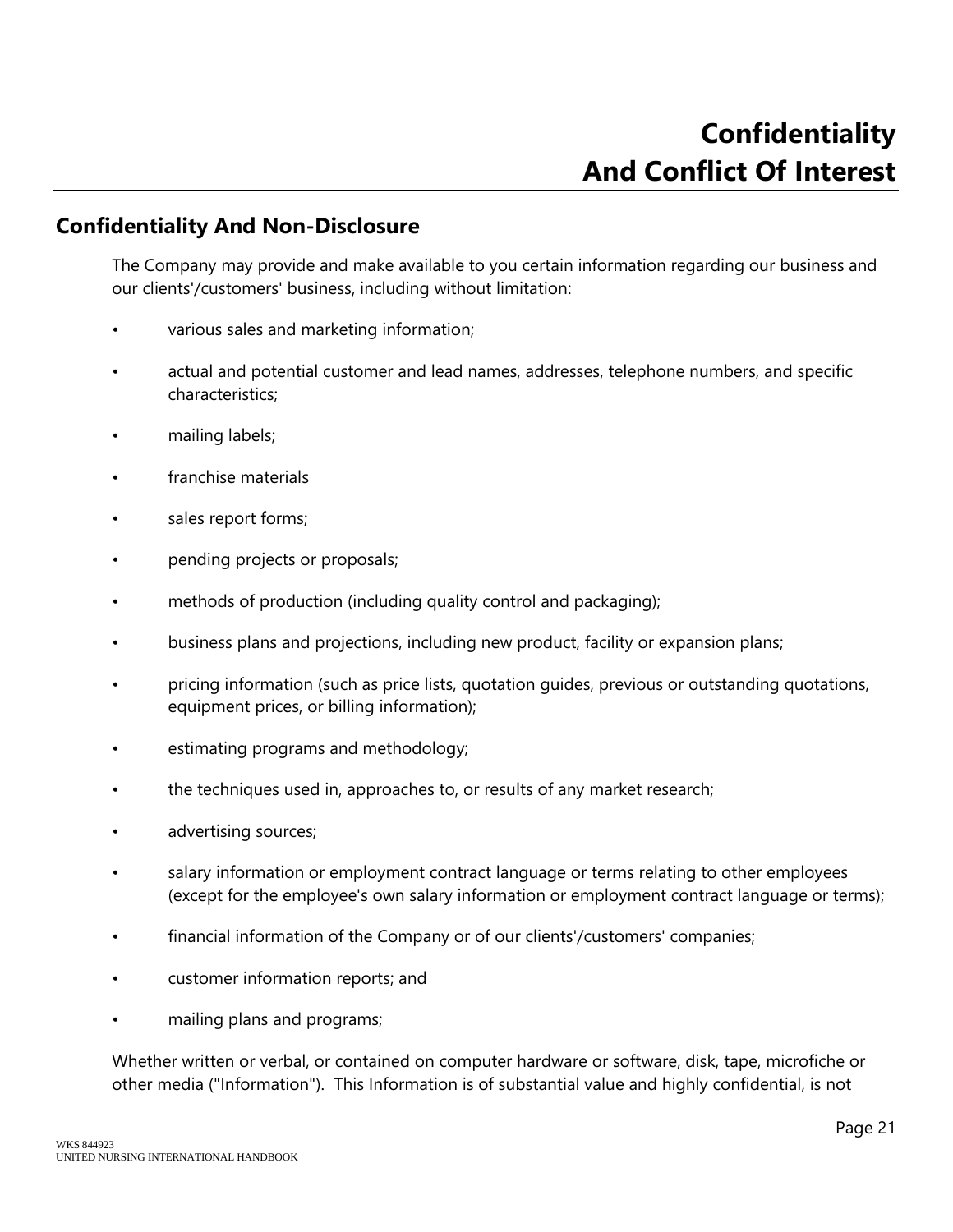known to the general public, is the subject of reasonable efforts to maintain its secrecy, constitutes the professional and trade secrets of the Company or our clients/customers, and is being provided and disclosed to you solely for use in connection with your employment by the Company.

In consideration of your employment and receipt of the Information, you agree that you:

1) will regard and preserve the Information as highly confidential and the trade secrets of the Company or of our clients/customers;

2) will not disclose, or permit to be disclosed, any of the Information to any person or entity, absent written consent and approval from the Company;

3) will not photocopy or duplicate, and will not permit any person to photocopy or duplicate, any of the Information without the Company's written consent and approval;

4) will not make any use of Information for your own benefit or the benefit of any person or entity other than the Company; and

5) will return all Information to the Company immediately upon request for same.

Nothing in this policy alters the at-will nature of the employment relationship.

# **Conflict of Interest**

An employee is required to avoid any conflict of interest during his or her employment by the Company. Any involvement that conflicts with an employee's duties or responsibilities or affects the employee's judgment in making a decision affecting the Company will be considered a conflict of interest. This includes any direct or indirect business, management or financial interest or activity, whether or not for compensation, in any business or entity that is a competitor, supplier or vendor of the Company.

Employees may engage in or have outside business or personal interests or activities that do not constitute a conflict of interest with their employment by the Company. The Company requires that these activities or interests do not adversely affect an employee's capacity to perform his or her functions or result in conflicting loyalties.

# **Off-Duty Conduct**

While the Company does not seek to interfere with your off-duty conduct, certain types of off-duty conduct may interfere with the Company's legitimate business interests.

Employees are expected to conduct their personal affairs in a manner that does not adversely affect the Company's integrity, reputation or credibility. Off-duty conduct that adversely affects the Company's legitimate business interests or an employee's ability to perform his or her work will not be tolerated and may result in discipline up to and including termination.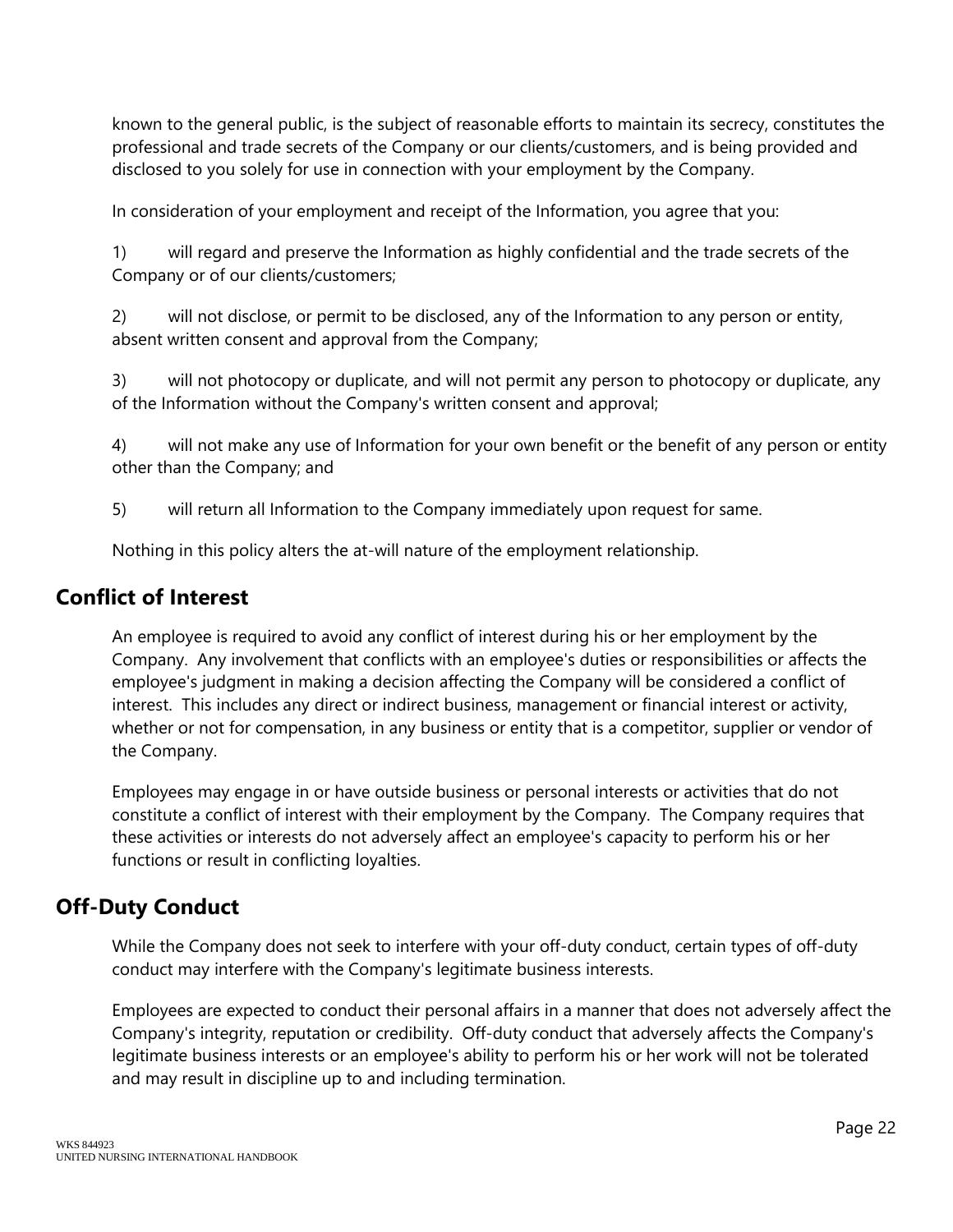# **Outside Jobs**

The Company has no objections to you holding another job as long as you can effectively meet the performance standards for your position with the Company and disclose the second job(s) to Kal Brar. The Company asks that you think seriously about the effects that such extra work may have on the limits of your endurance, your overall personal health, and your effectiveness with the Company. The Company will hold all employees to the same standards of performance and scheduling demands and cannot make exceptions for employees who also hold outside jobs.

If the Company determines that an employee's outside job interferes with his or her performance or ability to meet the Company's requirements, the employee may be required to elect between terminating his or her outside employment or terminating his or her employment with the Company.

An employee may not, during employment with the Company, work for a competitor of the Company without the written approval of Kal Brar.

#### **Personal Involvement**

Personal or romantic involvement with a competitor, customer, supplier or vendor may impair an employee's ability to exercise good judgment on behalf of the Company. An employee should immediately disclose any relationship of this type to his or her supervisor. The Company will determine if an actual conflict of interest exists. If a conflict is determined to exist, the Company will take whatever corrective action it deems to be appropriate.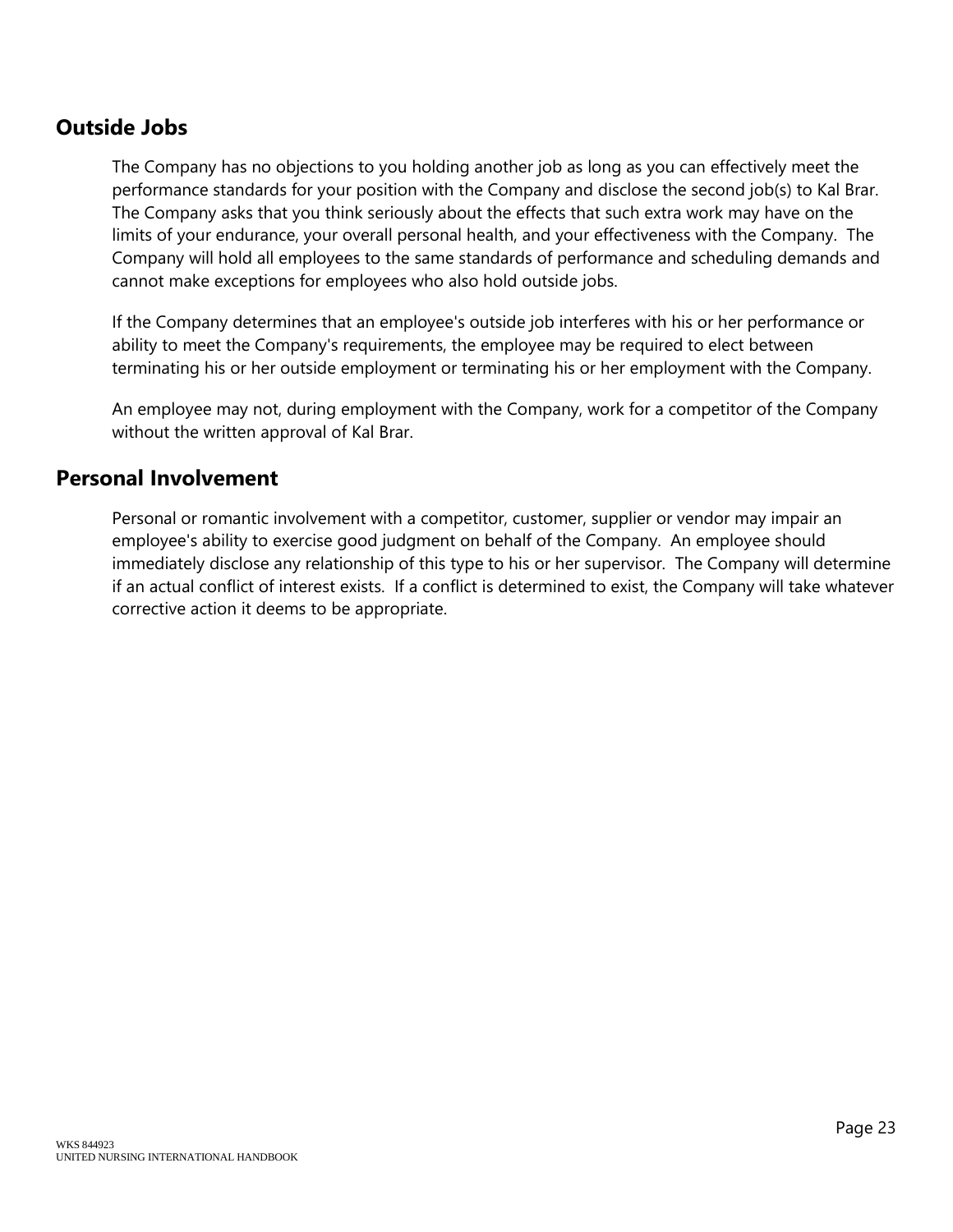# **Employee Status**

# **Regular Full-Time Employees**

Those employees who are hired to work on a regular basis for one hundred thirty (130) hours per month are deemed to be full-time. They are eligible for all Company-sponsored benefits.

# **Regular Part-Time Employees**

Those employees who are hired to work on a regular basis for less than one hundred thirty (130) hours per month are deemed to be part-time. Part-time employees may be assigned a work schedule in advance or may work on an as-needed basis. They are eligible for Company-sponsored benefits only as provided in this Handbook.

# **Non-Exempt Employees**

Those employees who are subject to the provisions of federal and state law requiring the payment of overtime are deemed to be non-exempt.

# **Exempt Employees**

Those employees who are not subject to the provisions of federal and state law requiring the payment of overtime are deemed to be exempt. Exempt employees include salaried professional, executive and administrative employees whose monthly salary is no less than two times the state minimum wage for full time employment. Certain computer programmer personnel and sales employees may also be exempt.

You will be advised of your employee status at the time of hire, promotion or transfer. A change in circumstances (e.g., greater number of hours worked) will not result in a change of status to a position with greater benefits unless the employee is specifically notified of such a status change in writing. Since all employees are hired for an unspecified duration, assignment to any of these classifications does not guarantee employment for any specific length of time. Regardless of classification, employment is at the mutual consent of you and the Company. Accordingly, either you or the Company can terminate the employment relationship at will, at any time, with or without cause or notice.

# **Independent Contractors**

An independent contractor is any person who is classified by the Company as such, as evidenced by the Company's failure to withhold taxes from his or her compensation. Independent contractors are not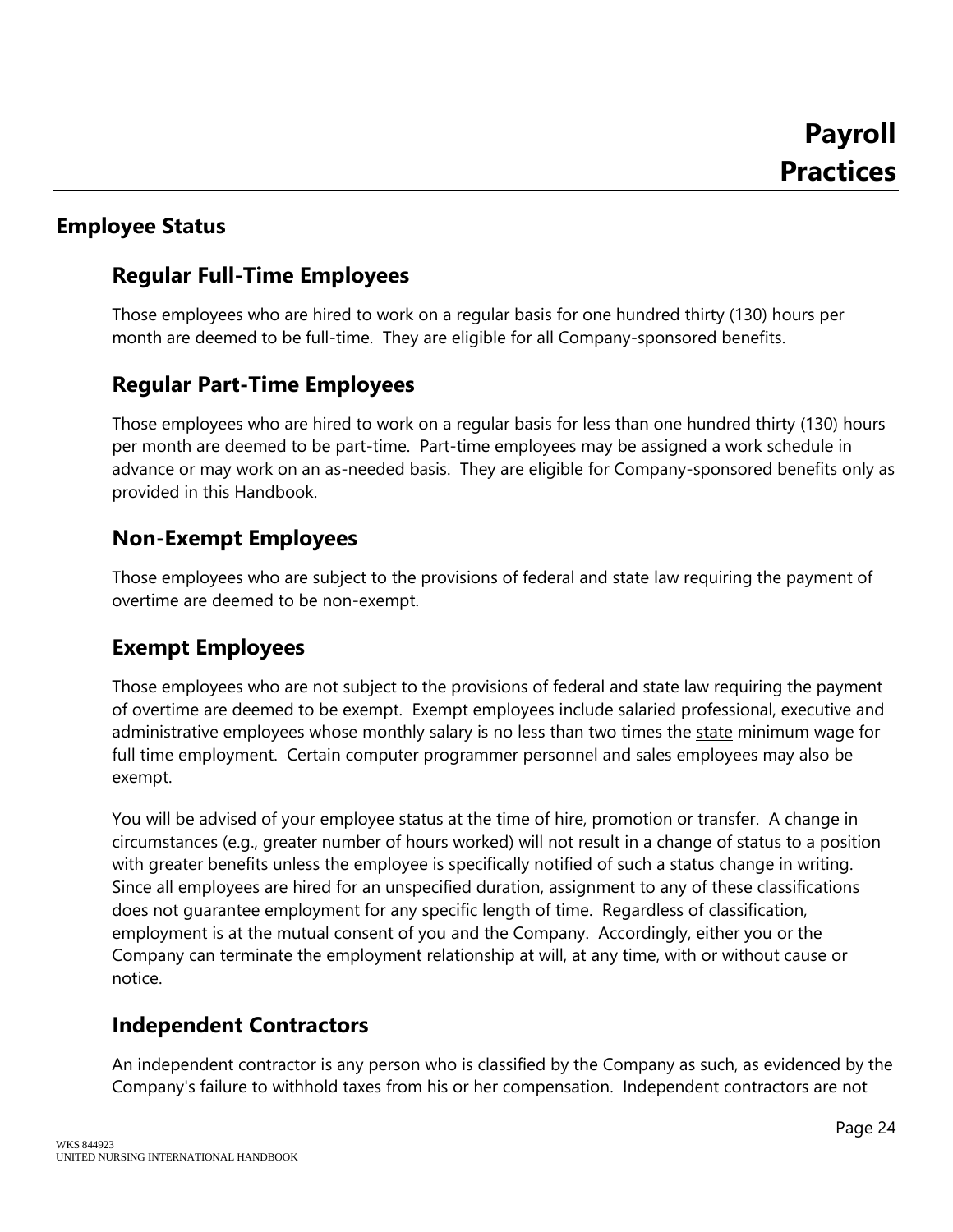employees of the Company. Even if the person is later reclassified by an action of a court or administrative agency as an employee of the Company, he or she is not eligible for any Companysponsored benefits on a retroactive basis.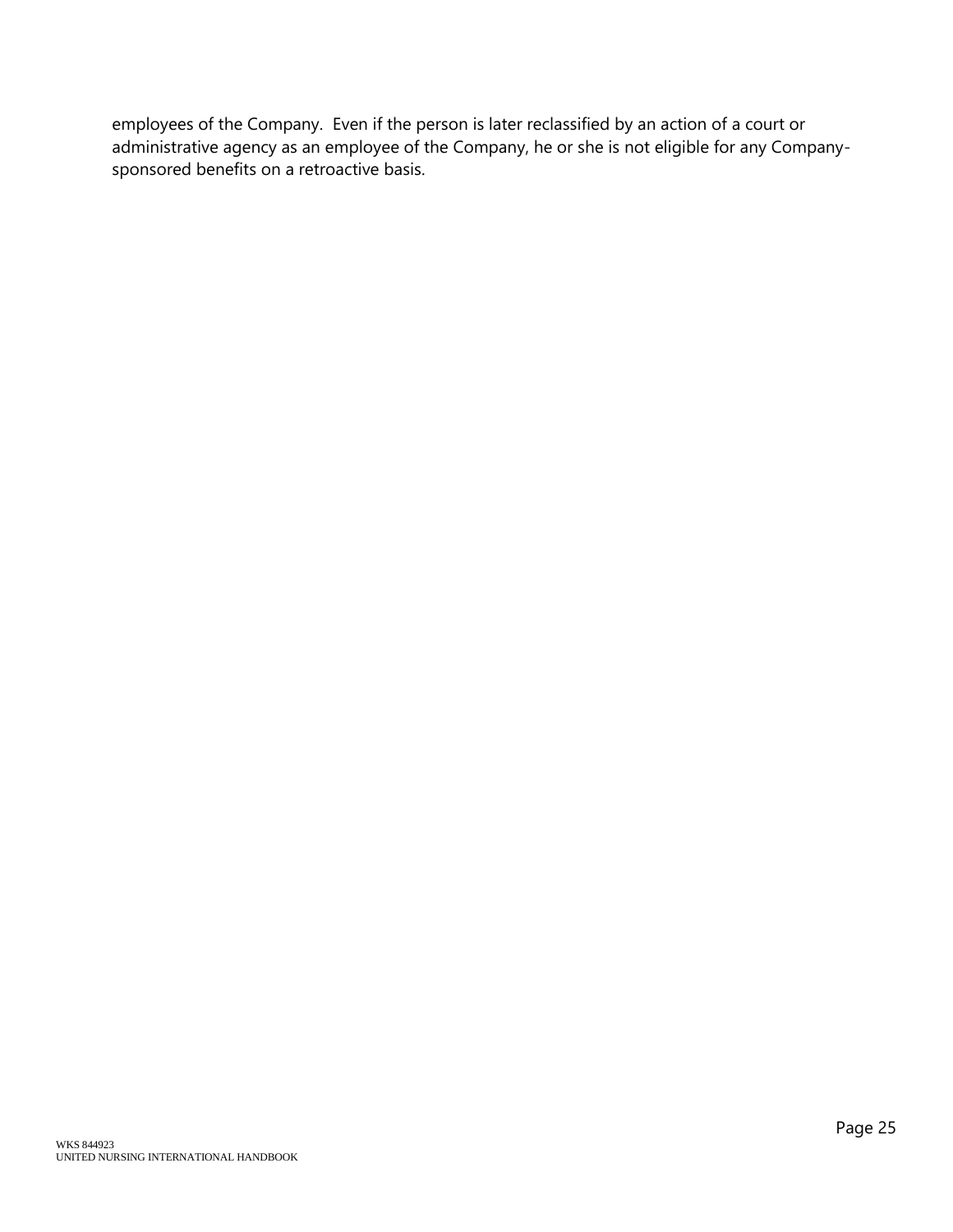#### **Business Hours**

The Company's work week for Admin employees begins on Monday and ends at midnight the following Sunday. The Company's work week for Nurses begins on Sunday and ends at midnight on the following Saturday. The Company's work day begins at 12:01 A.M. and ends at midnight.

Exchanging work schedules with other employees is discouraged. However, if it is necessary to exchange schedules, notify your supervisor, who may authorize an exchange if possible. Work schedule changes will not be authorized for mere convenience or if the exchange will result in disruption or interference with normal operations or will result in excessive overtime.

Various factors, such as workloads, operational efficiency and staffing needs may require variations in your starting and quitting times, and total hours worked each day or each week. The Company reserves the right to assign you to jobs other than your usual assignments when required. In addition, you may be required to work overtime or hours other than those normally scheduled whenever necessary.

#### **Meal and Rest Periods**

Non-exempt employees that work more than five hours are permitted and encouraged to take a onehalf (1/2) hour fully relieved unpaid meal period. The Company will do nothing to dissuade or discourage an employee from taking a meal period. During the one-half (½) hour meal period you will be relieved of all duty. Employees are required record all meal periods taken on their time sheets

Your supervisor may adjust the start time of your meal period in order to accommodate operational and individual needs. However, the meal period must begin within five (5) hours of the start of your shift.

You are authorized and permitted to take one ten (10) minute break if you work between 3.5 hours and 6 hours during a shift, a second ten (10) minute breaks if you work between 6 and 10 hours during a shift and a third ten (10) minute breaks if you work between 10 and 14 hours during a shift. The timing of the rest periods should be in the middle of a four-hour work period. For example, in the context of an eight (8) hour shift, the first rest break should be taken prior to the meal period and the second rest break should be taken after the meal period.

You may not add your rest breaks to your meal period so that you can take a longer meal period. You may not add your rest breaks together so that you can take a longer rest break. If for any reason you are not able to take your rest breaks or meal period, you must obtain a supervisor signature from a Client Manager for each applicable shift and to have the supervisor sign off their approval on the signin sheet in the nursing office within the same or next payroll period. It will otherwise be presumed that you have taken your rest breaks and meal periods.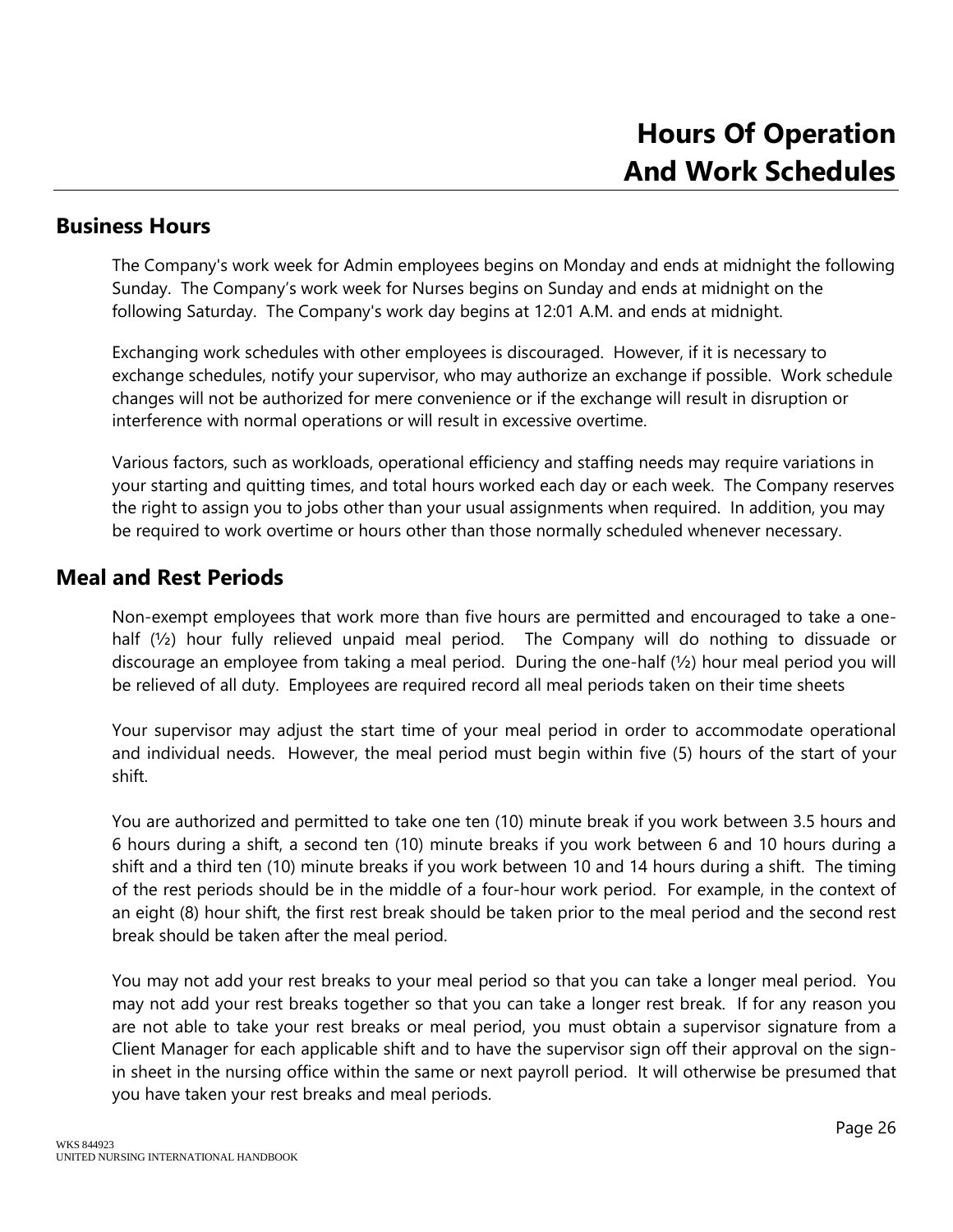Employees that work more than ten (10) hours and less than twelve (12) hours in a day are entitled to two fully relieved one-half (½) hour meal periods. Employees may waive the second meal period if the first meal period was not waived, but only if the waiver is in writing.

#### **Minimum Wage**

The Company adheres to federal, state, and/or local minimum wage laws/ordinances.

#### **Overtime**

A non-exempt employee must have prior, written approval from his or her supervisor before any overtime can be worked. Non-approved overtime will be paid, but it may result in discipline, up to and including termination.

Exempt employees may have to work hours beyond their normal schedule, but will not be paid overtime.

The Company will pay overtime at the rate of one and one-half (1½) times an employee's regular rate of pay to non-exempt employees for hours worked over forty (40) hours in a work week or eight (8) in a workday. In addition, the Company will pay one and one-half (1½) times an employee's regular rate of pay to non-exempt employees for the first eight (8) hours worked by the employee on his or her seventh  $(7<sup>th</sup>)$  consecutive day of work in a work week.

The Company will pay overtime at the rate of two (2) times a non-exempt employee's regular rate of pay to hourly employees for hours worked over twelve (12) in a workday. The Company will pay overtime at the rate of two (2) times an employee's regular rate of pay to hourly employees for hours worked over eight (8) by the employee on his or her seventh  $(7<sup>th</sup>)$  consecutive day of work in a work week.

# **Reporting Pay**

The Company will pay you for one half (½) of your regularly scheduled workday, not to exceed four (4) hours pay, if you report to work on a scheduled workday and there is no work available for you.

The Company will not pay you for reporting to work under the following circumstances:

- 1) The interruption of work is due to the failure of any public utility;
- 2) The interruption of work is due to an act of God or other cause not within the Company's power to control.

# **Time Records**

Time cards or time sheets are used as a means of accurately recording hours worked and calculating pay. They record regular hours worked, meal periods, overtime, absences, sick leave and vacations.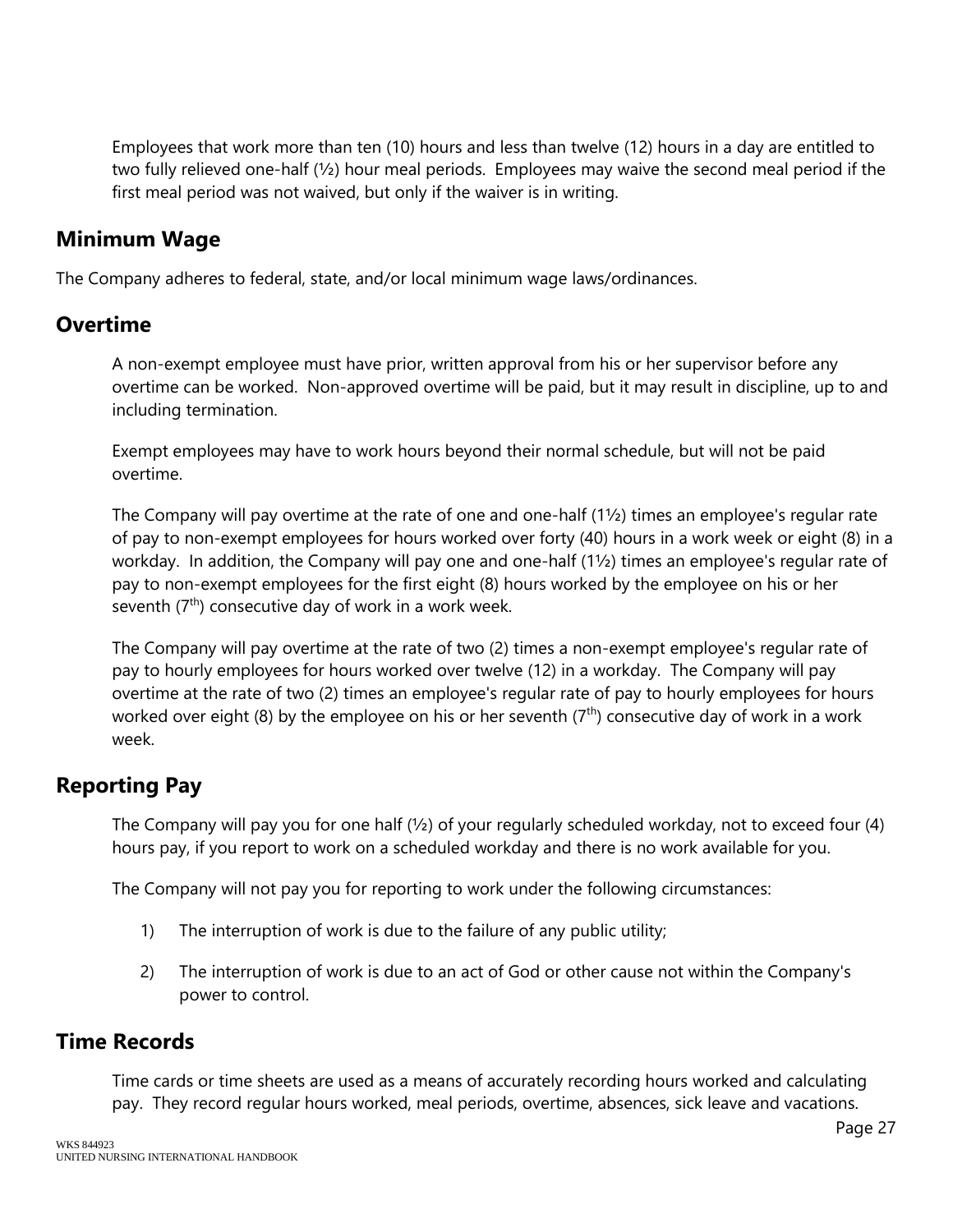Accordingly, non-exempt employees should record the time they begin and end work each day, as well as the beginning and end of each meal period.

Employees are not permitted to perform any work before they punch in or after they punch out. No manager or supervisor is authorized to direct an employee to work "off the clock." Employees should not punch in more than six (6) minutes prior to the scheduled start of their shift and should not punch out more than six (6) minutes after the scheduled end of their shift. For payroll purposes, your time will be rounded to the nearest tenth of an hour.

Employees must also record their time whenever they leave the premises for any reason other than Company business.

It is important that the time card not be lost, falsified or mutilated. If there is a mistake on the time card, an employee should inform his or her supervisor and then make and initial the necessary corrections. The supervisor should also initial any corrections.

It is strictly forbidden to punch another employee's time card or write on another employee's time sheet. Disciplinary action will be taken against anyone who violates this rule. If an employee's time card or time sheet is missing, the employee should report this fact immediately and obtain assistance to locate the time card or time sheet or receive another.

# **Accuracy of Time**

It is the Company's goal to ensure that all employees are properly paid for all of their work. Therefore, it is every employee's responsibility to examine his or her paycheck and paycheck stub to ensure that he/she is being properly paid for all work time and that the paycheck and pay stub are accurate. If an employee believes that he/she is not being properly paid for all his/her work, the employee must immediately inform Human Resources.

No supervisor or manager can request or permit an employee to work "off the clock." If your supervisor or manager asks you to work "off the clock," you must immediately bring this issue to Human Resources. No employees are permitted to work "off the clock" at any time. For the purposes of this policy, "off the clock" work is where an employee works for the Company but does not accurately record his/her time in the Company's approved time record. This includes time when an employee works before clocking in for the day and time when an employee works after clocking out for the day.

Supervisors or managers are only authorized to change an employee's time record to accurately reflect the employee's actual work hours. If you believe that a supervisor or manager has modified your time record to inaccurately reflect an employee's work hours, again, you must immediately inform Human Resources of the alleged inaccuracy, in writing.

Supervisors and managers are not permitted to require employees to sign any agreement or other statement of hours that falsely represents an employee's time. Supervisors and managers who do so are subject to discipline, up to and including termination.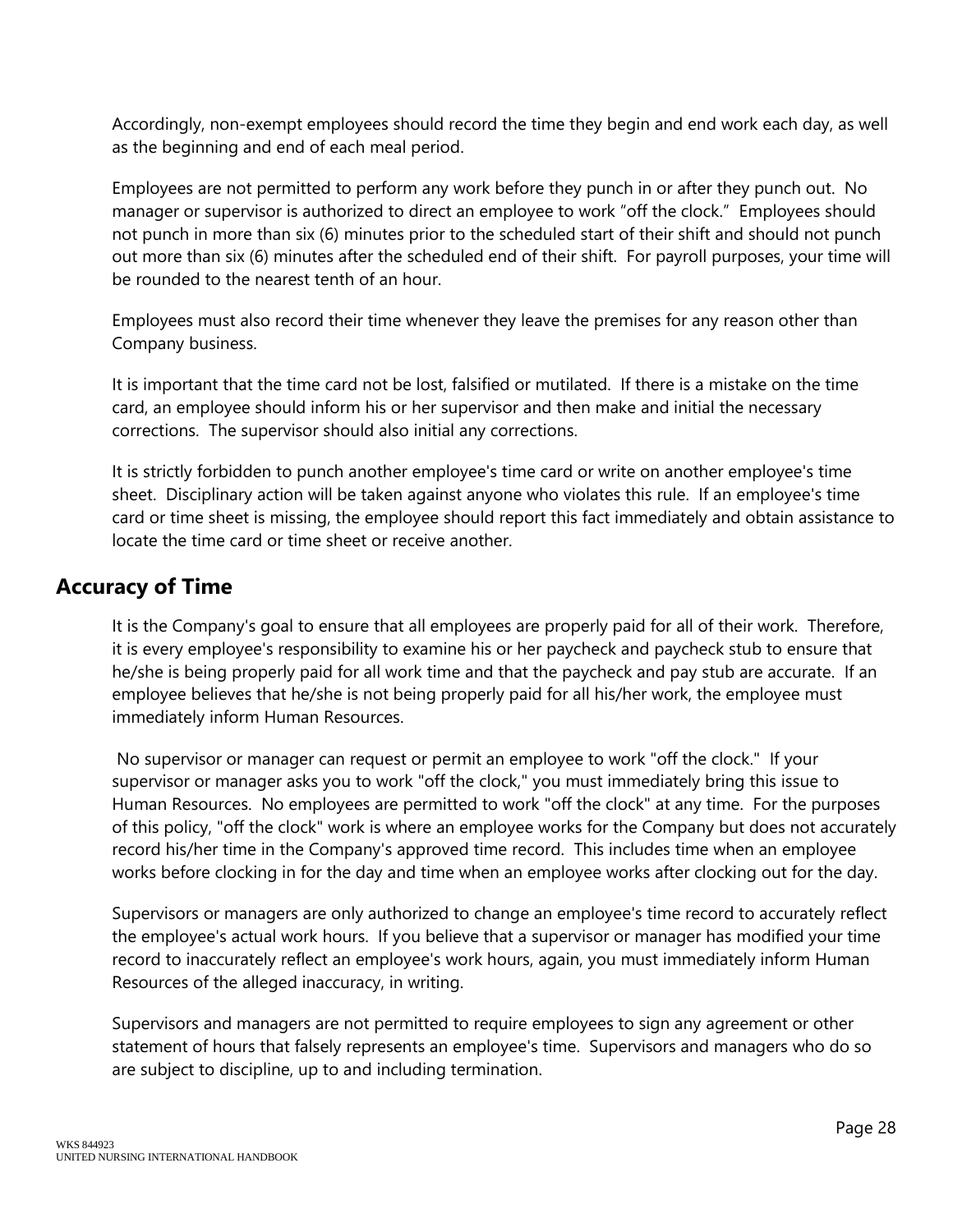It will be presumed that the Company is accurately compensating an employee, unless the employee timely brings a complaint pursuant to this policy.

#### **Pay Days**

Employees are paid weekly every Friday for the previous week worked. Pay day is also available daily with verified timecards and employees who worked over the weekend can be paid on the Monday with an approved time card. Admin employees will be paid bi-weekly on a Friday after the end of the work week.

Your paycheck will be directly deposited unless you have given prior, written authorization to the Branch Manager that you would like it mailed.

#### **Payroll Advances**

The Company does not make advances against future earnings or vacation.

#### **Payroll Deductions**

State and federal laws require the Company to make the proper deductions on your behalf. Amounts withheld vary according to your earnings, your marital status, and the number of your exemptions. Required deductions include: (1) Social Security (FICA); (2) Medicare; (3) federal income tax; (4) state income tax; and (5) state disability insurance (SDI)/ paid family leave insurance (PFL). Voluntary deductions for the employee portion of health insurance premiums and other deductions made for your benefit must be authorized by you in writing.

# **Payroll Corrections**

The Company takes all reasonable steps to ensure that you receive the correct amount of pay in each paycheck and that you are paid promptly on the scheduled payday. In the unlikely event that there is an error in the amount of your paycheck, you should promptly bring the discrepancy to the attention of the Branch Manager so that a correction can be made as soon as possible.

#### **Garnishment of Wages**

The Company complies with all Federal and State employment and wage reporting requirements and all lawfully-served wage withholding notices and orders. Employees are responsible for their own debts. Garnishments cause considerable paperwork and expense for the Company. Although we understand that a wage garnishment can happen to anyone, the Company strongly encourages you to work out a financial problem before this situation occurs.

Because of the time and money involved in processing garnishments, there will be a \$1.50 deduction taken from an employee's wages for each payment made by the Company on behalf of the employee pursuant to a wage garnishment order.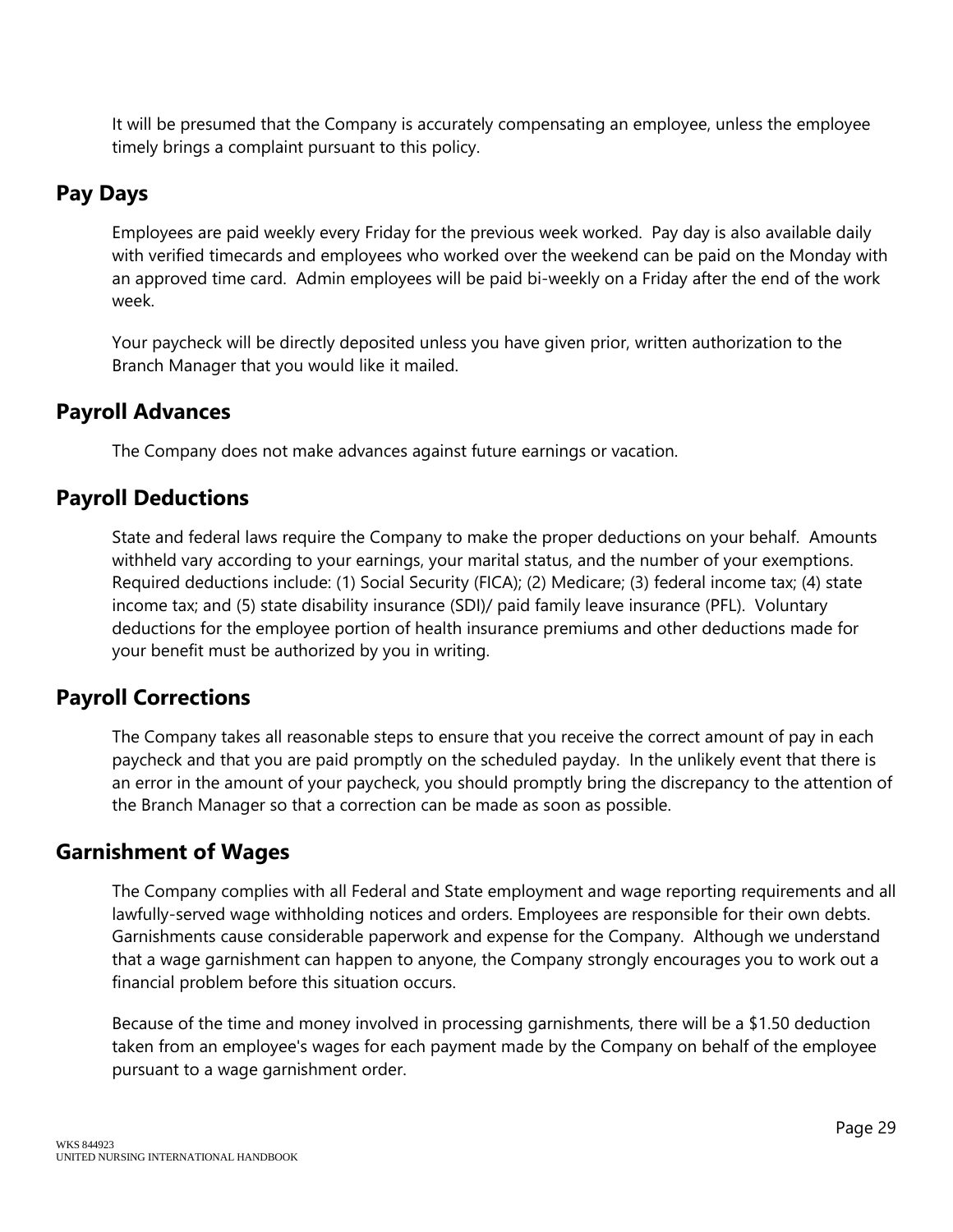# **Requests for Payroll Records**

The Company will provide an employee or former employee with copies of his or her payroll records within twenty-one (21) days of his or her written request. The copy may be a duplicate of the itemized check stubs previously given to the employee or a computer generated record that shows all of the information required by law to be included on the itemized check stubs. The written request must be submitted to the Branch Manager.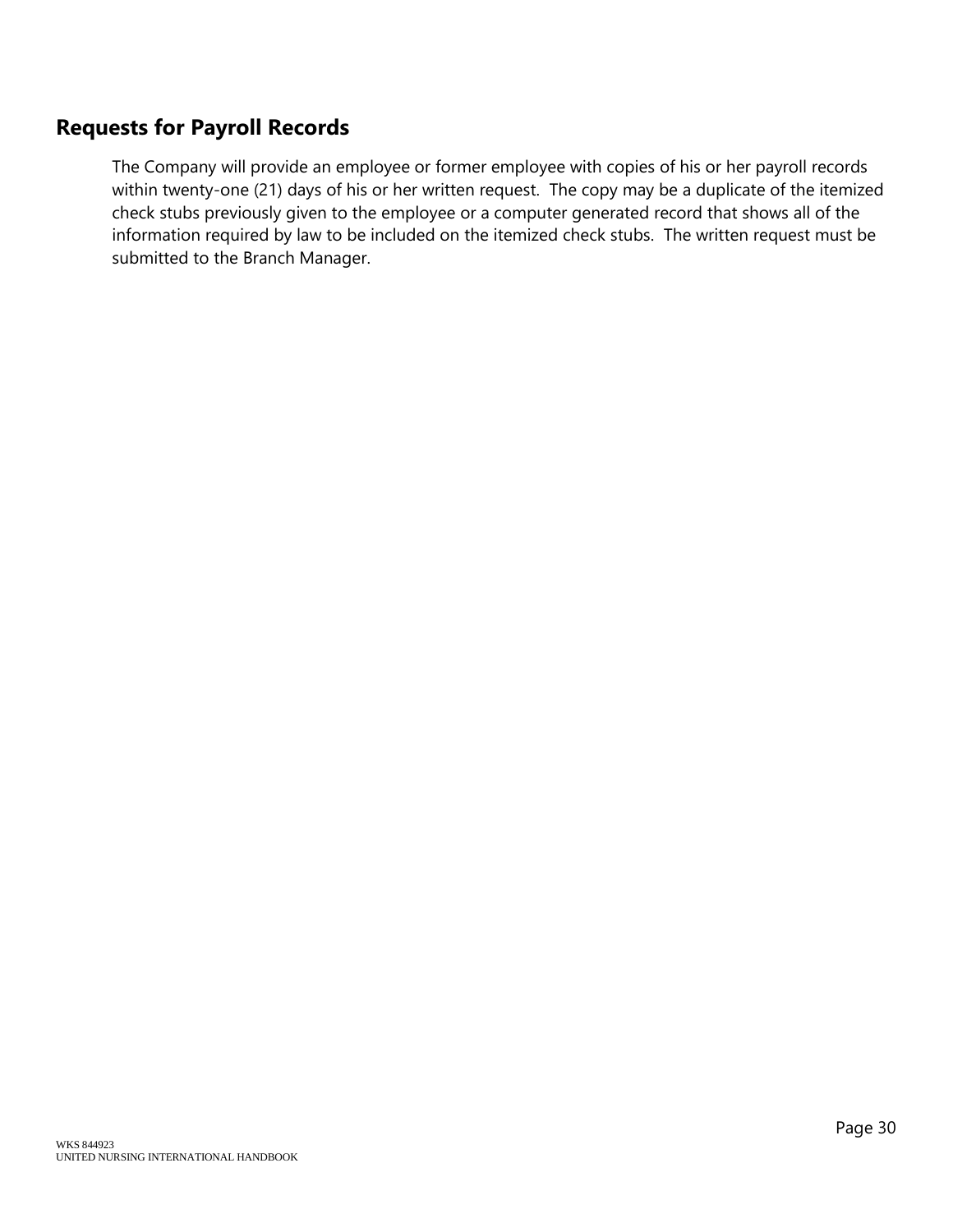### **Health Insurance Portability and Accountability Act (HIPAA)**

The Health Insurance Portability and Accountability Act (HIPAA), a federal law, is designed to protect the privacy of an individual's medical information. The Company complies with HIPAA to the extent it is applicable. The Company is a covered entity under HIPAA and complies accordingly.

You will receive a HIPAA Notice of Privacy Rights. If at any time, you have any questions about HIPAA, please contact the individual designated in the Notice of Privacy Rights.

All medical information pertaining to clients/patients is strictly confidential and may not be shared with any individual or organization unless authorized by the express consent of the client/patient. Every employee has an obligation not to disclose information regarding the physical or mental status of a client/patient except for treatment purposes as authorized by that individual. Additionally, employees are not permitted to use, copy and/or remove client/patient health information from the Company's premises without the Branch Manager's express written permission.

### **Requests For Medical Information**

Employees may be asked to provide information from their physicians in the following instances:

- 1) after any absence for illness or in cases of certain recurrent absences;
- 2) when requesting certain leaves of absence for health reasons;
- 3) to verify an employee's ability to return to work from a leave granted for health reasons; and
- 4) as appropriate under the Company's insurance plans.

Examples of information that may be provided by an employee's physician include:

- 5) a note to justify absence;
- 6) a note to request a leave;
- 7) a note to verify the employee's ability to return to work;
- 8) medical records to support a claim for sick pay or disability benefits;
- 9) insurance records; and
- 10) workers' compensation records.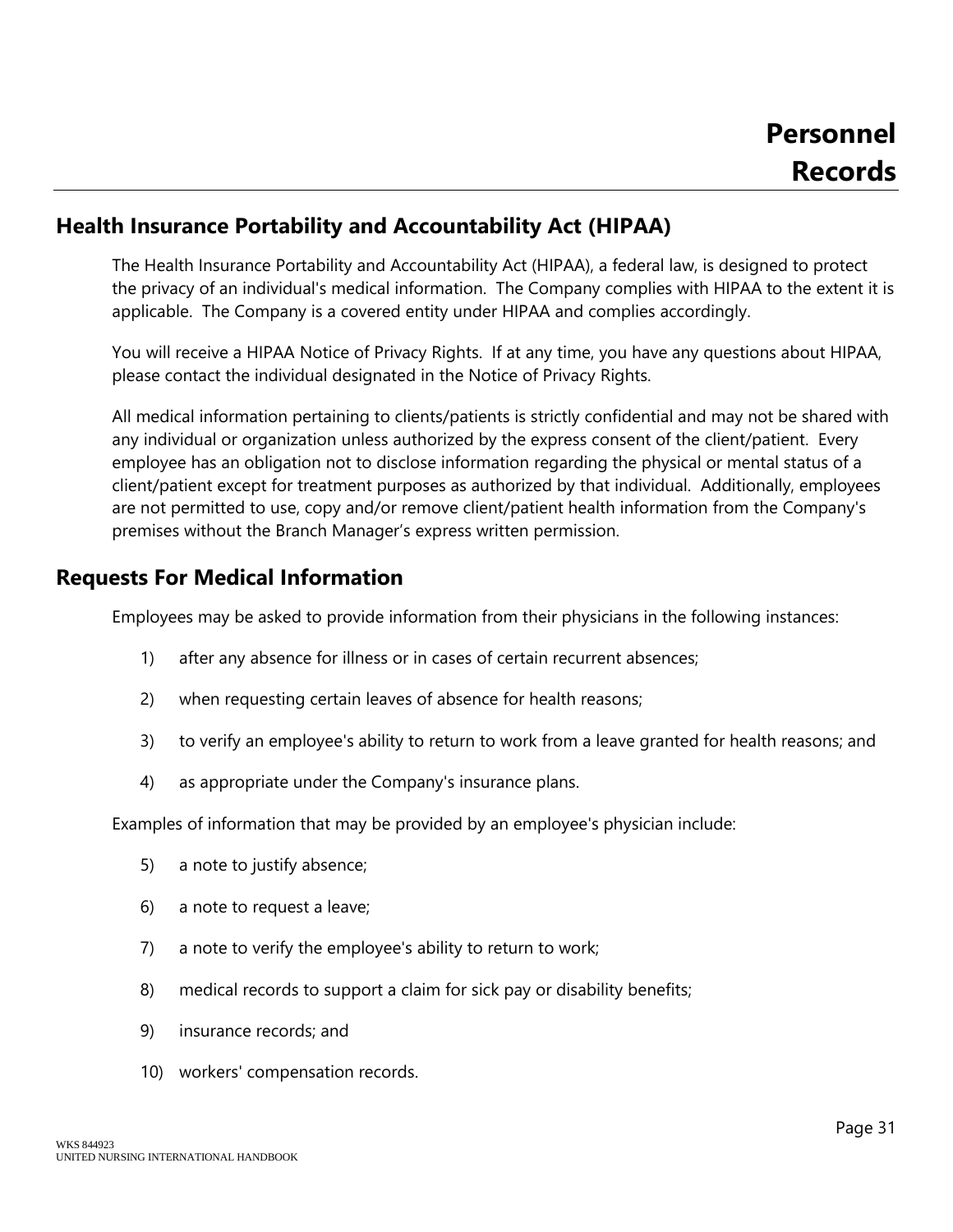Any and all medical information must be sent to the Branch Manager. No information is to be provided directly to an employee's immediate supervisor or department head. Only the Branch Manager will have the authority to determine if the medical information provided is sufficient, depending upon the specific circumstances. The Branch Manager will not inform the supervisor of an employee's condition, unless warranted by law, and will inform the supervisor only whether an absence is excused, whether leave should be granted, or whether an employee may return to work.

Information to support insurance claims must be submitted directly to the insurance administrator by the employee.

# **Medical Records – Maintaining Confidentiality**

Federal law and state law require that the Company maintain all employee medical information in separate, confidential files. Therefore, in addition to personnel files, the Company will also maintain a separate medical file for each employee. These files will be maintained by the Branch Manager

It is important that employees understand that the records are confidential but that the confidentiality may be waived if the employee provides medical information to his or her supervisor or to anyone outside the Branch Manager. In order for employees to preserve the confidentiality of medical records, any and all information from physicians should not be provided to the immediate supervisor unless the employee does not mind the information is being shared with the supervisor. If an employee does provide information to the supervisor, however, the supervisor is expected to keep it confidential.

This policy does not excuse employees from complying with appropriate supervisor requests for information pursuant to attendance procedures.

Consistent with the Company policy concerning the inspection of personnel files, an employee may also inspect his or her medical file during normal business hours, in the presence of the Branch Manager.

#### **Personnel Records**

The Company keeps a personnel file on each employee. The personnel file contains employmentrelated information about the employee. You may not add or remove any documents from your personnel file without the written permission of the Branch Manager.

The contents of your file, except for letters of reference and certain other limited kinds of information, are open for your inspection, or inspection by your representative, upon request, at reasonable times, but no later than 30 days from the date of receipt of the request. Upon receipt of a request, the Company shall also provide you or your representative with a copy of the personnel file. These rules shall not apply in case of an active lawsuit between you and the Company. Contact the Branch Manager if you or your representative wish to review your personnel file.

Personnel files are the property of the Company and access to the information they contain is restricted. Generally, this information is only available to supervisors and management personnel who have a legitimate need for the information. Under no circumstances should any non-management employee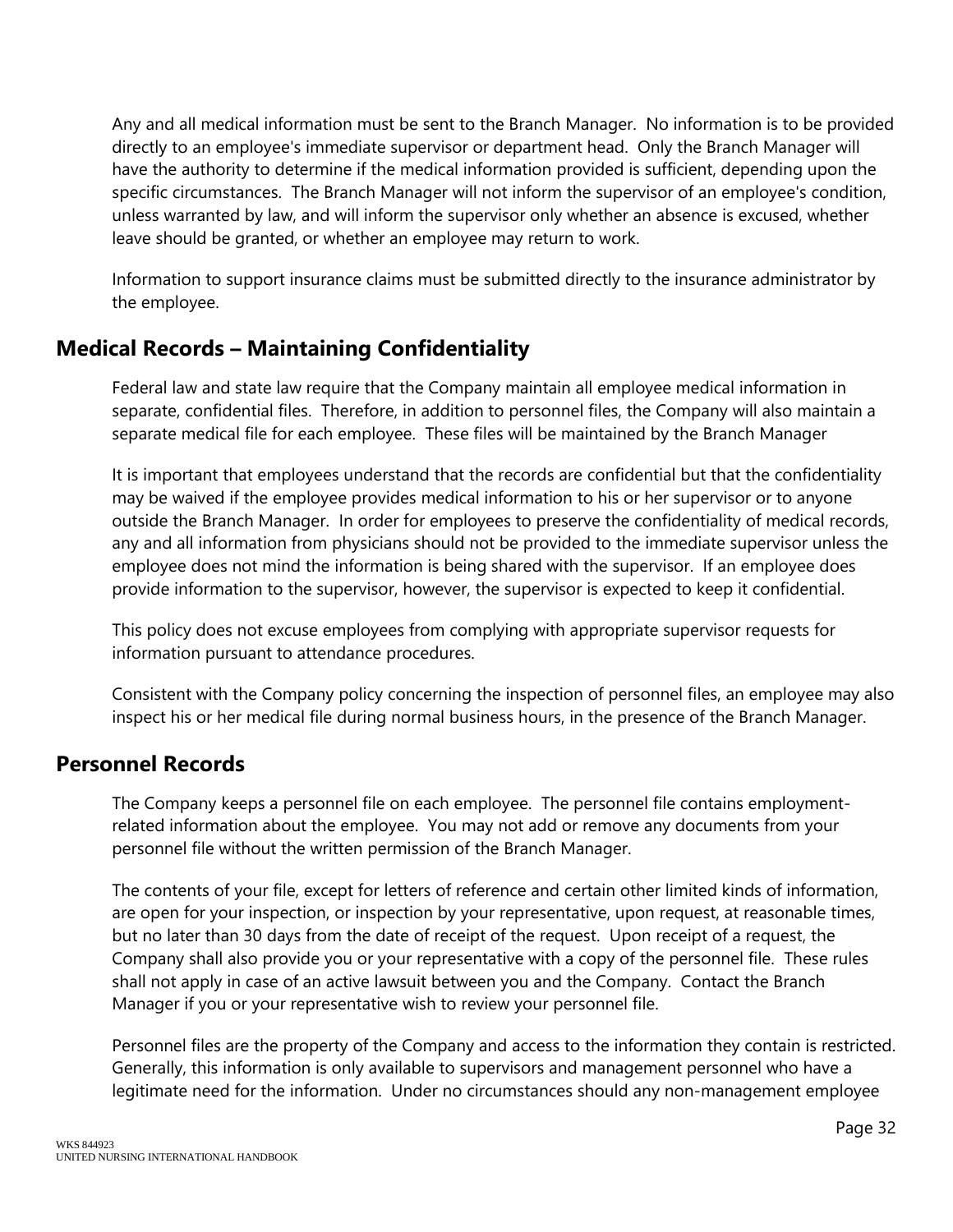be permitted to review the contents of another employee's personnel file, and managers and supervisors are only permitted to review the files of those employees which they supervise.

In the event that there is unauthorized access or the Company has reason to believe that unauthorized access to your personal information has occurred, the Company will provide you with appropriate notice.

The Company will keep your personnel records confidential. However, there are certain times when information may be given to persons outside of the Company. These include:

- 1) Responses to subpoenas, court orders, or orders of administrative agencies;
- 2) In a lawsuit in which you and/or the Company are parties;
- 3) To administer employee benefit plans; and
- 4) To a health care provider.

Human Resources monitors relevant requirements and expirations of any requirements. Requirements are kept current through daily alerts of soon-to-expire or expired requirements.

#### **Personal Data Changes**

It is your responsibility to promptly notify the Company of any changes in your personal data. It is essential that your personal mailing address, telephone number, number and names of dependents, emergency contact, and educational information be kept accurate and current. Moreover, to ensure that the employer can notify you when necessary, you must provide the Company with an address where it can reach you (not a Post Office or P.O. Box), your personal e-mail address, and your cell phone number. If any personal data has changed, immediately notify the Branch Manager.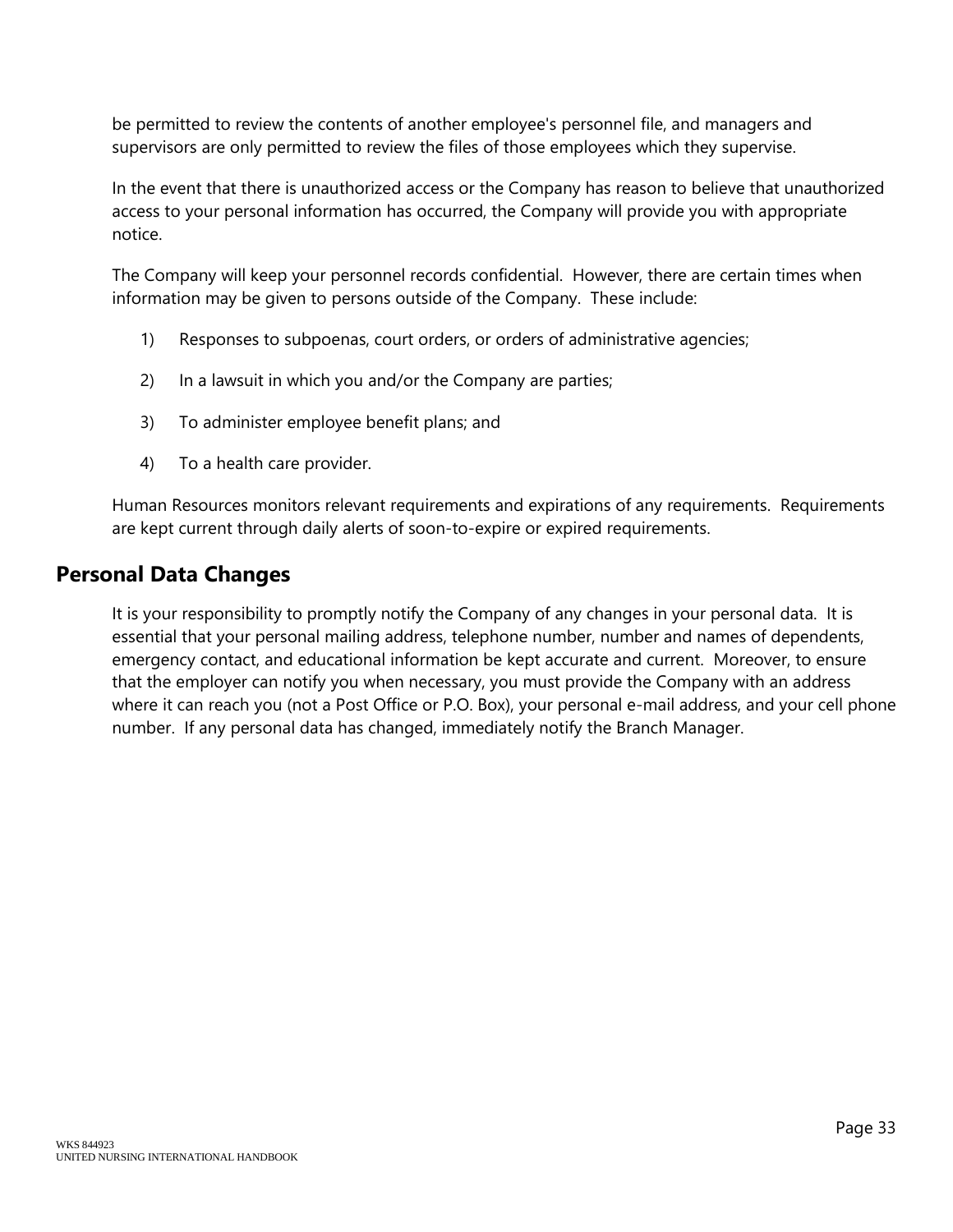### **Job Descriptions**

The Company will provide you with a written job description. The job description will set forth the essential functions of your job, as well as the physical, work experience and educational requirements for the job.

If you do not believe that your job description accurately reflects your day-to-day job duties, please bring this to the attention of the Branch Manager

The Company reserves the right, at any time, with or without notice, to alter or change your job duties, reassign or transfer job responsibilities, or to assign you additional job responsibilities.

## **Floating Policy**

UNI employees may only be placed in assignments that match the job description for which UNI assigns them. If an employee is asked to float to another department with the customer, the department must be a like department or unit and the float employee must have demonstrated previous competency and have the appropriate certification and credentials for that department/unit. Employees should only be floated to areas of comparable clinical diagnosis and acuities.

If you are assigned to an area and do not meet the criteria listed above:

- The healthcare provider should immediately notify UNI.
- You are obligated to inform the hospital of your professional limitations based upon the Nurse Practice Act standards and upon UNI client contract specifications as they relate to the assignment.
- The Director of Nursing at UNI will work within the bounds of each discipline's Professional Association or State Governing Body and the client agreement to resolve the issue.

## **Performance Improvement/Performance Reviews Education Program**

The purpose of performance management is to enhance the knowledge, skills and behavior of all employees. This is accomplished by providing a means of measuring the employees' effectiveness on the job; identifying areas of development where employees are in need of training, growth, improvement and/or additional resources; maintaining a high level of motivation through feedback with management and establishing individual performance goals.

Nothing in this policy shall alter an employee's "at-will" status.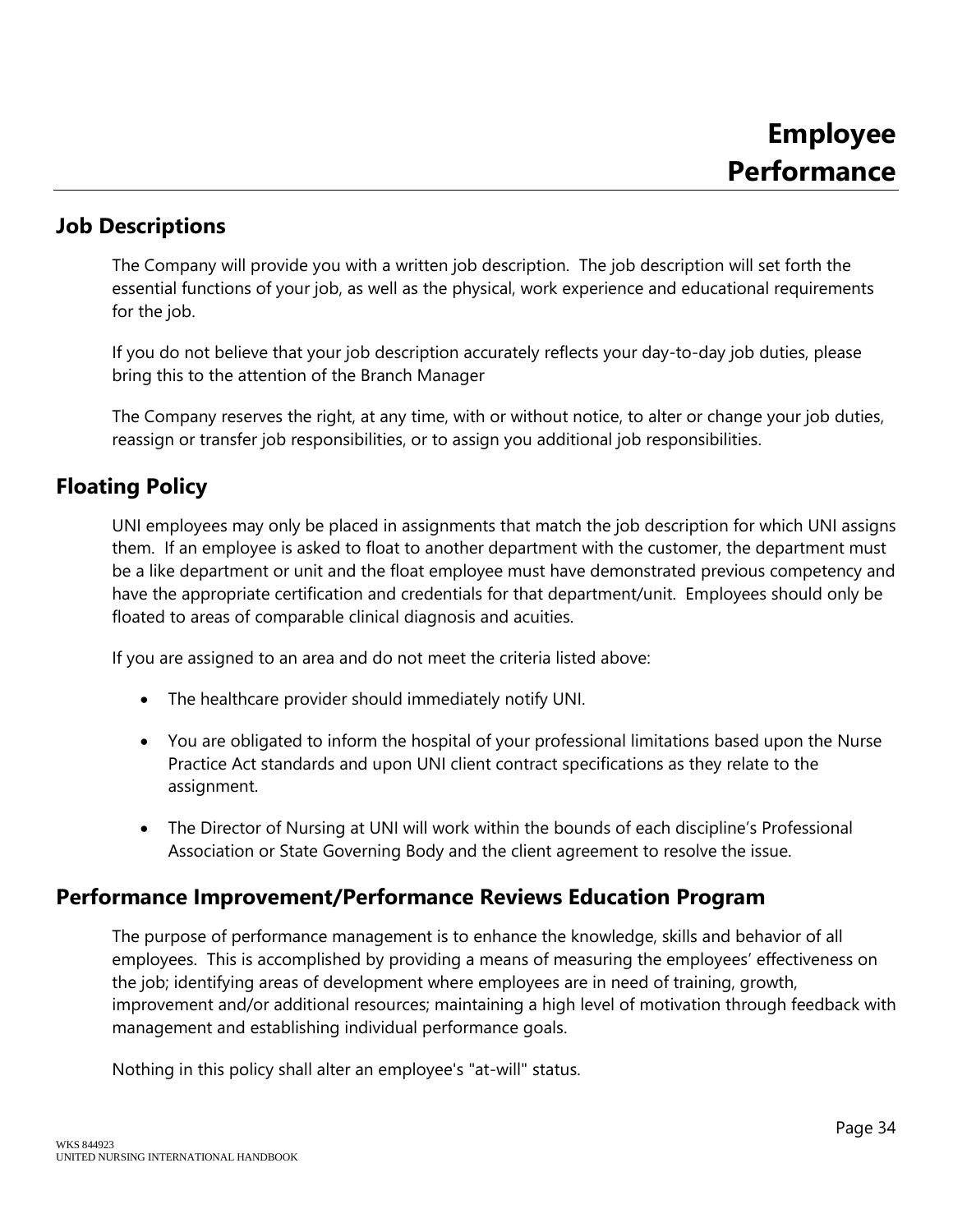#### **Initial Assessment**

Upon hire, on of UNI's Recruiters must inform new hires of all the competencies that must be met. For the initial assessment, the competency of self-assessments will serve as the baseline assessment. Review and education for errors on any competency exams, pharmacology exams and additional examinations will also serve as areas of improvement.

#### **Quarterly Assessments**

UNI has attempted to implement a continuous, systematic and coordinated approach to measure and assess hospital's feedback on all agency personnel being utilized. The following assessments are utilized to ensure employee performance and customer satisfaction: Caregivers are assessed by the charging nurse, nurse manager or client designee once during their assignment or at least quarterly. Assessment focuses on professionalism, safety, patient care, compliance, assessment, planning, and documentation.

Any unsatisfactory scores will be reviewed and discussed with each nurse and methods for improvement will be recommended by UNI's Director of Nursing.

#### **Periodic Assessments**

UNI's Director of Nursing conducts annual assessments of all staff. Quarterly performance evaluations are solicited via phone calls to review clinical performance based on client feedback. The Director of Nursing and clients evaluate an employee's job performance based on the functions and standards as outlined in the job descriptions. The Director of Nursing and employee will identify strengths, accomplishments and areas for improvement and development. All hospital reviews, including initial and random assessments are also incorporated into the ninety-day and annual performance review (described below). Employees will also update their competency self-assessments at this time.

If Performance Improvement is required, written recommendations identifying the performance expected will be created and will be used to gain the employee's commitment to perform to those expectations.

#### **Employee Performance Review**

- Every healthcare professional employed by UNI, who is currently working and has worked in the last year, will have an annual performance evaluation carried out by UNI, during the month of December.
- UNI will attempt to obtain feedback from client representatives regarding clinical staff competence and ongoing performance of each employee. Unfortunately, some clients will not cooperate with UNI in this regard, so UNI conducts phone solicitation of feedback from its clients.
- Feedback from our clients regarding clinical and/or professional performance is addressed with our employees immediately. Follow-up with our clients is completed within an appropriate time frame.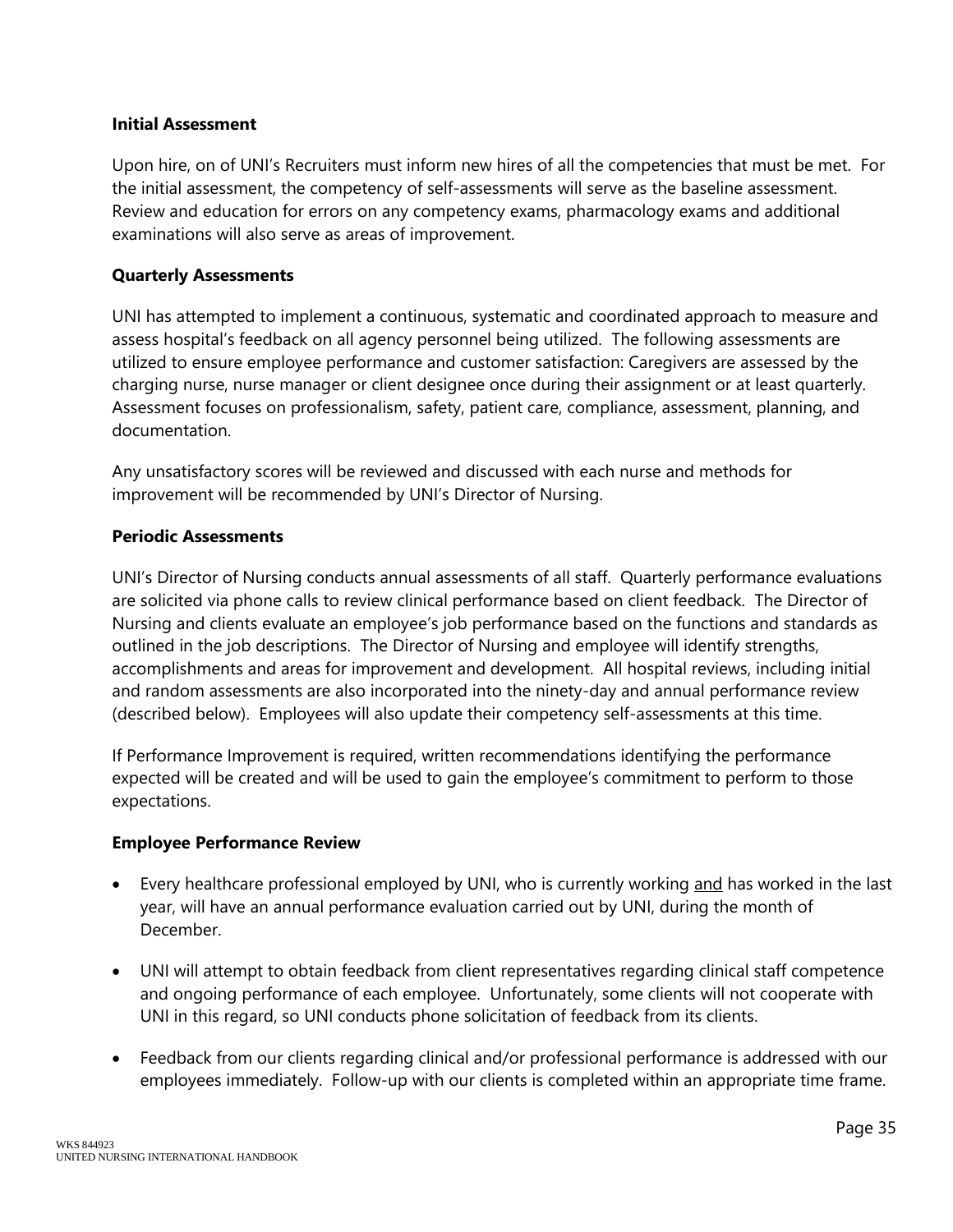- Annual skills checklists which apply to specialty areas of work will be completed by every health professional employed by UNI.
- When training needs are identified, an opportunity to complete the training will be provided at the earliest possible occasion.
- The Company assesses aspects of employee's competence at hire, at performance evaluations, and as needed or required by the state licensing agencies, to ensure that employees have the skills or can develop the skills to perform and continue to perform their duties.
- The Director of Nursing is responsible to ensure that any areas of development that are identified are addressed.

## **Education Program**

Ongoing continuing education is the responsibility of UNI employees to ensure that all clinical staff has a current knowledge and practice base. UNI maintains information on available resources for BLS, ACLS, PALS, etc. The following online education programs are also available for continuing education; however this is not an inclusive list of available resources: [www.healthstream.com,](http://www.healthstream.com/) [www.prophecyhealth.com](http://www.prophecyhealth.com/) and [www.rn.com](http://www.rn.com/) . Evidence of continuing education and annual required inservice education are part of the ongoing competency assessment program and will be maintained in your personnel file. Please provide the Branch Manager with copies of your continuing education certificates.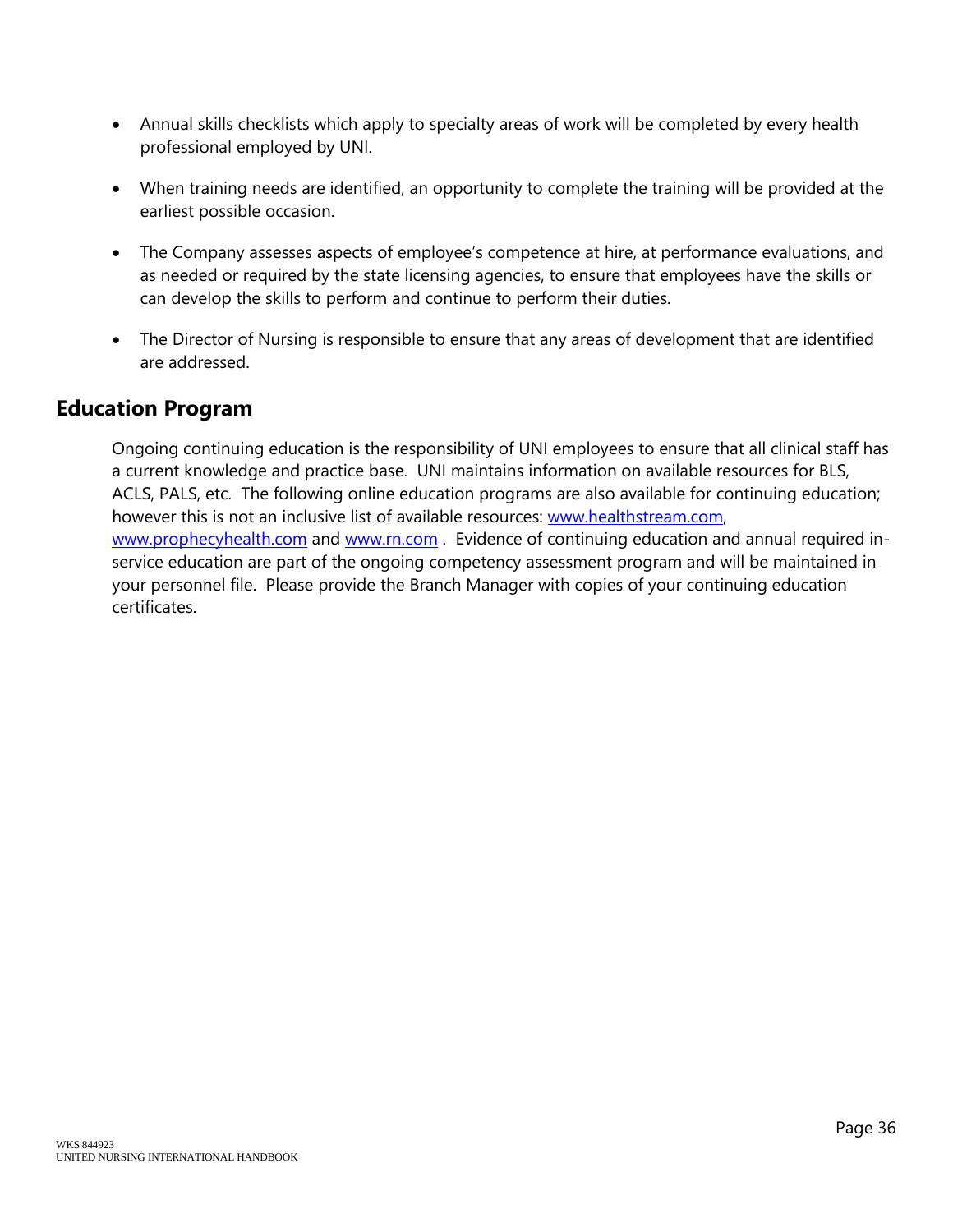Whenever people are required to work together for any purpose, they need certain guidelines to govern their personal conduct and relations. The Company considers work rules to be an important responsibility. They are a necessary part of managing the business so that employees can be treated fairly, and work safely and effectively. These rules apply to all employees.

Examples of impermissible conduct which may lead to disciplinary action are identified below to promote understanding of what is considered unacceptable conduct and to encourage consistent action by the Company in the event of violations. However, it is impossible to provide an exhaustive list of types of conduct that may result in disciplinary action. The following list, therefore, contains some examples of conduct that may lead to the imposition of discipline up to and including possible termination:

- 1) Accepting an assignment and not reporting to work or not notifying the Company;
- 2) Excessive absenteeism (cancellations) or tardiness, including a pattern of absenteeism or tardiness;
- 3) Leaving an assignment without notice i.e. patient or assignment abandonment;
- 4) Working overtime without the prior approval of your supervisor;
- 5) Sleeping or malingering on the job;
- 6) Theft, stealing, or unauthorized removal of property belonging to the Company, another employee, a customer or a visitor, regardless of the value of the item;
- 7) Unauthorized use of Company equipment, time, materials or facilities;
- 8) Waste of Company materials or supplies;
- 9) Use, possession, or sale of unlawful drugs or alcohol while on Company premises, while in a Company vehicle, or while on duty, or reporting to work under the influence of alcohol or any unlawful drugs;
- 10) Bringing or possessing firearms, weapons, or other hazardous or dangerous devices or substances onto Company property and/or at its client hospitals;
- 11) Failure to comply with all safety rules and regulations, including the failure to wear safety equipment when instructed;
- 12) Failure to report any unsafe conditions, damage to equipment or machinery to your supervisor;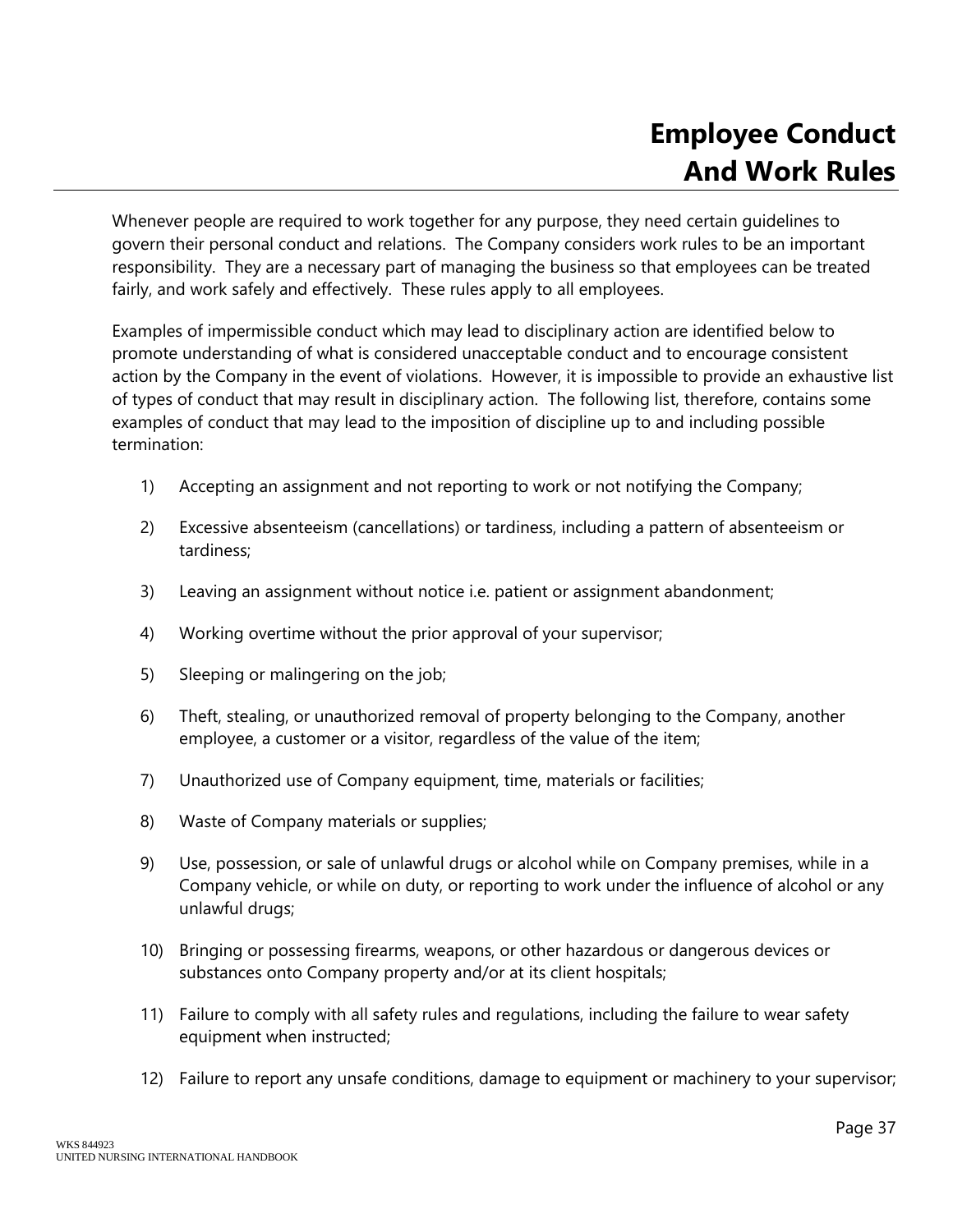- 13) Carelessness or negligence while performing duties;
- 14) Wearing extreme, unprofessional or inappropriate dress or hair styles while working;
- 15) Failure to perform work or job assignments satisfactorily and efficiently;
- 16) Destruction or damage to the property of the Company, another employee, a patient or a visitor;
- 17) Unlawful harassment, including sexual harassment, of other employees;
- 18) Horseplay on Company time or property and/or at its client hospitals;
- 19) Threatening, intimidating or coercing other employees, customers or visitors;
- 20) Fighting or provoking a fight on Company time or property and/or at its client hospitals;
- 21) Insubordination, including improper conduct toward a supervisor or refusal to perform tasks assigned by a supervisor;
- 22) Refusal to do job assigned or perform work in the manner described by the Company;
- 23) Disrespect or discourtesy to supervisor, clients, patients or fellow employees;
- 24) Failure to immediately report a job-related injury, no matter how minor, to your supervisor;
- 25) Making or receiving personal telephone calls, other than emergency calls, during working hours;
- 26) Falsifying, altering, destroying or willfully omitting information from any time card or Company record (including employment applications);
- 27) Obtaining employment by means of false or misleading information;
- 28) Failure to follow Company procedures for maintaining confidentiality;
- 29) Disclosing confidential information without authorization; and
- 30) Disregarding established policies and procedures.

It must be remembered that the employment relationship is based on mutual consent of the employee and the Company. Accordingly, either you or the Company can terminate the employment relationship at will at any time, for any or no reason. Further, the Company can demote, transfer, suspend or otherwise discipline an employee in its sole and absolute discretion.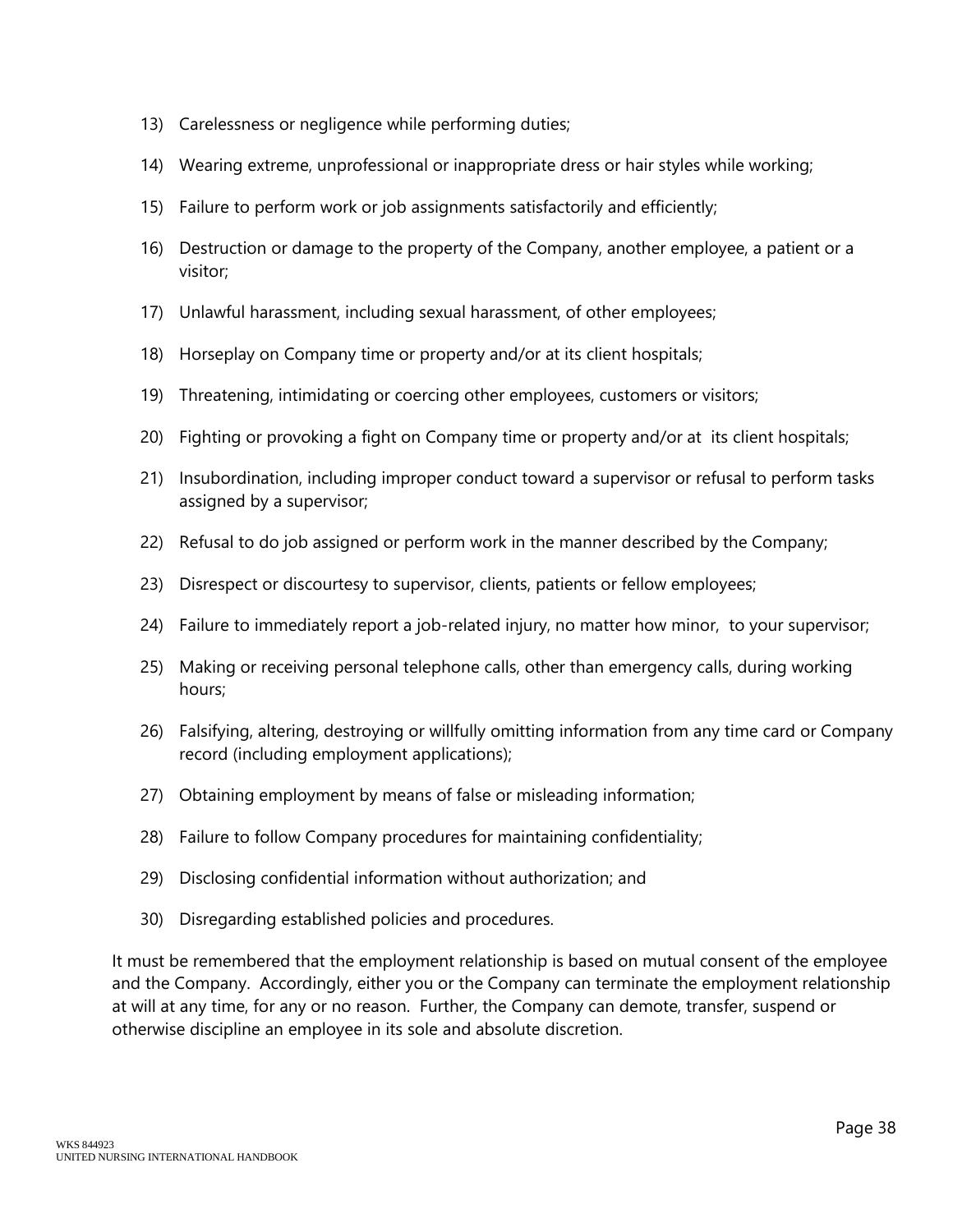## **Code of Business Ethics**

The first element of the Code of Business Ethics is putting the interests of the client facilities and ultimately the patient above our personal and individual interests. It is in the best interest of UNI to avoid conflicts of interest between the client hospital, employees and staff.

UNI has developed corporate compliance guidelines to supplement and reinforce our client facilities' existing policies and procedures. It is also meant to assist UNI comply with all applicable laws, rules and regulations:

• All employees are responsible for conducting their jobs in a manner reflecting standards of ethics that are consistent with accepted criteria for personal integrity

• Preserving UNI reputation for integrity and professionalism is an important objective. The manner in which employees carry out their responsibilities is as important as the results they achieve.

• All activities are to be conducted in compliance with both the letter of the law and spirit of the law, regulations, and judicial decrees.

• No employee should, at any time take any action on behalf of UNI, which is known or should be known to violate any law or regulation.

• Information about healthcare provider's medical condition and history is required during the hiring process. UNI recognizes this health information and electronic information must be held securely and in confidence. It is the policy of UNI that clinical staffs' specific information is not to be released to anyone outside of UNI without a court order, subpoena of applicable statute.

• Marketing materials, regardless of medium, shall accurately describe the services, facilities and resources of UNI.

• UNI recognizes that its employees and clinical staff are its most valuable assets and is committed to protecting their safety and welfare. Employees are required to report accidents and unsafe practices or conditions to their supervisors or other management staff. Timely action will be taken to correct unsafe conditions.

• Employees that are licensed or certified in any profession shall follow all applicable rules and professional codes of conduct pertaining to that profession, in addition to the rules stated herein.

• UNI is committed to providing initial and ongoing education for all employees regarding their responsibilities to uphold the code of business ethics and this set of UNI's Corporate Compliance guidelines.

• UNI prohibits field staff to discuss bill rates of hospitals or special rates of UNI with other healthcare providers.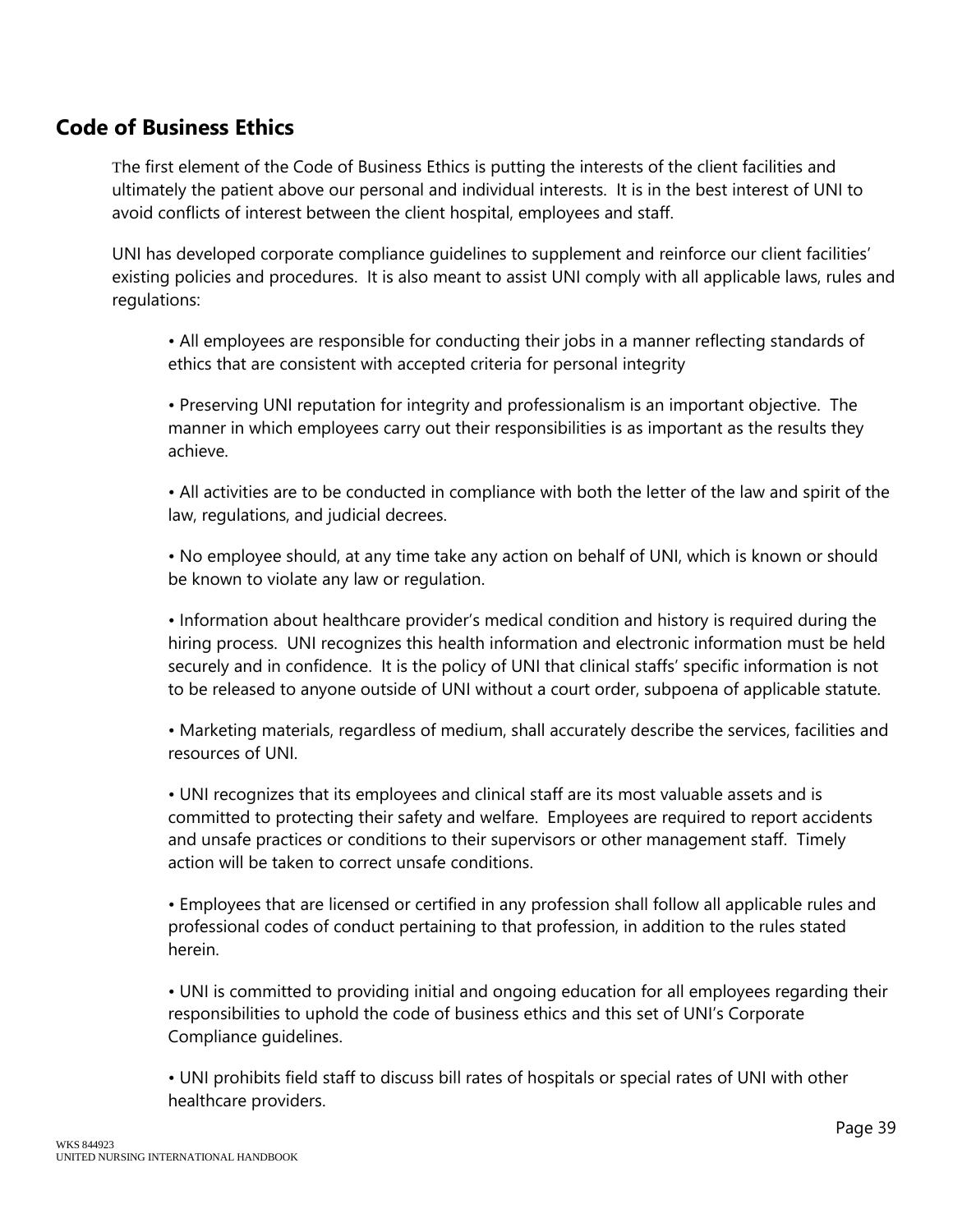• UNI prohibits field staff to discuss personal or business affairs of any employee (field or office staff) with any individual not directly involved with the said personal or business affair.

• UNI is committed to protecting the privacy, confidentiality and security of personal (education, employment and health) information of its employees. This policy is designed to assure compliance with applicable state and federal laws and regulations.

• UNI is committed to protecting its own and its client's trade secrets, proprietary information and other internal information.

• It is the desire of UNI to provide authorized third parties with information whenever requested while committing to our responsibility to control the release of information to protect the privacy and confidentiality of the employee and/or corporate information.

• Employees are not authorized to issue any statement, written or oral, to any news media representative or grant any public interview pertaining to the Company's operations or financial matters.

Any employee that becomes aware of any ethical issues or unethical practices must immediately report it to their supervisor. If the supervisor is unavailable or you believe it would be inappropriate to contact that person, because of their involvement in the situation, you should immediately contact the UNI Corporate Office or any other member of management. Any employee can raise concerns and make reports without fear of reprisal or retaliation.

All reports and inquiries are handled confidentially to the greatest extent possible under the circumstances. You may choose to remain anonymous, though in some cases that can make it more difficult to follow up and ensure resolution to the situation. UNI wants every employee to report violations of our ethical or other principles whenever you see them or learn about them.

In fact, it is a requirement of your employment. If you do not know whether something is a problem, please ask a member of management.

## **Standards of Conduct**

It is the responsibility of every member of UNI's clinical field staff to exercise appropriate judgment, and conduct themselves in a manner that reflects the highest standards of professional and personal ethics and behavior:

 UNI Employee is and shall be duly licensed to practice his/her profession in any State where UNI Field Employee is assigned and shall maintain current professional standing at all times. Evidence of such licensing shall be submitted to UNI prior to commencing the Assignment. UNI Field Employee agrees to give immediate notice to UNI in the case of suspension or revocation of his/her license, initiation of any proceeding that could result in suspension or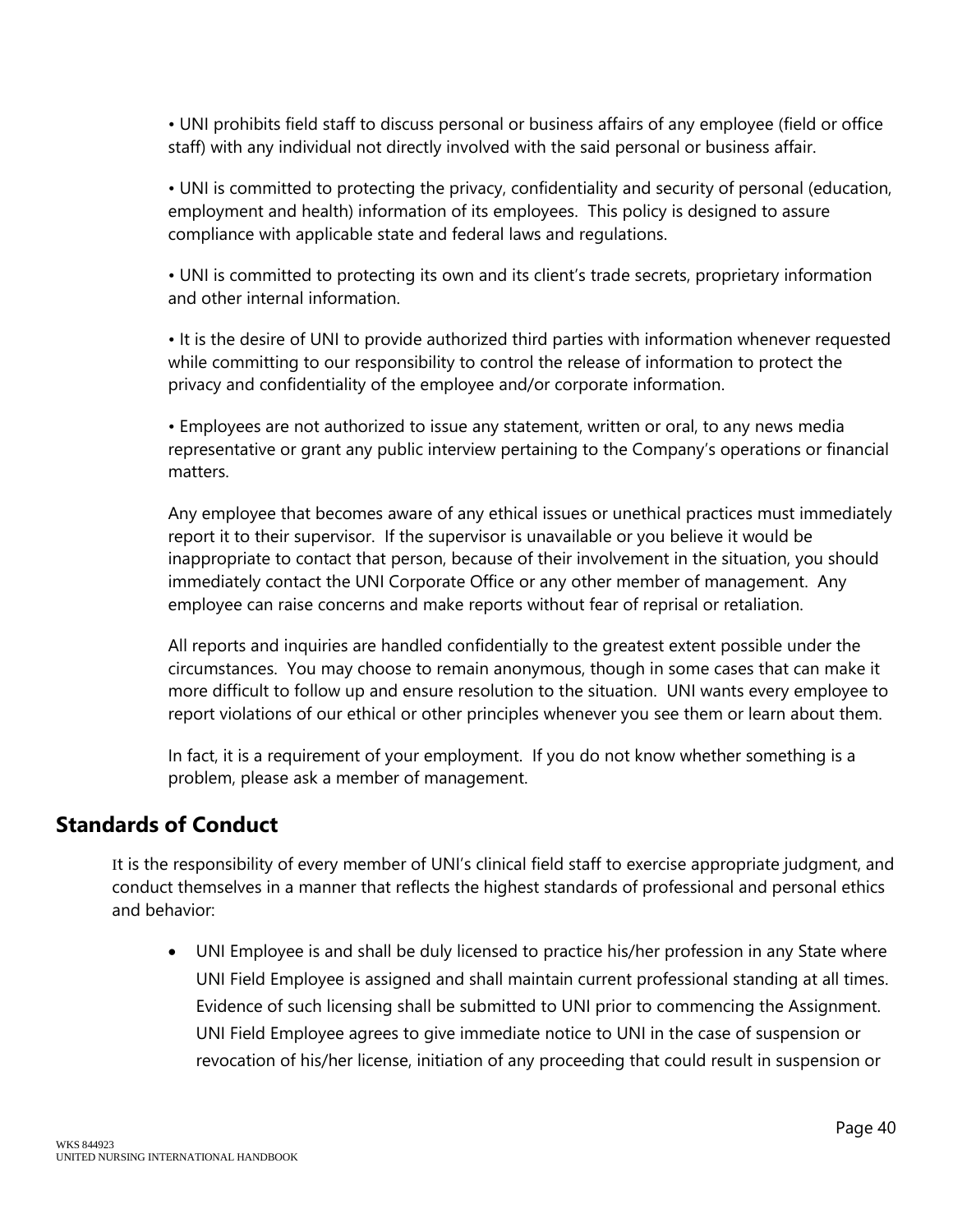revocation of such licensing, or upon the receipt of any notice or any other matter which may challenge or threaten such licensing.

- UNI Field Employee agrees to submit to UNI, before commencing any Assignment, all requested documentation that is necessary to comply with Joint Commission, Client and UNI expectations 10 days prior to Assignment start date in Assignment Detail.
- UNI Field Employee agrees to and shall observe and comply with the applicable policies, procedures, rules and regulations established by Client.
- UNI Field Employee agrees to work all scheduled shifts as upon confirmation if working per diem or as directed by Client (including weekends and holidays) when working on a contract assignment.
- UNI Field Employee agrees to adhere fully with all quality assurance, peer review, risk management program or other programs that may be established by Client to promote appropriate professional standards of medical care. UNI Field Employee agrees to accept both clinical and operational supervision from his/her immediate supervisor.
- UNI Field Employee agrees that patient records and charts shall at all times remain the property of the Client. UNI Field Employee agrees to maintain the confidentiality of all information related to patient records, charges, expenses, quality assurance, risk management or other programs derived from, through, or provided by clients and all information related to this Agreement.
- UNI Field Employee agrees to immediately provide written notice to UNI as to any legal proceeding instituted or threatened, or any claim or demand, made against UNI Field Employee or UNI with respect to UNI Field Employee's rendering of services under this Agreement.

#### **General Standards**

The following set of standards, are to inform and guide, all staff assigned to work in hospital units. The guidelines below include but are not limited to the following:

• Patient care providers are to render care in a manner that enhances the personal dignity and rights of each patient. Any form of patient abuse and/or neglect will not be tolerated and patient care providers are to support UNI's policies and procedures in this regard.

• Interactions with all hospital patients, visitors, employees, physicians, vendors, etc., must be conducted in a courteous and professional manner at all times ensuring that UNI is always presented in the most favorable light.

• The practice of counseling of the patient regarding personal problems and / or participation of the UNI patient care provider in conversations with patients about topics not relevant to the plan of care--is discouraged and unacceptable.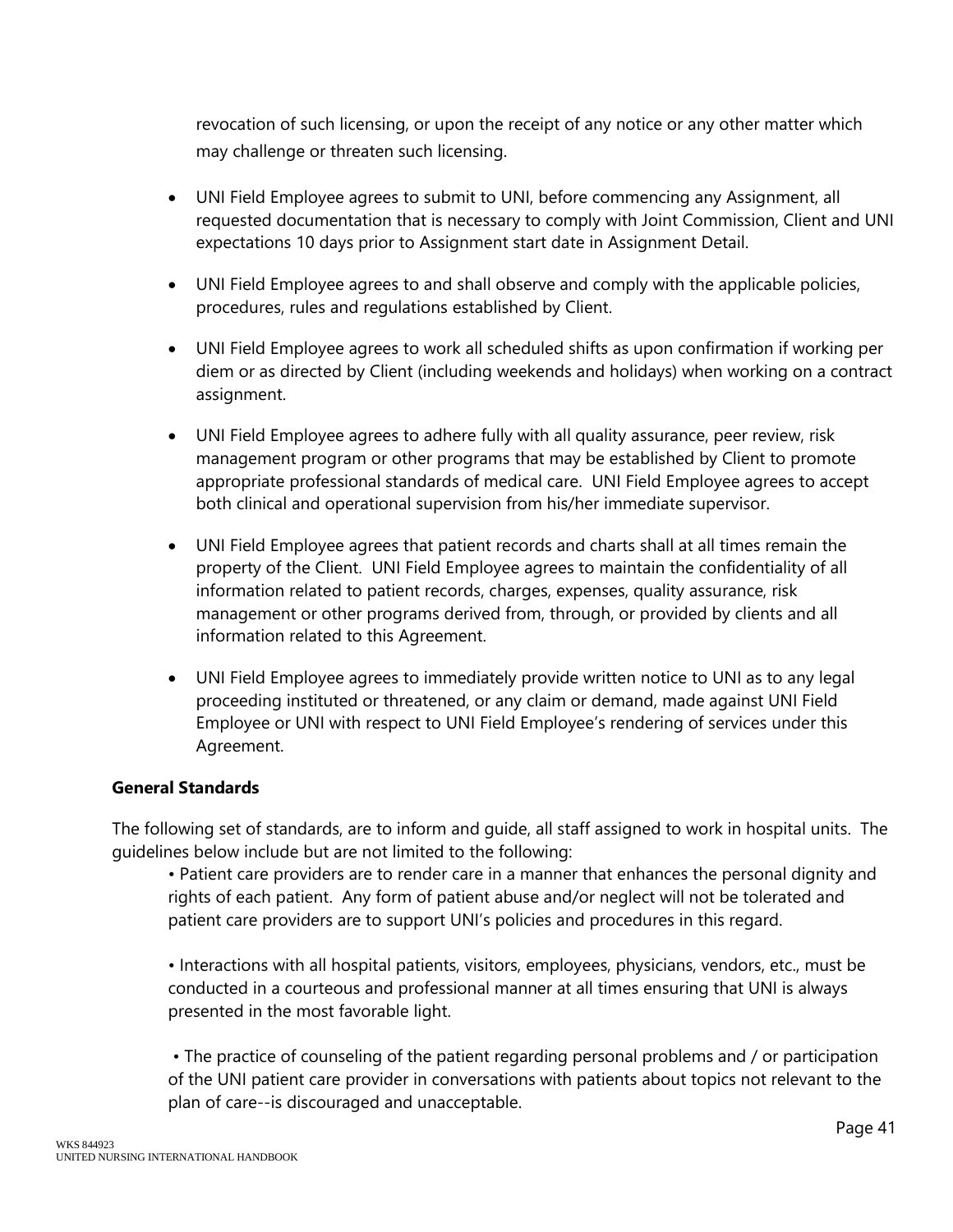• Patients are to be dealt with equally and fairly and the selection of "favorites" is not acceptable

• Appropriate language is to be used at all times when a UNI patient care staff member is at a UNI client facility, and in any patient care area private and / or public. Abusive, profane, threatening, demeaning, language resulting violation of HIPPA regulations or compromising patient confidentiality can result in immediate termination.

• Touching patients, except in the direct delivery of care or by a greeting, is prohibited.

• Socializing with patients and/or patient's significant others outside of the facility is unacceptable

• Socializing with patient's and/or patients' significant others after discharge from the Hospital is prohibited. Staff are not to call, date, nor develop personal or social relationships with patients, former patients, or family/significant others of patients, including giving of personal information or residential phone numbers. Staff should discuss with their manager, any matter of concern regarding their contacts with current or former patient/family members of patient's significant others.

• All staff will uphold all rules and regulations related to patient confidentiality in all areas including patient care, public and non-patient care areas. These rules and regulations include but are not limited to the following:

- 1. Patient care providers are not to divulge to anyone any information or records concerning any patient without proper authorization. Unauthorized release of confidential information may constitute ground for termination and/or civil action.
- 2. Conversations regarding patients are not to be held in the presence of other patients or any other person not privileged to this communication.
- 3. Problems of a patient are not to be discussed with another patient.
- 4. Patients are not to be named or discussed with anyone in or outside of the facility who does not have the legal right to receive information about the patient.

• Personal problems, concerns or personal life information of patient care providers are not to be discussed with any patient, patient group or family/significant others.

• Staff is not to discuss disagreements or criticize other patient care providers or physicians within the earshot of patients/families/significant others. A professional difference of opinion must be discussed in an appropriate private space.

• Behavior in patient areas and at the nurses' station shall be oriented toward patient care. Personal reading and conversations, including personal phone calls, are not to be conducted in these areas.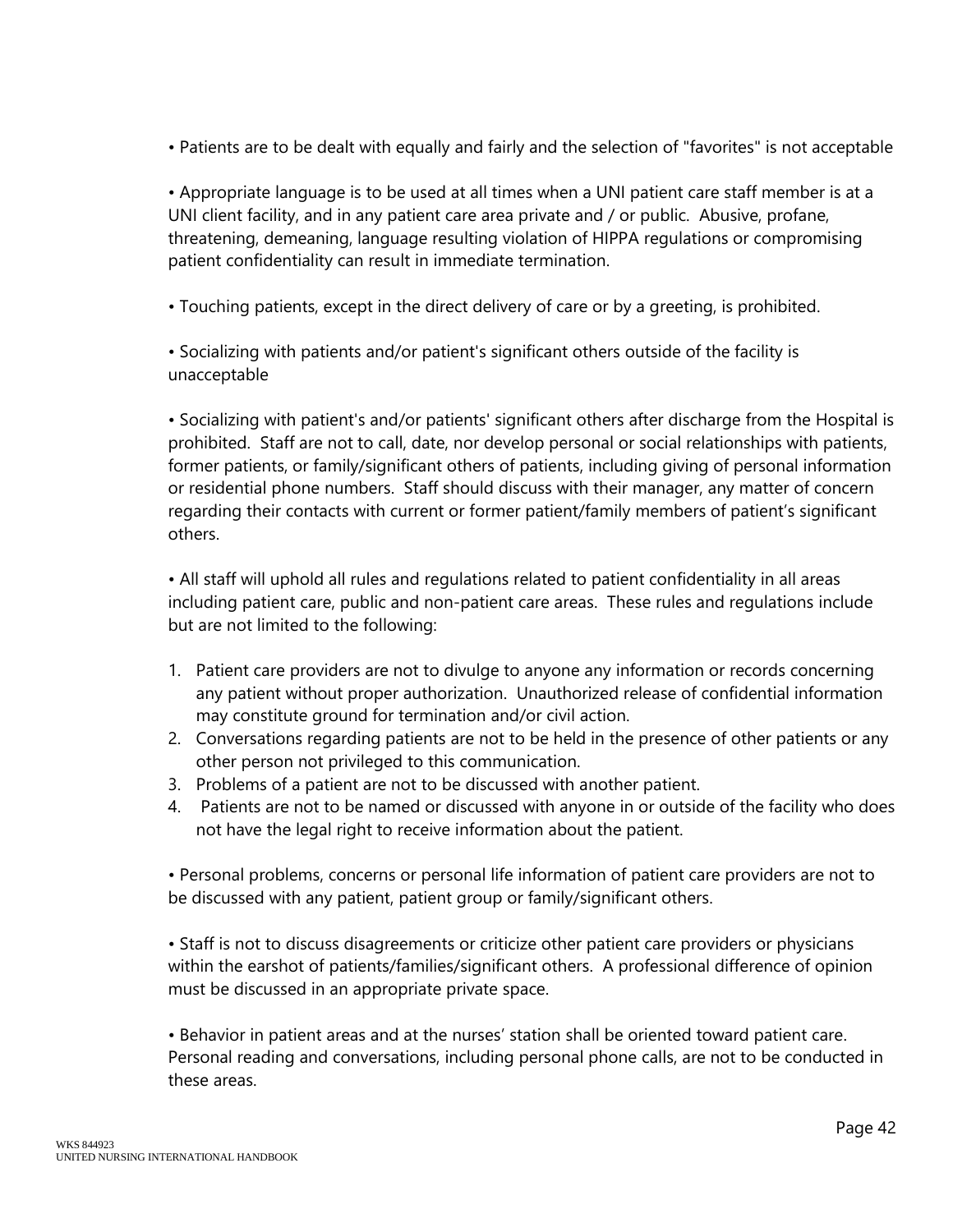• Any inappropriate interactions between patients and staff, staff and staff, or staff and others within the hospital will be met with investigation and quick response within the framework of UNI policy and procedure.

• Employees who are licensed or certified in any profession shall follow all applicable rules or professional codes of conduct pertaining to that profession, in addition to the rules stated herein.

• All UNI patient care staff will be expected maintain English proficiency standards.

• The client's name badge must be worn at all times while on assignment, above the waist with name and title fully visible.

• Eating and drinking are only permitted in the cafeteria, designated employee lounges, unit conference rooms and in private offices, when not in use for patient care. Sleeping is not permitted during paid working hours.

• When entering a patient room and/or when greeting a patient, practice the following.

- 1. Knock before entering
- 2. Greet the patient by name
- 3. If it is first contact of the day, introduce yourself by name and title
- 4. Tell the patient why you are in the room.

• When exiting a patient room UNI patient care staff is expected to:

- 1. Inform the Patient/Family that you are leaving
- 2. State time you expect return
- 3. Ask if there is anything the pt. / family needs before you leave

#### **Customer Service**

It is important for all UNI nurses to promote our culture of service excellent while on assignment at a client facility. Every time you interact with a customer and patient, you are representing UNI.

Behaviors of Exceptional Customer Service:

- Take pride and joy in creating a positive experience
- Smile and be friendly
- Make eye contact
- Give a genuine warm greeting, using patient/customer name when possible
- Be positive, talk positively
- Respect patients and co-workers
- Take ownership: you are responsible for safety, cleanliness and confidentiality

#### Standards of Service Excellence

- Use L.E.A.P: if you receive a patient complaint, OWN IT!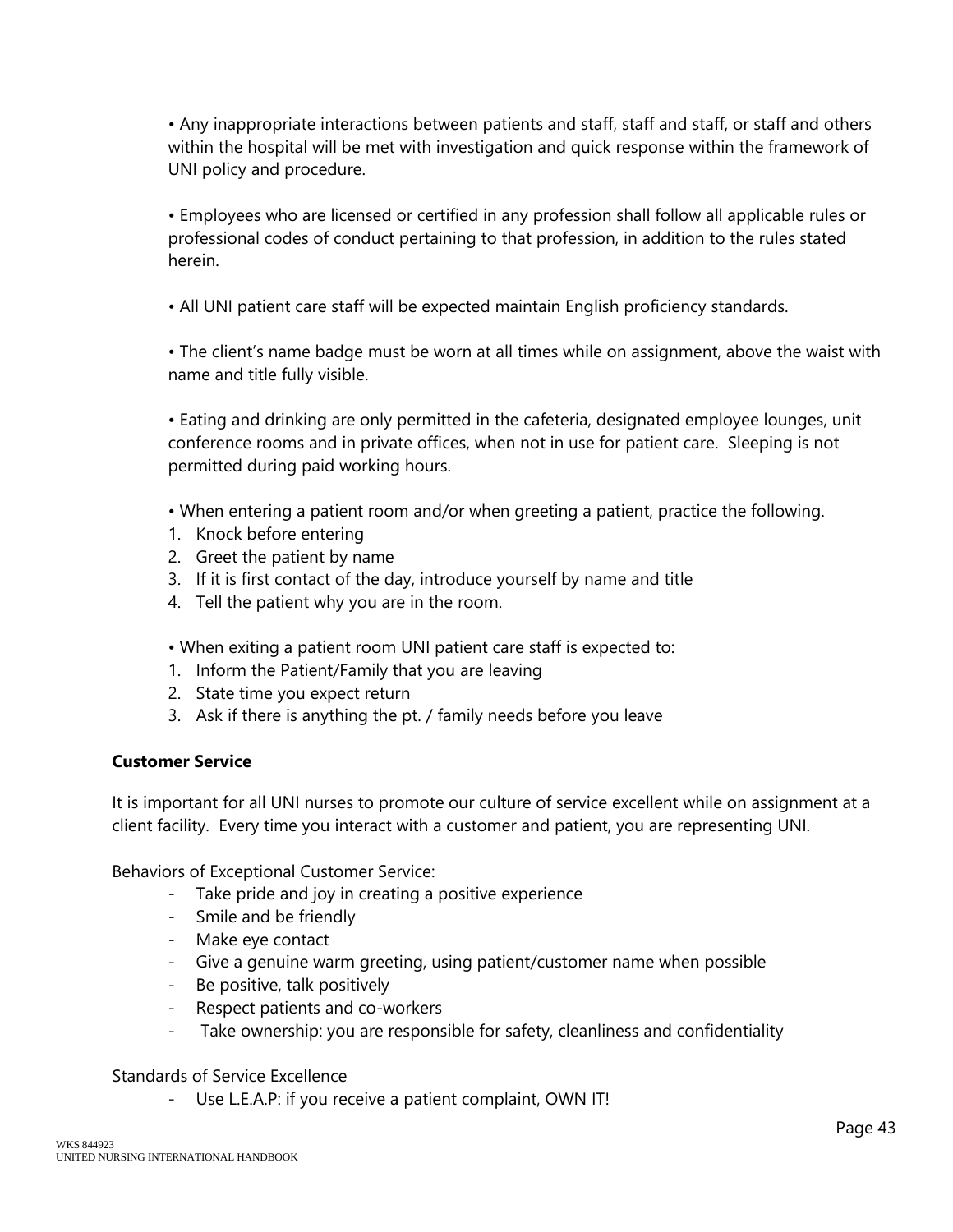- o L- Listen
- o E- Empathize
- o A- Ask questions
- o P- Produce a solution
- Customer perceptions are reality: Deliver service the customer wants (not what you think they want)
- Provide SMART feedback to team members. Everyone wants feedback. Build positive relationships with coworkers by recognizing their strengths, successes and weaknesses. Be:
	- o S- Sensitive
	- o M- Meaningful
	- o A- Accurate
	- o R- Reinforcing
	- o T- Timely

## **Telephone Courtesy**

Telephone courtesy guidelines include but are not limited to:

- Answering the phone, preferably by the second ring
- Identify yourself by giving your department and name.
- Identify the caller and what they are requesting
- When leaving the line, before placing the caller on hold, ask the caller if he/she can hold the line and wait for the caller's response
- When returning to the line, thank the caller for waiting
- When you give the call to another person, inform them both that they have a call and who the caller is.
- Try not to leave the caller holding for more than thirty (30) seconds. If you have to handle several calls at the same time or are unable to find the requested information or person quickly, ask if the caller would prefer to wait or to be called back.
- If the person receiving the call is not available, advise the caller of this and offer the options of speaking with someone else or leaving a message
- After taking a message, repeat the message to the caller to confirm that you have taken it down correctly and thank the caller.
- When transferring a call, let the caller know that you are transferring the call and why. Also, identify the extension to which you are transferring in case the caller is inadvertently disconnected.
- Allow your voice to reflect courtesy and a smile. What and how you say what you say makes a difference.
- Employees are to seek guidance from their manager when there are questions, concerns or problems with these rules or any other part of their employment.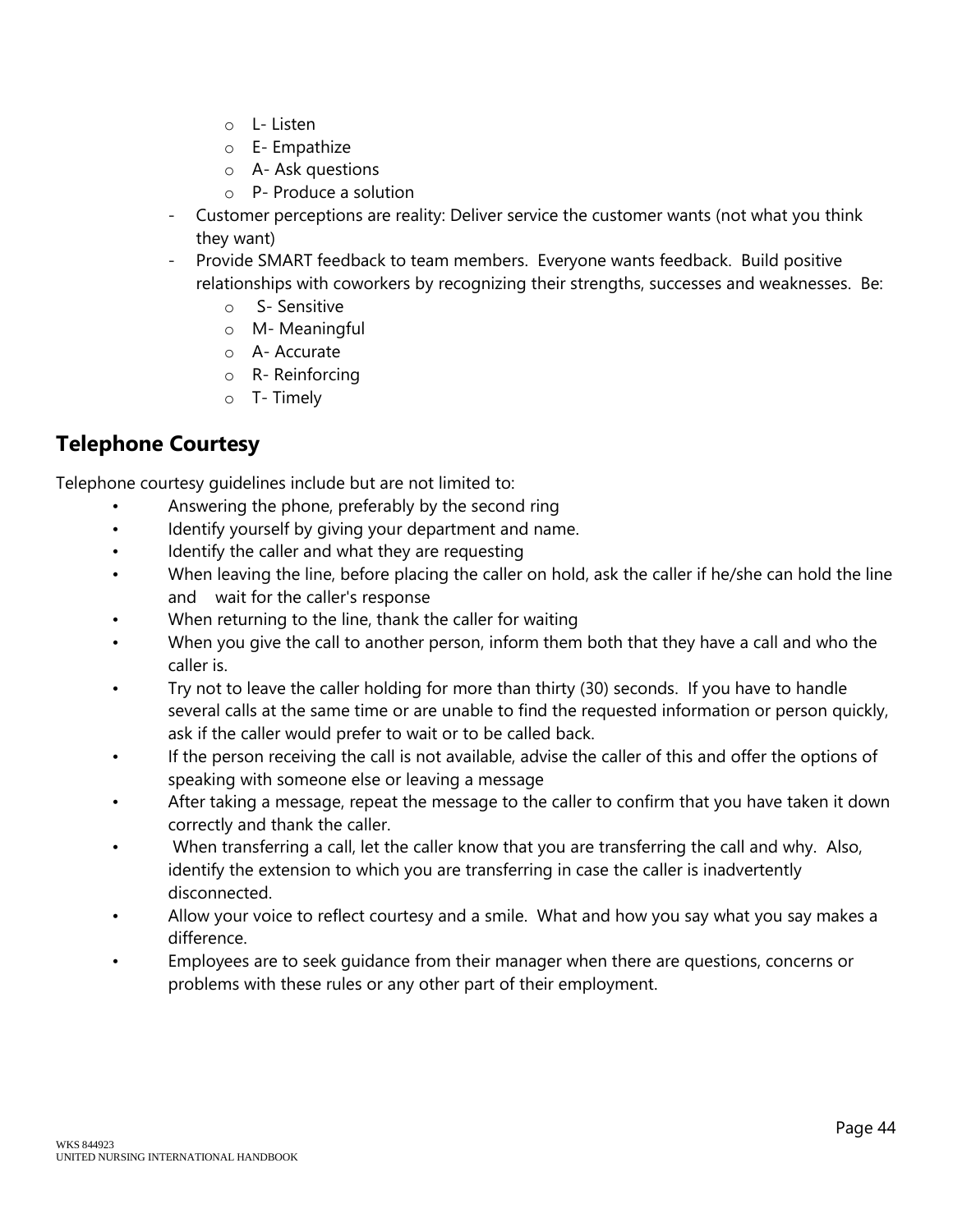## **Discipline**

Most employees are dedicated and hard-working. Occasionally, however, an employee's work performance or behavior falls below Company standards. In these cases, the Company will take corrective action, including counseling and discipline, as is necessary and appropriate.

The Company maintains a discipline procedure to ensure a fair method of disciplining employees. The progressive discipline system is intended to give employees advance notice, whenever possible, of problems with their conduct or performance in order to provide an opportunity to correct these problems. The focus of counseling or discipline is on correction of the situation. The Company expects that most job-related problems will be resolved through routine disciplinary action.

Exceptions or deviations from the procedure outlined below may occur whenever the Company deems that circumstances warrant that one or more steps in the process may be skipped. Accordingly, circumstances may warrant immediate termination.

An employee who is given a written warning will be asked to sign the warning. This signature is not an admission of guilt, but merely acknowledges receipt of the warning notice. If an employee disagrees with the warning and desires to make comments, he or she is entitled to write on the warning notice.

The following point system is used to determine termination as a result of Do Not Sends:

| 1 Point  | Attitude/Lack of professionalism/Customer service                                                                                                                                          |
|----------|--------------------------------------------------------------------------------------------------------------------------------------------------------------------------------------------|
| 2 Points | Clinical incompetence (poor clinical performance)/Poor time management/<br>Medication error/Documentation Deficiencies/Lack of Compassion                                                  |
| 3 Points | Danger to patient/No call, no show/Departing facility before end of shift<br>secondary to dissatisfaction with assignment/Do Not Send from any Travel<br>Assignment regardless of origin   |
| 5 Points | Patient abandonment/Error resulting in patient death or permanent physical or<br>mental damage/self-terminating travel assignment without proper notice to<br>facility or Staffing Agency. |

Any nurse who receives 5 points will be considered for termination.

It must be remembered that the employment relationship is based on the mutual consent of the employee and the Company. Accordingly, either an employee or the Company can terminate the employment relationship at will, at any time, for any or no reason. Further, the Company can demote, transfer, suspend or otherwise discipline an employee in its sole and absolute discretion. Nothing contained in these disciplinary procedures is meant to imply any contrary policy.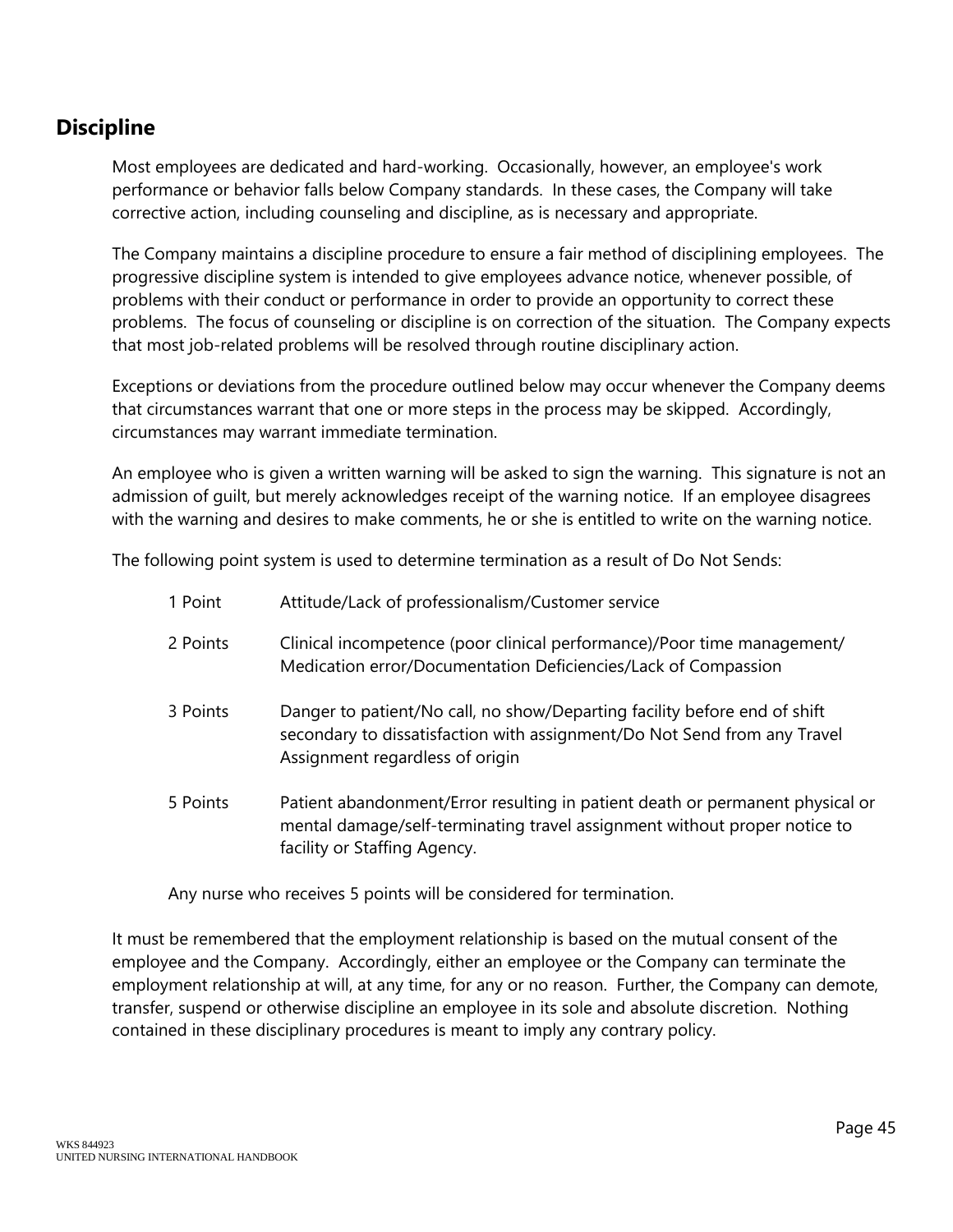# **Alcohol And Drug Policy**

The Company has a vital interest in maintaining safe, healthful and efficient working conditions for its employees, customers and visitors. Being under the influence or using alcohol or intoxicants while on the job poses serious safety and health risks not only to the user but to all those who work or come into contact with the user. The manufacture, possession, sale or distribution of alcohol or an intoxicant in the workplace also poses unacceptable safety and health risks. Accordingly, it is the right, obligation and intent of the Company to protect its employees, customers and visitors, and to safeguard Company property, equipment and operations by establishing and maintaining the following policy with regard to use, possession or sale of alcohol or other intoxicants in the work place. Employees may be disciplined, up to and including discharge without prior notice or warning, even for a first offense, for any of the following:

- 1) For reporting to work and/or working with the presence of alcohol or intoxicants in their bodies;
- 2) For bringing alcohol or intoxicants into the workplace;
- 3) For possessing or ingesting alcohol or intoxicants in the workplace during working hours, including meal and rest breaks;
- 4) For involvement in the manufacture, sale, purchase, transfer, distribution or dispensation of alcohol or intoxicants in the workplace and/or during working hours, including lunch and rest breaks; and
- 5) For providing false or misleading information or failing to provide information about any of the foregoing with regard to themselves or others.

As used above, "workplace" includes any premises where an employee may be working on behalf of the Company. "Intoxicants" as used in this policy means any drug listed in 21 U.S.C. § 821 and other federal regulations, including, but not limited to, heroin, marijuana, cocaine, PCP and crack, narcotics, barbiturates, amphetamines and any other controlled substance other than those taken under the direction and prescription of a licensed physician. Intoxicants also include legal drugs not taken under the direction and prescription of a licensed physician to the extent that their ingestion may affect the safety of co-workers or members of the public, the employee's job performance, or the safe or efficient operation of the Company facility. Although marijuana is now legal in California for personal use, it is still prohibited under federal law and under this policy.

# **Company Testing**

The Company may require a blood test, urinalysis or other drug/alcohol screening of those persons reasonably suspected of using or being under the influence of a drug or alcohol. "Reasonable suspicion" may be established by an accident which causes more than minimal property damage and/or an accident in which any person involved requires more than immediate first aid. Reasonable suspicion may also be established by physical and/or verbal altercation, a layperson's opinion based upon specific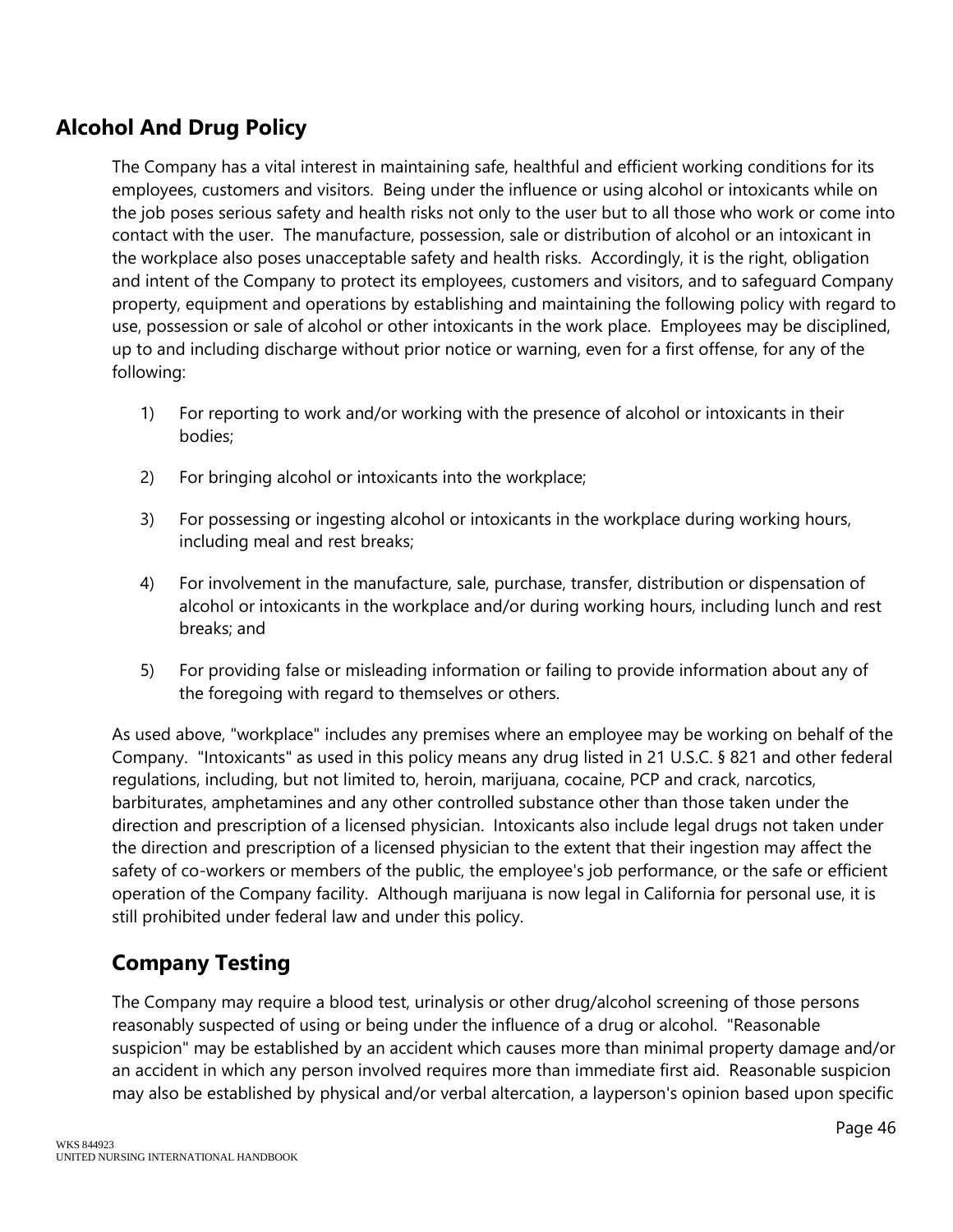personal observations concerning an employee's appearance, behavior (including job performance) and body odors, unusual employee behavior, possession of drugs and alcohol, or other factors. An employee's consent to submit to such a test is required as a condition of employment and the employee's refusal to consent shall result in termination, even for a first refusal.

# **Reporting Convictions**

An employee is required to inform the Company within five (5) days after he/she is convicted for violation of any federal or state criminal drug statute, where such violation occurred on the Company's premises. "Conviction" means a finding of guilt (including a plea of nolo contendere) or the imposition of a sentence by a judge or jury in any federal or state court.

# **Prescription Drugs**

The legal use of controlled substances, such as prescription drugs prescribed by a licensed physician, or over-the-counter medications, is allowed. However, if an employee cannot do his or her job satisfactorily because of such substances, the Company may require him or her to see a doctor, at Company expense. An employee may be terminated or obligated to take an unpaid leave of absence if the doctor concludes that he or she cannot do their job safely and efficiently because of the use of prescription or over-the-counter drugs.

# **Searches**

The Company may conduct unannounced searches for alcohol or illegal drugs in Company facilities. Employees are expected to cooperate in the conducting of such searches. Searches of employees and their personal property, including but not limited to desks, lockers, packages, purses and backpacks, may be conducted when there is reasonable suspicion to believe that the employee or employees are in violation of this Policy. Employees should therefore have no expectation of privacy in the work place, with the exception of rest rooms.

An employee's consent to a search is required as a condition of employment and the employee's refusal to consent shall result in termination, even for a first refusal.

# **Company Events**

Some of you may attend Company or business-related events where alcohol is served. You are expected to use good judgment in consuming alcohol at any such Company or business-related event. Under no circumstances should you ever operate a vehicle if you are under the influence. Becoming intoxicated at any of these events will be considered grounds for discipline, including immediate termination.

## **Attendance**

The Company counts on your attendance and expects regular attendance during working hours. Regular and timely attendance is an essential function of every employee's job. You are expected to be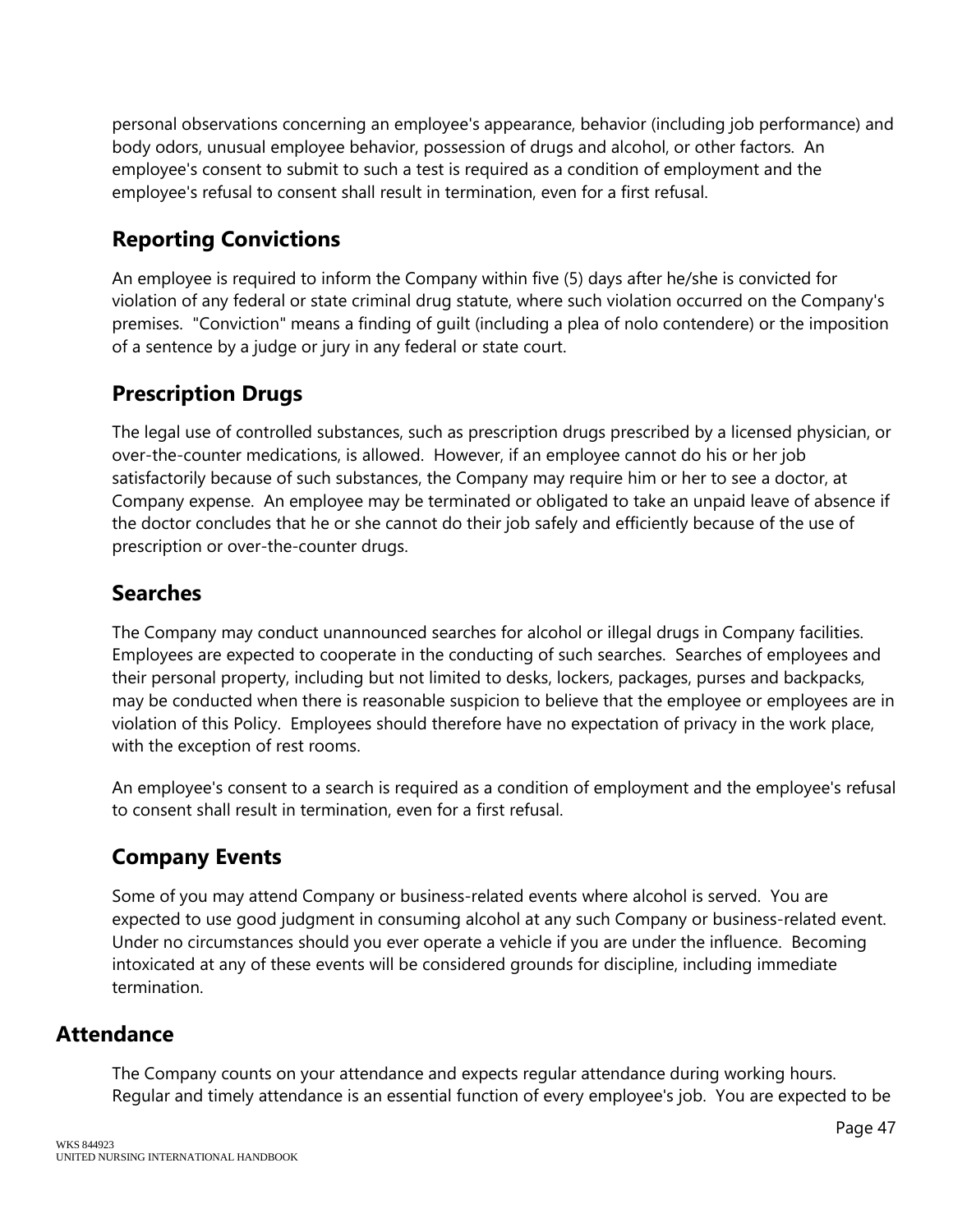present and ready to start work promptly at the beginning of your shift and after your meal period and breaks. You are expected to work until the scheduled quitting time. Unsatisfactory attendance, reporting late or quitting early, or patterns of absenteeism or tardiness, may result in disciplinary action, up to and including discharge.

If you are going to be late or absent from work for any reason, you must notify your individual office. as soon as possible.

# **Permission to Leave During Working Hours**

If it becomes necessary for you to leave the premises during regular working hours, you must advise your individual manager and the supervisor at the facility. If your absence is for personal business or business that is not part of your job, you must punch out and your supervisor must approve your time card.

## **Telephone Policy**

Friends and relatives should be discouraged from calling during working hours unless there is an emergency. Messages will be delivered to employees who receive urgent personal telephone calls.

Under no circumstances should you make or charge a long distance call to the Company unless it is work-related and approved by the Company.

Employees should not accept or make cell phone calls or electronic/text (including Facebook and other social media) messages while on duty, unless the nature of their duties require such communications with clients/customers or other employees. You should use your cell phone to make necessary personal calls during your rest break and meal periods. Your cell phones should be turned off while working at the office or facility.

While on Company premises, regardless of whether you are on a break and regardless of whether you use Company equipment, the Company may monitor employee telephone calls and employee electronic/text messages.

# **Cell Phone Safety**

Regardless of the circumstances, including slow or stopped traffic, employees whose job responsibilities include regular or occasional driving and who use a cell phone for business, may not use their phone while driving. Employees who are charged with traffic violations resulting from the use of their phone while driving will be solely responsible for all liabilities that result from such actions. Violations of this policy will be subject to disciplinary action, up to and including termination of employment.]

## **Texting and E-Mailing While Driving**

Regardless of the circumstances, including slow or stopped traffic, employees whose job responsibilities include regular or occasional driving may not use, send or read or review text messages or e-mails while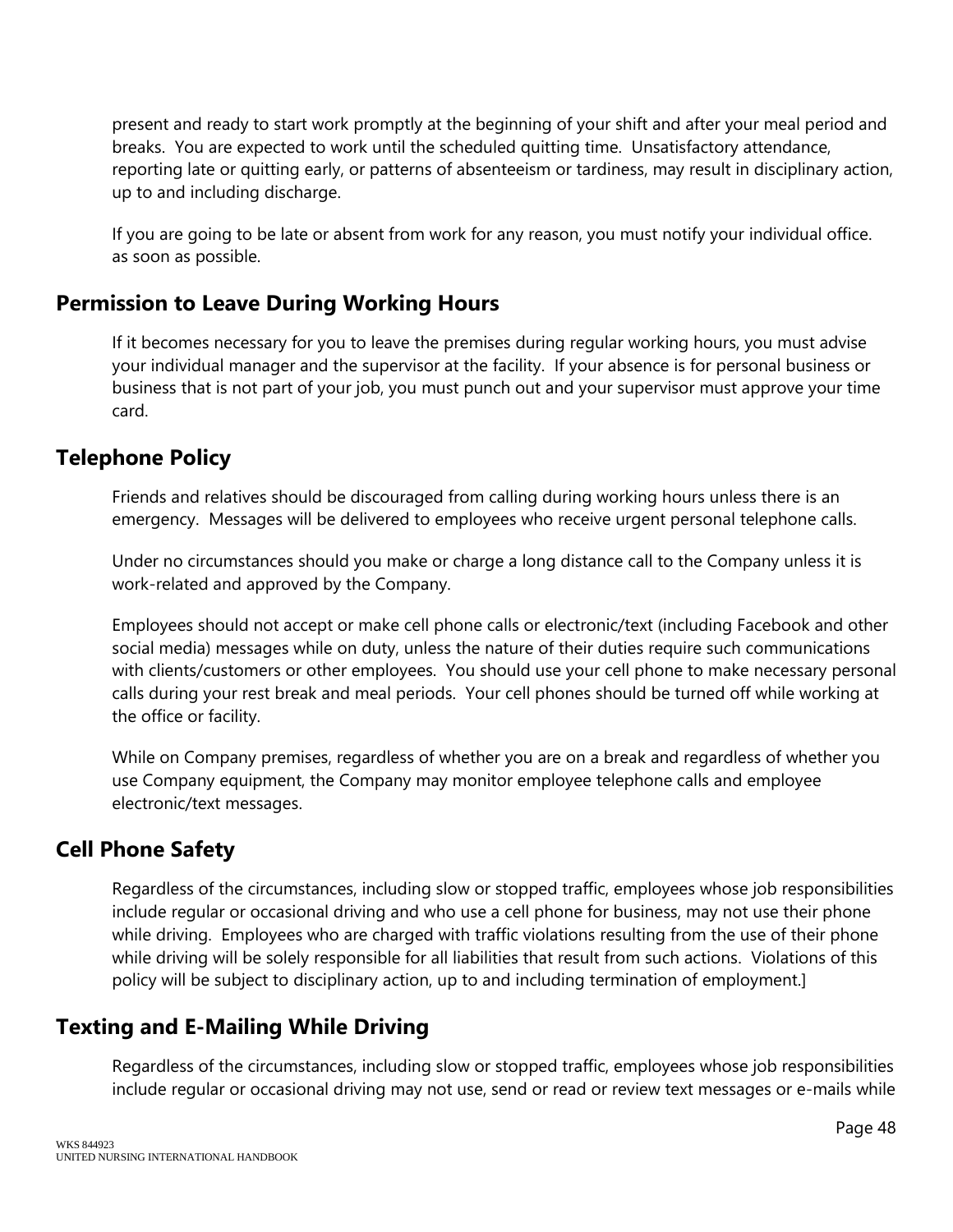driving. Employees who are charged with traffic violations resulting from texting or e-mailing while driving will be solely responsible for all liabilities that result from such actions. Violations of this policy will result in disciplinary action, up to and including termination of employment.

#### **Employee Appearance**

The following dress code policy must be followed at all times while on the hospital premises. The UNI dress code includes but is not limited to the following:

• Clothing must be clean, neat, and allow for quick, efficient movement as necessary in the performance of job duties, including emergencies. Professional healthcare attire is acceptable.

- Unacceptable attire includes but is not limited to:
- Bare midriffs
- Low cut, tank, tube or sleeveless tops
- Transparent, provocative, excessively form fitting or revealing clothing
- Mini skirts
- Sweat (warm-up) shirts or pants
- Clothing with printed messages, caricatures or pictorial representations (e.g., university logos, beverage cans, and cartoon characters) applications that have the potential of falling off (e.g. sequins, glitter) shorts. An exception is for business attire that is identified by small logo (e.g. Polo insignia).
- Denim jeans (any color)
- Spandex tights or leggings
- Fishnet stockings.
- Hats (other than nursing caps).

• Jewelry is to be kept at a minimum and be in keeping with the general safety and infection control practices for the employee and the patient. Long dangling earrings, large or excessive necklaces and/or bracelets and sharp rings are not acceptable.

- Fingernails must be kept short, clean and natural; no artificial applications are to be worn.
- Hair must be neat and well-groomed.

• Shoes must be clean, in good repair, provide good support and protection and allow for quick and efficient movement as necessary in the performance of job duties, including emergencies. Heels should not be more than two-and-a-half inches high. Open-toed and open-back shoes are not permitted. Socks or stockings must be worn at all times.

Exceptions to these rules may be made with the written approval of the manager when the job expectations demand different attire.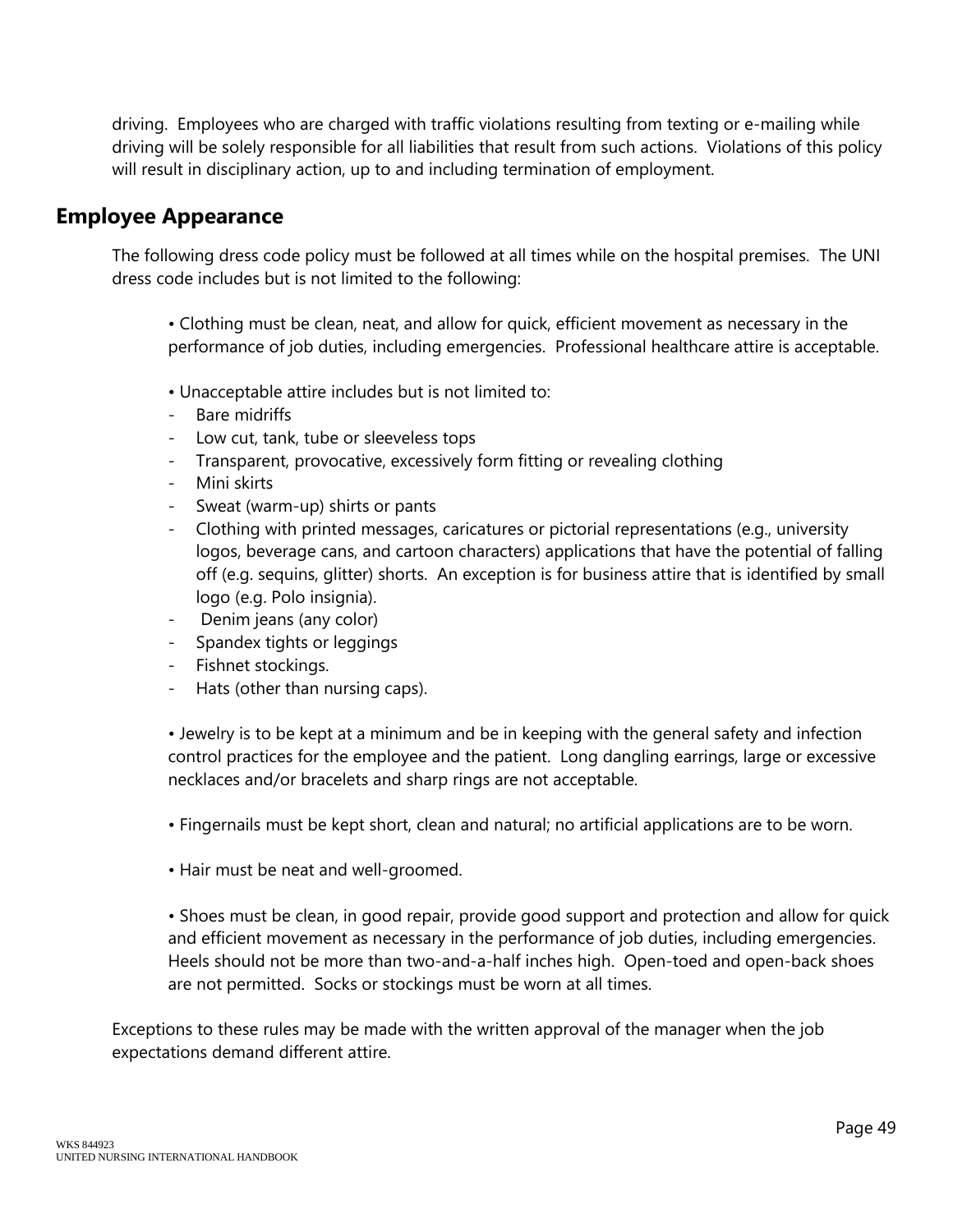Our Company recognizes the importance of individually-held religious beliefs and practices. To that end, our Company will reasonably accommodate religious dress and grooming practices unless the accommodation creates an undue hardship. If you are seeking an accommodation for religious dress and grooming practices, the request should be made to the Branch Manager.

The Company will not discriminate or retaliate against an employee who the Company knows or reasonably should know requires a reasonable accommodation for a religious belief, even if the employee has made no request for an accommodation.

If you are not dressed in proper attire, you may be sent home to change, and you will not be compensated for the time away from work.

## **Smoking**

As part of the Company's efforts to provide a safe and healthy workplace, smoking of any tobacco product is prohibited on Company and its clients' premises, including but not limited to work areas, break areas, bathrooms, conference rooms, hallways, stairways, and covered parking lots. Tobacco product includes cigarettes and any electronic device that delivers nicotine or other vaporized liquids to the person inhaling from the device including but not limited to an electronic cigarette, cigar, pipe, or hookah. "Smoking" also includes the use of any electronic smoking device that creates an aerosol or vapor or the use of any oral smoking device for the purpose of circumventing the smoking prohibition. Employees who smoke may do so only on their meal and rest breaks and only outside of the Company and its clients' facilities.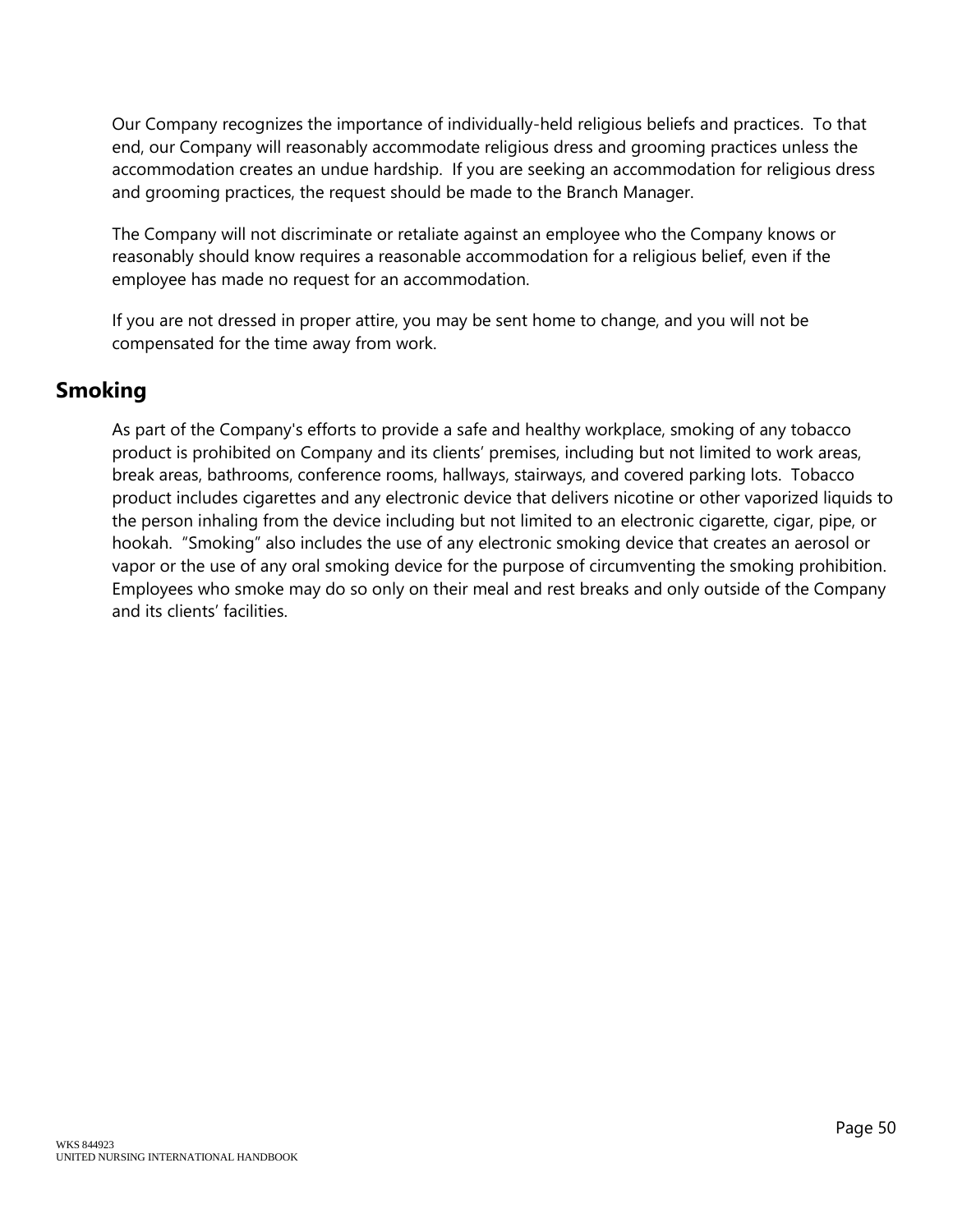The Company has a vital interest in maintaining safe, healthful and efficient working conditions for its employees, customers and visitors. Accordingly, it is the right, obligation and intent of the Company to protect its employees, customers and visitors, and to safeguard Company property, equipment and operations by establishing and maintaining the following policies.

# **Physical Security**

The Company is committed to providing a workplace that is free from acts of violence or threats of violence. In keeping with this commitment, the Company has established a policy that provides "zero tolerance" for actual or threatened violence against employees, customers, visitors, or any other person who has contact with employees in the course of their duties. Security and safety in the workplace is every employee's responsibility. It is therefore essential that every employee understand the importance of workplace safety and security.

In order to promote compliance with this policy and maximize our efforts to provide a safe and secure workplace that is free from violence, the Company, as part of its written Injury and Illness Prevention Plan, has established security measures and practices. It will also provide programs to train and retrain employees as appropriate. This will assist employees and the Company to make the workplace more secure, and to remedy any problems and workplace security hazards that are identified before they lead to injuries.

The welfare of our employees and the security of Company and its clients' facilities require that every individual be aware of potential security risks. Immediately notify your supervisor if you see any person acting in a suspicious manner, in or around Company or its clients' premises.

Every verbal or physical threat of violence will be treated seriously by the Company. Any such threat should be immediately reported to your supervisor. Where a violation of this policy is found to exist, the Company will take appropriate corrective action.

In situations where an employee becomes aware of an imminent act of violence, a threat of imminent violence, or actual violence, emergency assistance must be immediately sought. In such situations, the employee should immediately contact their supervisor and, if necessary and appropriate, law enforcement authorities by dialing 911.

An employee will not be discriminated against or retaliated against as a result of the employee making a truthful complaint or report about a credible threat of violence made against themselves, their family members, or other employees.

Full cooperation by all employees is necessary for the Company to accomplish its goal of maximizing the security and safety of its employees. Employees should direct any questions they have regarding their rights and obligations under this policy to Human Resources.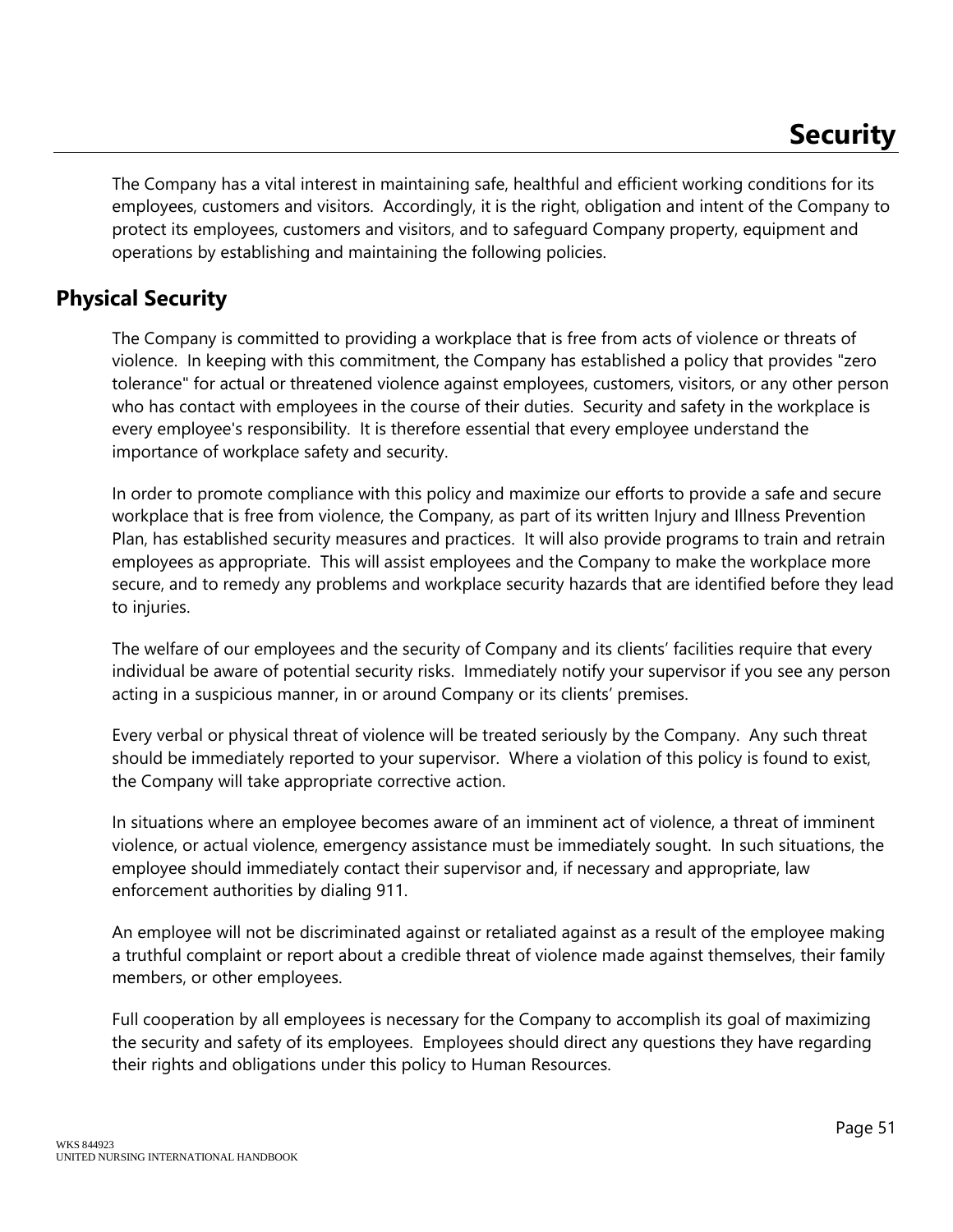#### **Reporting Issues**

Issues may arise while an employee is on assignment for UNI. As a representative of UNI and as a responsible and mature nursing professional, it is important that professionalism and integrity are maintained throughout the conflict resolution process and that above all, patient safety is the priority.

Common issues that may arise are:

- Conflict with hospital staff
- Conflict with patient and/or patient family members
- Unfair patient assignments, or "dumping"
- Assignment to a unit for which you are incapable of safely performing your duties

In the event of any of the above issues:

- 1. Contact the nursing supervisor for assistance
- 2. If escalation is required, contact UNI for mediation
- 3. Complete an incident report at the facility (if required)
- 4. Complete an incident report at UNI (if required)

#### **Clinical Incident and Sentinel Events**

As a healthcare provider, it is your duty and responsibility to promptly report any unsafe condition, sentinel event or unusual event that can result in a sentinel event. Everyone is expected to participate in maintaining a safe environment for patients, visitors, physicians and their coworkers. This means taking an active role in reporting any and all unsafe conditions, unusual or sentinel events. All such events should always be reported immediately to your charge nurse, nursing supervisor and UNI's Director of Nursing.

Clinical staff must recognize the importance of following effective procedures and are encouraged to speak up if something has compromised or might compromise patient safety and quality.

A Clinical Incident is any event or series of events that resulted in or had the potential to result in an adverse patient outcome. Clinical staff should notify UNI of any clinical incidents that occur while on assignment, regardless of an adverse outcome.

A sentinel event is an unexpected occurrence involving death or serious physical or psychological injury, or the risk thereof. Serious injury specifically includes loss of limb or function. The phrase "or the risk thereof" includes any process variation for which a recurrence would carry a significant chance of a serious adverse outcome. Such events are called "sentinel" because they signal the need for immediate investigation and response.

#### **Examples of Clinical Events**

- Omission of treatment
- Deviation from policy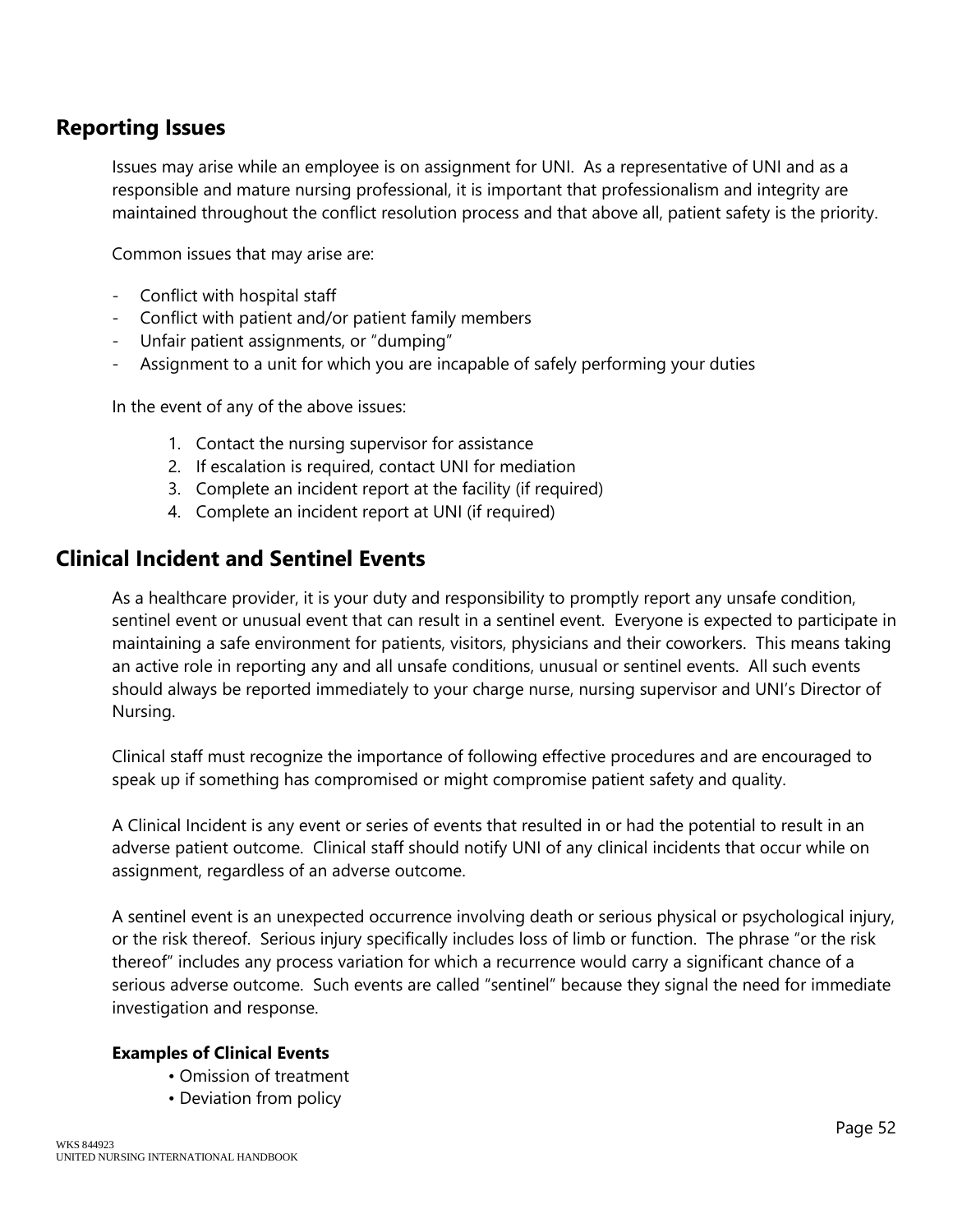- Medication errors
- Improper equipment usage
- IV or Blood complications
- Patient fall
- Inaccurate clinical assessment
- Patient or physician complaint

#### **Examples of Sentinel Events**

•Any patient death, paralysis, coma or other major permanent loss of function associated with a medication error

• A patient commits suicide within 72 hours of being discharged from a hospital setting that provides staffed around-the clock care.

• Any elopement, that in unauthorized departure, of a patient from an around-the-clock care setting resulting in a temporally related death (suicide, accidental death, or homicide) or major loss of function.

- A hospital operates on the wrong side of the patient's body
- Any intrapartum (related to the birth process) maternal death.

• Any perinatal death related to a congenital condition in an infant having a birth weight greater than 2500 grams.

• A patient is abducted from the hospital where he or she receives care, treatment or services.

• Assault, homicide, or other crime resulting in patient death or major permanent loss of function.

• A patient fall that results in death or major permanent loss of function as a direct result of the injuries sustained in the fall

- Hemolytic transfusion reaction involving major blood group incompatibilities
- A foreign body, such as a sponge or forceps that was left in a patient after surgery

#### **Joint Commission's Sentinel Event Policy**

The Joint Commission has defined a sentinel event policy that you should be aware of. This policy has four goals:

1. To have a positive impact in improving patient care, treatment and services and preventing sentinel events;

2. To focus the attention of an organization that has experienced a sentinel event on understanding the root causes that underlie the event, and on changing the organization's systems and processes to reduce the probability of such an event in the future.

3. To increase the general knowledge about sentinel events, their causes, and strategies for prevention; and

4. To maintain the confidence of the public and accredited organizations in the accreditation process.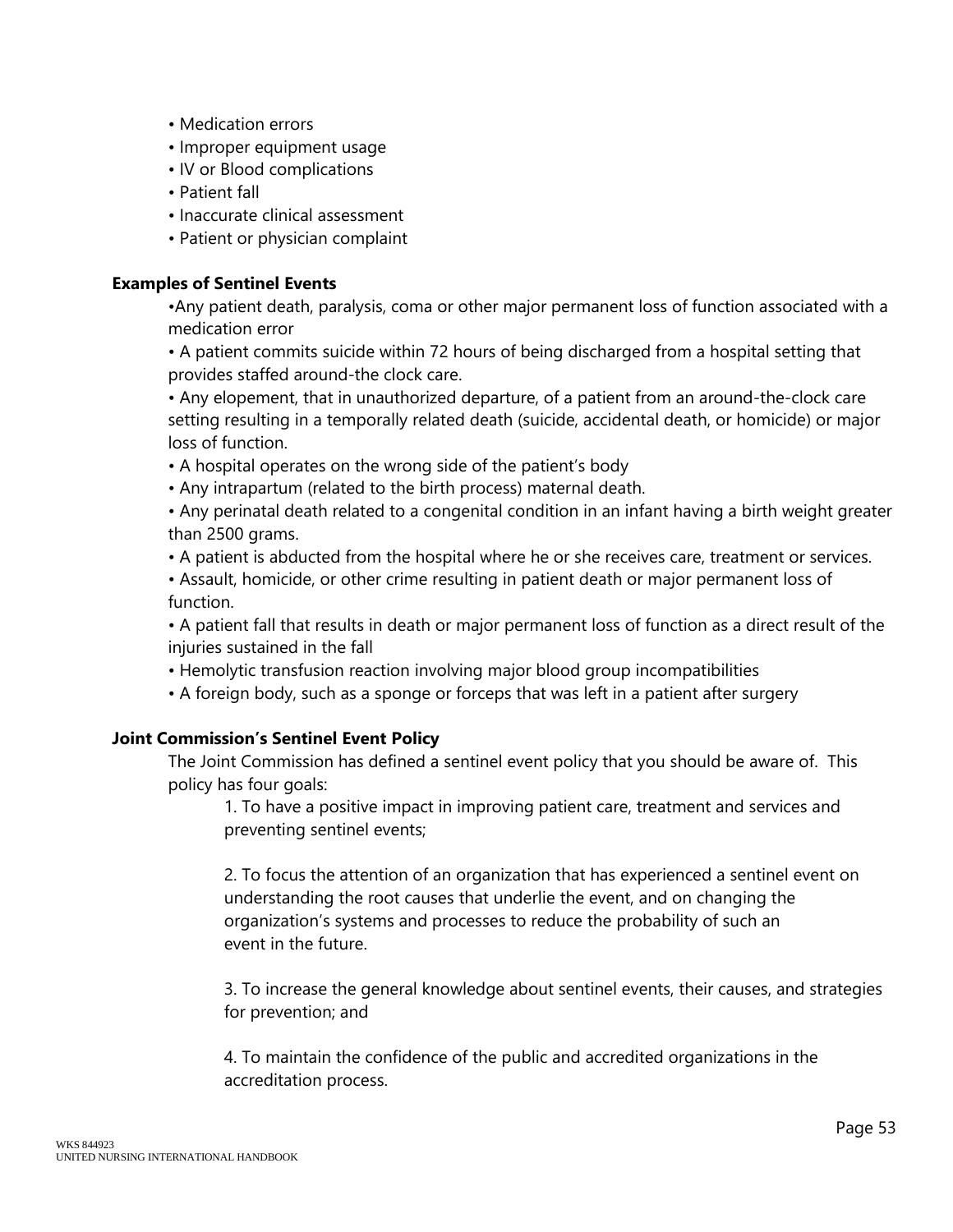In the event of deviation of practice according to the professional practice act, fraudulent behaviors, narcotic abuse or deviation and/or other aberrant or illegal behavior, each event is documented and a report is made, which includes information from the customer. The Director of Nursing reports each situation according to the guidelines of the appropriate professional association.

#### **Company Equipment**

All Company business machines, equipment and furnishings, including but not limited to desks, cabinets, files and lockers, are Company property and the Company reserves the right to monitor, access, and inspect such equipment and furnishings. Therefore, employees should have no anticipation of privacy with respect to any information or materials stored in Company-owned equipment or furnishings.

Company equipment is expensive and may be difficult to replace. When using equipment, you are expected to exercise care, perform required maintenance, and follow all operating instructions, safety standards and guidelines. At no time is Company equipment to be used for personal purposes.

If you have any questions about your responsibility for the maintenance and care of equipment, you should ask your supervisor.

You should immediately notify your supervisor if any equipment, machine, or tool appears to be damaged, defective or needs repair. Prompt reporting of damage, defects and wear can prevent deterioration of equipment and avoid possible injury to you and others.

The negligent, careless or unsafe use of Company equipment may result in discipline, up to and including termination.

You are responsible for all Company property issued to you or in your possession or control. You must return all such property immediately upon request, or at the time of separation from employment with the Company.

If an employee should fail to return any of the Company's property, or should any of the property be returned in a broken or damaged condition, as a result of the employee's willful act or gross negligence, the Company may deduct the reasonable, depreciated value of the property from the employee's paycheck. The Company may also take all appropriate legal action to recover its property.

## **Voice Mail, E-Mail, And Computer Files**

Company-provided voice mail, e-mail, and computers are to be used for business purposes only, and may not be used for personal business. These systems are maintained by the Company in order to facilitate Company business. Therefore, all messages sent, received, composed and/or stored on these systems (even with offsite providers) are the sole property of the Company.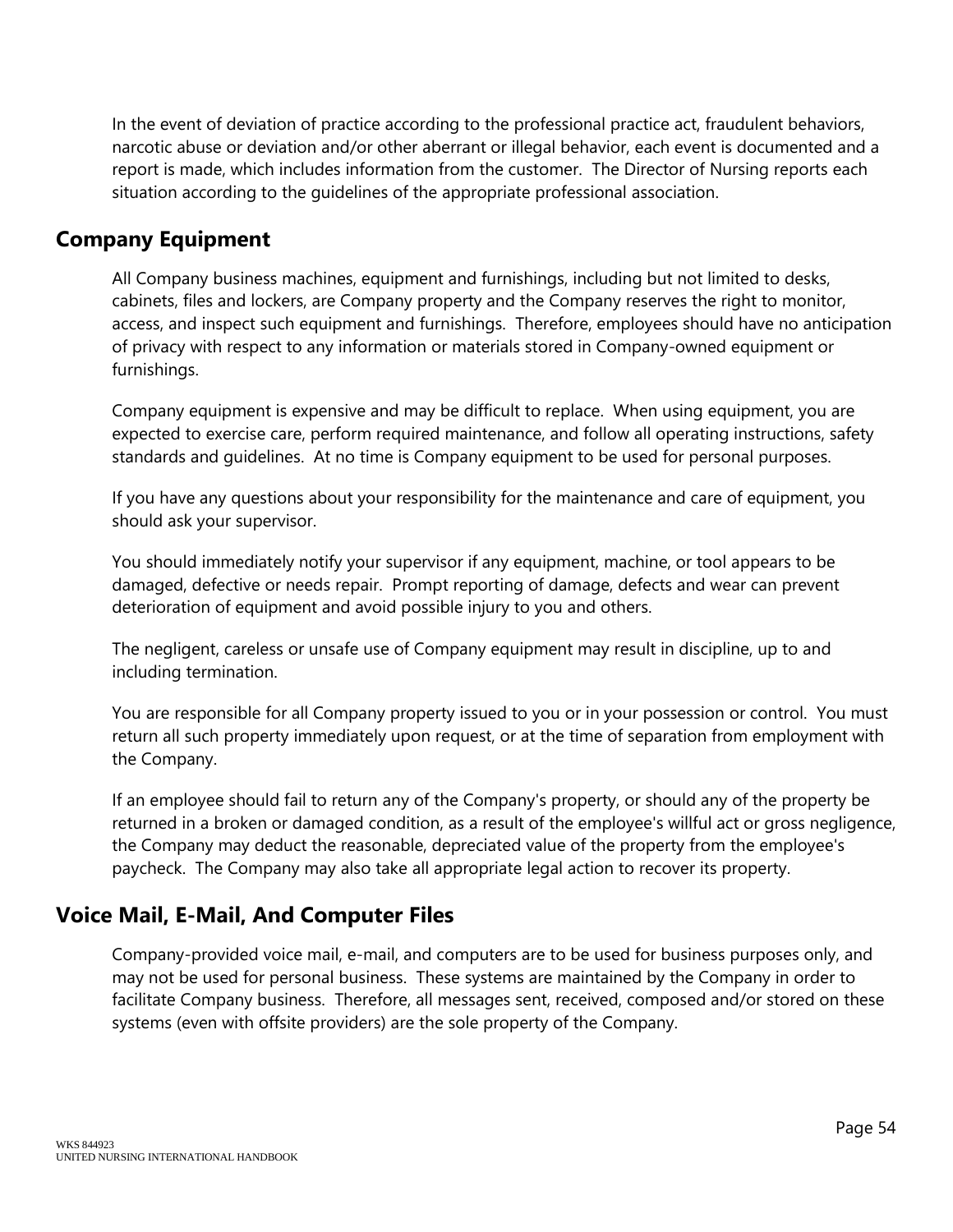Company computers should not be used to access online databases or Internet services unless such access is for work-related purposes. Access to computing and network resources from the Internet is strictly prohibited unless expressly authorized by Computer Operations and the employee's supervisor.

The Company understands that on occasion family members or others may need to leave personal messages on the voice mail system for an employee, and is willing to accommodate this to a limited degree. However, personal use of the voice mail system which interferes with an employee's work performance will not be permitted.

Messages or communications on the Company's voice mail, e-mail, or computer systems are subject to the same policies regarding harassment and discrimination as are any other workplace communications. Offensive, harassing or discriminatory content will not be tolerated by the Company. Content that is considered offensive includes, but is not limited to, any message which contains sexual implications, racial slurs, gender-specific comments, or any other statement that offensively addresses someone's age, sex, sexual orientation, pregnancy status, marital status, religious or political beliefs, ancestry, national origin, citizenship or disability.

Employees should have no anticipation of privacy with respect to Company-provided voice mail, e-mail, text-messaged, instant messaged, or any other computer or electronically based communications – regardless of whether such information is stored on the Company's systems or by an outside provider (including, but not limited to, a phone company or off-site server) ("Electronic Communication"). The Company reserves the right to monitor, access, and inspect computers, e-mails, voice mails, and other electronically stored documents and data that are used by employees whether on the premises or elsewhere, including but not limited to laptops, employee computers used to telecommute, PDAs, smartphones (including BlackBerries and IPhones), portable "jump" or USB drives, external hard drives, host computers, file servers, workstations, stand-alone computers, software, voice mail, fax transmissions, telephones of any type, and internal or external communication networks, and all other Electronic Communications. This may be done without notice to an employee and in the employee's absence. Even when a message is erased, it may still be possible to retrieve it from a backup system. Therefore, employees should not rely on erasure of messages to guarantee that a message remains private. Nothing contained in this or any other materials generated by the Company or its employees, or any statement made by any employee of the Company, shall create an expectation of privacy to an employee's Electronic Communication. Only the President of the Company can modify this lack of expectation of privacy, and only then with a signed writing.

Notwithstanding the Company's right to retrieve and review such material, such material should be treated as confidential by other employees and accessed only by the intended recipient. Employees are not authorized to retrieve any voice mail or e-mail messages that are not addressed to them.

Employees are prohibited from using passwords without prior Company authorization and registration. The existence of a password on voice mail, e-mail or computer systems is not intended to indicate that messages or other communications will remain private.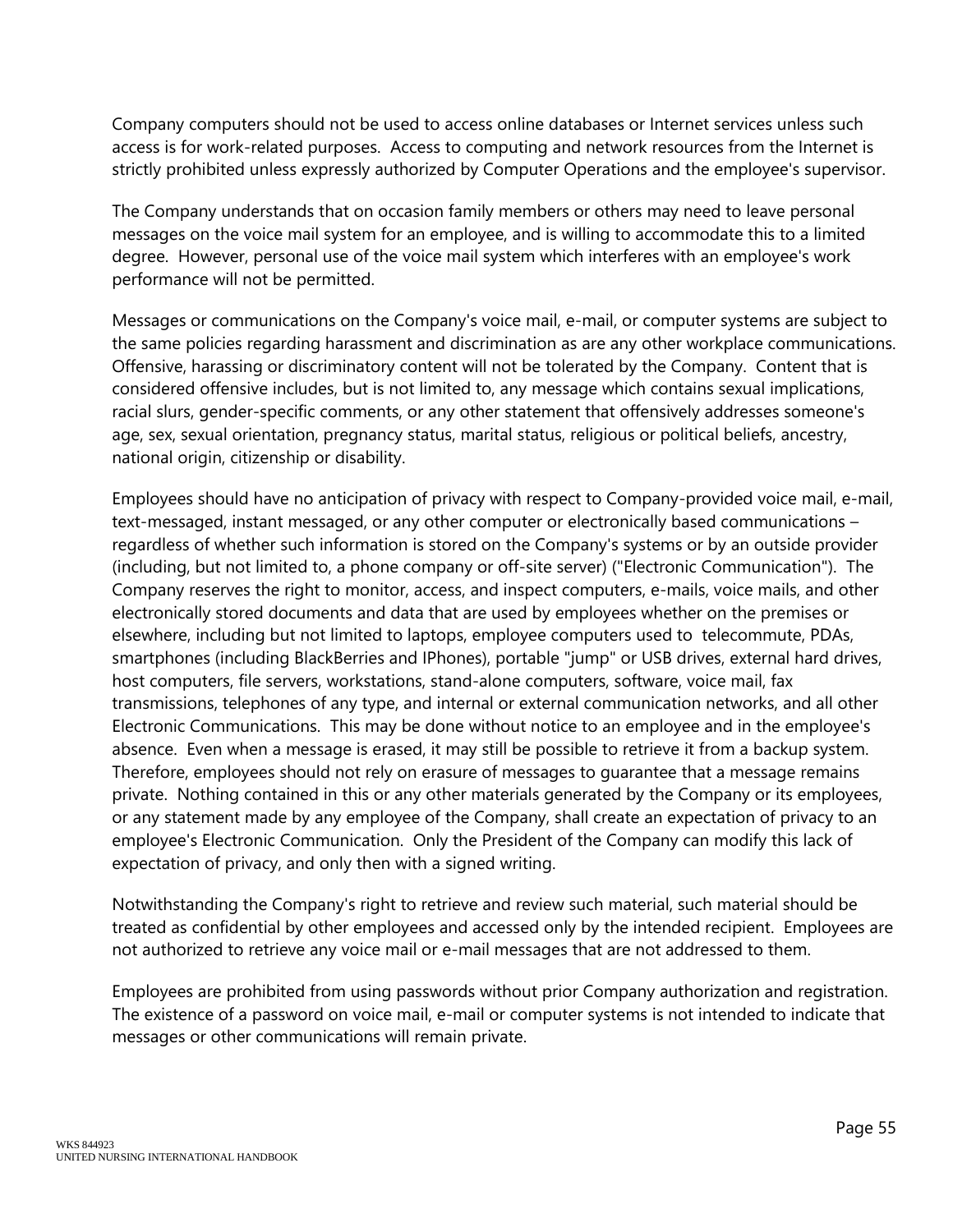Employees are prohibited from loading any software onto a Company-provided computer where such action would violate the software license. Employees are prohibited from loading any software onto a Company-provided computer without the express approval of their manager or supervisor.

The e-mail system should not be used to send (upload) or receive (download) copyrighted materials, trade secrets, proprietary information, or similar matter without prior authorization from the Company.

# **Blogging and Social Media Policy**

The Company is generally prohibited by law from requiring or requesting that employees disclose either their username or password for the purpose of accessing their personal social media accounts. However, there are two exceptions to this general rule: (1) if the employee's social media is reasonably believed to be relevant to an investigation of employee misconduct or an employee's violation of applicable laws and regulations; and (2) if the Company requires this information in order to access a Company issued electronic device.

Employees are prohibited from engaging in web logging or "blogging" or accessing social networks during working time or while using Company equipment. Employees are prohibited from using their Company email addresses to register on social networks, blogs or other online tools utilized for personal use. Employees "blogging" or participating in social networks (including but not limited to use of MySpace, Facebook, Google+, BlogSpot, Friendster, LinkedIn, Instagram, WordPress, Snap Chat or Twitter) while not on working time and while not using Company equipment are reminded that they must adhere to the Company's confidentiality and non-disclosure policy. Expect that if you publish something anywhere online, the Company or your co-workers will see it.

Employees should realize that nothing in this Handbook or in this policy is intended to prevent them from freely discussing their own wages, hours, or working conditions, including in the context of social media.

## **Right to Search Employees**

The Company permits employees to bring purses, bags, backpacks or other personal belongings into the workplace. However, these items are subject to a search when the employees leave the Company's premises. Employees can avoid this search and delay in leaving work by not bringing personal belongings to the workplace.

In the event of a theft or unauthorized taking of property by an employee, or suspected theft or, unauthorized taking by an employee, or possession of a firearm or other potentially dangerous item, we want to minimize the possibility of discipline based upon suspicion or subjective judgment. Therefore, the Company reserves the right to conduct searches of employees, their personal belongings, and any Company furnishings or equipment utilized by employees whenever we deem it necessary. An employee's consent to such searches is a condition of employment, and refusal may result in disciplinary action up to and including termination of employment, even for a first offense.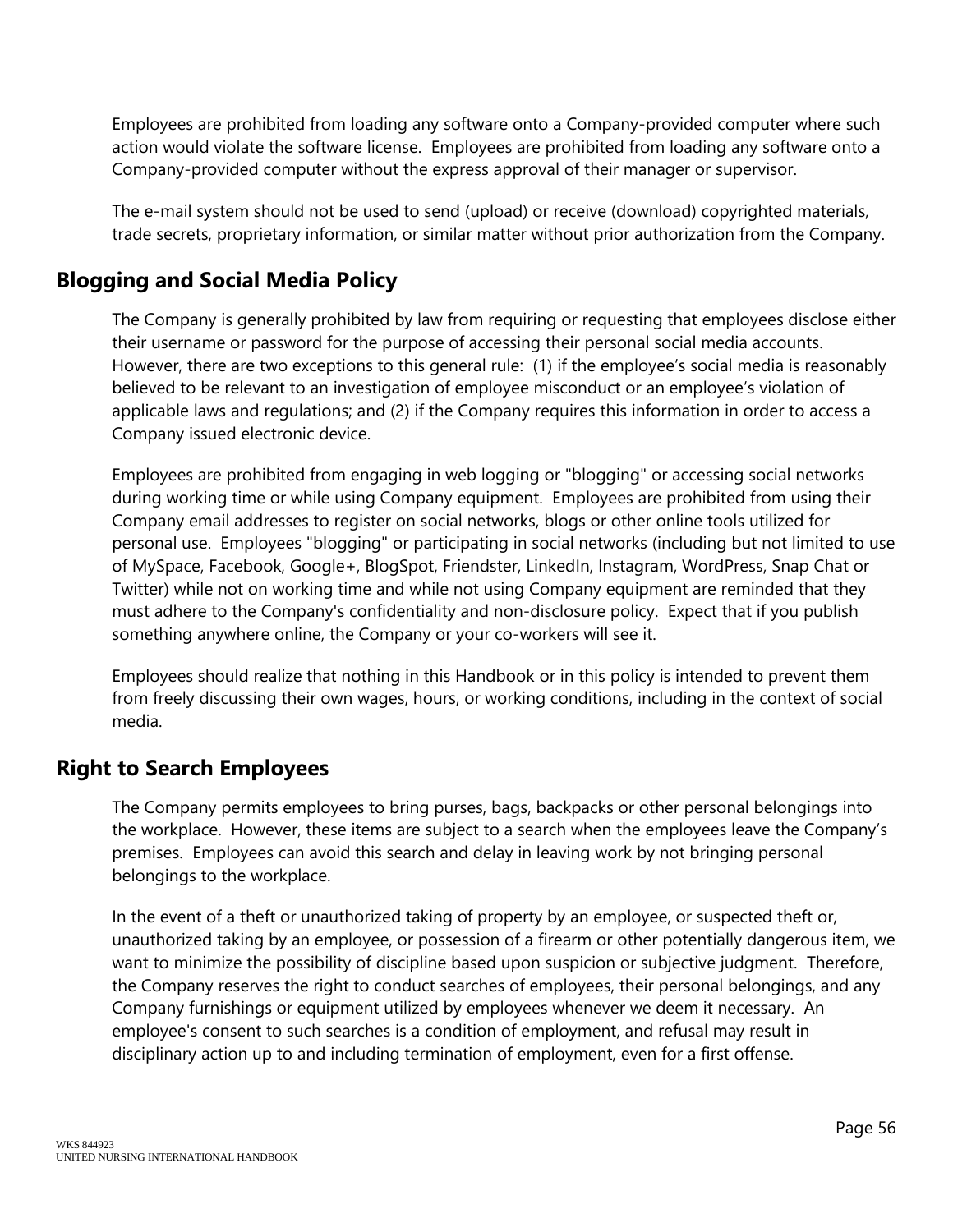## **Right to Observe Employees**

In our ongoing effort to achieve the highest level of business efficiency and customer service, the Company reserves the right to observe employees throughout the Company's premises, either by way of direct observation or through the use of electronic devices. The Company may install video cameras to monitor reception areas, work areas and/or other generally open areas where employees may be seen by others. Cameras may also be placed in "private" offices without employees' knowledge and without employees' permission. Therefore, employees should have no anticipation of privacy in the workplace, with the exception of restrooms and changing areas.

### **Employee Privacy**

From time to time, third parties may seek your contact information for various purposes. The Company understands and appreciates that you want to keep your personal contact information private from third parties. To that end, the Company will not disclose your name, address, or other contact information to any third party – even if these third parties are purportedly acting on your behalf – without your prior authorization.

### **Advertising and Promotion**

Occasionally, the Company may use your and other employees' images, voices and/or likenesses in advertising or in other methods to promote its business. As a condition of employment and in consideration for continued employment, all employees agree to permit the Company to photograph, publish, exhibit, reproduce, distribute, or otherwise use image, voice and/or likeness in connection with any Company product or service. Contact Kal Brar if you have any questions about this policy.

#### **Media Contact**

Employees may occasionally be approached for interviews with, to provide comments to, or to provide documents to news media or journalists. Only those employees designated by Kal Brar may act as a spokesperson for the Company or make official comment on Company policy, positions, issues or events that involve or have an impact on the Company.

Any statements or written releases to the media (including, but not limited to, newspapers, television, Internet, and bloggers) must be approved by Kal Brar.

#### **Safety First**

We pride ourselves on safety. The Company goal is to have no work-related injuries or illnesses. However, the reduction of accidents in our operations is only possible through a team effort involving both employees and the Company. Only through such a cooperative effort can a safety program in the best interest of all be established and preserved.

The Company endeavors to take reasonable precautions in order to provide employees with a safe working environment. The Company will provide all mechanical and physical facilities required for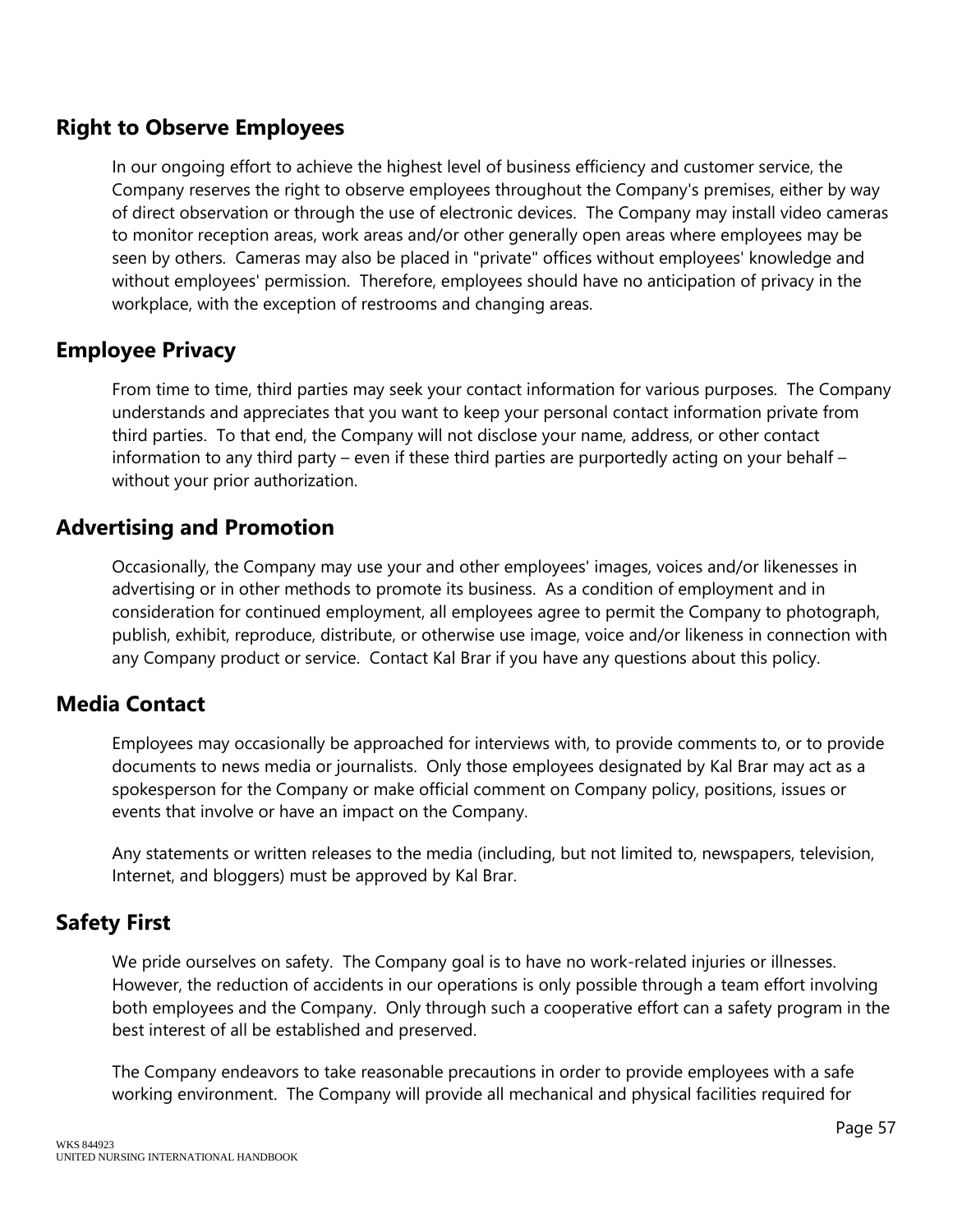employee safety and health. Injury prevention, however, is largely an individual effort, and all employees are expected to do their part to work safely. No employee is required to work at a job that is not safe or healthful. The Company expects employees to do everything possible so as not to create conditions that can result in injury to themselves or others. If an employee observes an unsafe work condition, he or she should report it to his or her supervisor immediately.

#### **Airborne Infectious Disease**

We want to ensure that you and other employees remain well. Consequently, to stop the spread of infectious diseases, we require all employees to do the following:

- Wash your hands often with soap and water. Alcohol-based hand cleaners are also effective.
- Cover your nose and mouth with a tissue when coughing or sneezing and throw the tissue in the trash after use.
- Stay home when you are sick and remain at home until at least 24 hours after you are free of fever.

As to the final point, we understand that staying home may pose a financial hardship for some of you. However, if you are visibly ill, the Company may send you home to avoid possible infection of other employees. Additionally, if you have been diagnosed with H1N1 or similar diseases, understand that you may continue to be infectious for up to 10 days.

#### **Blood-Borne Pathogens**

An exposure incident to blood borne pathogens involves specific eye, mouth, mucous membrane, or parenteral contact with blood or other potentially infectious materials that result from the performance of any employee's duties. All employees involved in direct patient care should be familiar with appropriate decontamination procedures.

In the event of exposure to any blood borne pathogens:

- o Adhere to the appropriate decontamination procedures
- o Contact the charge nurse or nursing supervisor for assistance
- o Inform UNI immediately of exposure

UNI shall immediately make available a confidential medical evaluation and follow-up of the exposed individual. Post-exposure follow shall be made available at no cost to the employee, performed by or under the supervision of a licensed healthcare professional who has a copy of all relevant information related to the incident, and will be made available at a reasonable time and place.

UNI's post-exposure and follow-up shall include the following:

o Documentation of the route(s) of exposure and the circumstances under which an exposure incident occurred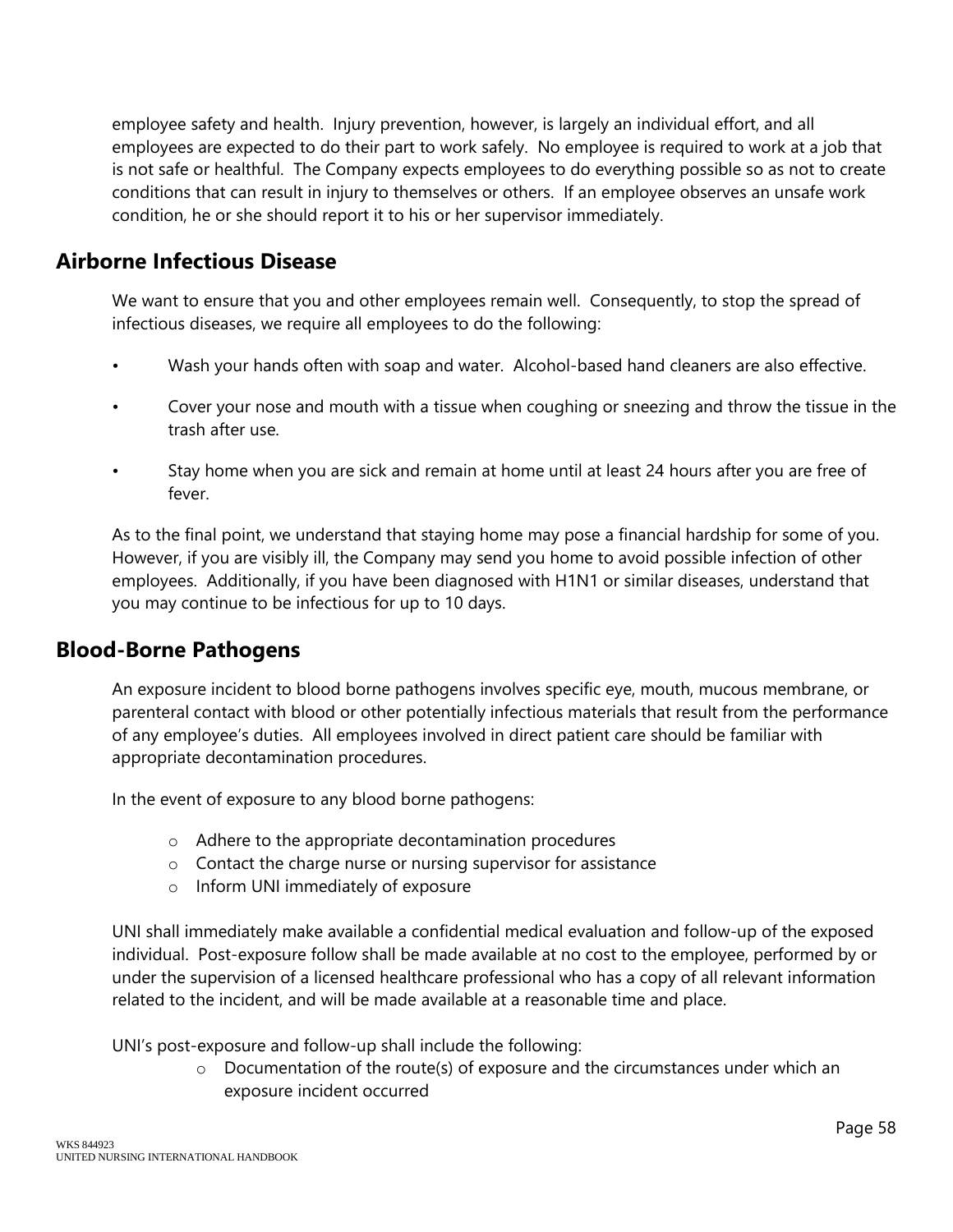- o Identification and documentation of the source individual
- o Collection and testing of blood for HIV and HBV serological status
- o Post-exposure prophylaxis, as recommended by the U.S. Public Health Service
- o Counseling
- o Evaluation of reported illness

The Company maintains confidential medical records for each employee with occupational exposure. Records are kept for the duration of employment plus thirty (30) years. E ach record shall contain the employee's name, social security number, hepatitis B vaccine history, and a record of all post-exposure follow up.

## **Housekeeping**

Our employees have always taken great pride in clean work stations and neat appearance throughout the facility. We want to encourage you to follow this good "housekeeping" tradition; it means keeping your work place and surroundings neat, clean and free of articles not in use. Each person has the specific responsibility to clean his or her immediate work area and to maintain the area in as attractive and safe a manner as possible. Common areas such as lunch rooms, locker rooms and rest rooms should be kept clean by those using them. Employees are responsible for cleaning their own cups, glasses, dishes, trays and refuse.

## **Company and Client Property and Equipment**

Company and client-owned equipment is expensive and may be difficult to replace. When using equipment, you are expected to exercise care and follow all operating instructions, safety standards and guidelines. At no time is Company or client-owned equipment to be used for personal purposes.

If you have any questions about your responsibility for the maintenance and care of equipment, you should ask your supervisor.

You should immediately notify your supervisor if any equipment, machine, or tool appears to be damaged, defective or needs repair. Prompt reporting of damage, defects and wear can prevent deterioration of vehicles and equipment and avoid possible injury to you and others.

The negligent, careless or unsafe use of Company or client-owned equipment may result in discipline, up to and including termination.

You are responsible for all Company property, materials or written information issued to you or in your possession or control. You must return all such property, materials or information immediately upon request, or at the time of separation from employment with the Company.

If an employee should fail to return any of the Company's property, or should any of the property be returned in a broken or damaged condition, as a result of the employee's willful act or gross negligence, the Company may deduct the reasonable, depreciated value of the property from the employee's paycheck. The Company may also take all appropriate legal action to recover its property.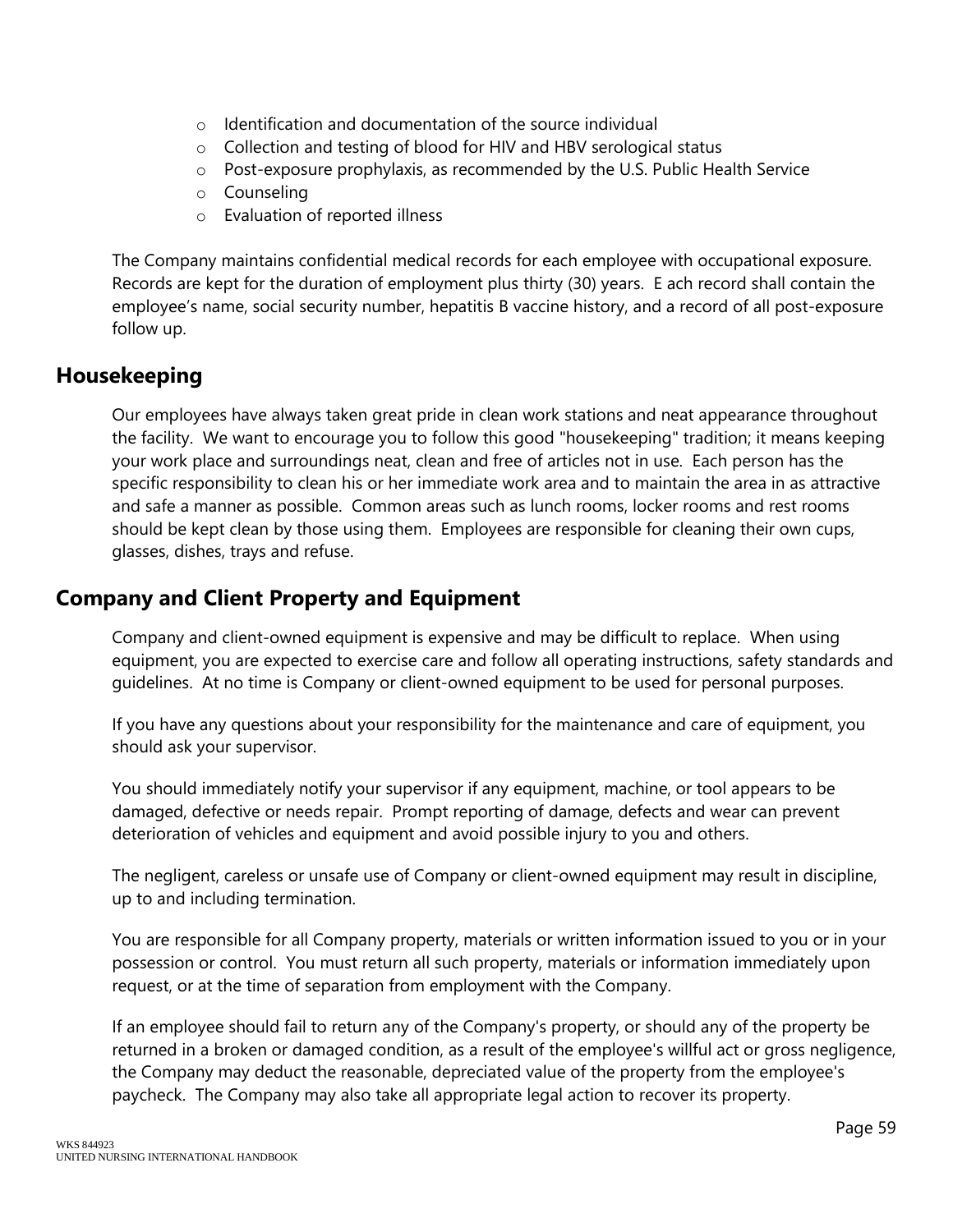#### **Employee Group Insurance**

A Company group insurance plan is available to eligible employees.

Complete details concerning this insurance will be given to you at the time of eligibility and can be found at www.unihcr.com

Eligibility for this program begins on the first day of the month following the completion of sixty (60) days of employment.

Federal and state law (COBRA) provides that in case of termination of employment, or certain other events, an employee and his or her family members may be able to continue group insurance coverage by paying the monthly premium themselves. Further information will be provided to you in case of termination of employment.

## **ERISA Claims Procedure for Group Insurance Plans**

Pursuant to the Employee Retirement Income Security Act of 1974 (ERISA), the Company discloses certain information regarding and group insurance plans to plan participants. Each new employee is provided with a Summary Plan Description (SPD) for all of these benefit plans which set forth eligibility requirements and procedures for eligible employees to file claims for benefits and to appeal denials of these claims.

In the event of a dispute in connection with ERISA rights under the benefit plans maintained by the Company, the dispute should be submitted to Kal Brar. Within ninety (90) days after the receipt of such a claim, the Company will provide written explanation to the affected employee.

For detailed information regarding employee rights and procedures under ERISA, refer to the specific SPD provided all employees during orientation or request an additional copy of your ERISA rights from Kal Brar.

#### **Sick Leave**

In order to minimize the economic hardships that may result from short-term illness or injury, the Company provides sick leave benefits to all employees.

All employees, regardless of location, will be entitled to sick leave as follows:

Employees will accrue one (1) hour of sick leave for every thirty (30) hours worked, including both regular and overtime hours. For sick leave purposes, exempt administrative, executive and professional employees are deemed to work 40 hours per workweek.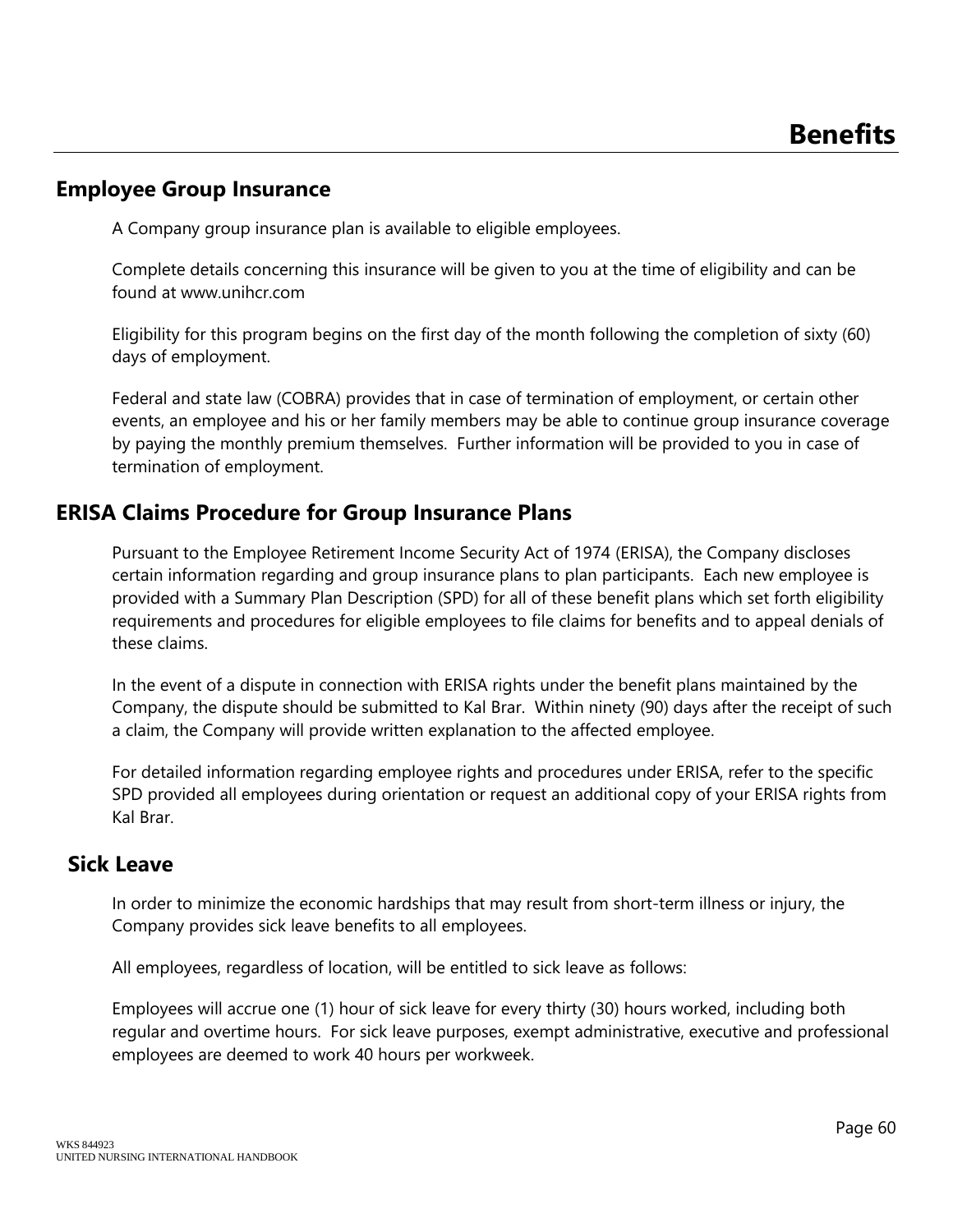While an employee begins accruing sick leave on the first day of work, an employee must be employed for at least ninety (90) days before he or she can use any available sick leave time. Sick leave must be used in increments of one (1) hours. If an employee has no available sick leave, he or she may use any available vacation time. If no vacation time is available, the time off shall be unpaid. To be eligible for paid sick leave, you must call your supervisor as early as possible, but in no event later than two (2) hours before your normal starting time.

An employee may use sick leave for the diagnosis, care, or treatment of an existing health condition, or for preventative care, for themselves or a family member (child, parent, spouse, registered domestic partner, parent of a spouse, parent of a registered domestic partner, grandparent, grandchild or sibling), an individual related by blood or affinity whose close association with the employee is the equivalent of a family relationship, or a person designated by the employee. Sick leave may also be used by an employee who is a victim of domestic violence, sexual assault or stalking if the employee needs time off for medical treatment or legal proceedings. Sick leave may also be used by an employee who is a victim of a violent or serious crime, or whose spouse, child, sibling, or parent is a victim of such a crime, to take time off to appear in court to attend judicial proceedings related to the crime. Any sick leave that qualifies as Family and Medical Care Leave will be counted as such.

Paid sick leave will be compensated as the same wage rate as the employee normally earns during regular work hours. For employees with different hourly rates or exempt, salaried employees, the sick leave pay rate will be determined by dividing the employee's total wages, not including overtime pay, by the employee's total hours worked in the full pay periods of the 90-day period before the sick leave is taken.

Paid sick leave is not considered as time worked in the computation of overtime.

An employee will not be paid for unused sick leave upon termination.

#### **For employees who work in Bay Area:**

Employees may accrue no more than seventy-two (72) hours of sick leave per work anniversary year regardless of the number of hours worked by an employee. No further sick leave will be accrued until some accrued sick leave has been used. All employees may carry accrued but unused sick leave over from year to year.

#### **For employees who work in the County of Los Angeles and Camarillo:**

Employees may accrue no more than seventy-two (72) hours of sick leave per work anniversary year regardless of the number of hours worked by an employee. No further sick leave will be accrued until some accrued sick leave has been used. An employee may accrue more sick leave then he or she is permitted to use in a year. Employees may use up to forty-eight (48) hours of sick leave per year. Employees may carry accrued but unused sick leave over from year to year.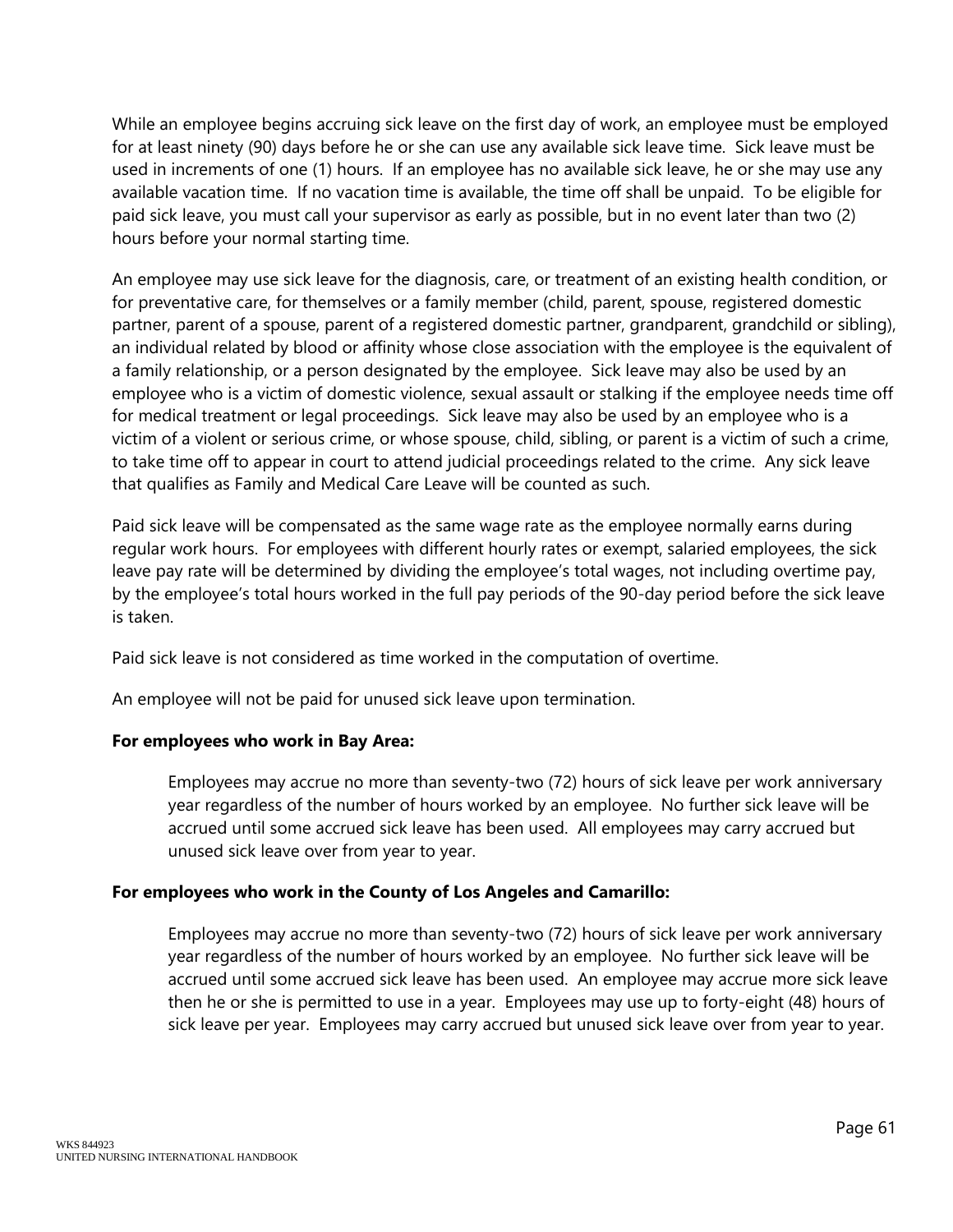#### **For employees who work in the City of San Diego:**

Employees may accrue no more than eighty (80) hours of sick leave per work anniversary year regardless of the number of hours worked by an employee. No further sick leave will be accrued until some accrued sick leave has been used. An employee may accrue more sick leave then he or she is permitted to use in a year. Employees may use up to forty (40) hours of sick leave per year. Employees may carry accrued but unused sick leave over from year to year.

#### **For employees who work in Orange County, Santee, El Cajon, Chula Vista or any other city/county not listed above:**

Employees may accrue no more than forty-eight (48) hours of sick leave per work anniversary year regardless of the number of hours worked by an employee. No further sick leave will be accrued until some accrued sick leave has been used. An employee may accrue more sick leave then he or she is permitted to use in a year. Employees may use up to twenty-four (24) hours of sick leave per year. Employees may carry accrued but unused sick leave over from year to year.

### **Holiday Benefits**

Holiday pay varies for each client facility. For further information on holiday pay, consult with UNI payroll and management directly.

# **Time Off for Employees**

Time off for employees is provided in order for employees to have time away from work, either for health reasons, personal purposes, holiday or vacation. Therefore, if you are taking a day off work, either paid or unpaid, you are NOT expected to conduct any work, without express permission of your supervisor.

## **Meetings**

Full staff and department meetings will be held on a regular basis. Each employee must attend in order to have current information about the Company and its business. Attendance at meetings will be paid as working time.

## **Literacy Education**

The Company will reasonably accommodate and assist any employee who reveals a problem of literacy and requests assistance in enrolling in an adult literacy education. The Company will make all reasonable efforts to safeguard the privacy of the employee as to the fact that he or she has a problem with literacy.

Upon request, the Company shall provide the location of local literacy education programs and arrange for the literacy education provider to visit the facility. Although the Company strongly encourages its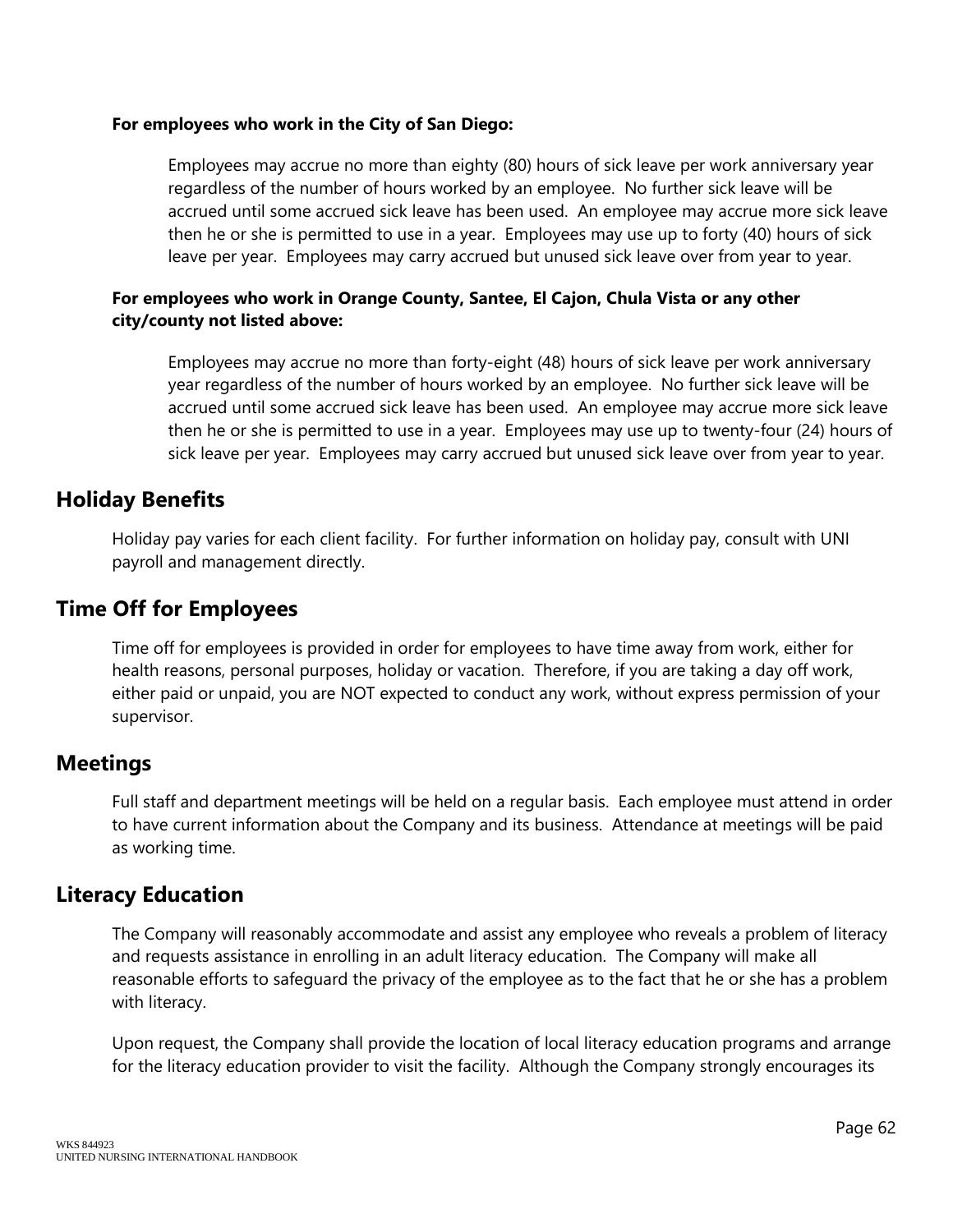employees to take advantage of this assistance, the Company will not compensate the employee for time off for the enrollment and participation in the adult literacy education program.

#### **Workers' Compensation**

The Company furnishes Workers' Compensation insurance coverage at its expense. Workers' Compensation insurance is intended to provide medical care and pay for lost time resulting from injuries on the job and those illnesses caused by your work. If you are injured on the job, report the injury within 24 hours, no matter how minor, to your branch manager. Failure to timely report an injury may jeopardize your rights to certain benefits.

Workers' Compensation insurance coverage is not available to you for injuries that occur during your voluntary participation in any off-duty recreational, social or athletic activity that is not part of your work-related duties, even if sponsored by the Company.

To insure you of quality care in case of work-related injury or illness, the Company will direct you to an appropriate health care provider for the treatment of any such injury or illness. If you wish to be treated by your own health care provider instead, you must notify the Company in writing before any injury or illness occurs. Appropriate follow-up schedules and procedures will be followed (case-to-case basis) by UNI and a doctor's clearance will be required in order to ensure that the employee is clear of any illness and communicable diseases and is able to perform his/her job without any restrictions or limitations.

All employees should remember that Workers' Compensation fraud is a felony in California, punishable by up to five (5) years in state prison and a fine of up to \$150,000.00. When an employee makes a Workers' Compensation claim knowing that the injury or illness is not work-related, it is a felony. When an employee allows a doctor, therapist or attorney to use the claim to make money by exaggerating the need for treatment or other benefits, it is also a felony. Workers' Compensation fraud costs companies thousands of dollars a year – money that could otherwise benefit hard-working employees. The Company will take all actions necessary to prosecute cases of Workers' Compensation fraud.

No action will be taken against any employee in any manner for requesting or taking any time off as provided for in this Section of the Handbook.

## **Social Security**

All employees are covered by the Social Security Law and are subject to taxes under the Federal Insurance Contribution Act ("FICA"). A deduction is made from your gross earnings in accordance with the law as your contribution to Social Security. The Company contributes an amount equal to your deduction.

#### **Disability Insurance**

All employees are eligible and pay for this program.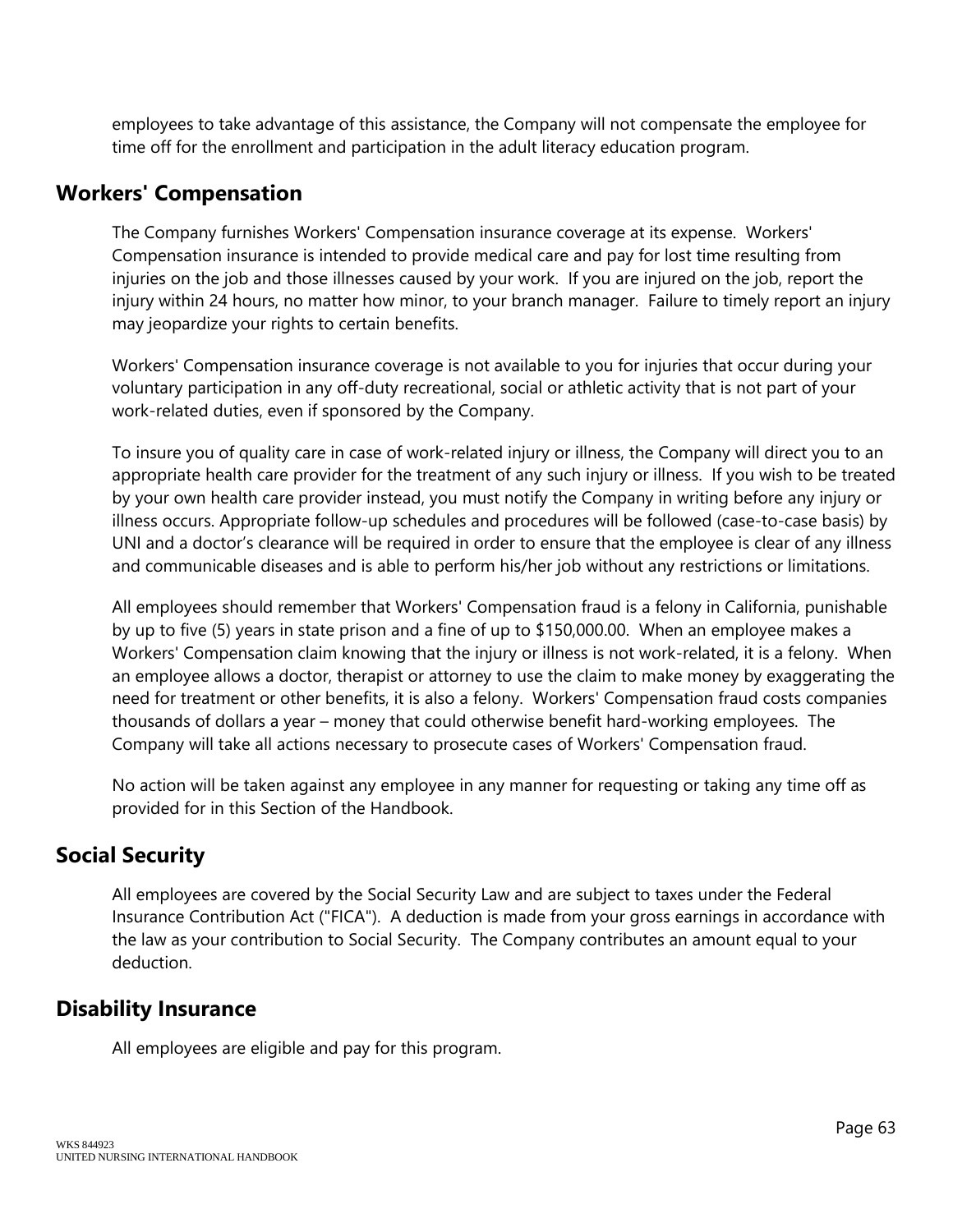No action will be taken against any employee in any manner for requesting or taking any time off as provided for in this Section of the Handbook or for testifying in a disability proceeding.

#### **Unemployment Insurance**

If your employment terminates, you may be eligible to receive unemployment insurance. In most cases, you must file a claim in order to collect this benefit. Should such a situation arise, you should inquire about unemployment insurance at the time of your separation from service.

No action will be taken against any employee in any manner for testifying in an unemployment insurance proceeding.

### **Paid Family Leave Insurance**

All employees are covered under the state's paid family leave insurance plan (PFL). This program provides up to six (6) weeks of partial pay in any 12-month period to an employee who is eligible under the Family Medical Leave Act, the California Family Rights Act, or any Company policy, to take time off work to care for a seriously ill parent, parent-in-law, spouse, registered domestic partner, child, grandparent, grandchild or sibling, or to take time off to bond with a newborn child or a newly placed adopted or foster child. PFL does not create any additional rights to time off of work.

PFL is funded by an employee payroll deduction, according to law. PFL benefits are paid to an employee by the state.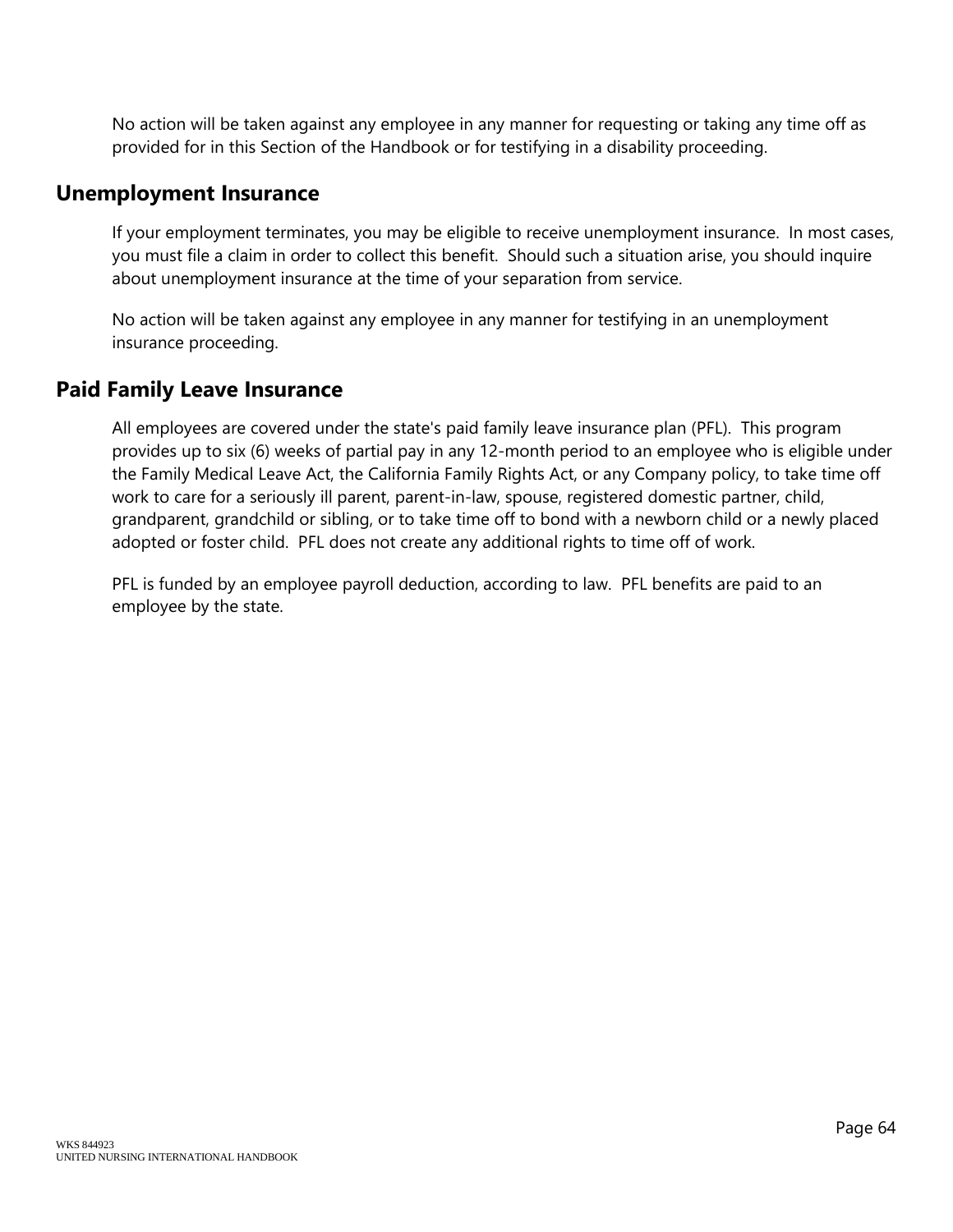# **Rules Regarding All Leaves**

## **Non-Retaliation**

No action will be taken against any employee in any manner for requesting or taking any of the leaves of absence provided for in this Section of the Handbook.

# **Accrual of Benefits While on Leave of Absence**

Vacation days, holidays and sick leave do not accrue during any period of a leave of absence, except that an employee returning from a military or bone marrow/organ donation leave of absence will be reinstated with full benefits.

# **Legal Eligibility**

For all leaves except industrial medical leaves, bereavement leave, and personal leaves of absence, employees should have no expectation that a leave is available to them unless both the Company and the employee meet the eligibility criteria stated by law. For example, simply because the Company lists a Pregnancy Disability Leave policy, employees are not eligible for such a leave unless the Company employs five (5) or more employees.

## **Working Elsewhere While on a Leave of Absence**

Employees cannot be employed elsewhere, including self-employment or working as an independent contractor, or apply for unemployment benefits while on leave. Violation of this policy will result in termination.

# **Failure to Return After a Leave of Absence**

Failure to return from leave of absence by the scheduled time may result in termination.

# **Returning from a Leave**

An employee who returns to work following a leave of absence resulting from an injury or illness may be required to take a physical examination to: (1) determine if the employee is an "individual with a disability" for purposes of the Americans with Disabilities Act and any other applicable federal or state law; (2) to determine if the employee can perform the essential functions of the job to which he or she is returning with or without reasonable accommodation and without posing a direct threat to the health or safety of others; and (3) to identify an effective accommodation that would enable the employee to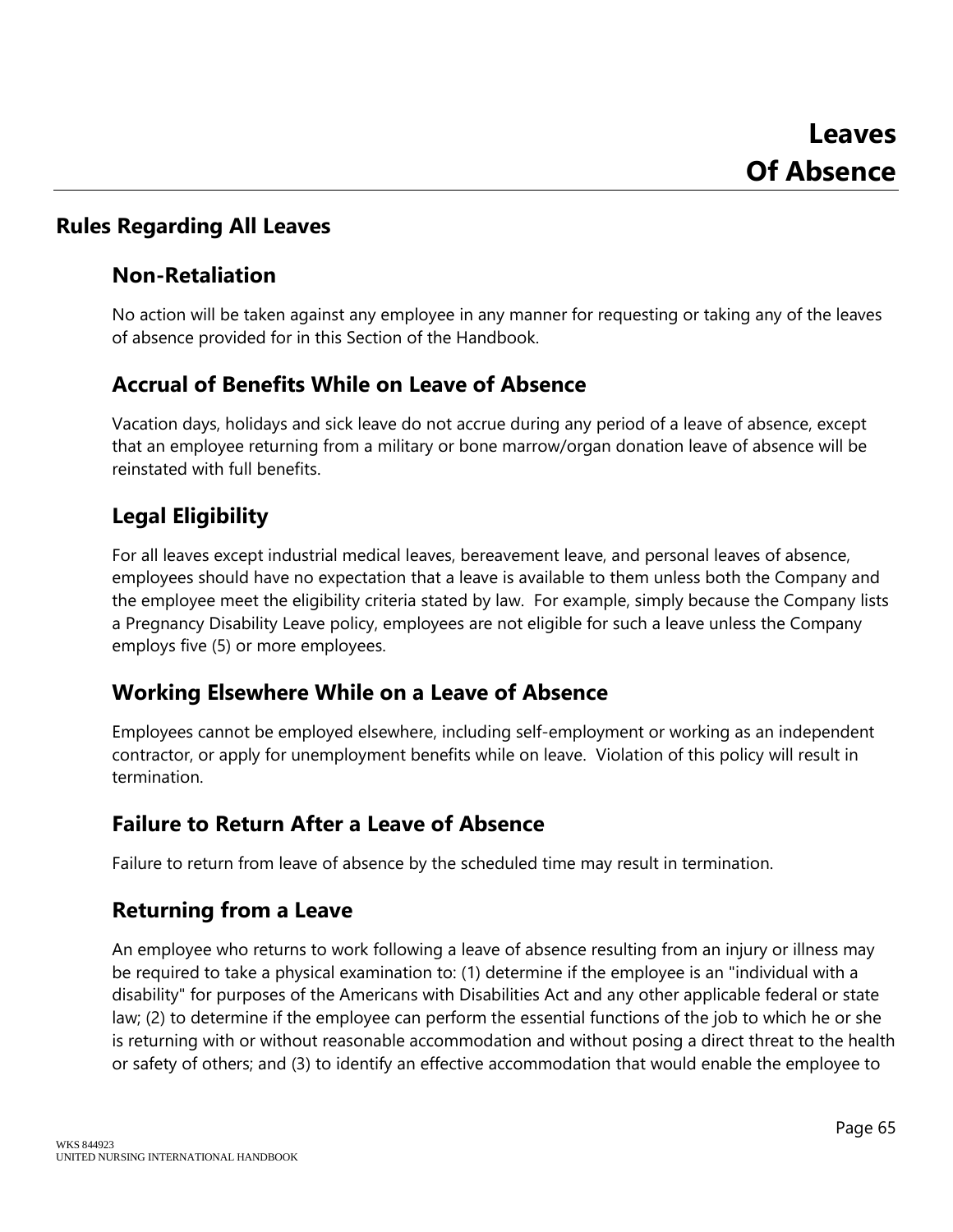perform the essential functions of the job. Any physical examination required by the Company is provided by the Company at no cost to an employee.

### **Pregnancy Disability Leave**

An employee will be granted a leave of absence due to disability arising from pregnancy or childbirth.

# **Request for Leave**

No employee shall be granted a pregnancy disability leave unless the employee submits a written request for pregnancy leave, and, in addition, furnishes a doctor's written certification stating the beginning date and length of such leave. Written updates may be requested from time to time thereafter. Failure to provide the above information is grounds for denial of a pregnancy disability leave of absence.

# **Length of Leave**

A leave of absence for the birth of a child or for any other pregnancy related medical condition will be granted for the period that an employee is disabled. Prior to the birth of a child, an employee may take leave intermittently for prenatal examinations and for pregnancy related illnesses such as severe morning sickness. An employee is entitled to no less than 17 1/3 weeks of time off due to pregnancy related conditions. Part-time employees are entitled to a pro rata leave. As a reasonable accommodation, an employee may be entitled to an extended leave of absence.

# **Compensation and Benefits**

Pregnancy disability leave is without pay.

The Company will, however, continue to pay the premium for the employee's health insurance that the Company would have paid but for the employee's leave, for the duration of the leave.

If the employee takes baby bonding leave pursuant to the California Family Rights Act, the Company will continue to pay the premium for the employee's health insurance that the Company would have paid but for the employee's leave for an additional twelve (12) weeks in any twelve (12) month period.

In either case, the employee will be responsible for paying for the employee portion of the health insurance premium, and such payment will be due at the same time as if it had been made by payroll deduction.

# **Use of Vacation and Sick Leave**

An employee who takes a pregnancy disability leave must use accrued sick leave pay and may use accrued vacation pay.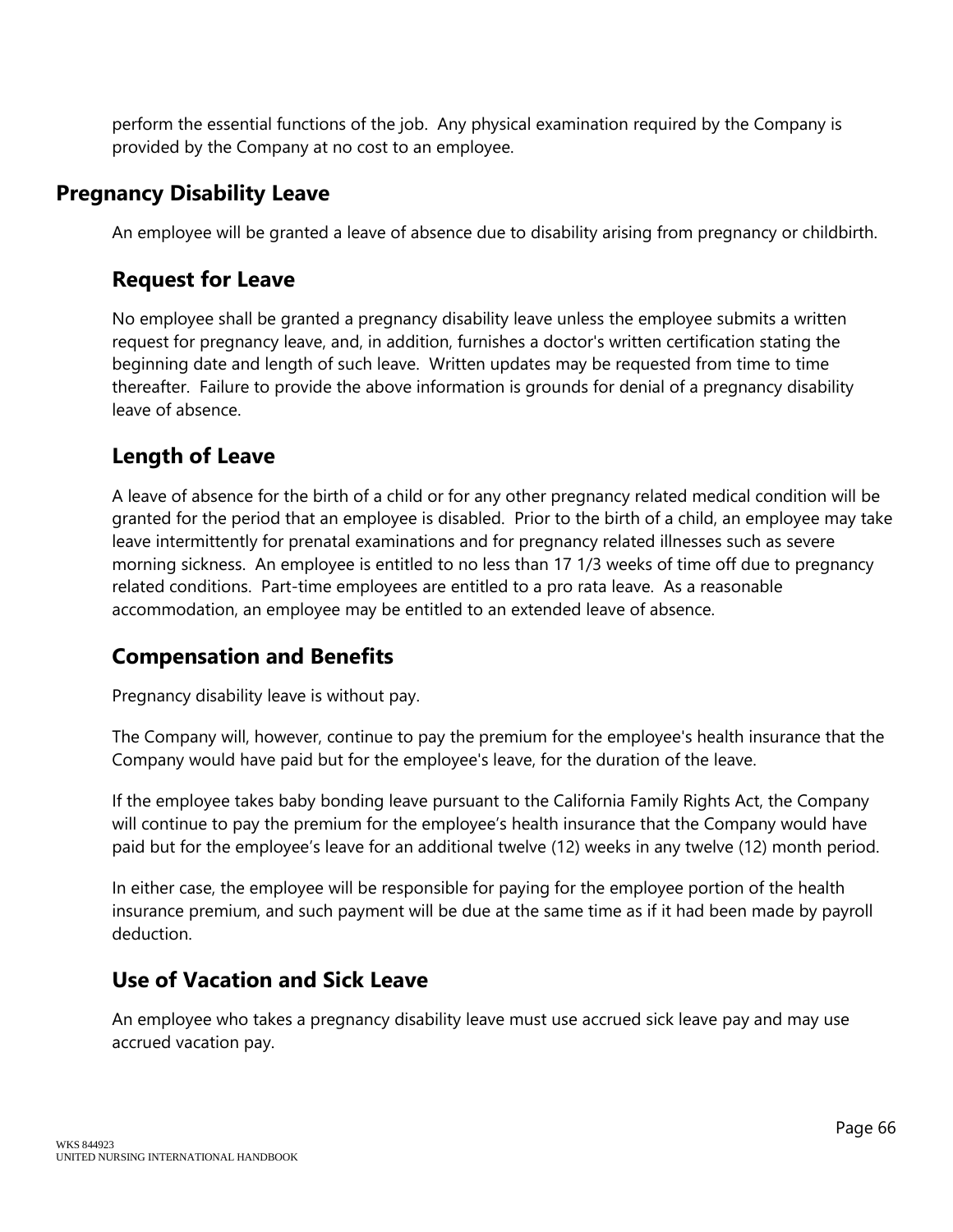## **Return from Leave**

An employee returning from a pregnancy disability leave of absence must furnish a doctor's written certification of her fitness to perform the essential functions of her job, with or without reasonable accommodation.

Upon return from such a leave of absence, unless there is an intervening business necessity, the Company will return the employee to the same position held prior to the leave of absence. If this position is not available, a comparable position will be offered. If no comparable position is immediately available, but such a position becomes available within 60 days of the employee's availability to return to work, the employee shall be offered the position at that time.

#### **Organ and Bone Marrow Donor Leave**

An employee will be granted a leave of absence due to their donation of an organ or bone marrow to another person.

#### **Request for Leave**

No employee shall be granted an organ or bone marrow leave unless he/she submits a written request for leave stating that s/he is an organ or bone marrow donor and showing a medical necessity for the donation of the organ or bone marrow. Failure to provide the above information is grounds for denial of this leave of absence.

#### **Length of Leave**

Leave time due to organ donation may not exceed thirty (30) days off in any 12-month period, commencing with the first day on which any such leave is taken.

Leave time due to bone marrow donation may not exceed five (5) days off in any 12-month period, commencing with the first day on which any such leave is taken.

#### **Compensation and Benefits**

Organ and bone marrow donor leave is with pay. As such, employees will be paid their usual and customary salary/daily rate while on such leave.

Time spent on an organ or bone marrow donor leave will not constitute a break in service for any reason. To the extent an employee receives benefits under a group health plan benefits, the Company will continue to pay the premium for the employee's health insurance that the Company would have paid but for the employee's leave.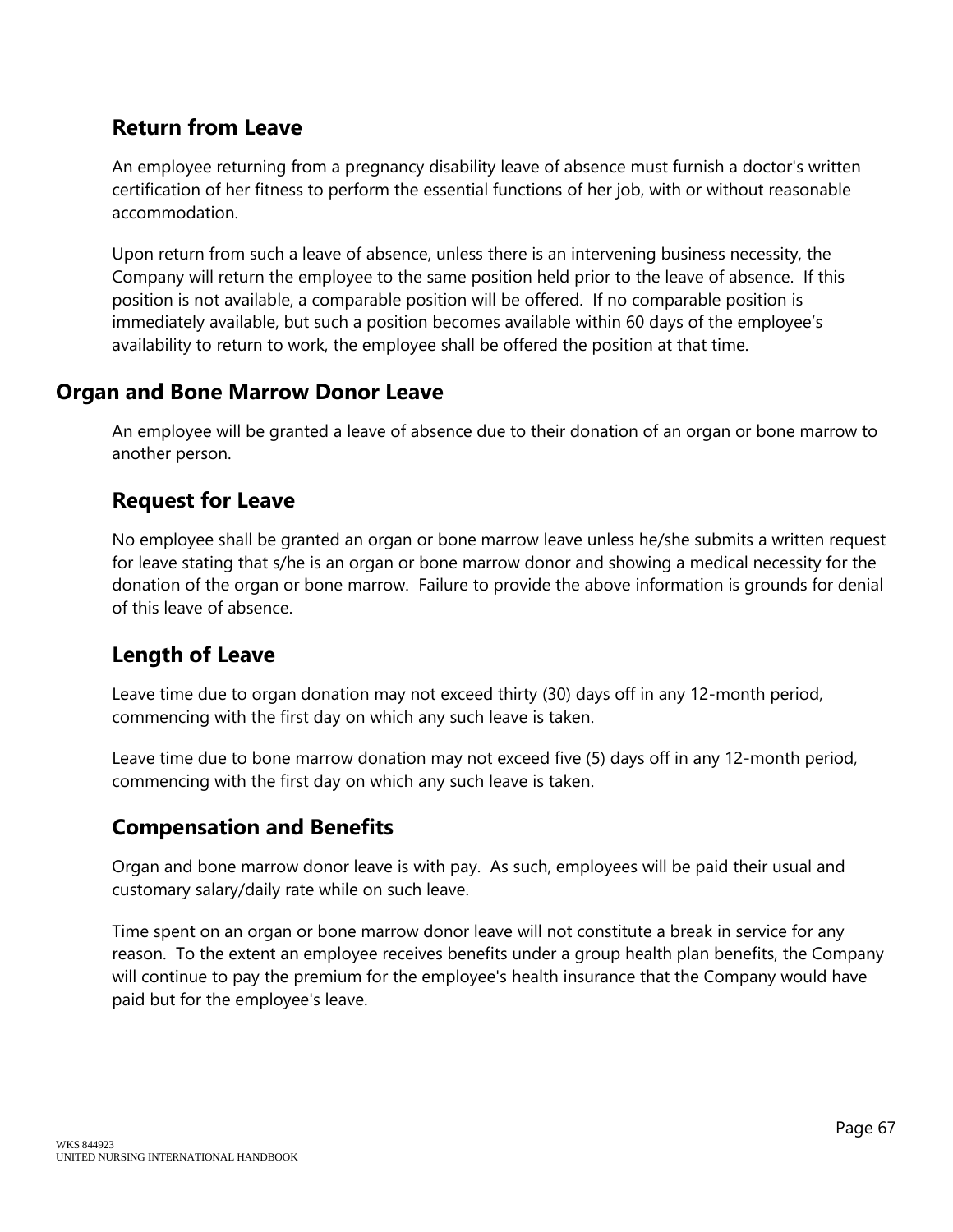## **Use of Vacation and Sick Leave**

The Company requires employees taking leave to donate bone marrow to use no more than five days of earned but unused sick or vacation leave. The Company requires employees taking leave to donate an organ to use no more than two weeks of earned but unused sick or vacation leave.

#### **Return from Leave**

Upon return from such a leave of absence, the Company will use its best efforts to return the employee to the same position held prior to the leave of absence. If this position is not available, a comparable position will be offered.

# **Family and Medical Care (FMLA)/California Family Rights Act (CFRA) Leave**

## **Eligibility**

To be eligible for this leave, an employee must meet the following criteria:

- 1) The employee must be employed by the Company for at least one (1) year of aggregate employment;
- 2) The employee must have worked for the Company for at least 1250 hours (excluding vacations, holidays, sick leave and leaves of absence) during the immediately preceding 12-month period; and
- 3) The employee must be employed at a location where fifty (50) of the Company's workers are employed or work within seventy-five (75) miles of each other.

#### **Reasons for Leave**

Leave under this policy is available for the following reasons:

- 1) **Child Bonding.** Due to the birth of the employee's child or placement of a child with the employee by adoption or for foster care.
- 2) **Serious Health Conditions.** To care for a child, spouse or parent with a serious health condition, or on account of the employee's own serious health condition, including workrelated injuries or illness. CFRA leave may also be used to care for a domestic partner with a serious health condition. For purposes of this policy, a parent can mean someone who stands *in loco parentis* to the employee and a child can be someone for whom the employee stands *in loco parentis*.
- 3) **Servicemember's Serious Health Condition.** To care for a current member of the Armed Forces, a member of the Armed Forces who is on the temporary disability retired list, or certain recent veterans who have a serious injury or illness incurred in the line of duty on active duty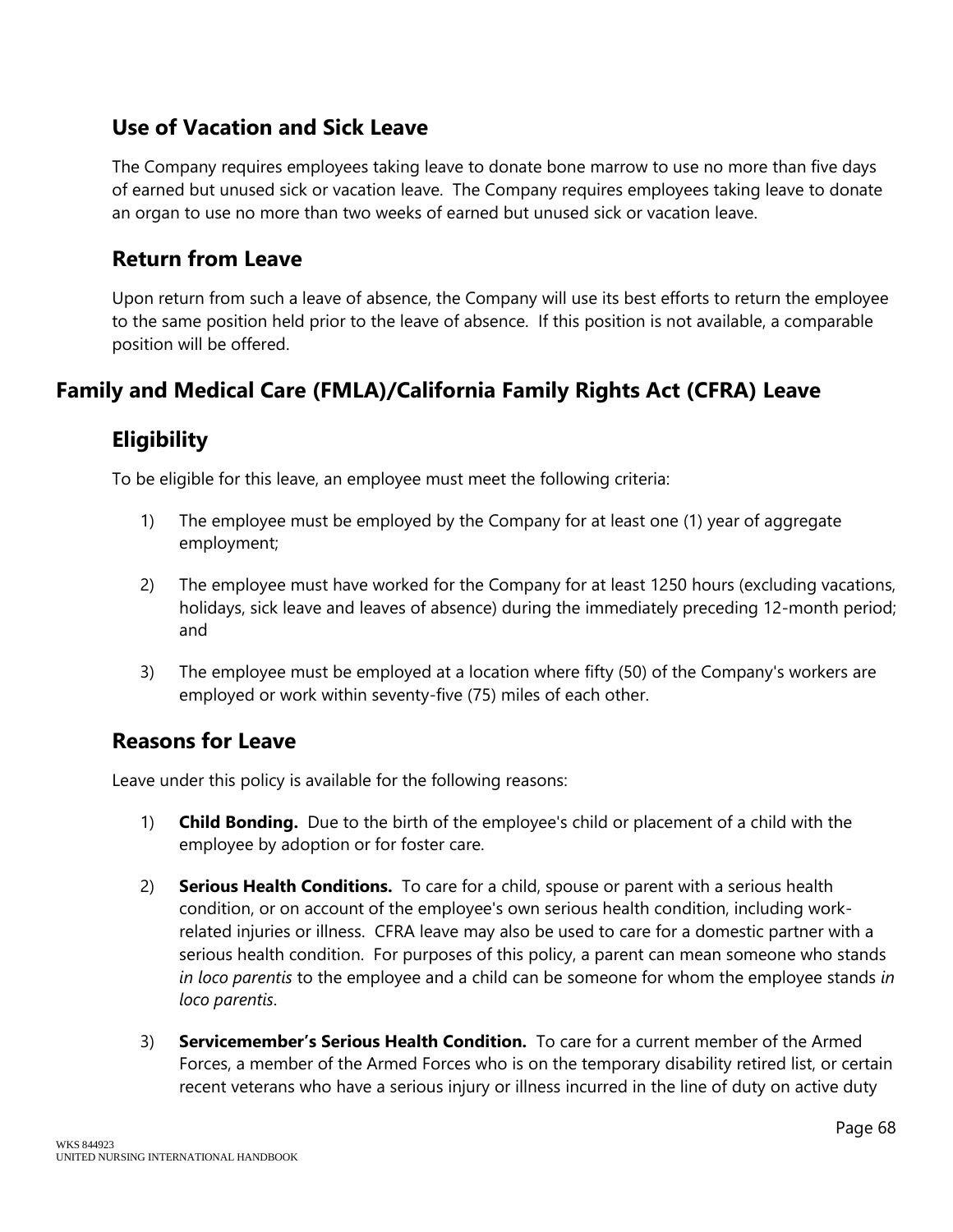for which he or she is undergoing medical treatment, recuperation, or therapy; or otherwise in outpatient status; or otherwise on the temporary disability retired list. The employee must be the spouse, son, daughter, parent, or next of kin of a member of the United States Armed Forces. For the purposes of this policy, a parent can mean someone who stands *in loco parentis* to the employee and a child can be someone for whom the employee stands *in loco parentis*.

4) **Qualifying Exigency Involving a Servicemember.** To address a "qualifying exigency" as defined below.

Although an employee may be eligible for FMLA/CFRA leave, the employee may decline the right to take such leave. An employee making such a choice will be required to complete a declination form provided by the Company.

# **Qualifying Exigencies for Servicemember**

Federal law describes many circumstances that may be considered a "qualifying exigency." If there is any question on whether something is a qualifying exigency, the Company will use only such circumstances as are required by law and nothing in this policy should be considered to have granted any rights to leave that are not required by law. In any event, all qualifying exigencies require that the military member be the employee's spouse, son, daughter, or parent on active duty or call to active duty status. Military members covered by this policy also include the employee's biological, adopted, or foster child, stepchild, legal ward, or a child for whom the employee stood *in loco parentis*, who is on active duty or call to active duty status, and who is of any age. For purposes of this policy, a "parent" can mean someone who stands *in loco parentis* to the employee and a "child," "son" or "daughter" can be someone for whom the employee stands *in loco parentis*. A qualifying exigency is, as defined by applicable law: 1) Short-Notice Deployment; 2) Military Events and Related Activities; 3) Childcare and School Activities; 4) Financial and Legal Arrangements; 5) Counseling; 6) Rest and Recuperation; 7) Post-Deployment Activities; and 8) Additional Activities as agreed by the Company and employee.

Instances of leave time due to a short-notice "qualifying exigency" may not exceed seven (7) calendar days off. Instances of leave time due to a rest and relaxation qualifying exigency may not exceed five (5) calendar days. Instances of leave time due to any additional activity to which the Company and employee agree is a qualifying exigency may not exceed the time agreed to by the Company and employee.

## **Length of Leave**

Leave time due to child bonding, a serious health condition (other than a servicemember's serious health condition), or a qualifying exigency may not exceed twelve (12) weeks off in any 12-month period, commencing with the first day on which any family and medical care leave is taken.

Leave time due to a "servicemember's serious health condition" may not exceed twenty-six (26) weeks off in any 12-month period, commencing with the first day on which any such leave is taken.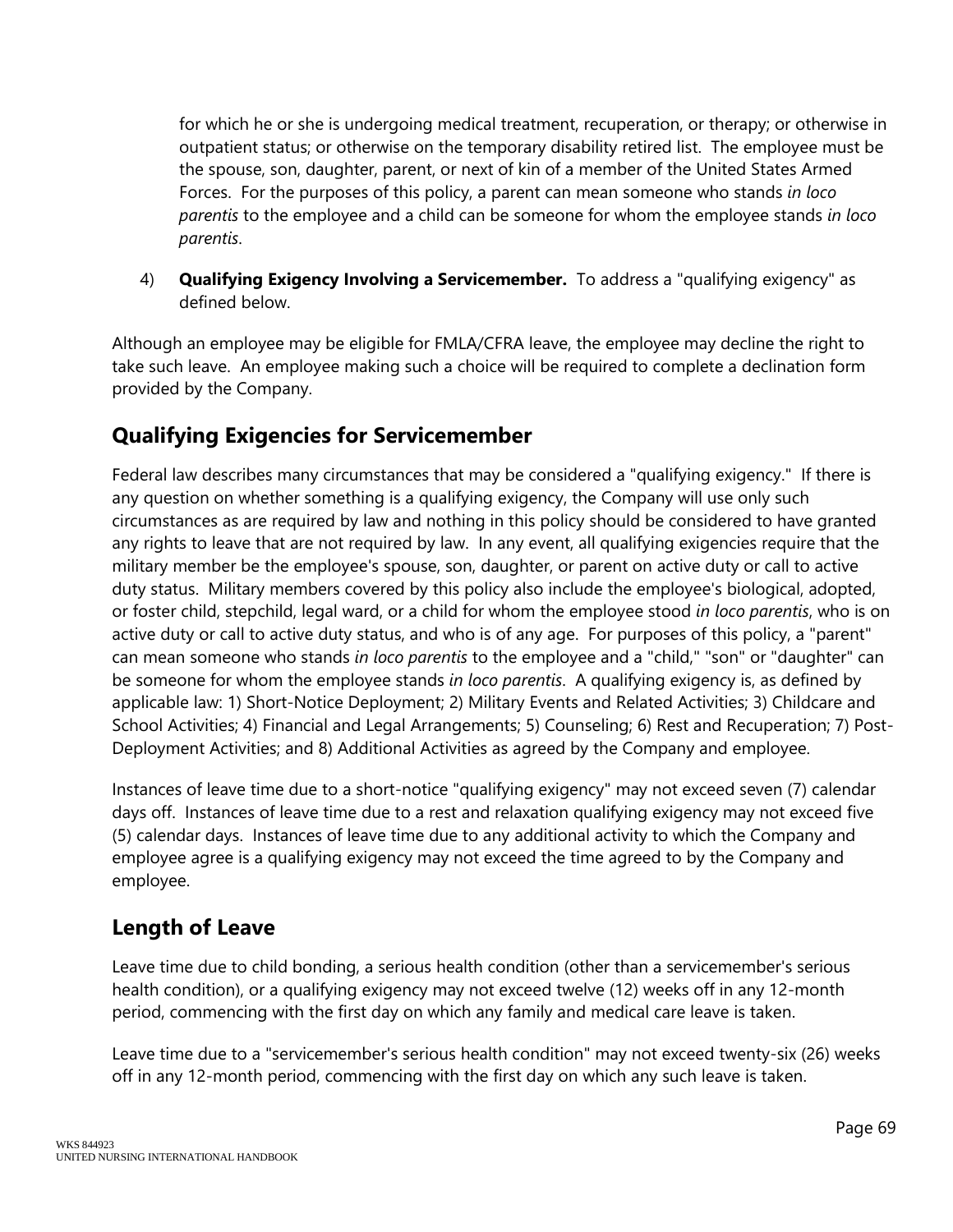Thus, for example, an eligible employee may, during the single 12-month period take sixteen (16) weeks of leave to care for a covered servicemember and ten (10) weeks of leave to care for a newborn child. However, the employee may not take more than twelve (12) weeks of leave to care for the newborn child during the single 12-month period even if the employee takes fewer than fourteen (14) weeks of FMLA leave to care for a covered servicemember.

CFRA leave may be taken in addition to any leave of absence that an employee may be entitled to on account of a disability resulting from pregnancy disability.

If two parents work for the Company, they can only take a combined total of twelve (12) workweeks in a 12-month period for FMLA/CFRA leave taken on account of the birth of a child, for placement of a child by adoption or for foster care. However, the Company will not limit the parents' entitlement to FMLA/CFRA leave for any other qualifying reason.

A baby bonding leave must be taken in increments of at least two (2) weeks; provided that an employee can take a leave of less than two (2) weeks on two (2) occasions per child.

If the leave is required due to a planned medical treatment, the employee must make a reasonable effort to schedule the treatment to avoid disruption of the Company's operations.

# **Use of Vacation or Sick Leave**

An employee who takes FMLA/CFRA leave must use accrued vacation pay.

An employee who takes FMLA/CFRA leave on account of his or her own serious medical condition must use accrued sick leave pay.

If an employee is receiving benefits from a disability leave plan, such as Paid Family Leave, state disability, or a disability benefit offered by the employer (such as Aflac or a long-term disability plan), the Company will not require an employee taking a FMLA/CFRA leave to use his/her sick and/or vacation time; however, the employee may use sick and/or vacation time to supplement the employee's disability benefits if : (1) the employee requests the use of the paid leave; and (2) the disability leave plan does not provide the employee with complete wage replacement (e.g. if the plan only pays the employee 2/3 of his/her wages).

#### **Intermittent Leave**

If the leave is due to a serious health condition in the employee's family or the employee's own health problems, it will, upon request, be granted to an employee on an intermittent basis. If the employee has requested intermittent leave, the Company may temporarily transfer the employee to another position which better accommodates recurring periods of leave, provided that the employee is qualified for the other position and that the employee continues to receive equivalent pay and benefits.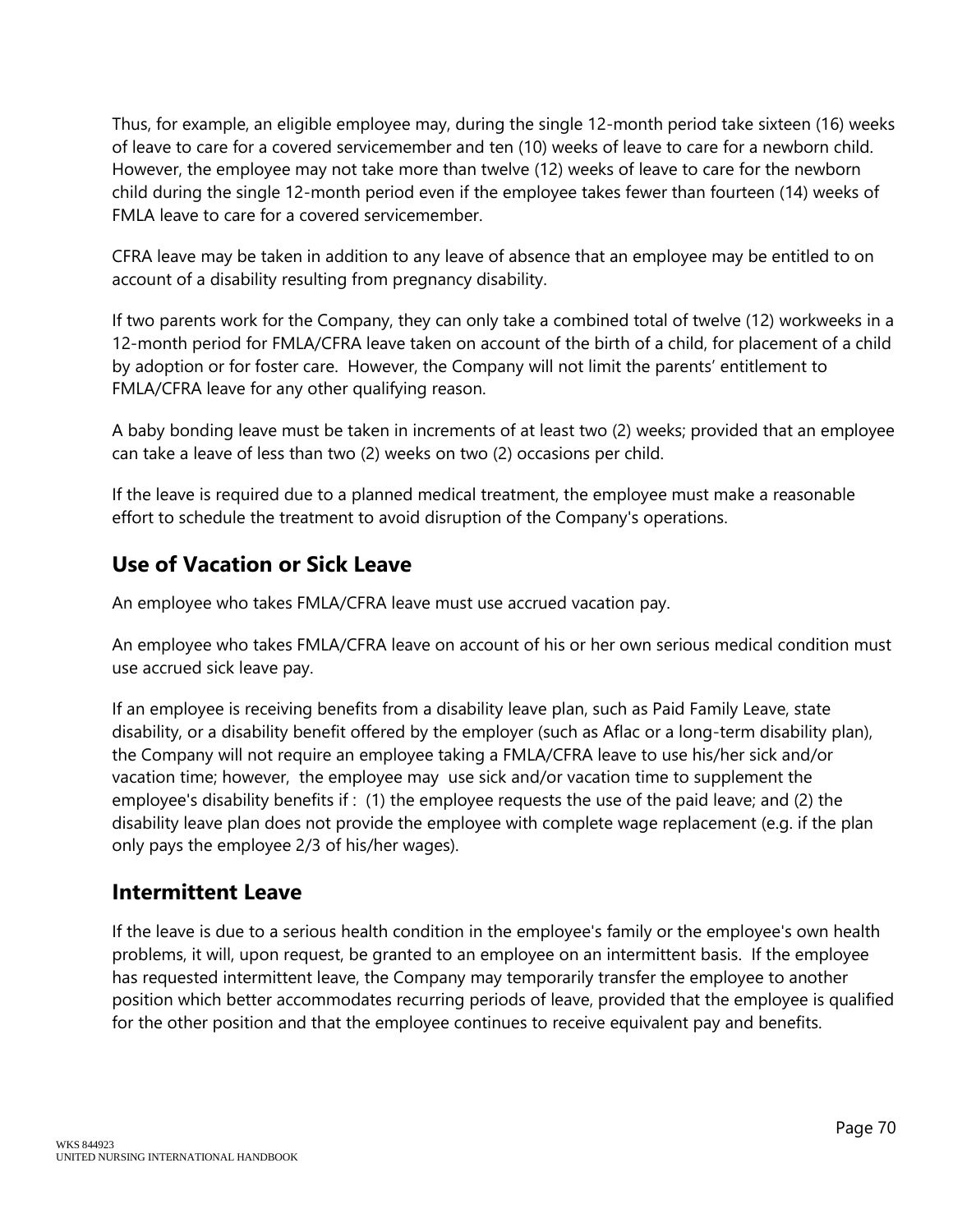If an employee needs intermittent leave or a reduced leave schedule for a planned medical treatment, the employee must make a reasonable effort to schedule the treatment so as not to unduly disrupt the Company's operations.

# **Request for Leave**

No leave will be granted to an employee unless he or she submits a written request for a family and medical care leave stating the beginning date and length of such leave. If the employee's need for family or medical care leave is foreseeable, the employee must provide the Company with reasonable advance notice of the need for the leave. Written updates may be required from time to time thereafter. Failure to comply with these requirements is grounds for denial of a family or medical care leave.

Where the leave is requested to enable the employee to care for a seriously ill child, spouse or parent, or because of the employee's own serious health condition, the employee must furnish a doctor's written certification, on a form provided by the Company, including the date the serious health condition commenced, and an estimate of the probable duration of the condition. For leave to enable the employee to care for a seriously ill child, spouse or parent, the written certification must also contain an estimate of the amount of time that the doctor believes the employee needs to care for the family member, and a statement that the serious health condition warrants participation of a family member to provide care during a period of treatment or supervision.

For leave because of the employee's own serious health condition, the written certification must also indicate if the employee is unable to perform work of any kind or is unable to perform the essential functions of the employee's job as set forth in the employee's written job description.

For leave because of a qualifying exigency for a servicemember, the first time that the employee requests such leave, the Company may request that the employee provide a copy of the covered military member's active duty orders or other documents issued by the military which indicate that the military member is on active duty or call to active duty status and dates of the active duty service. The Company then may require that the employee provide a signed certification stating, among other things, the need for leave, the approximate date for commencing the leave, the frequency and duration requested, and the contact information for third parties involved. If the qualifying exigency involves a third person, without the employee's permission, the Company may contact the third person to verify the employee's meeting or appointment with the third party. Without prior employee permission, the Company also may contact the Department of Defense to verify the military member's active duty.

For leave to care for a servicemember with a serious injury or illness, the Company may require the employee to provide certification from the servicemember's health care provider. This certification may request the health care provider to provide, among other things, the name, address and contact information of the health care provider, their medical practice type, their specialty, whether the servicemember's injury or illness was incurred in the line of active duty, approximate date and probable duration of the condition, medical facts sufficient to ascertain the need for the leave and information about intermittent or reduced schedule treatment. The Company also can request information from the employee or servicemember to ascertain the need for the leave and its duration. The Company will not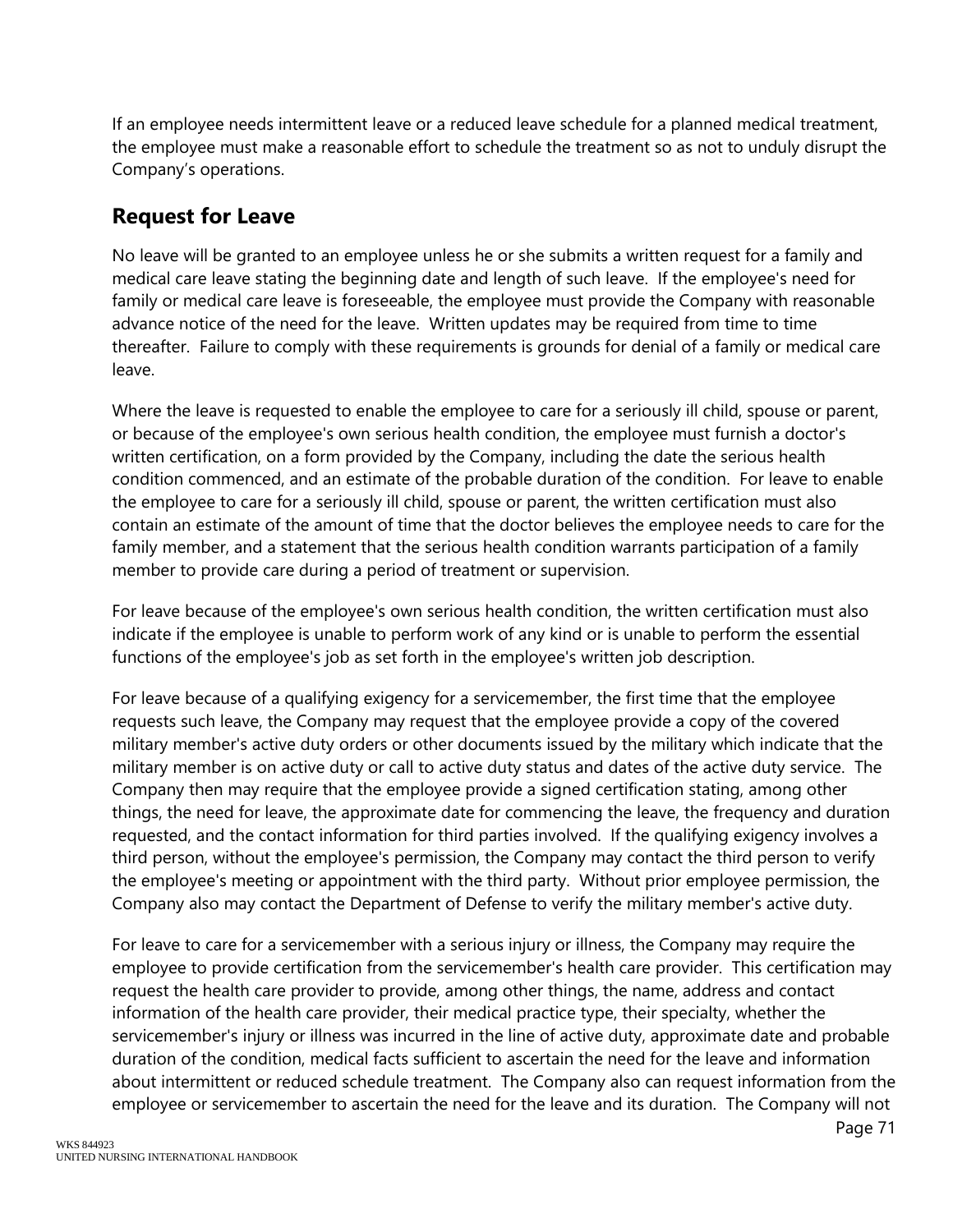ask for the underlying diagnosis unless the employee has exhausted his/her right to leave (if any) under the California Family Rights Act. The Company may accept International Travel Orders or Invitational Travel Authorizations in lieu of the Company's certification form. The Company will not request second or third medical opinions or recertification when leave is requested for a servicemember's serious injury or illness.

## **Second Medical Opinion**

Prior to granting a leave because of an employee's own serious health condition, the Company may request a second medical opinion to be rendered by a doctor of its choice. If the opinions of the employee's and the Company's doctors differ, the Company may require a final and binding opinion from a third doctor, jointly approved by the Company and the employee.

## **Compensation and Benefits**

FMLA/CFRA leave is without pay. The Company will, however, continue to pay the premium for the employee's health insurance that the Company would have paid but for the employee's leave for a maximum of twelve (12) weeks in any 12-month period or if the leave is for a servicemember's illness or injury, for a maximum of twenty-six (26) weeks in any 12-month period. The employee will be responsible for paying for the employee portion of the health insurance premium, and such payment will be due at the same time as if it had been made by payroll deduction. Insurance may be cancelled if the employee fails to pay his or her portion while on leave.

#### **Return from Leave**

Where FMLA/CFRA leave has been taken by an employee on account of the employee's own serious health condition, before the employee returns to work, the employee must provide the Company with a written doctor's certification that the employee is able to resume work. The Company reserves the right to require a physical examination by a doctor of its choice to determine if the employee is able to perform the essential functions of the employee's job as set forth in the employee's written job description.

Upon return from such a leave of absence, the Company will use its best efforts to return the employee to the same position held prior to the leave of absence. If this position is not available, a comparable position will be offered.

#### **Workers Compensation Leave**

An employee shall be granted a leave of absence due to a work-related illness or injury. Any leave taken under this provision qualifies as FMLA/CFRA leave and will be counted as such.

## **Request for Leave**

An employee must submit a written request for a Workers' Compensation leave of absence, and, in addition, furnish a doctor's written certification stating the cause, beginning date and length of such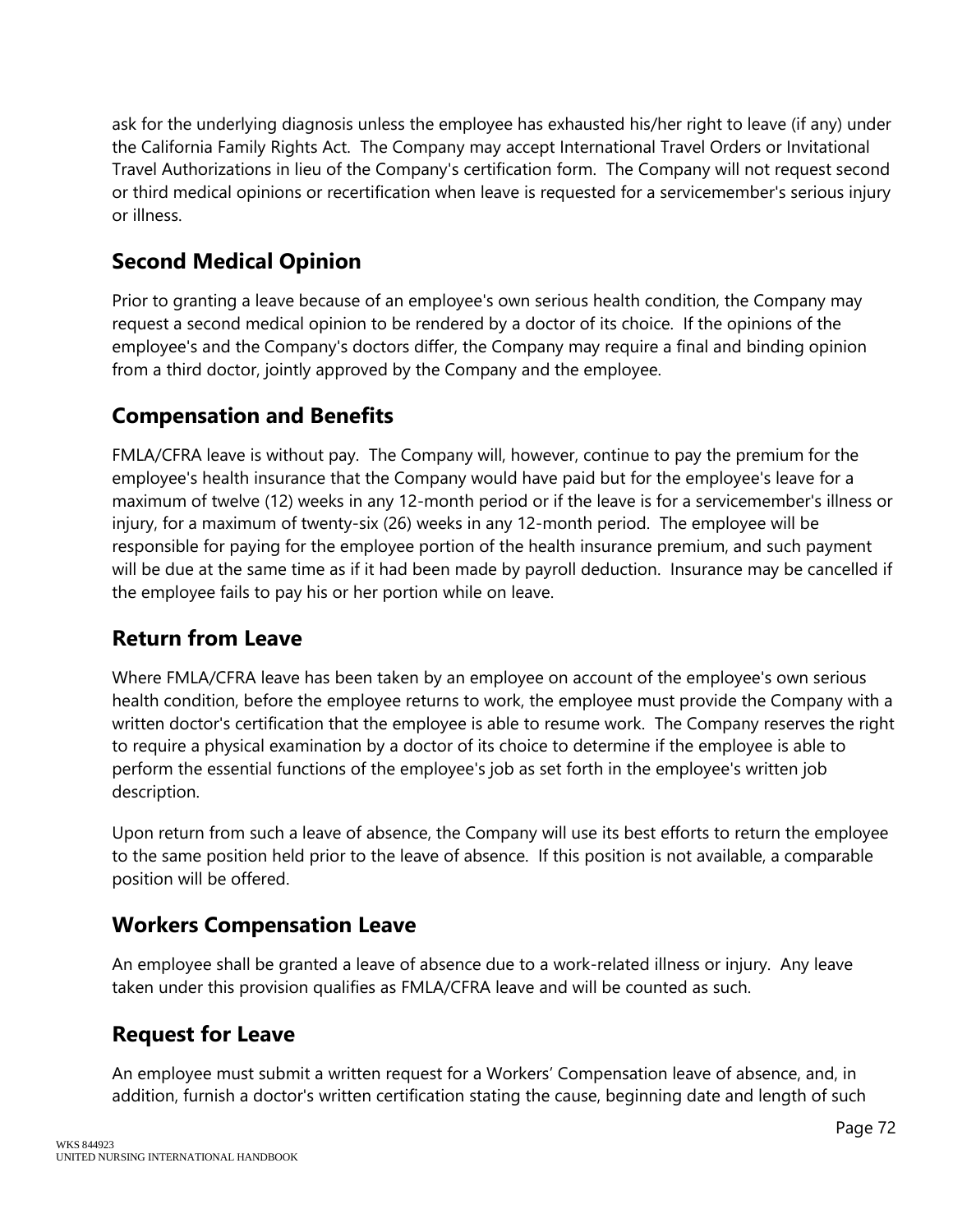leave. Written updates may be requested from time to time thereafter. Failure to provide the above information is grounds for denial of a Workers' Compensation leave of absence.

## **Length of Leave**

A Workers Compensation leave of absence shall be for a reasonable period of time during which an employee is disabled, but the leave of absence shall not extend beyond the time that the employee is deemed "permanent and stationary."

# **Use of Vacation and Sick Leave**

If the employee's Workers' Compensation leave is not an approved FMLA/CFRA leave, an employee who takes Workers' Compensation leave for industrial illness or injury must use accrued vacation and sick leave pay.

If the employee's Workers' Compensation leave is an approved FMLA/CFRA leave, the employee will not be required to use accrued vacation and sick leave pay unless all of the following occur:

- 1. The employee is authorized to work a modified or light duty position by a health care practitioner treating him/her;
- 2. The Company offers the employee a complying modified or light duty position;
- 3. The employee refuses to take the modified or light duty position; and
- 4. The employee's Workers' Compensation benefits cease as a result of the refusal to take the modified or light duty position.

## **Compensation and Benefits**

Workers' Compensation leaves of absence are without pay from the Company, but the employee may be entitled to disability payments under the Company's Workers' Compensation insurance policy. The Company will, however, continue to pay the premium for the employee's health insurance that the Company would have paid but for the employee's leave for a maximum of twelve (12) weeks. The employee will be responsible for paying for the employee portion of the health insurance premium, and such payment will be due at the same time as if it had been made by payroll deduction.

# **Return from Leave**

An employee returning from a Workers' Compensation leave of absence must furnish a doctor's written certification of his or her fitness to perform the essential functions of his or her job, with or without reasonable accommodation.

Upon return from such a leave of absence, the Firm will use its best efforts to return the employee to the same position held prior to the leave of absence. If this position is not available, a comparable position will be offered.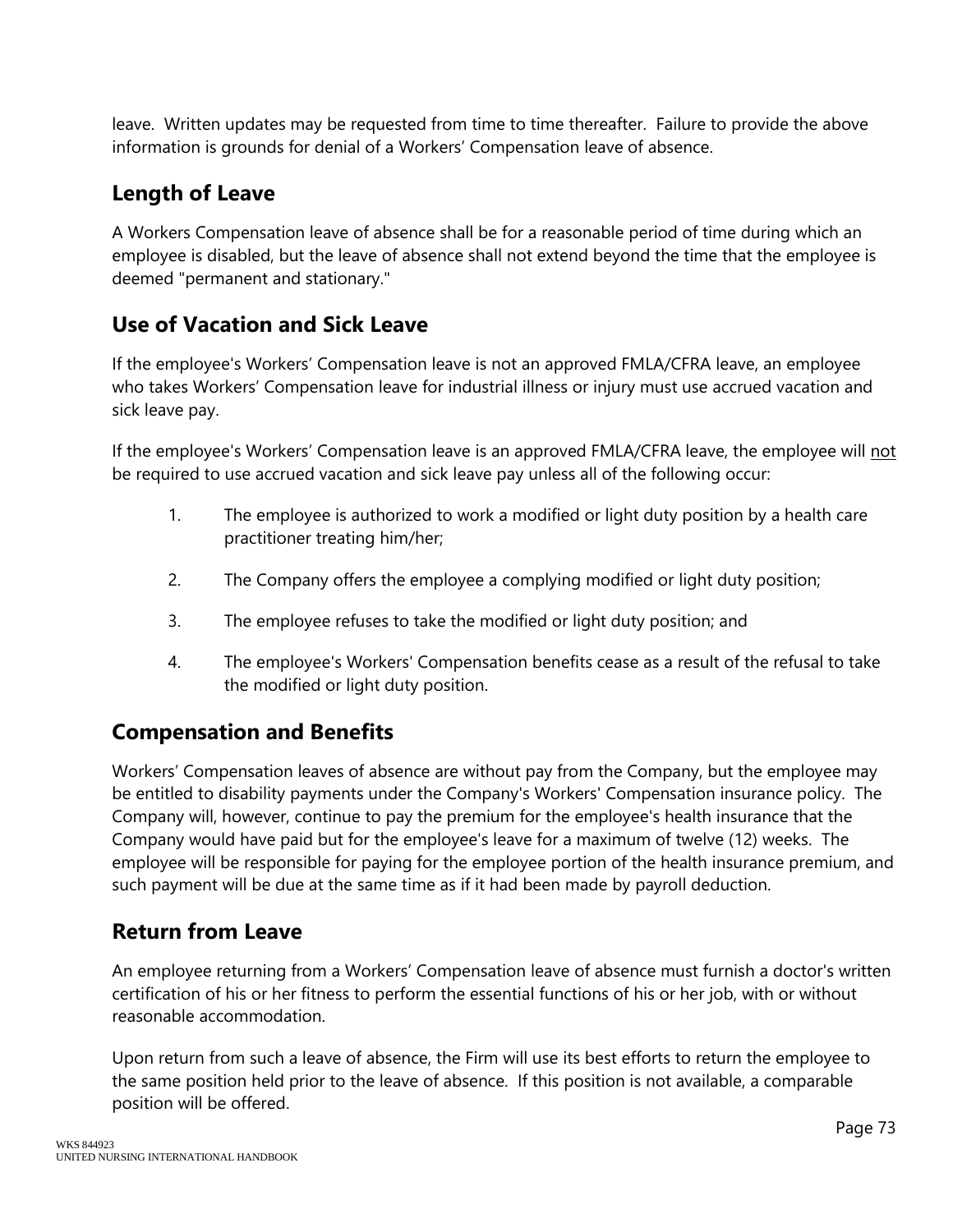#### **Military Leave**

An employee who enters the armed forces of the United States will be granted a military leave in accordance with federal laws.

#### **Request for Leave**

An employee must provide advance notice of the need for military leave, unless prevented from doing so by military necessity or if providing notice would be impossible or unreasonable.

#### **Length of Leave**

The Company will grant up to a total of five (5) years for an employee's military leave of absence, which includes the cumulative length of all absences from employment due to military service.

## **Use of Vacation**

An employee who takes a military leave of absence may request to use his or her accrued vacation.

## **Compensation and Benefits**

Military leaves of absence are without pay from the Company. All other rights and benefits will continue as if the employee had remained continuously employed and will be available to the employee upon reinstatement.

#### **Return from Leave**

Upon completion of military service, the employee will be reinstated with full seniority to his/her former position or to a comparable position if application for re-employment is made within ninety (90) calendar days from release from the service or hospitalization. However, the employee will not be reinstated if the Company's circumstances have so changed that re-employment is impossible or unreasonable.

## **National Guard Service**

An employee who is a member of the National Guard of any state or a reserve component of the armed forces shall, upon furnishing a copy of the official orders or instructions, be granted a military training leave. Training leaves shall not, except in an emergency or in the event of extenuating circumstances, exceed two (2) weeks a year, plus reasonable travel time. The employee may choose to take vacation, if accrued, during military training.

#### **Military Spouse Leave**

Any employee who works an average of twenty (20) or more hours per week is eligible for military spouse leave. Eligible employees who are the spouse or registered domestic partner of a member of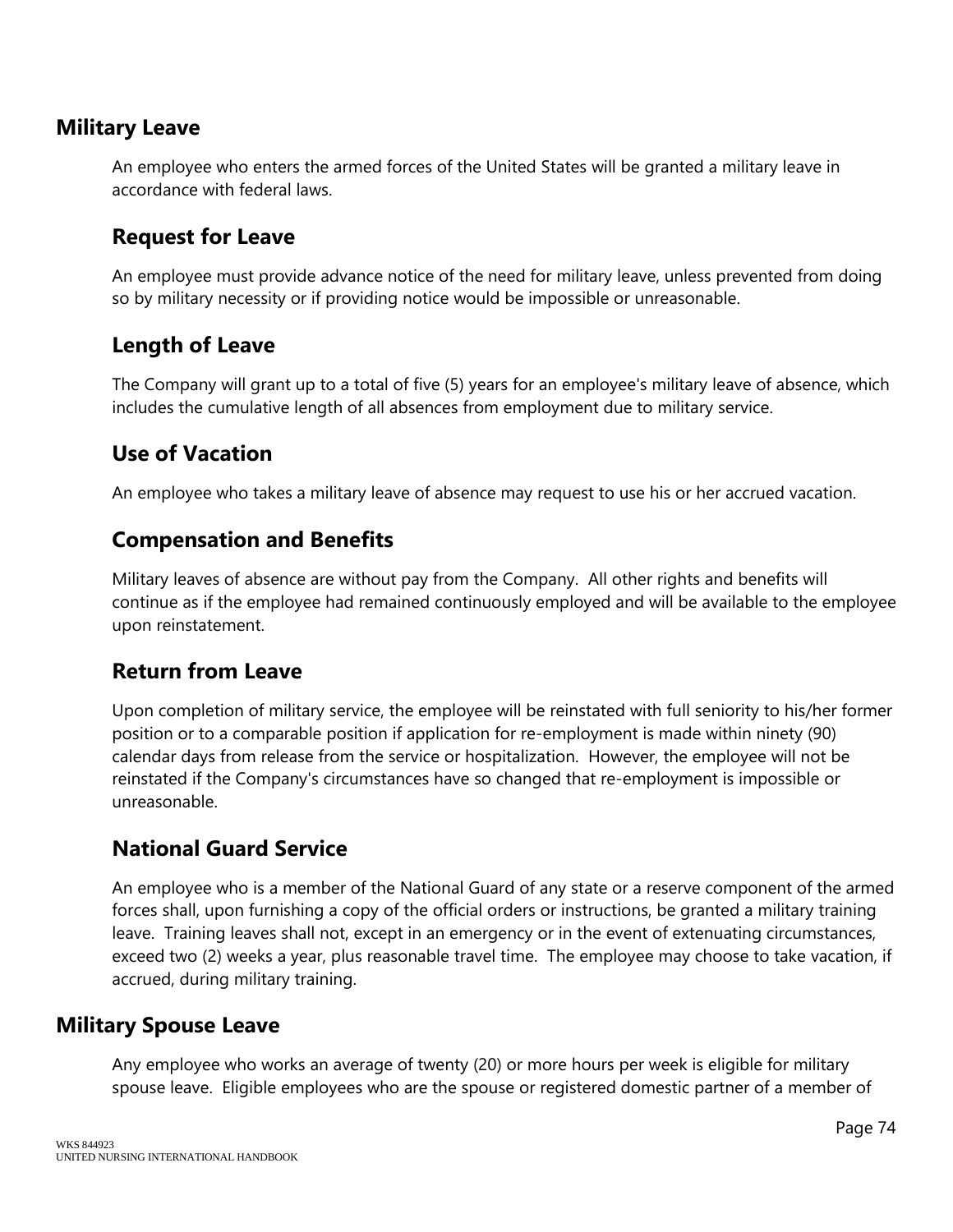the Armed Forces, National Guard or Reserves may take up to ten (10) days of unpaid time off while the military spouse is on leave from active duty during a period of military conflict.

An employee desiring to take this leave must provide the Company with written notice of intent to take time off within two (2) business days of the employee's receipt of notice that the military spouse will be on leave. The notice must indicate the days that the employee desires to take off and must attach written documentation certifying that:

- The military spouse is deployed in an area the President of the United States has designated a combat zone or combat theater; and
- That the military spouse will be on leave during the time that the employee is requesting to take off work.

This leave is in addition to and does not affect any other types of leave which the employee is allowed.

#### **Alcohol and Drug Rehabilitation Leave**

The Company wishes to assist employees who recognize that they have a problem with alcohol or drug use that may interfere with their ability to perform their job in a satisfactory manner.

If you have a problem with alcohol or drugs and decide to enroll voluntarily in a rehabilitation program, you will be given unpaid time off to participate in the program unless it would result in an undue hardship to the Company. If you request time off to participate in such a program, the Company will also make reasonable efforts to keep confidential the fact that you have done so.

You must use accrued sick leave or vacation benefits while on leave. However, additional benefits will not be earned during the leave of absence. The leave will be subject to the same provisions and rules as apply to medical leaves.

No action will be taken against any employee in any manner for requesting or taking any leave of absence provided for in this Section of the Handbook. However, the Company will not continue to employ any person whose performance of essential job functions is impaired by drug or alcohol use. Nor will the Company re-employ any person who has participated in alcohol and drug rehabilitation if the person's job performance remains impaired as a result of dependency. Employees who are given the opportunity to seek rehabilitation, but fail to successfully overcome their dependency will not be given a second opportunity to seek treatment.

This policy on treatment and rehabilitation is not intended to affect the Company's treatment of employees who violate the Company's drug and alcohol policy. Rather, rehabilitation is an option for an employee who acknowledges a chemical dependency and voluntarily seeks treatment to end that dependency.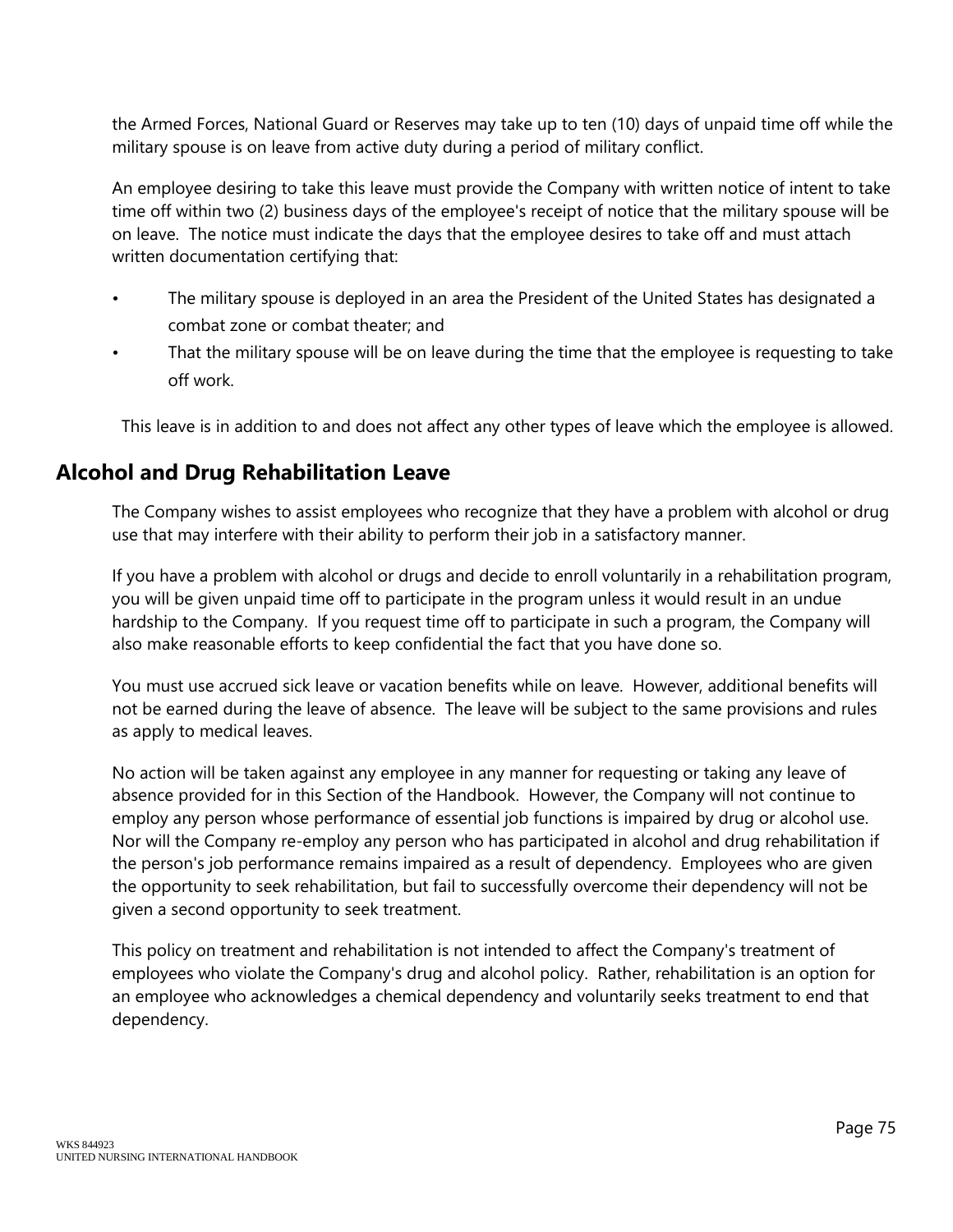## **Leave of Absence for Emergency Service**

The Company will give time off to an employee to perform emergency duty as a volunteer firefighter, reserve peace officer, emergency rescue person, or a disaster medical responder.

An employee who is a health care provider must notify his or her employer at the time when he/she is designated as an emergency rescue person and then again when he/she learns that he/she will be deployed for emergency duty.

## **Leave of Absence for Fire, Law Enforcement or Emergency Rescue Training**

An employee who is a volunteer firefighter, reserve peace officer or emergency rescue person will be granted leaves of absence not to exceed a total of fourteen (14) days in any calendar year for the purpose of engaging in training. If you need time off on account of such training, you should notify your supervisor as soon as possible so that arrangements to accommodate your absence may be made.

Time off to serve or train as a volunteer firefighter, reserve police officer or emergency rescue person is unpaid, however, you may choose to use accrued vacation during this time off.

#### **Civil Air Patrol Leave**

An employee who is a volunteer member of the California Wing of the civilian auxiliary of the U.S. Air Force Civil Air Patrol, responding to emergency operation missions, will be granted a leave of absence not to exceed a total of ten (10) days in any calendar year, provided that the leave may not exceed three (3) days for a single emergency.

If you need time off on account of service with the civil air patrol, you should notify your supervisor as soon as possible so that arrangements to accommodate your absence may be made.

Time of to serve with the civil air patrol is unpaid; however, you may choose to use accrued vacation during this time off.

#### **School Appearance**

The Company will not take any action against any employee, who is the parent or guardian of a pupil, who takes time off to appear at his/her child's or ward's school in connection with a suspension or expulsion from a class or school.

If you will be making an appearance at your child or ward's school, you should alert your supervisor as soon as possible so that alternative arrangements can be made.

You must use vacation time for such absences; otherwise, school appearance time will be unpaid. However, the salary of an exempt employee will not be reduced if he or she misses only a portion of a day for a school appearance.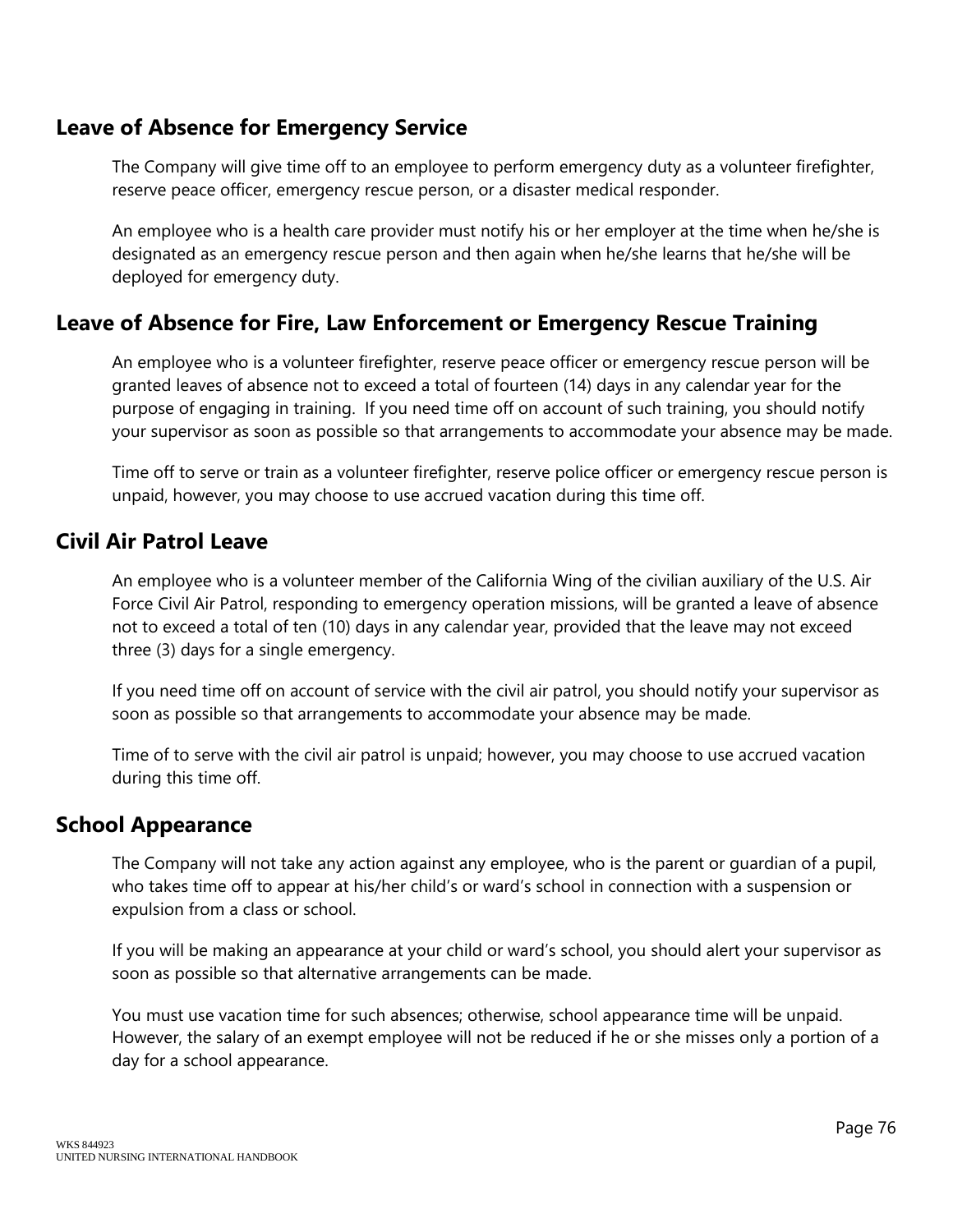#### **School Visitation**

Because the Company recognizes the importance of the family obligations that many employees bear, an employee who is a parent, guardian, or grandparent having custody of one or more children, will be granted up to forty (40) hours each year, not to exceed eight (8) hours per month, to visit his or her child's or grandchild's pre-school, nursery school, elementary or secondary school for parent conferences, special programs and the like. You may also take this time off work to: (1) find, enroll, or re-enroll your child in a school or with a licensed child care provider, or (2) to address a child care provider or school emergency. If you will be visiting your child or grandchild's school, you should alert your supervisor as soon as possible so that alternative arrangements can be made.

If both parents of a child are employed by the Company, only one (1) parent may take time off to attend a particular school activity. The parent who first gives notice of a planned absence will have preference for time off.

You must use vacation time for such absences; otherwise, school visitation time will be unpaid. However, the salary of an exempt employee will not be reduced if he or she misses only a portion of a day for school related activities.

#### **Jury Duty**

Any employee wishing to serve on jury duty may do so.

You should bring any juror's questionnaire to your supervisor immediately after it is received so that arrangements to accommodate your absence may be made.

While serving on a jury, you are expected to report for work whenever the court schedule permits, unless otherwise instructed by the Company. You may be required to provide the Company with written proof of jury duty.

Hourly (non-exempt) employees will not be paid by the Company while serving on a jury. A salaried (exempt) employee's salary will not be reduced for partial weeks of work due to service as a juror. However, a salaried employee will not be paid by the Company if he or she misses an entire week of work due to jury duty.

If desired, you can use any available vacation time while serving on a jury. You may keep any jury fees, appearance fees, or mileage allowances paid by the court while serving on jury duty.

#### **Judicial Leaves**

#### **Court Appearance**

An employee, including a victim of a crime, may take time off to appear in court as a witness in order to comply with a subpoena or other order.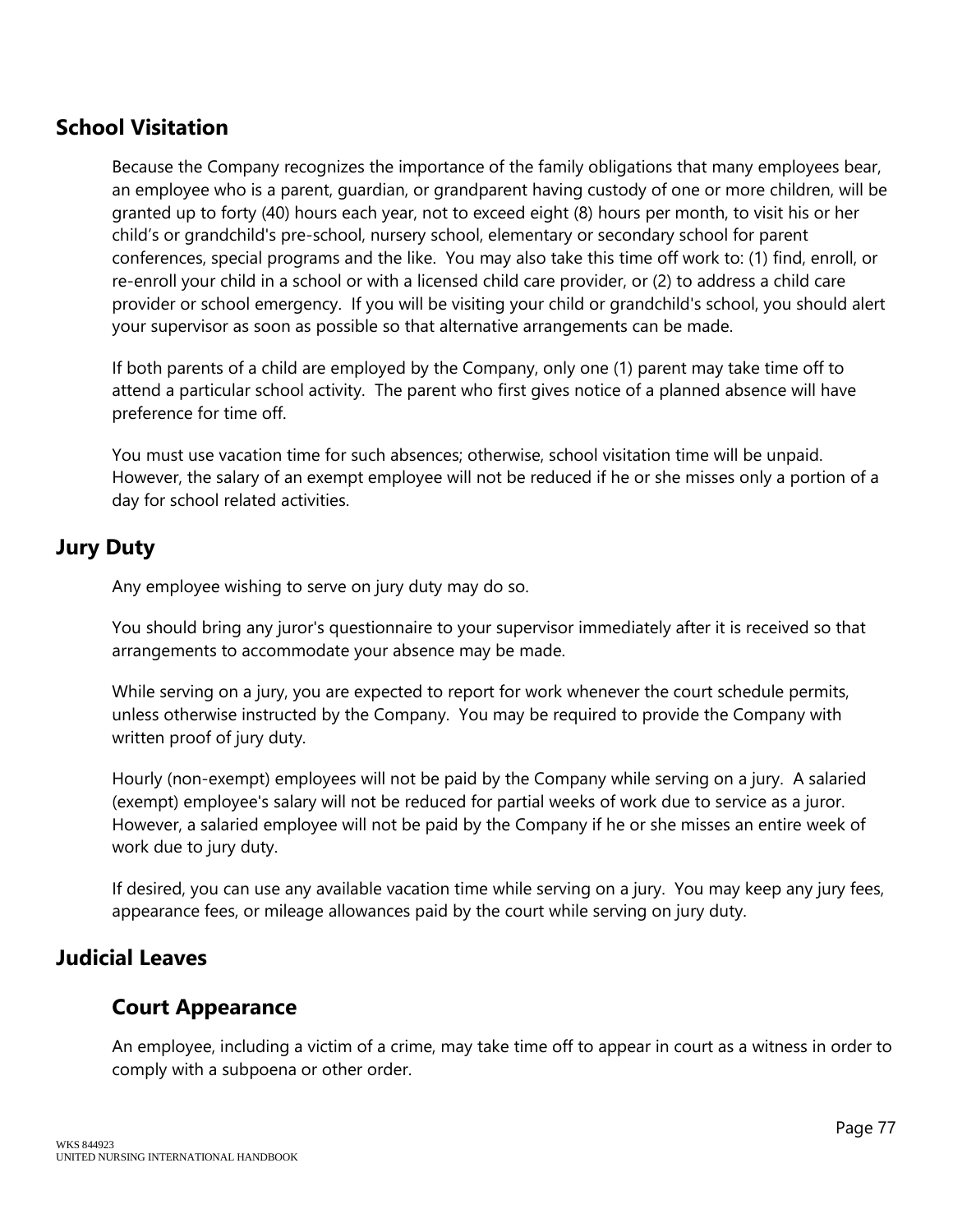If you need time off to appear as a witness, you should bring the subpoena or court order to your supervisor immediately after it is received so that arrangements to accommodate your absence may be made.

While taking time off to appear as a witness, you are expected to report for work whenever the court schedule permits. Time off to appear as a witness is unpaid. However, you must use any available vacation time. You may also keep any appearance, witness, or mileage fees paid by the court.

# **Victims of Domestic Violence, Sexual Assault or Stalking**

An employee who is a victim of domestic violence, sexual assault or stalking may take time off in order to obtain judicial relief to help ensure the health, safety or welfare of the employee or his or her child.

You may also take time off for any of the following: (1) to seek medical attention for injuries caused by domestic violence, sexual assault or stalking; (2) to obtain services from a domestic violence shelter, program or rape crisis center as a result of domestic violence or sexual assault; (3) to obtain psychological counseling related to an experience of domestic violence, sexual assault or stalking; or (4) to participate in safety planning and take other actions to increase safety from future domestic violence, sexual assault or stalking.

If you need time off on account of domestic violence, sexual assault or stalking, you should notify your supervisor as soon as possible so that arrangements to accommodate your absence may be made. If advance notice is not possible, you must provide appropriate written certification of the reason for your absence upon your return to work.

The Company will make reasonable efforts to maintain the confidentiality of any employee requesting time off on account of domestic violence, sexual assault or stalking.

Time off on account of domestic violence, sexual assault or stalking is unpaid. However, you may use any available sick leave and must use any available vacation time.

# **Victims of Crime**

An employee who is a victim of a felony, or whose spouse, registered domestic partner, child, stepchild, sibling, step sibling, parent, or step parent is a victim of a felony, may take time off in order to attend judicial proceedings relating to the crime.

If you need such time off, you must give your supervisor a copy of the notice of the scheduled proceeding. If advance notice is not possible, you must provide a copy of documentation relating to the judicial proceeding within a reasonable period of time after your return to work.

Time off for victims of crime is unpaid. However, you may use any available sick leave while attending judicial proceedings relating to the crime and if desired, you can use any available vacation.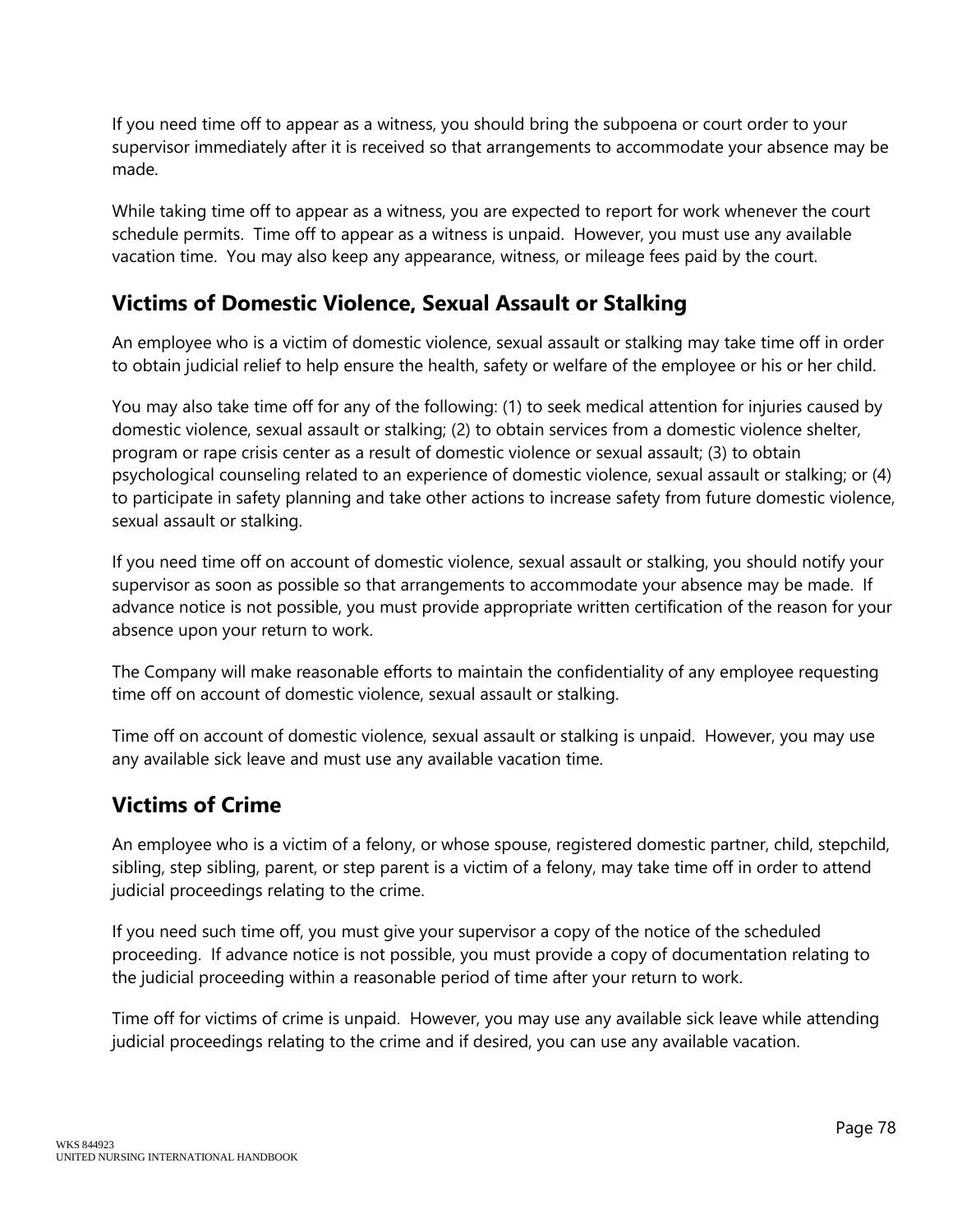## **Voting Time**

Because the Company has a continuing interest in encouraging responsible citizenship, you are urged to vote for candidates of your choice at local, state and national elections either before or after an employee's regular shift. In extreme cases, if you do not have sufficient time outside of working hours within which to vote, you will be allowed to take up to two (2) hours off with pay for this purpose. Such time off should be taken at the beginning or end of your regular shift, whichever allows for more free time.

To receive time off for voting, you must advise your supervisor that you will need time off at least three (3) days before Election Day, receive approval from your supervisor, and present a voter's receipt to your supervisor.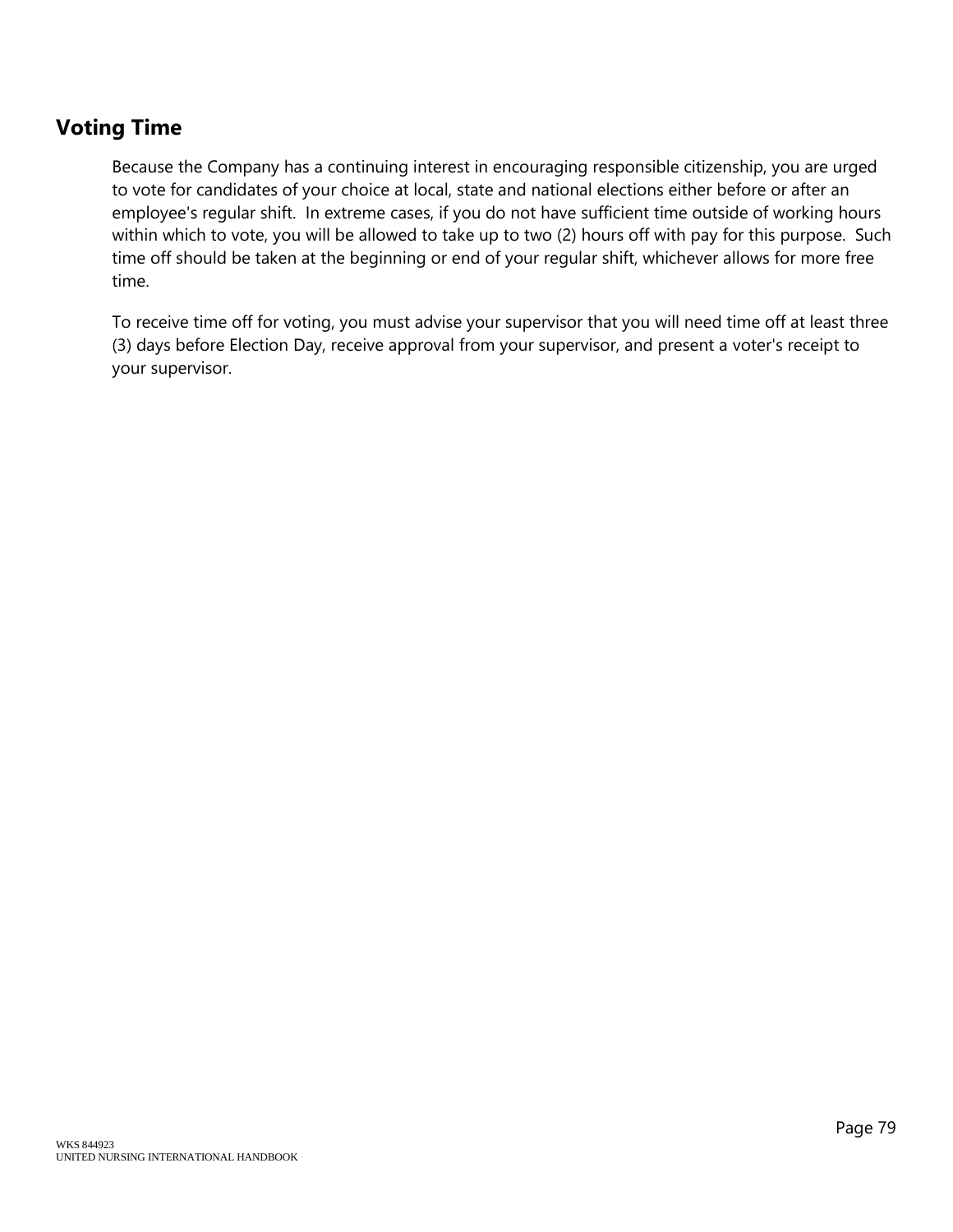### **Resignation**

If you find it necessary to resign your employment with the Company, you are asked to give at least two (2) weeks advance notice to your supervisor, in writing, specifying your last day of work.

Circumstances may exist where the Company will exercise its right to immediately accept an employee's resignation and to accelerate the final date of employment. The Company reserves its right to accept a resignation and recognize an employee's termination date as any date it chooses between the date the resignation is submitted and the date designated by the employee as the last day of employment.

#### **Exit Interview**

The Company will schedule an exit interview with each employee who leaves the Company, regardless of the reason. This interview allows an employee to communicate his or her views on their work with the Company. It also provides the employee an opportunity to discuss issues concerning insurance and other benefits. At the time of the exit interview, an employee is expected to return all Companyprovided equipment and tools. Arrangements for clearing any outstanding debts that the employee might owe the Company and for the employee to receive his or her final paycheck are also made at this time.

#### **Final Pay Check**

If an employee is terminated by the Company, the employee will be provided his/her final pay check at the time of termination. If an employee voluntarily resigns (including retirement), and provides the Company with at least 72 hours notice, the employee will be provided his/her final pay check on the last day of work. If an employee resigns but fails to provide 72 hours notice, the employee will be provided his/her final pay check within 72 hours of notice. In all cases, final pay checks will be available to an employee at the location where he/she worked for the Company, unless the employee directs the Company to deliver the check to him/her by mail. In such a case, the check will be mailed registered, certified, return receipt requested, to the most recent address that the Company has on file for the employee or to any other address specified in writing by the employee.

#### **Severance Pay**

The Company does not, as a matter of course, provide severance pay to employees who terminate employment, either voluntarily or otherwise.